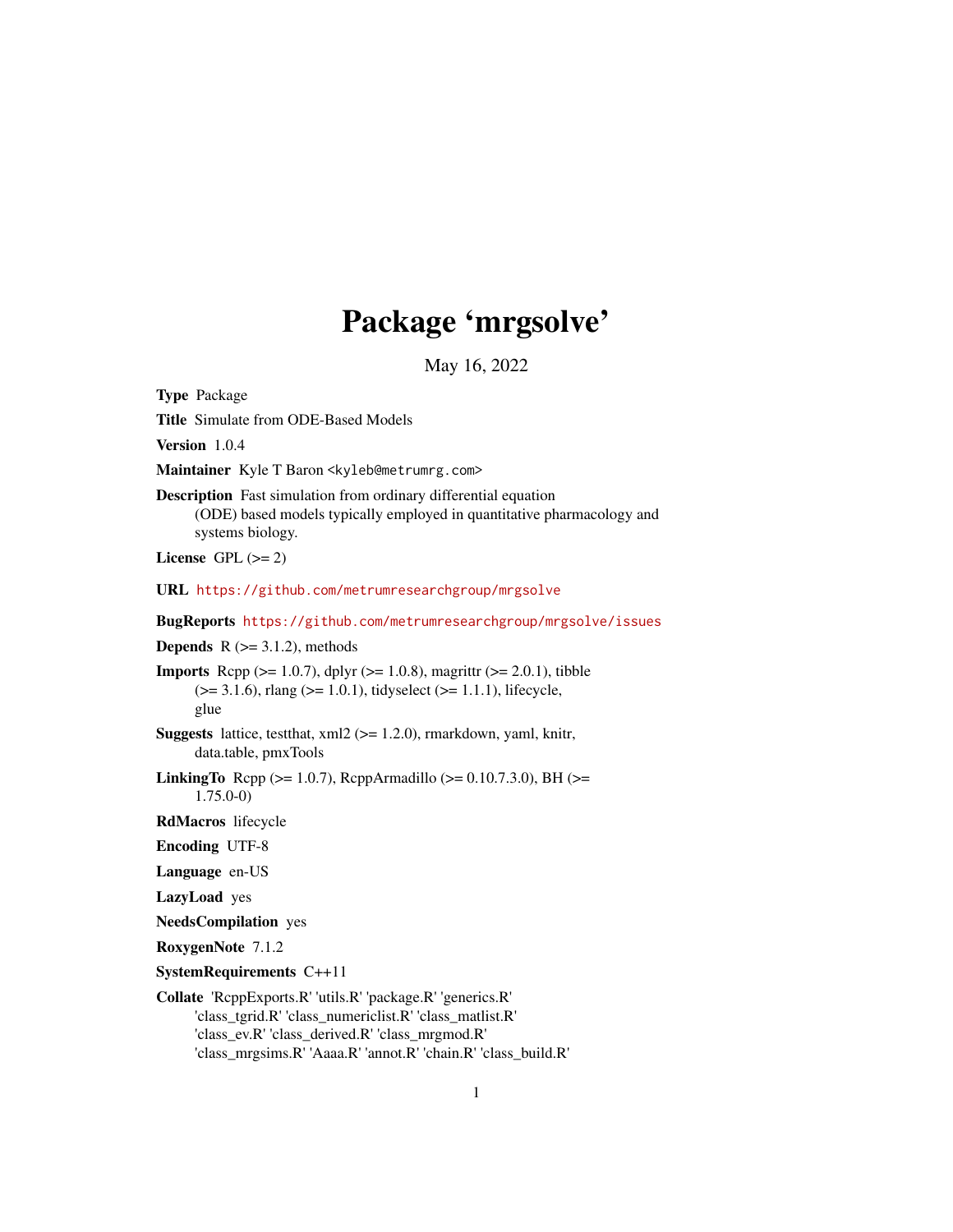'class\_evd.R' 'events.R' 'class\_rx.R' 'compile.R' 'data\_set.R' 'datasets.R' 'env.R' 'funset.R' 'handle\_spec\_block.R' 'idata\_set.R' 'init.R' 'inven.R' 'knobs.R' 'matlist.R' 'matrix.R' 'mcode.R' 'model\_include.R' 'modlib.R' 'modspec.R' 'mread.R' 'mrgindata.R' 'mrgsim\_q.R' 'mrgsims.R' 'mrgsolve.R' 'nm-mode.R' 'nmxml.R' 'param.R' 'print.R' 'r\_to\_cpp.R' 'realize\_addl.R' 'relabel.R' 'render.R' 'update.R' 'workflows.R' Author Kyle T Baron [aut, cre] (<<https://orcid.org/0000-0001-7252-5656>>), Bill Gillespie [ctb], Charles Margossian [ctb], Devin Pastoor [ctb], Bill Denney [ctb] (<<https://orcid.org/0000-0002-5759-428X>>), Dilawar Singh [ctb], Felicien Le Louedec [ctb] (<<https://orcid.org/0000-0003-3699-2729>>), Timothy Waterhouse [ctb] (<<https://orcid.org/0000-0002-0954-9660>>), Metrum Research Group [cph]

Repository CRAN

Date/Publication 2022-05-16 20:20:02 UTC

## R topics documented:

| $\overline{4}$ |
|----------------|
| 5              |
| 6              |
| 8              |
| 8              |
| 10             |
| 11             |
| 12             |
| 13             |
| 15             |
| -15            |
| <b>16</b>      |
| 17             |
| 17             |
| 18             |
| 19             |
| 20             |
| 22             |
| 23             |
| 24             |
| 24             |
| 25             |
| 25             |
| 26             |
| 28             |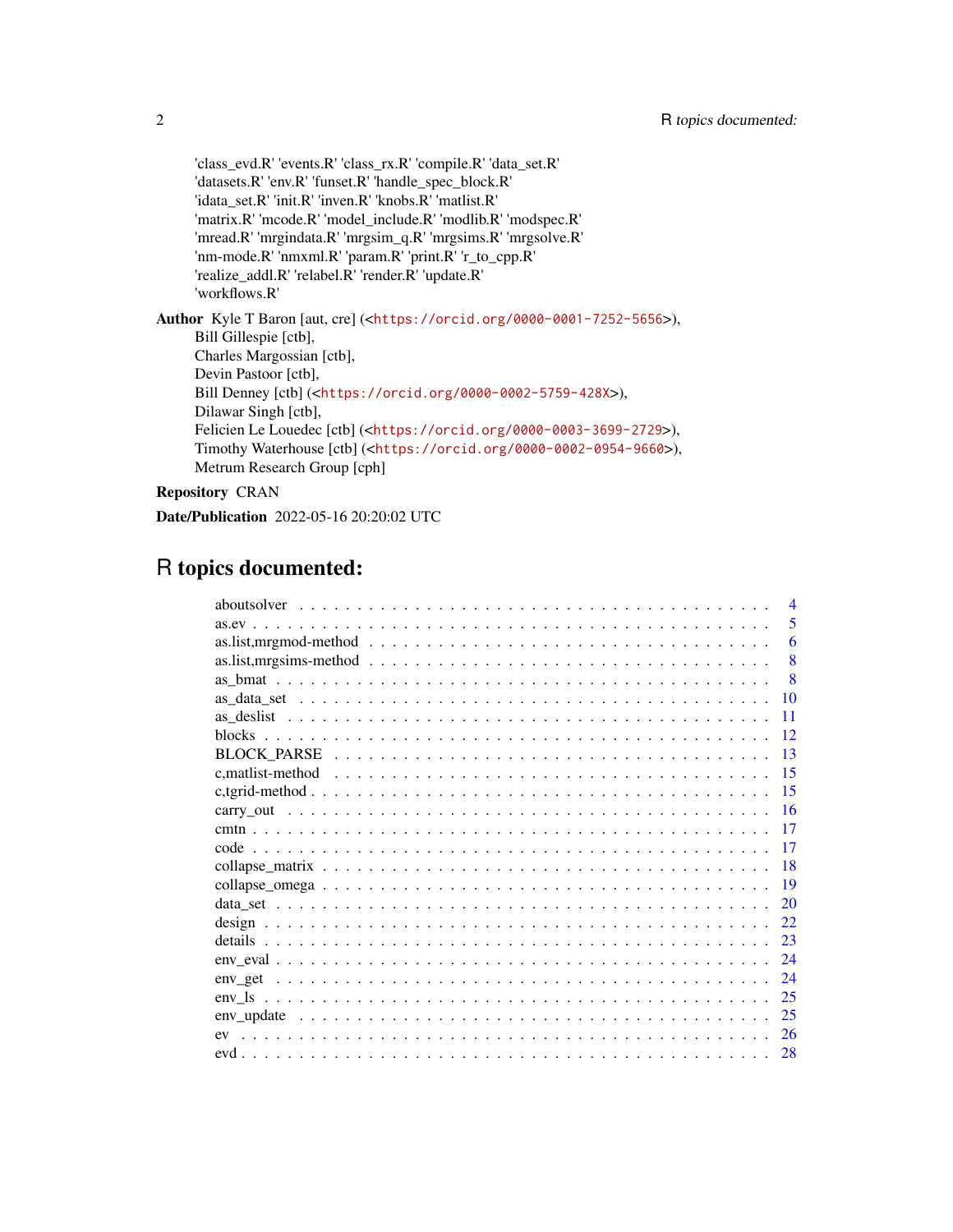|                                                                                                                     | 29  |
|---------------------------------------------------------------------------------------------------------------------|-----|
|                                                                                                                     | 30  |
|                                                                                                                     | 31  |
|                                                                                                                     | 32  |
| ev rx                                                                                                               | 32  |
|                                                                                                                     | 34  |
|                                                                                                                     | 35  |
|                                                                                                                     | 36  |
| $expand_$ observations $\ldots \ldots \ldots \ldots \ldots \ldots \ldots \ldots \ldots \ldots \ldots \ldots \ldots$ | 37  |
|                                                                                                                     | 38  |
|                                                                                                                     | 40  |
|                                                                                                                     | 41  |
|                                                                                                                     | 42  |
|                                                                                                                     | 43  |
| lctran                                                                                                              | 43  |
|                                                                                                                     | 45  |
|                                                                                                                     | 46  |
|                                                                                                                     | 47  |
|                                                                                                                     | 48  |
|                                                                                                                     | 48  |
|                                                                                                                     | 49  |
|                                                                                                                     | 50  |
|                                                                                                                     | 51  |
|                                                                                                                     | 52  |
|                                                                                                                     | 53  |
|                                                                                                                     | 54  |
|                                                                                                                     | 57  |
|                                                                                                                     | 60  |
|                                                                                                                     | 62  |
|                                                                                                                     | 63  |
|                                                                                                                     | 65  |
|                                                                                                                     | 66  |
|                                                                                                                     | 68  |
|                                                                                                                     | 68  |
|                                                                                                                     | -69 |
|                                                                                                                     | 70  |
|                                                                                                                     | 72  |
|                                                                                                                     | 73  |
| obsonly                                                                                                             | 73  |
| omega $\ldots$ $\ldots$ $\ldots$                                                                                    | 74  |
| outvars $\ldots$ $\ldots$ $\ldots$                                                                                  | 75  |
|                                                                                                                     | 76  |
| PKMODEL                                                                                                             | 78  |
|                                                                                                                     | 79  |
|                                                                                                                     | 80  |
|                                                                                                                     | 81  |
| $\sin \dots \dots$                                                                                                  | 82  |
|                                                                                                                     | 84  |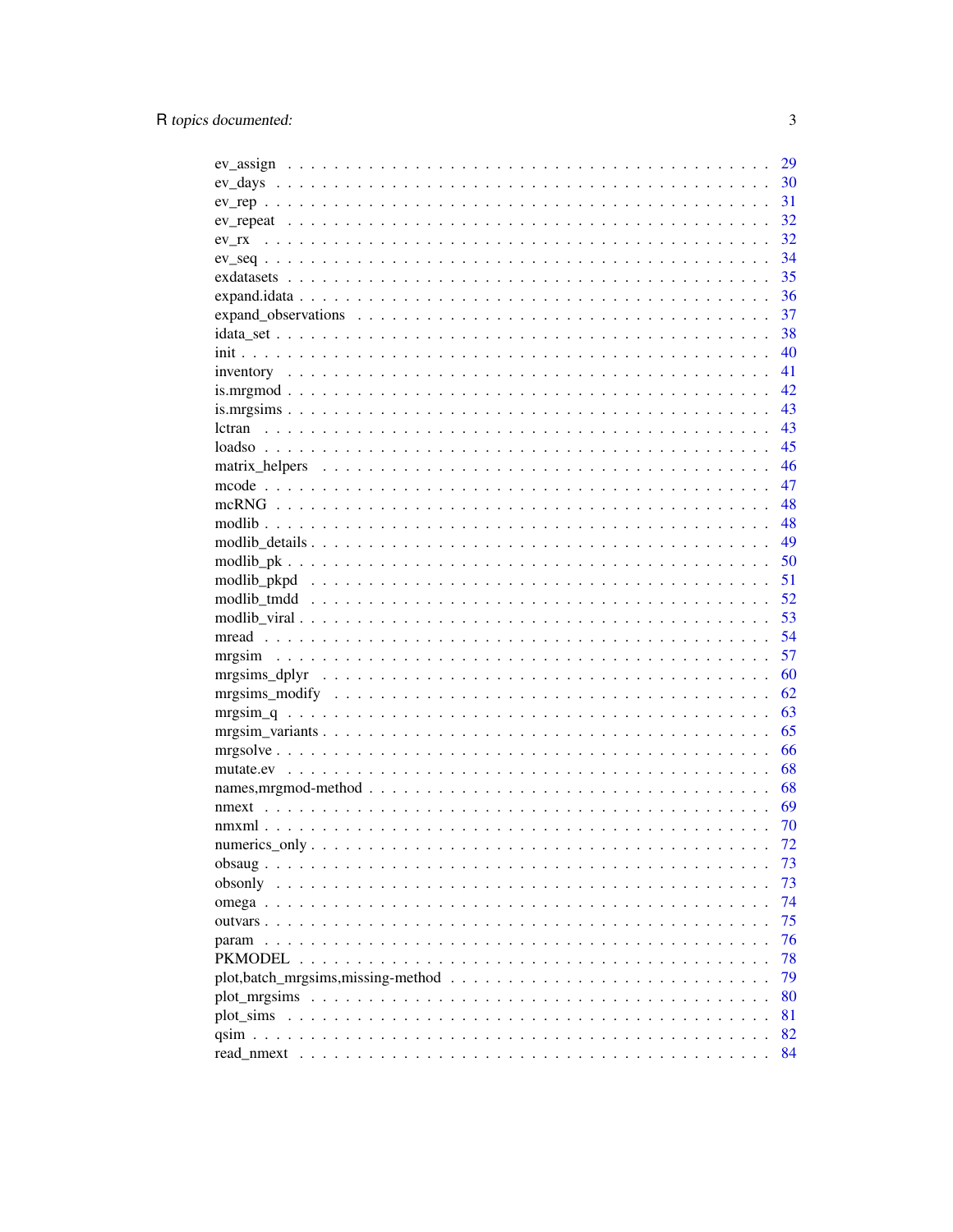#### <span id="page-3-0"></span>4 aboutsolver and the set of the set of the set of the set of the set of the set of the set of the set of the set of the set of the set of the set of the set of the set of the set of the set of the set of the set of the se

|       | -86                                                                                                                         |
|-------|-----------------------------------------------------------------------------------------------------------------------------|
|       | 87<br>Reg<br>a dia kaominina mpikambana amin'ny fivondronan-kaominin'i Nouvelle-Alexandre ao amin'ny fivondronan-kaominin'i |
|       | 88                                                                                                                          |
|       | 89                                                                                                                          |
|       | -89                                                                                                                         |
|       | -90                                                                                                                         |
|       | -91                                                                                                                         |
|       |                                                                                                                             |
|       | 92                                                                                                                          |
|       | -93                                                                                                                         |
|       | 93<br>tscale                                                                                                                |
|       | 94                                                                                                                          |
|       |                                                                                                                             |
|       | 97                                                                                                                          |
|       | 97                                                                                                                          |
|       |                                                                                                                             |
|       | -99                                                                                                                         |
|       |                                                                                                                             |
|       |                                                                                                                             |
| Index | 101                                                                                                                         |

aboutsolver *About the lsoda differential equation solver used by mrgsolve*

### Description

The differential equation solver is a C++ translation of DLSODA from ODEPACK. The C++ translation was created by Dilawar Singh and hosted here <https://github.com/dilawar/libsoda-cxx/>. As we understand the history of the code, Heng Li was also involved in early versions of the code written in C. There was a potentially-related project hosted here [https://github.com/sdwfrost/](https://github.com/sdwfrost/liblsoda/) [liblsoda/](https://github.com/sdwfrost/liblsoda/).

#### Details

The C++ translation by Dilawar Singh contains functions that appear to be based on BLAS and LAPACK routines. These functions have been renamed to be distinct from the respective BLAS and LAPACK function names. References are given in the section below.

#### **History**

The following history was recorded in the source code published by Dilawar Singh:

```
/*
* HISTORY:
* This is a CPP version of the LSODA library for integration into MOOSE
somulator.
```
 $*$  The original was aquired from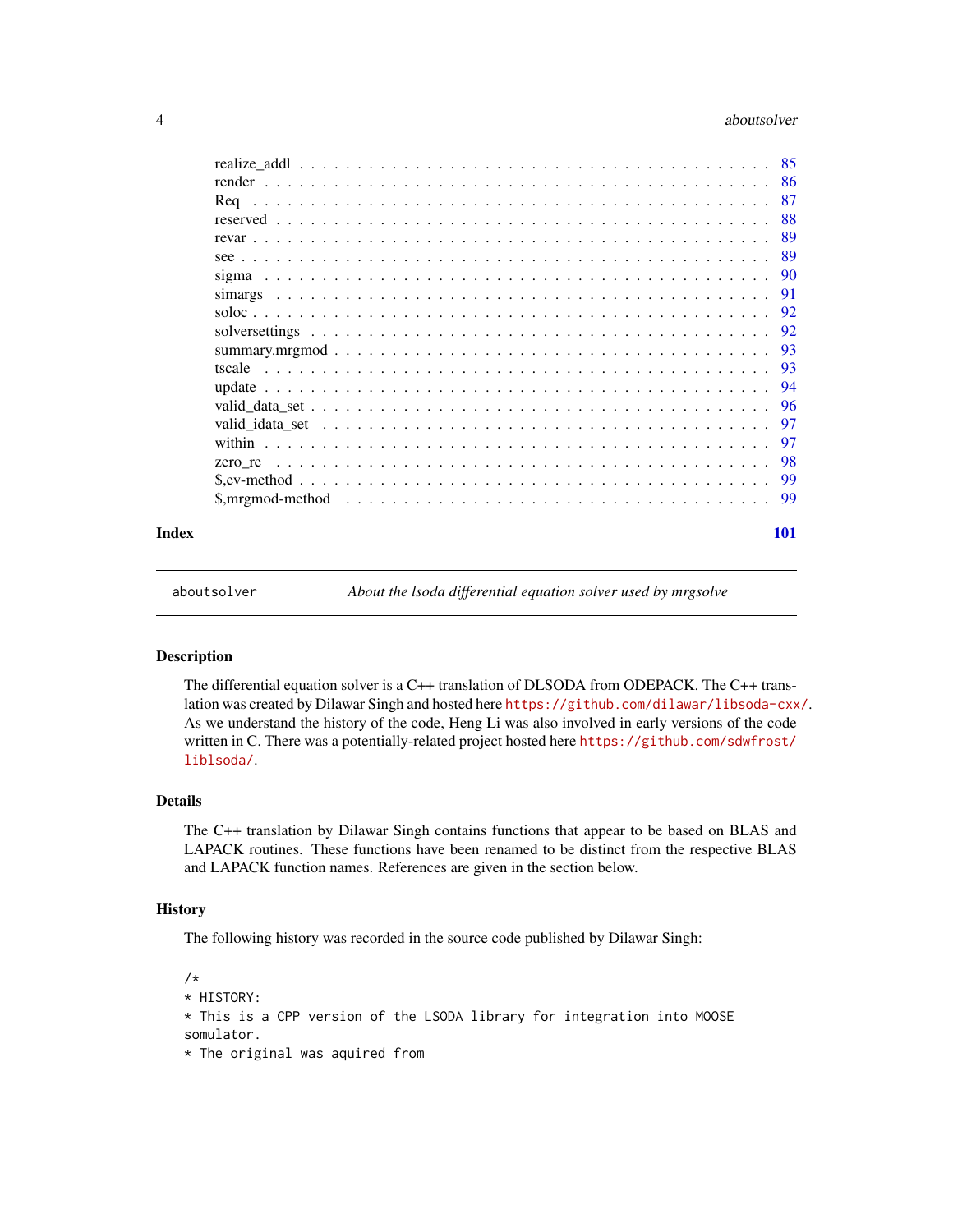```
* http://www.ccl.net/cca/software/SOURCES/C/kinetics2/index.shtml and modified
by
* Heng Li <lh3lh3@gmail.com>. Heng merged several C files into one and added a
* simpler interface. [Available
here](http://lh3lh3.users.sourceforge.net/download/lsoda.c)
* The original source code came with no license or copyright
* information. Heng Li released his modification under the MIT/X11 license. I
* maintain the same license. I have removed quite a lot of text/comments from
* this library. Please refer to the standard documentation.
*
* Contact: Dilawar Singh <dilawars@ncbs.res.in>
*/
```
### References

- 1. LAPACK: <https://netlib.org/lapack/>
- 2. BLAS: <https://netlib.org/blas/>

<span id="page-4-1"></span>as.ev *Coerce an object to class ev*

## **Description**

Coerce an object to class ev

## Usage

```
as.ev(x, \ldots)## S4 method for signature 'data.frame'
as.every(x, keep_id = TRUE, clean = FALSE, ...)## S4 method for signature 'ev'
as.ev(x, \ldots)
```
#### Arguments

| x                       | An object to coerce.                                              |
|-------------------------|-------------------------------------------------------------------|
| $\cdot$ $\cdot$ $\cdot$ | Not used.                                                         |
| keep_id                 | If TRUE, ID column is retained if it exists.                      |
| clean                   | If TRUE, only dosing or ID information is retained in the result. |

### Value

An object with class ev.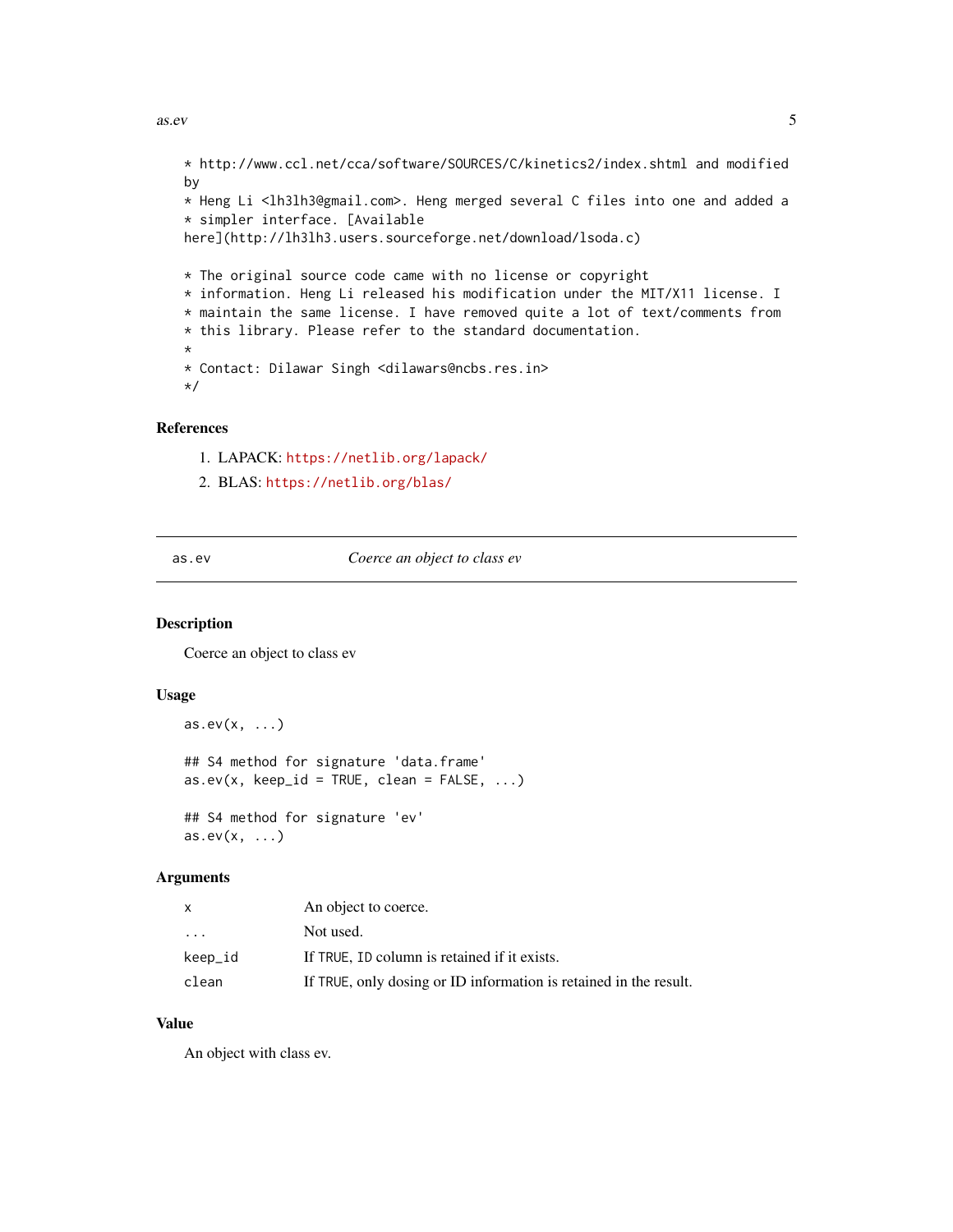## Examples

```
data \leq data.frame(amt = 100)
as.ev(data)
```
as.list,mrgmod-method *Coerce a model object to list*

## Description

Coerce a model object to list

## Usage

## S4 method for signature 'mrgmod' as.list(x, deep =  $FALSE, ...$ )

## **Arguments**

| X                       | mrgmod object                                         |
|-------------------------|-------------------------------------------------------|
| deep                    | if TRUE, extra information is returned (see details). |
| $\cdot$ $\cdot$ $\cdot$ | not used                                              |

## Details

If deep is TRUE, then the values for trans,advan, and mindt are returned as well as a summary of internal model functions (with a call to mrgsolve:::funset).

#### Slots

- npar: number of parameters
- neq: number of compartments or differential equations
- pars: names of model parameters
- covariates: names of parameters identified as covariates
- cmt: names of model compartments
- param: the parameter list
- init: initial condition list
- omega: \$OMEGA matrices, as a matlist object
- sigma: \$SIGMA matrices, as a matlist object
- fixed: named list of \$FIXED values
- model: model name
- project: model project directory

<span id="page-5-0"></span>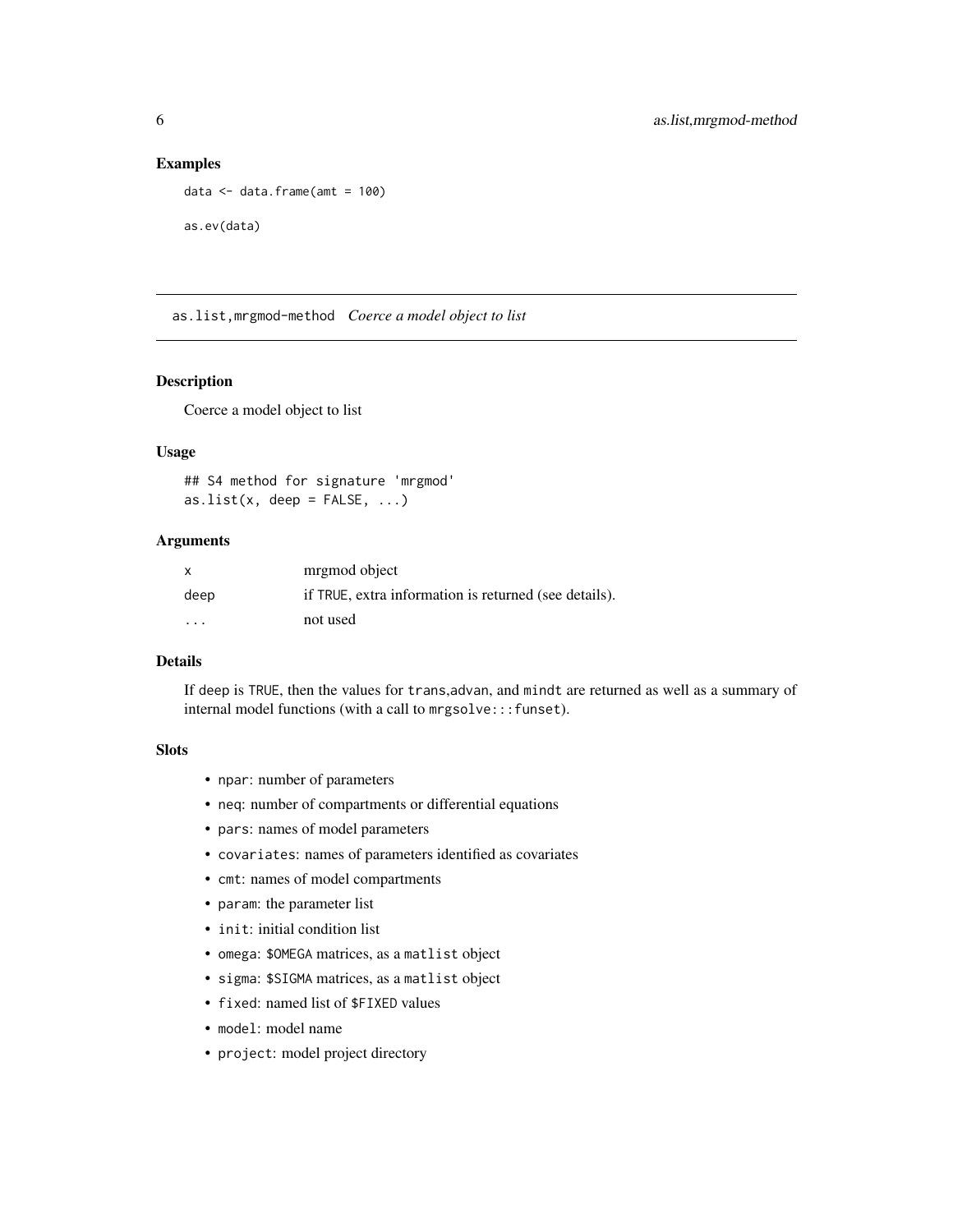- soloc: directory where the model is being built
- sodll: complete path to the model shared object
- cfile: path for the model source code file
- shlib: list of compilation information
- start: simulation start time
- end: simulation end time
- delta: simulation time step
- add: additional simulation times
- capture: names of captured data items
- request: compartments requested upon simulation
- cmti: named indices for current output compartments
- capturei: named indices for current output capture
- random: names and labels of \$OMEGA and \$SIGMA
- code: model source code from cfile
- details: model details data frame
- nm\_import: a character vector listing the names of nonmem output files that were read to import estimates from a completed nonmem run
- cpp\_variables: a data frame listing variables internal to the model cpp file
- atol: see [solversettings](#page-91-1)
- rtol: see [solversettings](#page-91-1)
- ss\_atol: absolute tolerance to use when advancing to PK steady state
- ss\_rtol: relative tolerance to use when advancing to PK steady state
- maxsteps: see [solversettings](#page-91-1)
- hmin: see [solversettings](#page-91-1)
- hmax: see [solversettings](#page-91-1)
- envir: the model environment
- plugins: plugins invoked in the model
- digits: number of digits to request in simulated data
- tscale: multiplicative scalar for time in results only
- mindt: simulation output time below which there model will assume to have not advanced
- preclean: logical indicating to clean up compilation artifacts prior to compiling
- debug: print debugging information during simulation run
- verbose: print extra information during setup for model run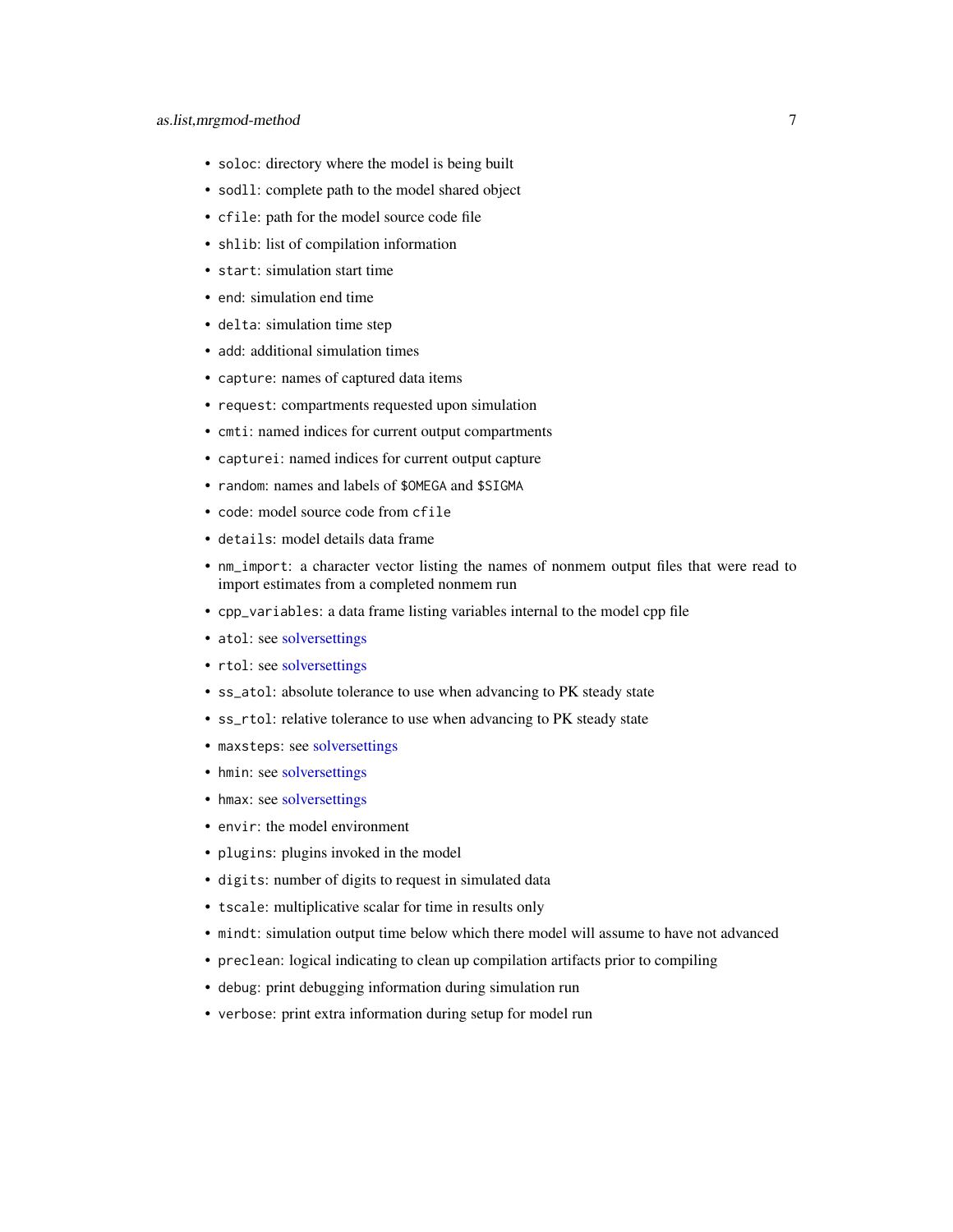```
as.list,mrgsims-method
```
*Coerce an mrgsims object to list*

#### Description

Coerce an mrgsims object to list

#### Usage

## S4 method for signature 'mrgsims' as.list $(x, \ldots)$ 

## Arguments

| x        | an mrgsims object |
|----------|-------------------|
| $\cdots$ | not used          |

as\_bmat *Coerce R objects to block or diagonal matrices*

## Description

These are simple functions that may be helpful to create the matrix objects that mrgsolve expects. Functions are named based on whether they create a diagonal matrix (d), a block matrix (b), or a a correlation matrix (c).

## Usage

```
as\_bmat(x, \ldots)## S4 method for signature 'list'
as_bmat(x, \ldots)## S4 method for signature 'numeric'
as_bmat(x, pat = "*", ...)
## S4 method for signature 'data.frame'
as_bmat(x, pat = "*", cols = NULL, ...)## S4 method for signature 'ANY'
as_bmat(x, \ldots)as\_dmat(x, \ldots)
```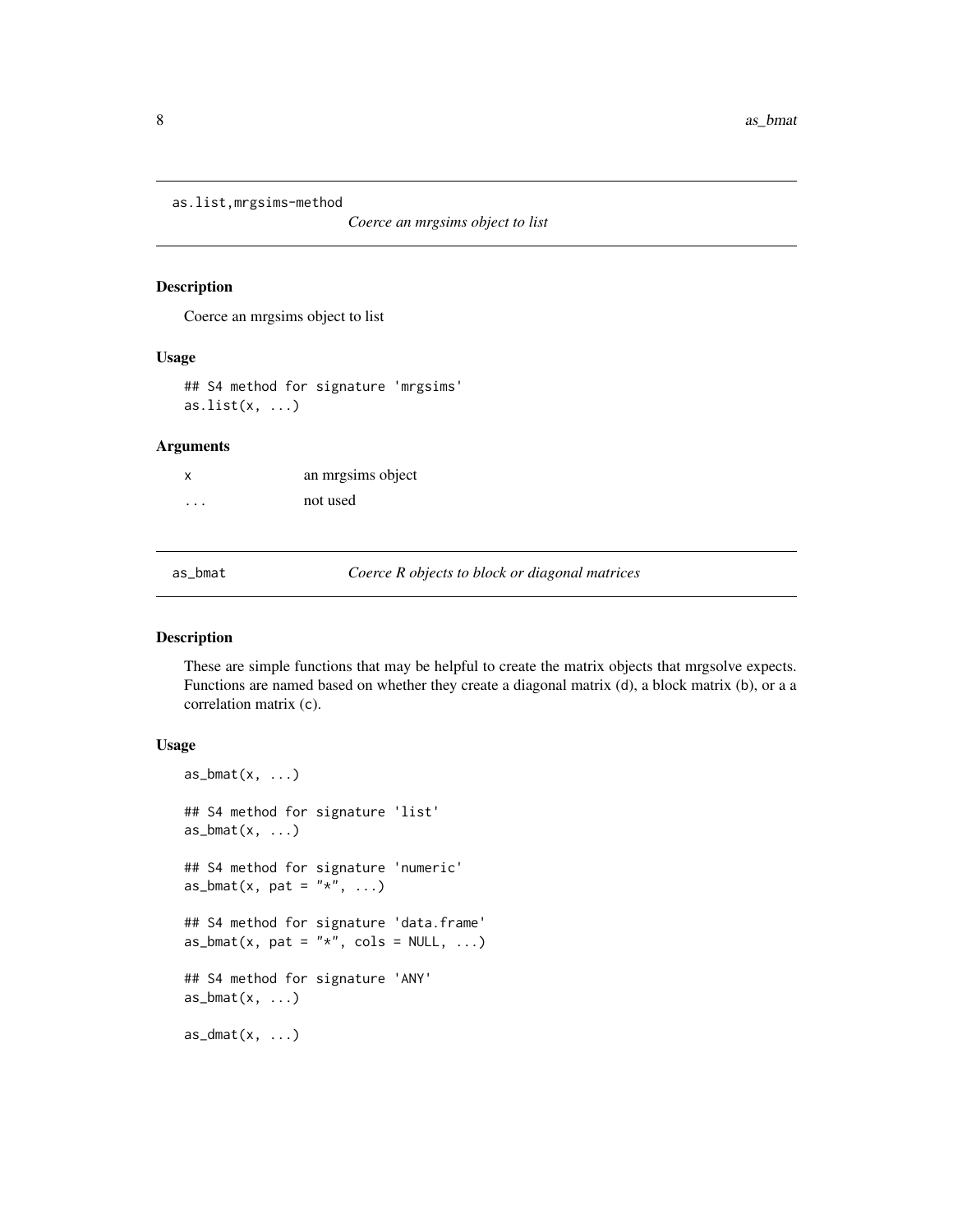#### as\_bmat 9

```
## S4 method for signature 'list'
as\_dmat(x, \ldots)## S4 method for signature 'ANY'
as\_dmat(x, \ldots)## S4 method for signature 'numeric'
as_dmat(x, pat = "*", ...)
## S4 method for signature 'data.frame'
as\_dmat(x, pat = "*", cols = NULL, ...)as\_cmat(x, \ldots)
```
#### Arguments

| X                       | data frame or list                 |
|-------------------------|------------------------------------|
| $\cdot$ $\cdot$ $\cdot$ | arguments passed to dmat or bmat   |
| pat                     | regular expression, character      |
| cols                    | column names to use instead of pat |

## Details

Use as\_dmat to create a diagonal matrix, as\_bmat to create a block matrix, and as\_cmat to create a block matrix where off-diagonal elements are understood to be correlations rather than covariances. as\_cmat uses as\_bmat to form the matrix and then converts off-diagonal elements to covariances before returning.

The methods for data. frame will work down the rows of the data frame and make the appropriate matrix from the data in each row. The result is a list of matrices.

## Value

A numeric matrix for list and numeric methods. For data.frames, a list of matrices are returned.

#### See Also

[bmat](#page-45-1), [dmat](#page-45-1), [cmat](#page-45-1)

```
df <- data.frame(
 OMEGA1.1 = c(1, 2),
 OMEGA2.1 = c(11, 22),
 OMEGA2.2 = c(3, 4),SIGMA1.1 = 1,
 FOO=-1
)
```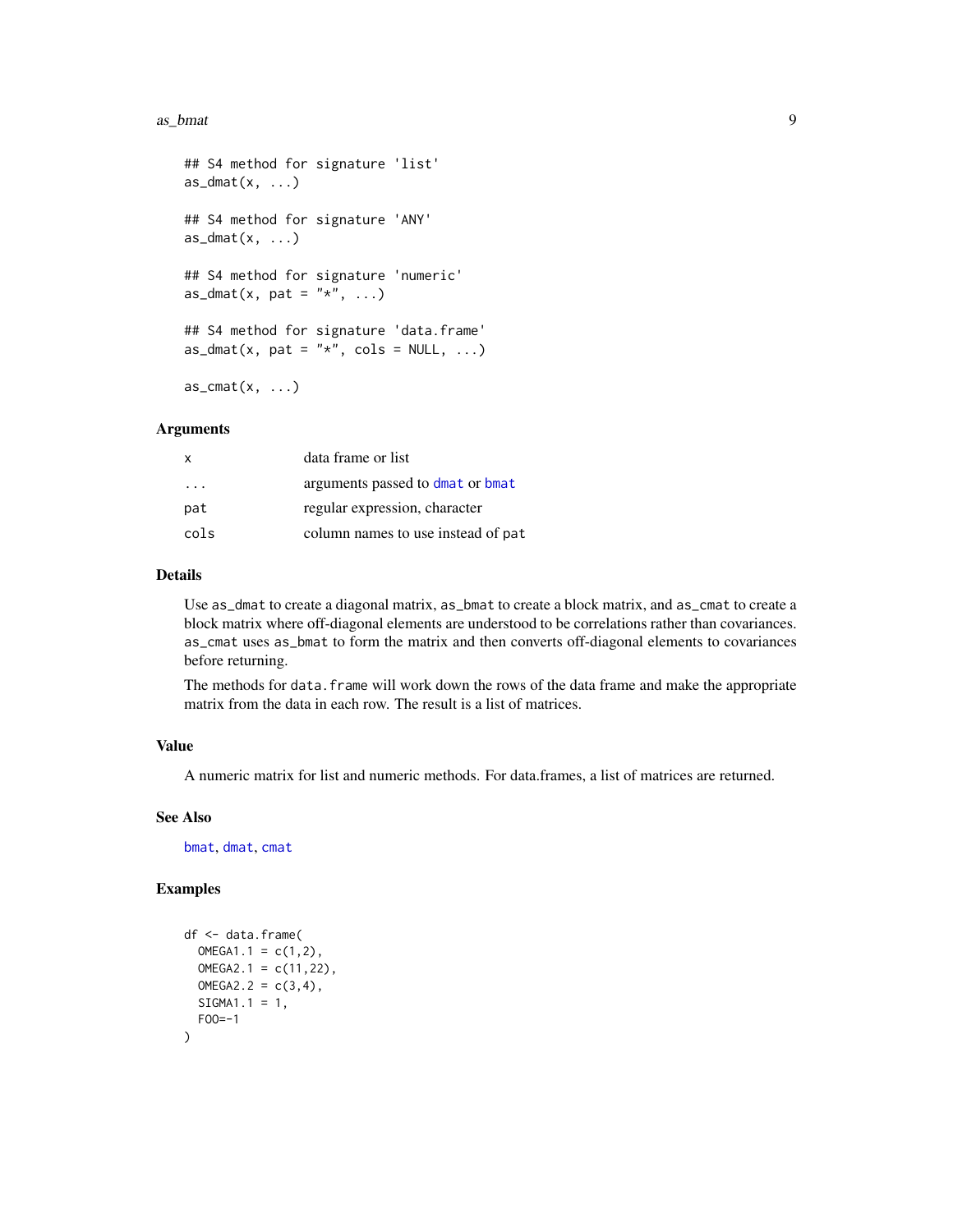```
as_bmat(df, "OMEGA")
as_dmat(df,"SIGMA")
as_dmat(df[1,],"OMEGA")
```
as\_data\_set *Create a simulation data set from ev objects*

#### Description

The goal is to take a series of event objects and combine them into a single data set that can be passed to [data\\_set\(\)](#page-19-1).

## Usage

 $as\_data\_set(x, \ldots)$ 

## S4 method for signature 'ev' as\_data\_set(x, ...)

## S4 method for signature 'data.frame'  $as\_data\_set(x, \ldots)$ 

### Arguments

x ev objects ... more ev objects

## Details

Each event object is added to the data frame as an ID or set of IDs that are distinct from the IDs in the other event objects. Note that including ID argument to the  $ev()$  call where length(ID) is greater than one will render that set of events for all of IDs that are requested.

When determining the case for output names, the case attribute for the first ev object passed will be used to set the case for the output data.frame.

To get a data frame with one row (event) per ID, look at [expand.ev\(\)](#page-35-1).

#### Value

A data frame suitable for passing into [data\\_set\(\)](#page-19-1).

#### See Also

[expand.ev\(\)](#page-35-1), [ev\(\)](#page-25-1)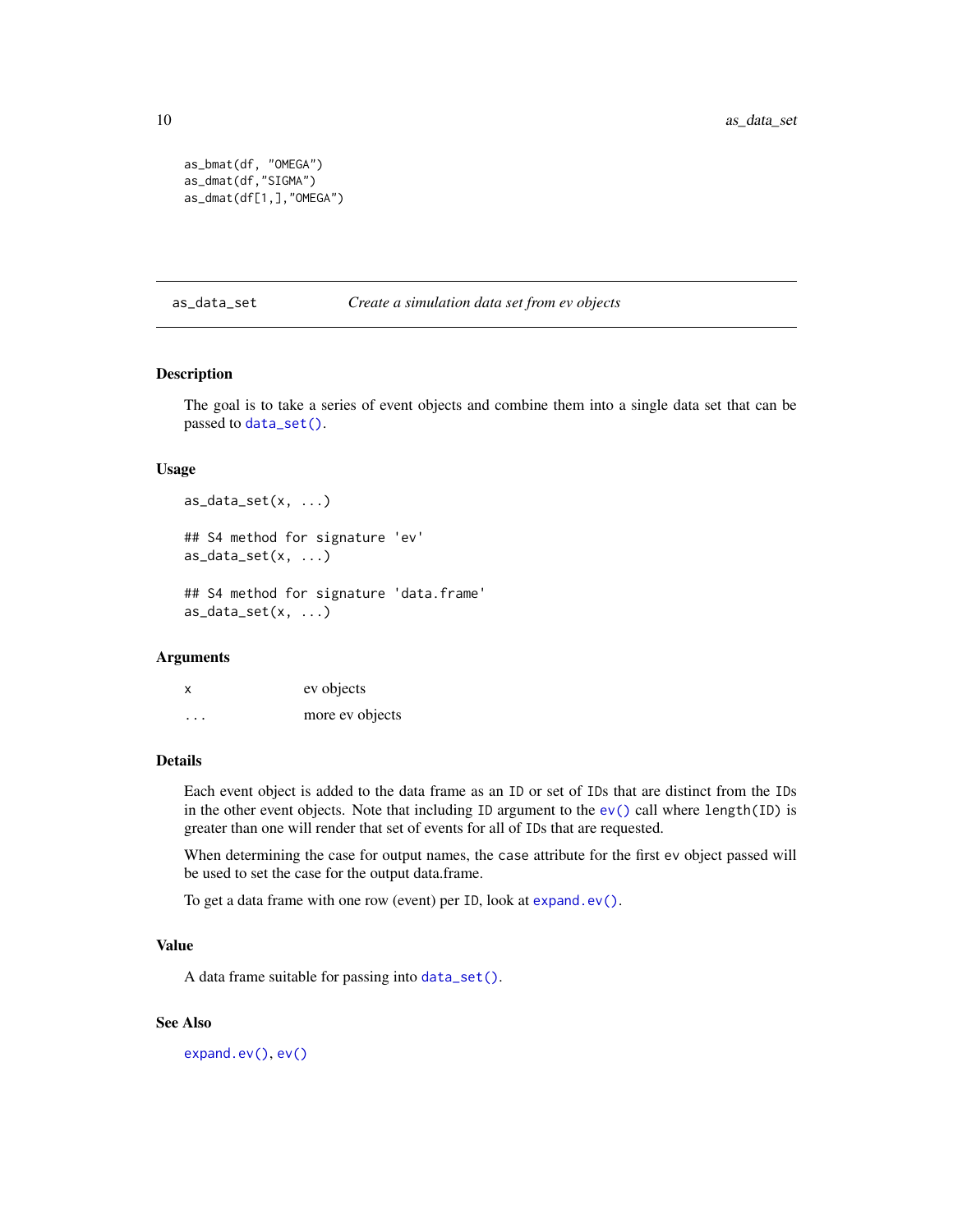#### <span id="page-10-0"></span>as\_deslist 11

#### Examples

```
a \leq -ev(\text{amt} = c(100, 200), \text{ cnt}=1, ID = seq(3))b \le -e ev(amt = 300, time = 24, ID = seq(2))
c \le -ev(\text{amt} = 1000, \text{ ii} = 8, \text{ addl} = 10, \text{ ID} = seq(3))as_data_set(a, b, c)
d \le - evd(amt = 500)
as_data_set(d, a)
# Instead of this, use expand.ev
as_data_set(ev(amt = 100), ev(amt = 200), ev(amt = 300))
```
## as\_deslist *Create a list of designs from a data frame*

## Description

Create a list of designs from a data frame

#### Usage

as\_deslist(data, descol = "ID")

#### Arguments

| data   | input data set; see details                        |
|--------|----------------------------------------------------|
| descol | character column name to be used for design groups |

#### Details

The input data set must have a column with the same name as the value of descol. Other column names should be start (the time of the first observation), end (the time of the last observation), delta (the time steps to take between start and end), and add (other, ad-hoc times). Note that add might be a list-column to get a vector of times for each time grid object.

## Value

The function returns a list of tgrid objects, one for each unique value found in descol.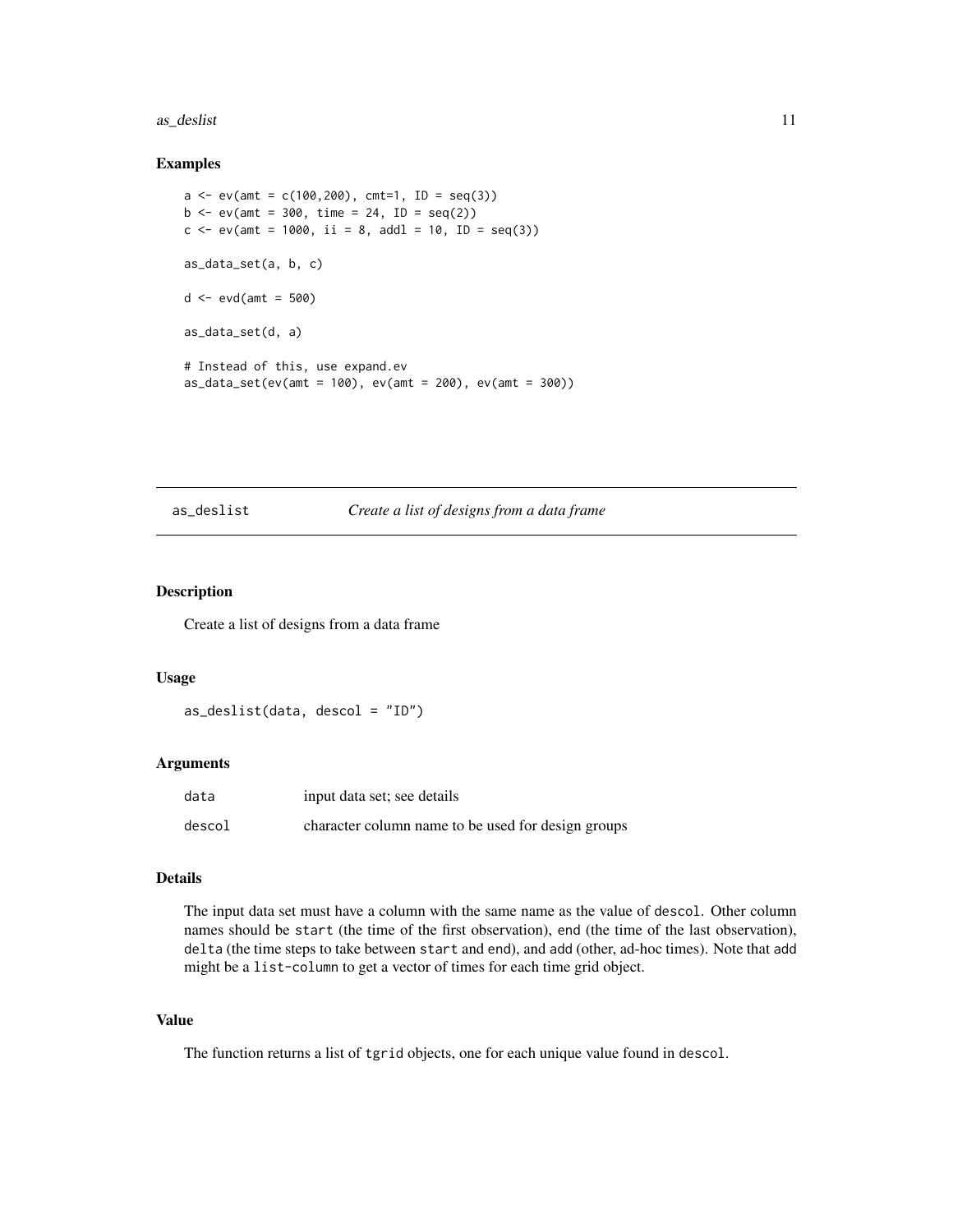#### <span id="page-11-0"></span>12 blocks

## Examples

```
idata \leftarrow tibble::tibble(ID=1:4, end=seq(24,96,24), delta=6,add=list(c(122,124,135),c(111), c(99),c(88)))
idata <- dplyr::mutate(idata, GRP = ID %%2)
idata
l <- as_deslist(idata,"GRP")
l
lapply(l,stime)
lapply(as_deslist(idata, "ID"),stime)
```
blocks *Return the code blocks from a model specification file*

## Description

Return the code blocks from a model specification file

## Usage

```
blocks(x, ...)
## S4 method for signature 'mrgmod'
blocks(x, ...)
## S4 method for signature 'character'
```
## Arguments

blocks $(x, \ldots)$ 

| x        | model object or path to model specification file |
|----------|--------------------------------------------------|
| $\cdots$ | passed along                                     |

```
mod <- mrgsolve::house()
mod %>% blocks
mod %>% blocks(PARAM,TABLE)
```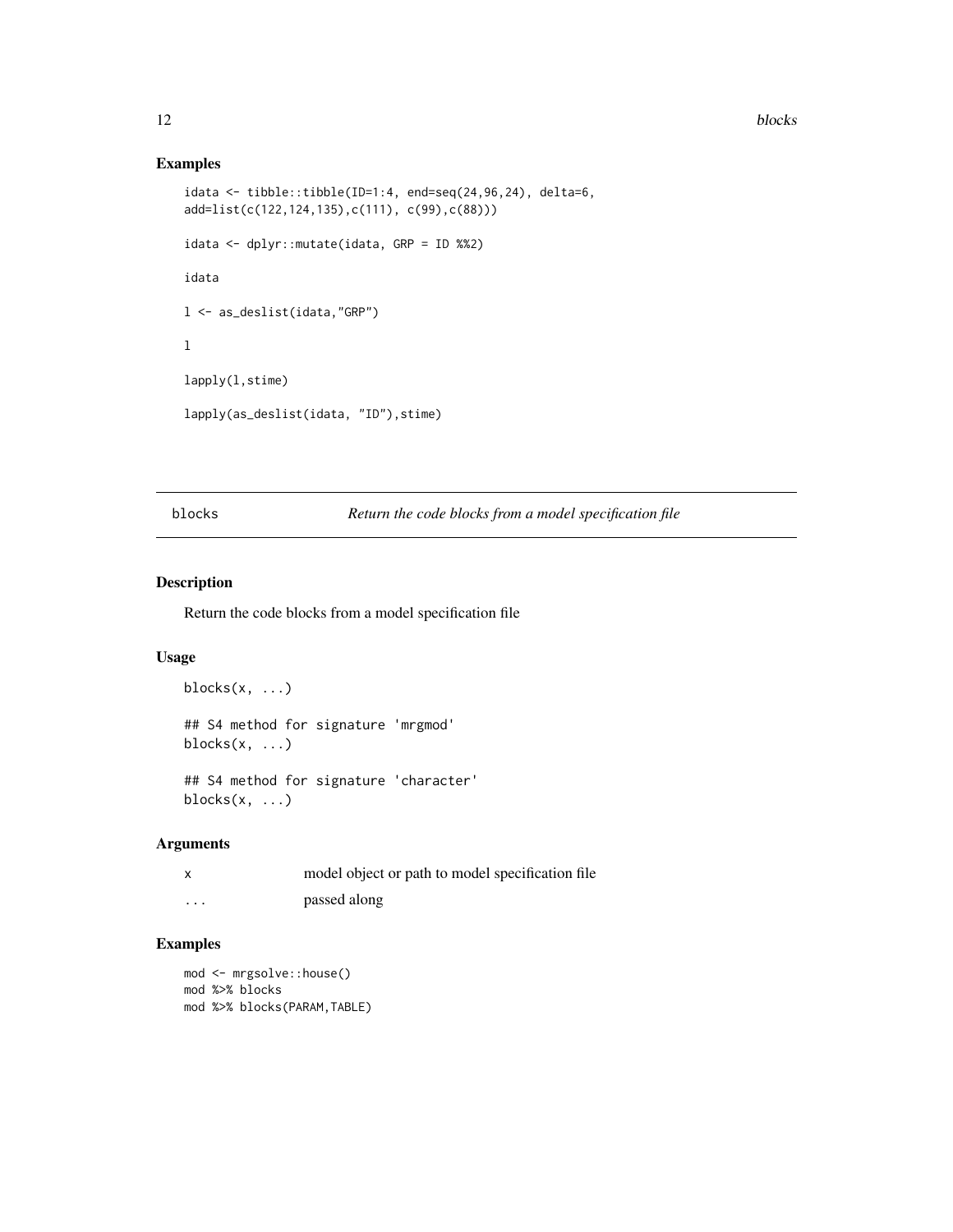<span id="page-12-0"></span>Most of the basic blocks are listed in this help topic. But see also [PKMODEL\(\)](#page-77-1) which has moreinvolved options and is documented separately.

#### Usage

```
PARAM(
  x,
  env,
 pos = 1,
  annotated = FALSE,
 object = NULL,
  as_object = FALSE,
  covariates = FALSE,
  ...
)
FIXED(x, env, pos = 1, annotated = FALSE, ...)THETA(
  x,
  env,
 pos = 1,
  annotated = FALSE,
  object = NULL,as_object = FALSE,
 name = "THETA",
  fill = NULL,...
\mathcal{E}INT(x, env, pos = 1, annotated = FALSE, object = NULL, as\_object = FALSE, ...)CMT(
  x,
  env,
 pos = 1,
  annotated = FALSE,
  object = NULL,as_object = FALSE,
  number = NULL,prefix = "A",...
```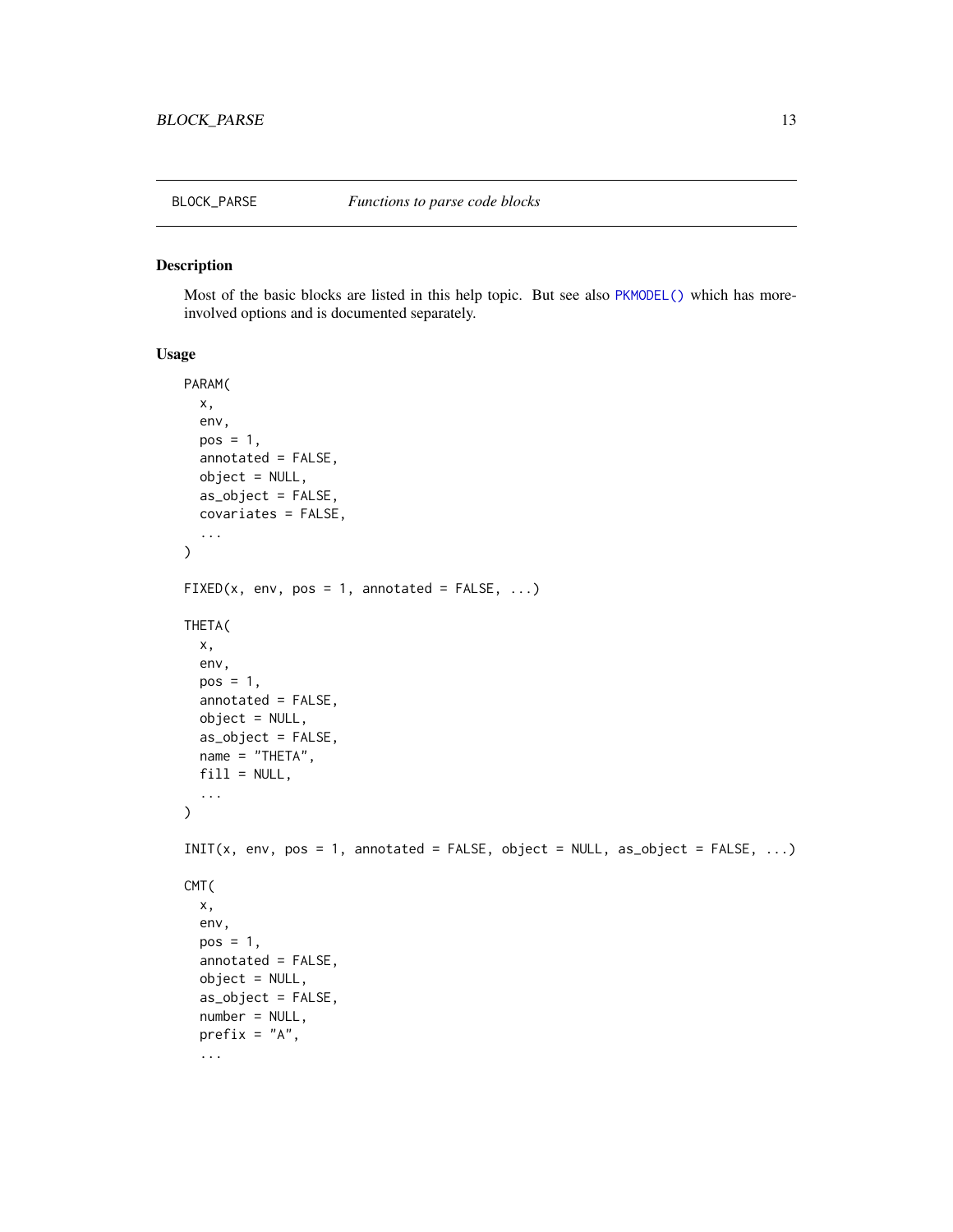```
\mathcal{L}CAPTURE(x, env, pos = 1, annotated = FALSE, ...)HANDLEMATRIX(
 x,
 env,
 pos = 1,
 annotated = FALSE,
 object = NULL,as_object = FALSE,
 name = "...",type = NULL,
  oclass = "",prefix = "",
 labels = NULL,
 unlinked = FALSE,
  ...
\mathcal{L}
```
## Arguments

| x          | data                                         |
|------------|----------------------------------------------|
| env        | parse environment                            |
| pos        | block position                               |
| annotated  | logical                                      |
| object     | the name of an object in ENV                 |
| as_object  | indicates that object code is being provided |
| covariates | logical                                      |
| .          | passed                                       |
| name       | block name                                   |
| fill       | deprecated; not used                         |
| number     | number of compartments to create             |
| prefix     | a prefix to add to the label                 |
| type       | internal use                                 |
| oclass     | internal use                                 |
| labels     | aliases to use for simulated ETA values      |
| unlinked   | internal use                                 |

## Details

When using object or as\_object populate the block contents, the following types are required

• PARAM: a named list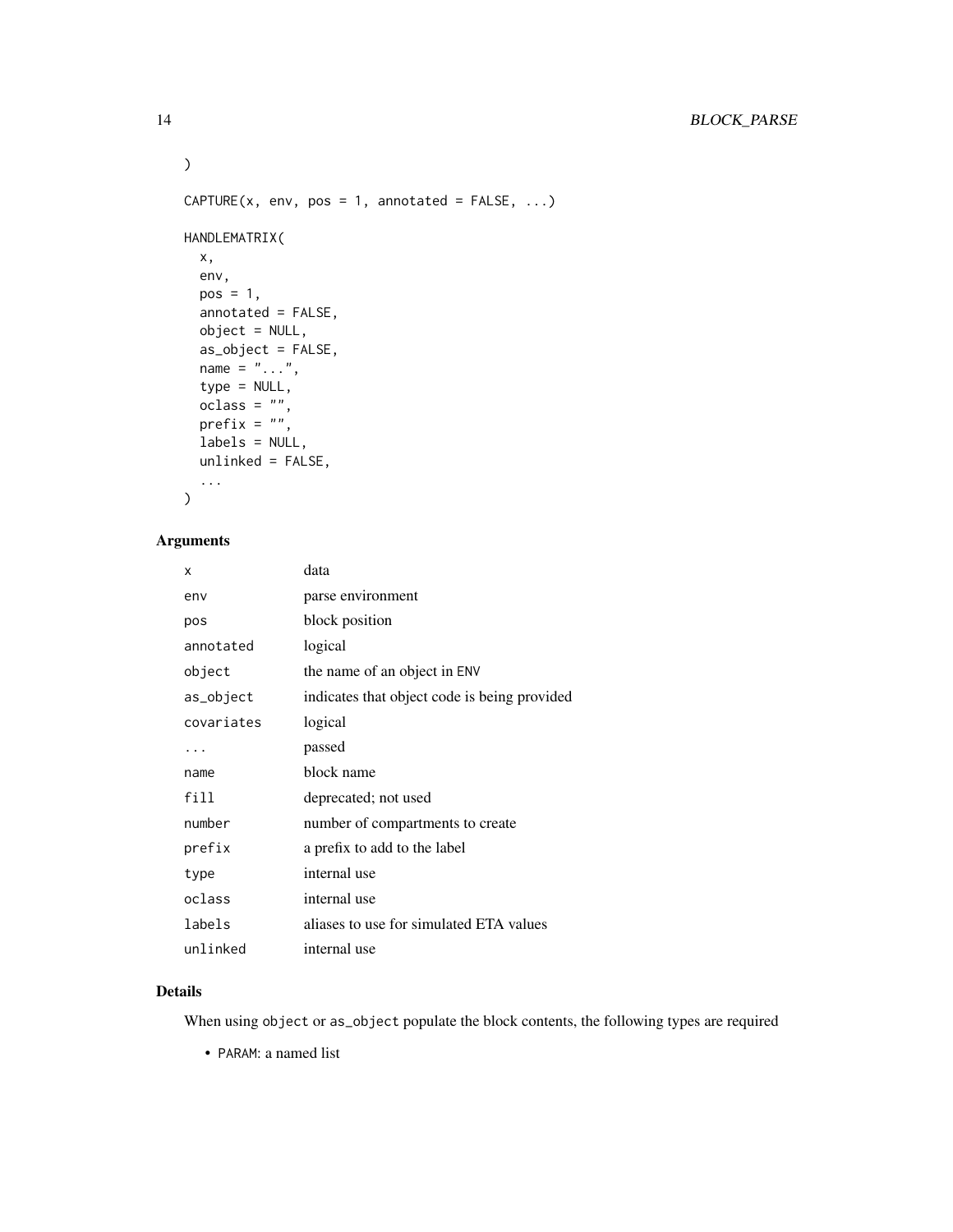#### <span id="page-14-0"></span>c,matlist-method 15

- INIT : a named list
- THETA : a numeric vector; names are ignored
- CMT: a character vector
- OMEGA: matrix; set rownames on the matrix to create ETA labels; setting rownames is the only way to specify labels when working through the object or as\_object directives
- SIGMA: matrix; set rownames on the matrix to create EPS labels; setting rownames is the only way to specify labels when working through the object or as\_object directives

## See Also

[PKMODEL\(\)](#page-77-1)

c,matlist-method *Operations with matlist objects*

## Description

Operations with matlist objects

#### Usage

```
## S4 method for signature 'matlist'
c(x, \ldots, recursive = FALSE)
```
## Arguments

| $\mathsf{x}$ | a matlist object      |
|--------------|-----------------------|
| .            | other matlist objects |
| recursive    | not used              |

c,tgrid-method *Operations with tgrid objects*

## Description

Operations with tgrid objects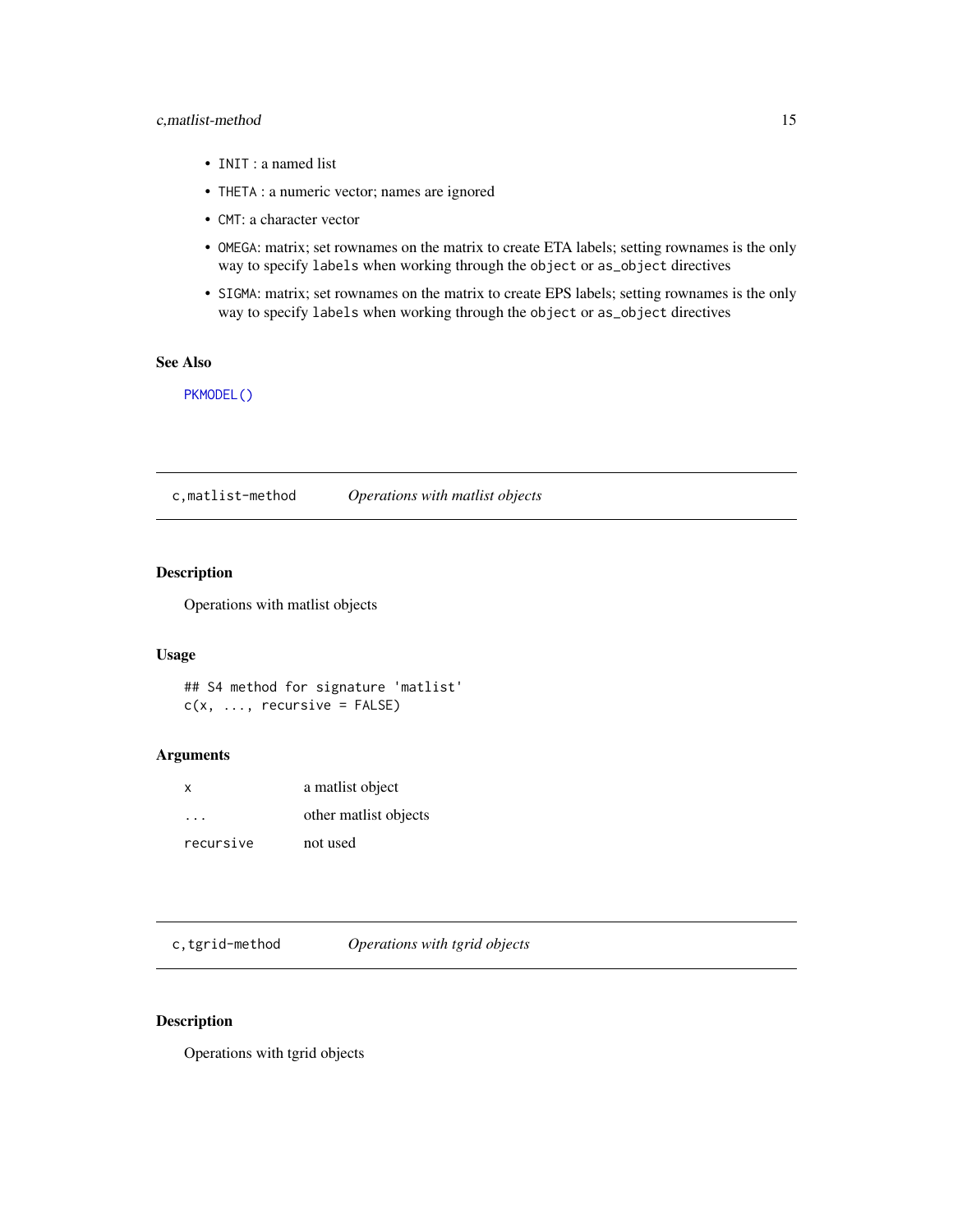## Usage

```
## S4 method for signature 'tgrid'
c(x, \ldots, recursive = FALSE)
## S4 method for signature 'tgrids'
c(x, \ldots, recursive = FALSE)
## S4 method for signature 'tgrid,numeric'
e1 + e2
## S4 method for signature 'tgrid,numeric'
e1 * e2
## S4 method for signature 'tgrids,numeric'
e1 + e2
## S4 method for signature 'tgrids,numeric'
e1 * e2
```
## Arguments

| x         | mrgmod object                 |
|-----------|-------------------------------|
|           | passed along to other methods |
| recursive | not used                      |
| e1        | tgrid or tgrids object        |
| 07 م      | numeric value                 |
|           |                               |

carry\_out *Select items to carry into simulated output*

## Description

When items named in this function are found in the input data set (either [data\\_set](#page-19-1) or [idata\\_set](#page-37-1)), they are copied into the simulated output. Special items like evid or amt or the like are not copied from the data set per se, but they are copied from datarecord objects that are created during the simulation.

#### Usage

carry\_out(x, ...)

carry.out $(x, \ldots)$ 

| X        | model object |
|----------|--------------|
| $\cdots$ | passed along |

<span id="page-15-0"></span>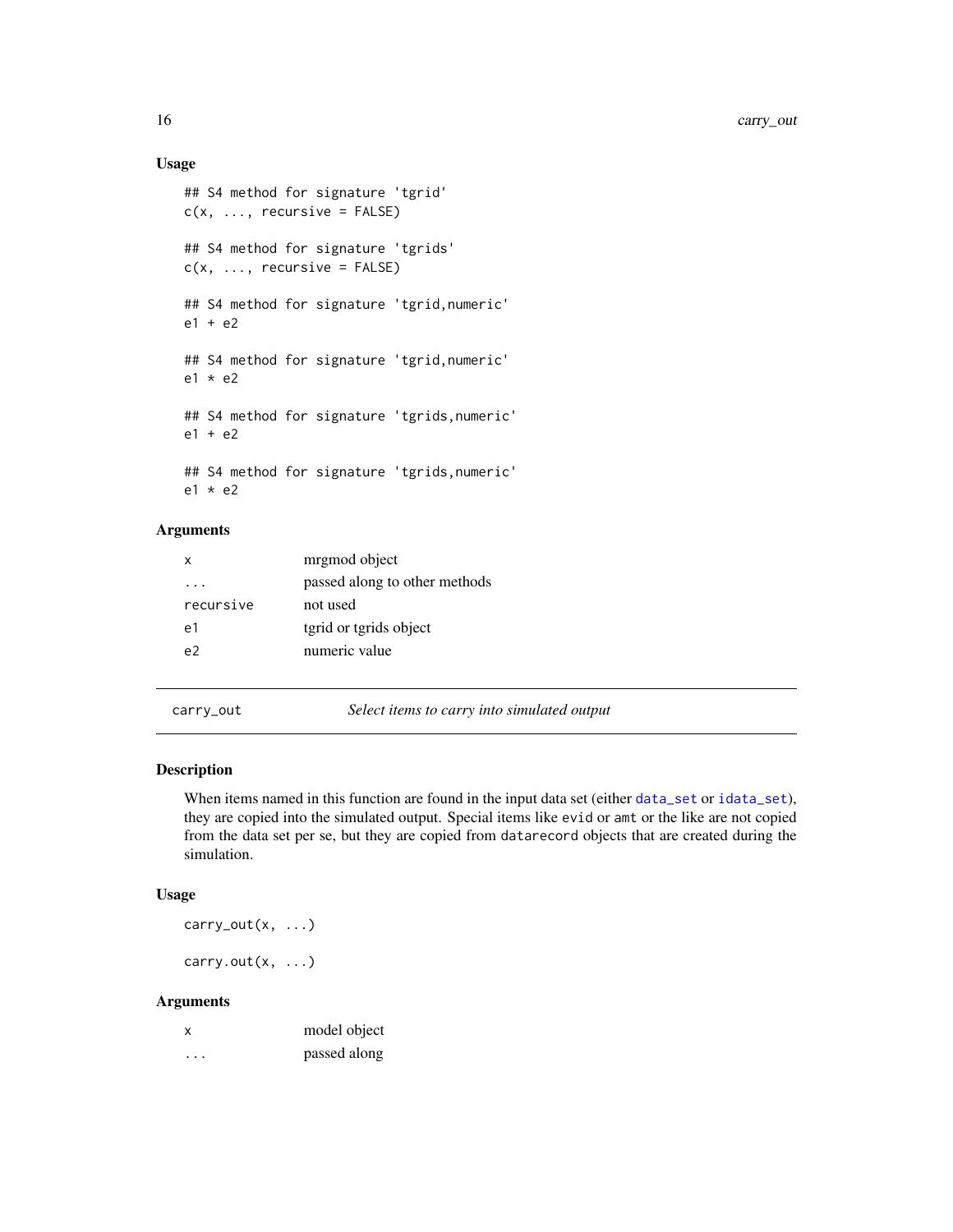#### <span id="page-16-0"></span>cmtn and the contract of the contract of the contract of the contract of the contract of the contract of the contract of the contract of the contract of the contract of the contract of the contract of the contract of the c

## Details

There is also a carry.out argument to [mrgsim](#page-56-1) that can be set to accomplish the same thing as a call to carry\_out in the pipeline.

carry.out and carry\_out. Using the underscore version is now preferred.

cmtn *Get the compartment number from a compartment name*

## Description

Get the compartment number from a compartment name

## Usage

 $cmtn(x, \ldots)$ ## S4 method for signature 'mrgmod'

 $cmin(x, tag, ...)$ 

## Arguments

| x   | model object     |
|-----|------------------|
| .   | passed along     |
| tag | compartment name |

### Examples

```
mod <- mrgsolve::house()
mod %>% cmtn("CENT")
```
code *Extract the code from a model*

## Description

This function is currently not exported, so be sure to call it with mrgsolve:::code(...).

#### Usage

code(x)

#### Arguments

x an mrgsolve model object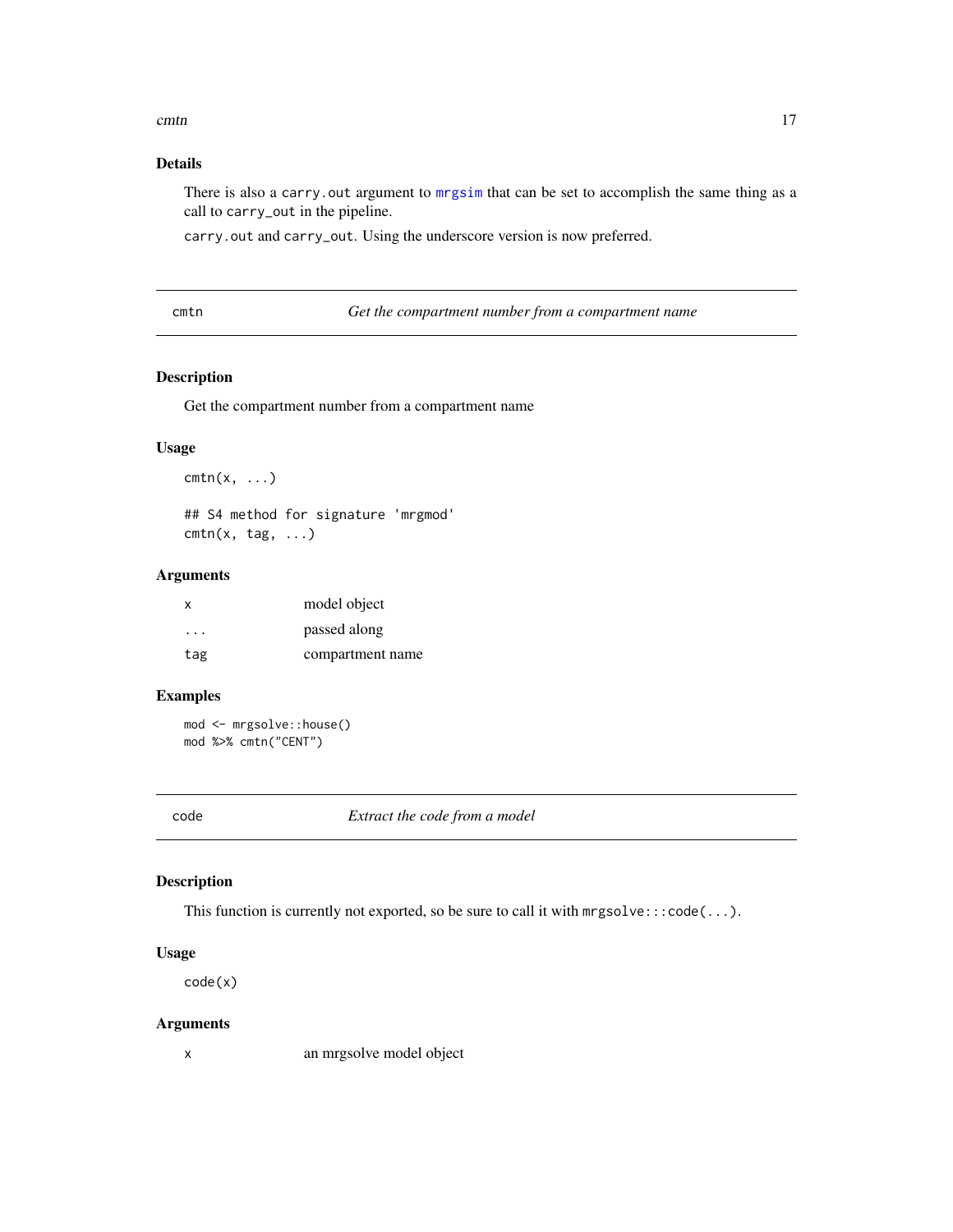## Value

A character vector of model code.

#### Examples

```
mod <- mrgsolve::house()
mrgsolve:::code(mod)
```
<span id="page-17-1"></span>collapse\_matrix *Collapse the matrices of a matlist object*

## Description

This function is called by [collapse\\_omega\(\)](#page-18-1) and [collapse\\_sigma\(\)](#page-18-2) to convert multiple matrix blocks into a single matrix block. This "collapsing" of the matrix list is irreversible.

#### Usage

```
collapse_matrix(x, range = NULL, name = NULL)
```
#### Arguments

| $\mathsf{x}$ | an object that inherits from matlist; this object is most frequently extracted<br>from a model object using omat () or smat () for OMEGA and SIGMA, respectively                                                       |
|--------------|------------------------------------------------------------------------------------------------------------------------------------------------------------------------------------------------------------------------|
| range        | numeric vector of length 2 specifying the range of matrices to collapse in case<br>there are more than 2. The second element may be NA to indicate the length of<br>the list of matrices.                              |
| name         | a new name for the collapsed matrix; note that this is the matrix name, not the<br>labels which alias $ETA(n)$ or $EPS(n)$ ; specifying a name will only alter how this<br>matrix is potentially updated in the future |

#### Value

An update matlist object (either omegalist or sigmalist).

## See Also

[collapse\\_omega\(\)](#page-18-1), [collapse\\_sigma\(\)](#page-18-2), [omat\(\)](#page-73-1), [smat\(\)](#page-89-1)

```
omega <- omat(list(dmat(1, 2), dmat(3, 4, 5)))
omega
collapse_matrix(omega)
```
<span id="page-17-0"></span>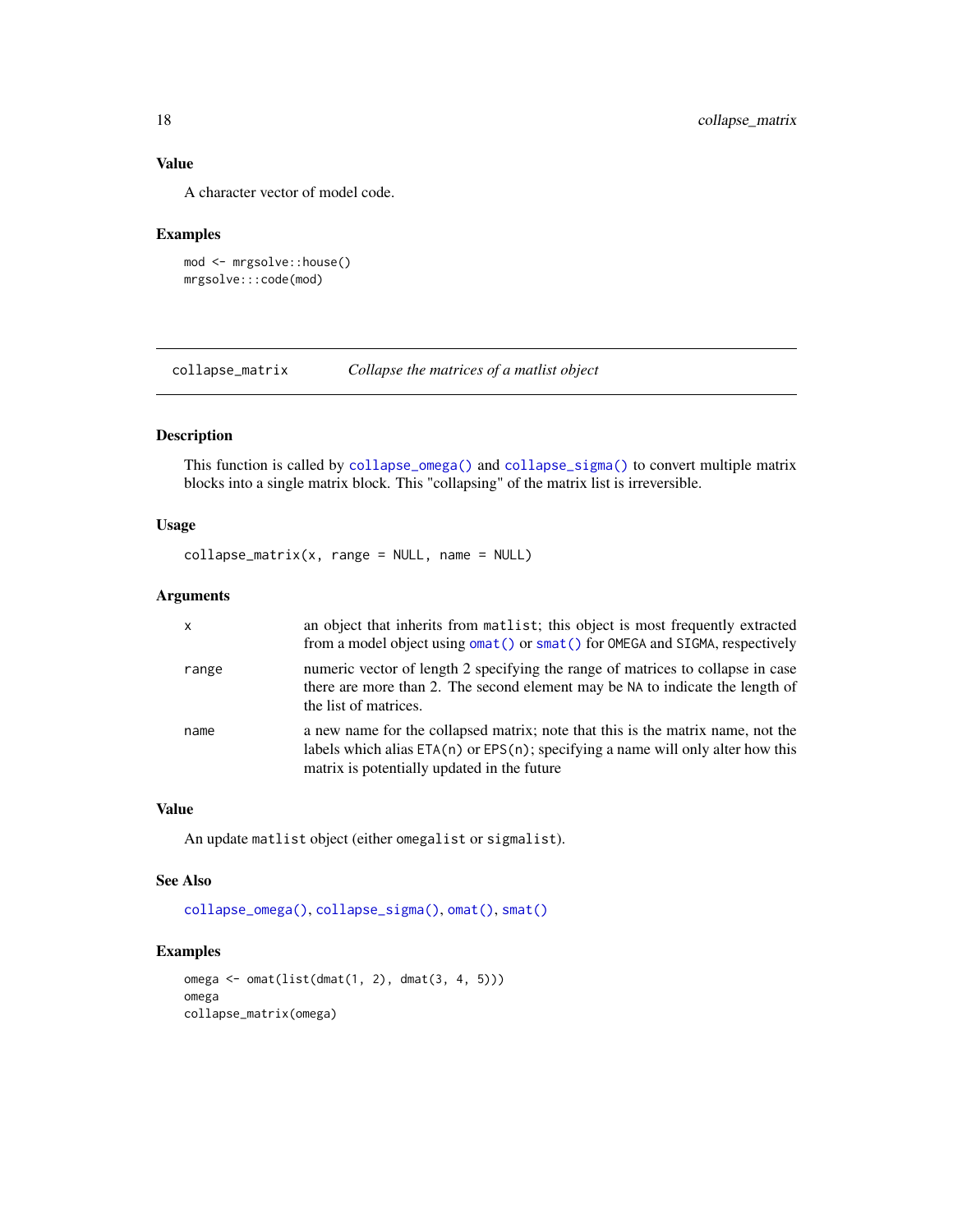<span id="page-18-2"></span><span id="page-18-1"></span><span id="page-18-0"></span>

If multiple OMEGA (or SIGMA) blocks were written into the model, these can be collapsed into a single matrix. This will not change the functionality of the model, but will alter how OMEGA (or SIGMA) are updated, usually making it easier. This "collapsing" of the matrix list is irreversible.

#### Usage

```
collapse\_omega(x, range = NULL, name = NULL)collapse\_sigma(x, range = NULL, name = NULL)
```
## Arguments

| x.    | a mrgmod object                                                                                                                                                                                                        |
|-------|------------------------------------------------------------------------------------------------------------------------------------------------------------------------------------------------------------------------|
| range | numeric vector of length 2 specifying the range of matrices to collapse in case<br>there are more than 2. The second element may be NA to indicate the length of<br>the list of matrices.                              |
| name  | a new name for the collapsed matrix; note that this is the matrix name, not the<br>labels which alias $ETA(n)$ or $EPS(n)$ ; specifying a name will only alter how this<br>matrix is potentially updated in the future |

## Value

A model object with updated OMEGA or SIGMA matrix lists.

#### See Also

[collapse\\_matrix\(\)](#page-17-1)

```
code <- '
$OMEGA 1 2 3
$OMEGA 4 5
$OMEGA 6 7 8 9
mod <- mcode("collapse-example", code, compile = FALSE)
revar(mod)
collapse_omega(mod) %>% omat()
collapse_omega(mod, range = c(2,3), name = "new_matrix") %\gg omat()
collapse_omega(mod, range = c(2, NA), name = "new_matrix") %>% omat()
```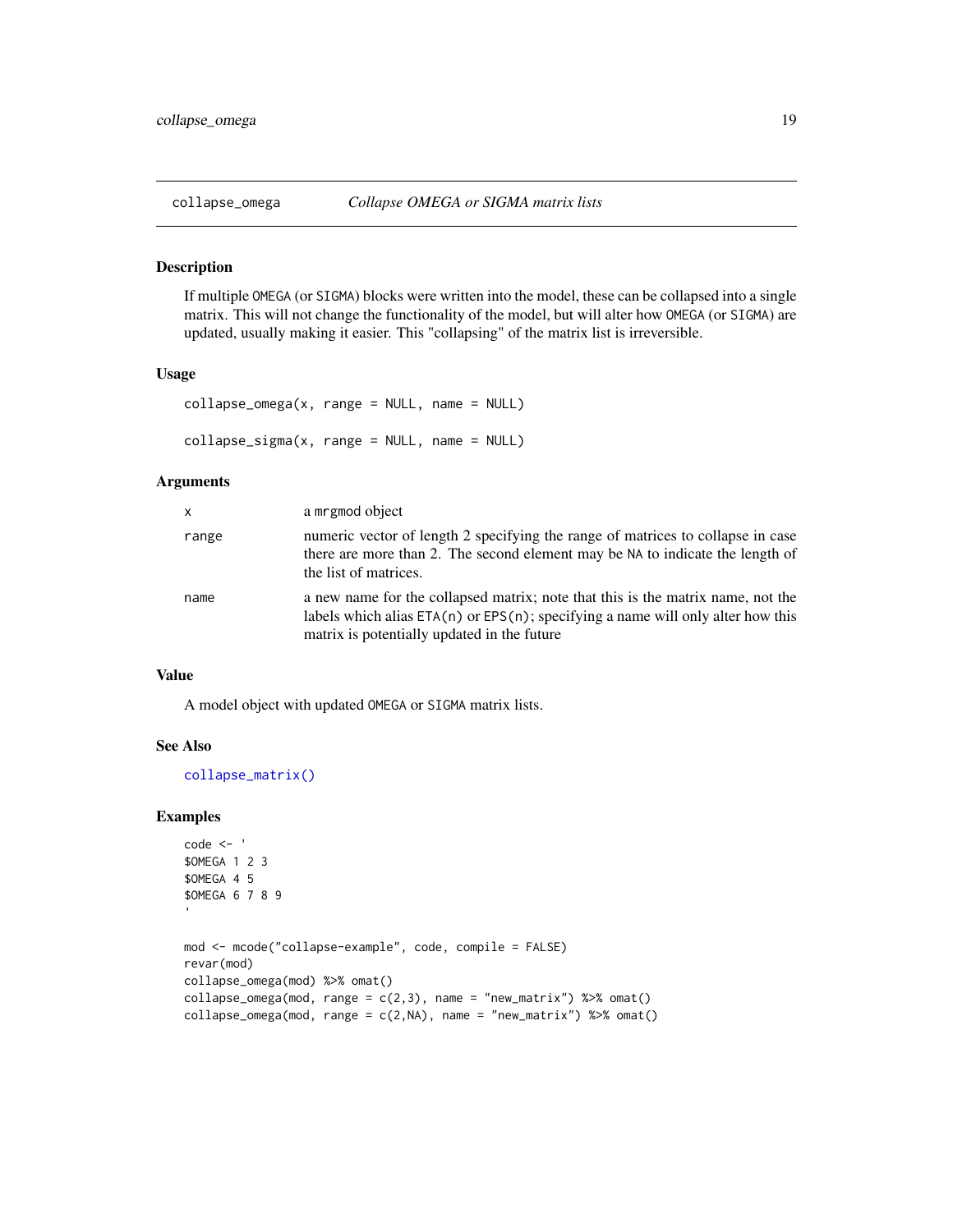<span id="page-19-1"></span><span id="page-19-0"></span>

The input data set (data\_set) is a data frame that specifies observations, model events, and / or parameter values for a population of individuals.

## Usage

```
data_set(x, data, ...)
## S4 method for signature 'mrgmod,data.frame'
data_set(
  x,
  data,
  subset = TRUE,.select = TRUE,
 object = NULL,need = NULL,
  ...
\mathcal{L}## S4 method for signature 'mrgmod,ANY'
data_set(x, data, ...)
## S4 method for signature 'mrgmod,ev'
data_set(x, data, ...)
## S4 method for signature 'mrgmod,missing'
data_set(x, object, ...)
```

| $\mathsf{x}$ | model object                                                                                                                      |
|--------------|-----------------------------------------------------------------------------------------------------------------------------------|
| data         | data set                                                                                                                          |
| $\cdots$     | passed along                                                                                                                      |
| .subset      | an unquoted expression passed to dplyr::filter; retain only certain rows in<br>the data set                                       |
| .select      | passed to dplyr::select; retain only certain columns in the data set; this<br>should be the result of a call to $d$ plyr:: vars() |
| object       | character name of an object existing in \$ENV to use for the data set                                                             |
| need         | passed to inventory                                                                                                               |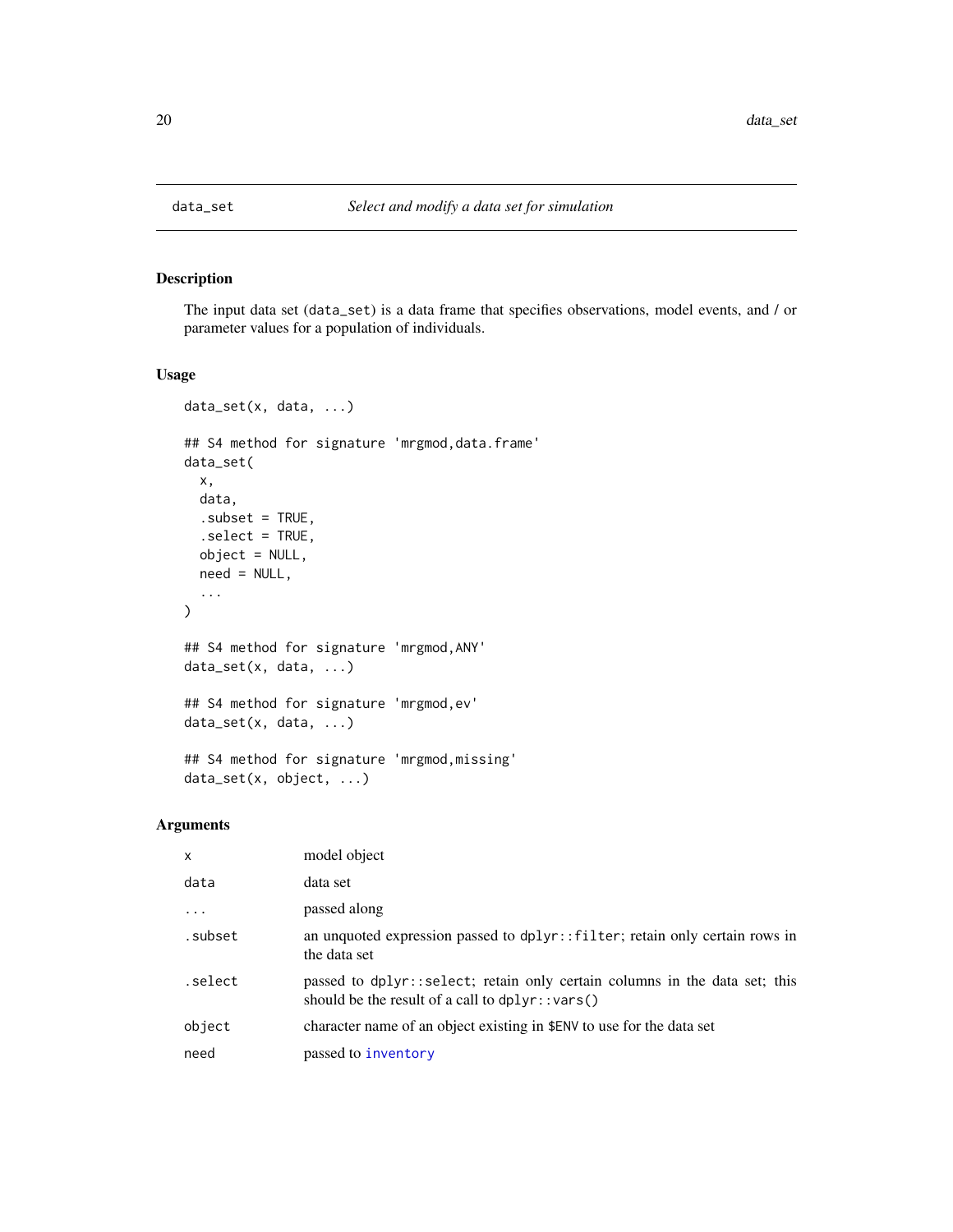#### data\_set 21

## Details

Input data sets are R data frames that can include columns with any valid name, however columns with selected names are treated specially by mrgsolve and incorporated into the simulation.

ID specifies the subject ID and is required for every input data set.

When columns have the same name as parameters (\$PARAM in the model specification file), the values in those columns will be used to update the corresponding parameter as the simulation progresses.

Input data set may include the following columns related to PK dosing events: time, cmt, amt, rate, ii, addl, ss. Along with ID, time is a required column in the input data set unless \$PRED is in use. Upper case PK dosing column names including TIME, CMT, AMT, RATE, II, ADDL, SS are also recognized. However, an error will be generated if a mix of upper case and lower case columns in this family are found.

time is the observation or event time, cmt is the compartment number (see [init](#page-39-1)), amt is the dosing amount, rate is the infusion rate, ii is the dosing interval, addl specifies additional doses to administer, and ss is a flag for steady state dosing. These column names operate similarly to other non-linear mixed effects modeling software.

An error will be generated when mrgsolve detects that the data set is not sorted by time within an individual.

Only numeric data can be brought in to the problem. Any non-numeric data columns will be dropped with warning. See [numerics\\_only](#page-71-1), which is used to prepare the data set.

An error will be generated if any parameter columns in the input data set contain NA. Likewise, and error will be generated if missing values are found in the following columns: ID, time/TIME, rate/RATE.

See [exdatasets](#page-34-1) for different example data sets.

## See Also

[idata\\_set](#page-37-1), [ev](#page-25-1), [valid\\_data\\_set](#page-95-1), [valid\\_idata\\_set](#page-96-1)

```
mod <- mrgsolve::house()
data <- expand.ev(ID=seq(3), amt=c(10, 20))
mod %>% data_set(data, ID > 1) %>% mrgsim()
data(extran1)
head(extran1)
mod %>% data_set(extran1) %>% mrgsim()
```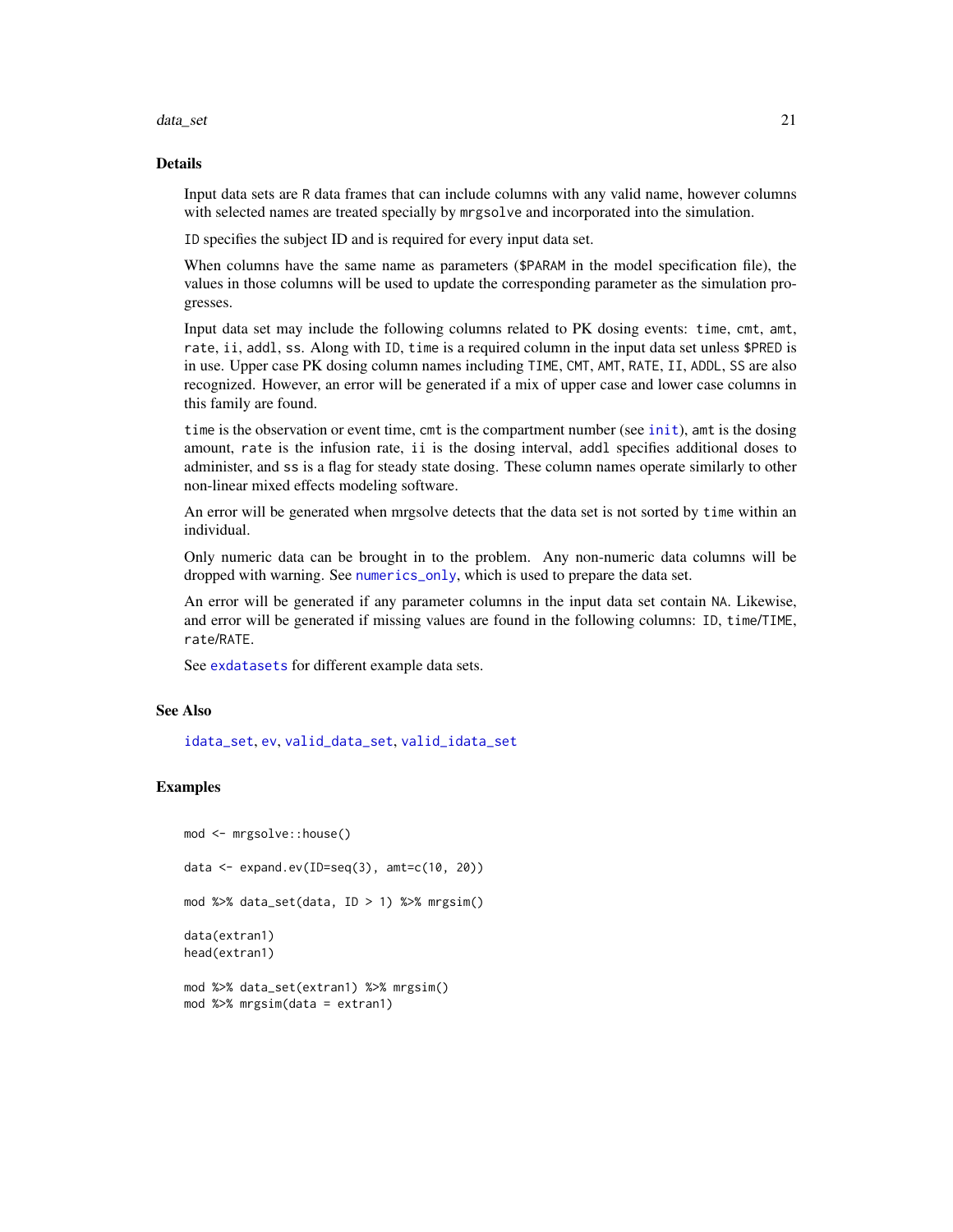<span id="page-21-0"></span>

This function also allows you to assign different designs to different groups or individuals in a population.

#### Usage

design(x, deslist = list(), descol = character(0), ...)

#### Arguments

| X        | model object                                                               |
|----------|----------------------------------------------------------------------------|
| deslist  | a list of tgrid or tgrids objects or numeric vector to be used in place of |
| descol   | the idata column name (character) for design assignment                    |
| $\cdots$ | not used                                                                   |

## Details

This setup requires the use of an idata\_set, with individual-level data passed in one ID per row. For each ID, specify a grouping variable in idata (descol). For each unique value of the grouping variable, make one [tgrid](#page-0-0) object and pass them in order as ... or form them into a list and pass as deslist.

You must assign the idata\_set before assigning the designs in the command chain (see the example below).

```
peak \leq tgrid(0, 6, 0.1)sparse \leq tgrid(0, 24, 6)des1 <- c(peak,sparse)
des2 \leftarrow tgrid(0, 72, 4)data <- expand.ev(ID = 1:10, amt=c(100,300))
data$GRP <- data$amt/100
idata <- data[,c("ID", "amt")]
mod <- mrgsolve::house()
mod %>%
  omat(dmat(1,1,1,1)) %>%
  carry_out(GRP) %>%
```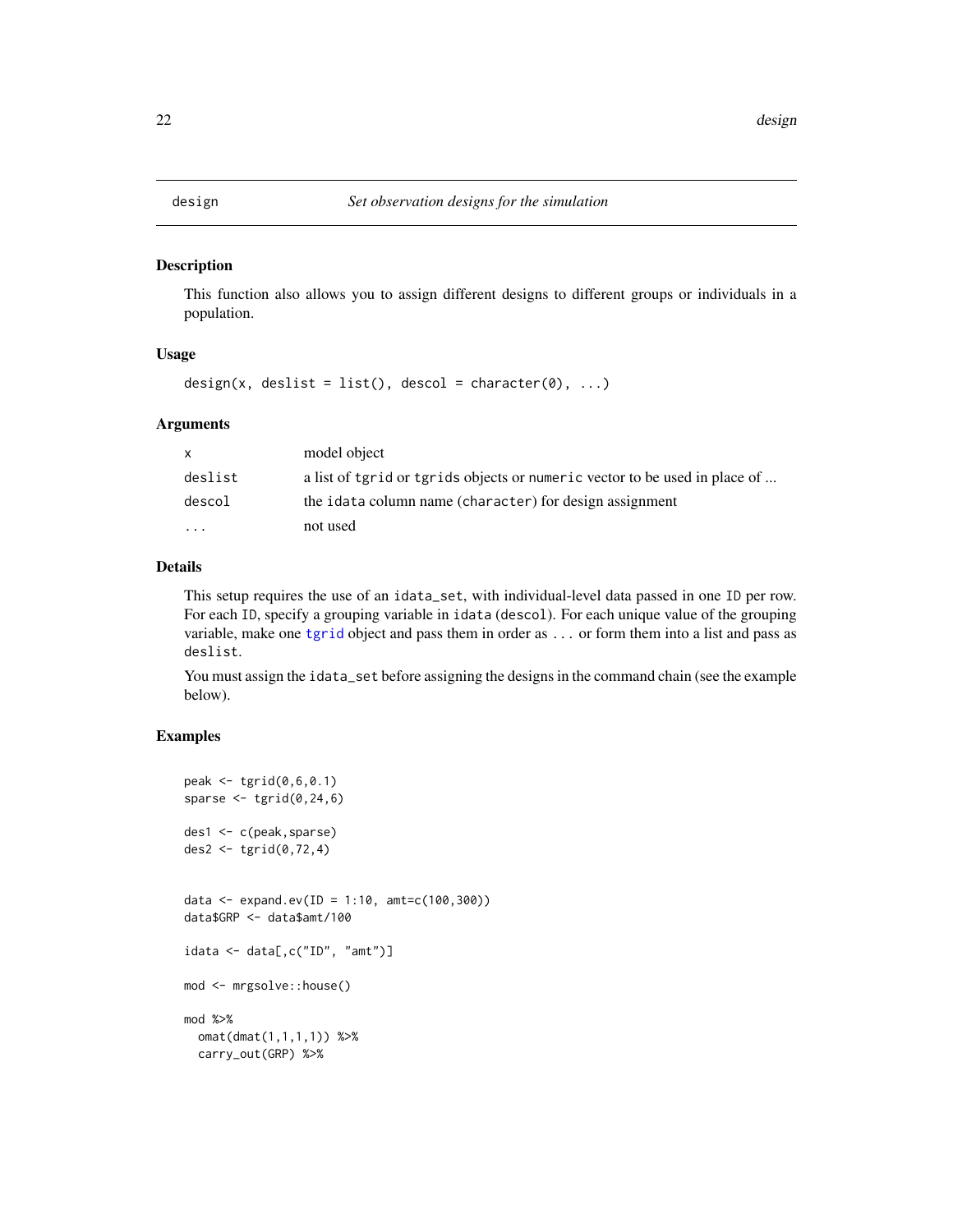#### <span id="page-22-0"></span>details 23

```
idata_set(idata) %>%
design(list(des1, des2),"amt") %>%
data_set(data) %>%
mrgsim() %>%
plot(RESP~time|GRP)
```
details *Extract model details*

## Description

Extract model details

## Usage

 $details(x, complete = FALSE, values = TRUE, ...)$ 

## Arguments

| $\mathsf{x}$            | a model object                                                                            |
|-------------------------|-------------------------------------------------------------------------------------------|
| complete                | logical; if TRUE, un-annotated parameters and compartments will be added to the<br>output |
| values                  | logical; if TRUE, a values column will be added to the output                             |
| $\cdot$ $\cdot$ $\cdot$ | not used                                                                                  |

## Details

This function is not exported. You will have to call it with mrgsolve:::details().

```
mod <- mrgsolve::house()
mrgsolve:::details(mod)
```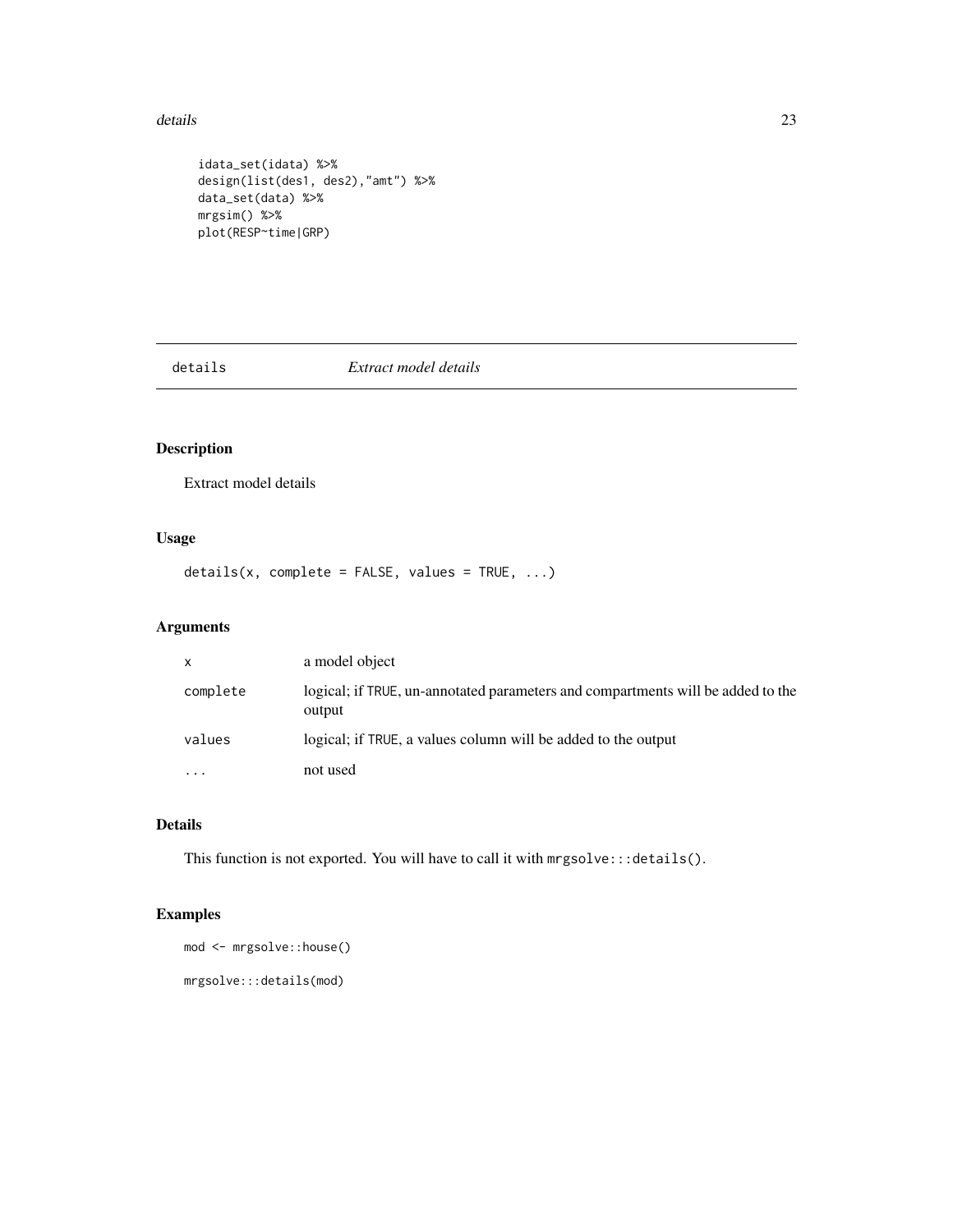<span id="page-23-0"></span>

The \$ENV block is a block of R code that can realize any sort of R object that might be used in running a model.

## Usage

env\_eval(x, seed = NULL)

## Arguments

|      | model object                                       |
|------|----------------------------------------------------|
| seed | passed to set. seed if a numeric value is supplied |

## See Also

[env\\_get](#page-23-1), [env\\_ls](#page-24-1)

<span id="page-23-1"></span>

| env_get | Return model environment |
|---------|--------------------------|
|         |                          |

## Description

Return model environment

## Usage

env\_get(x, tolist = TRUE)

env\_get\_env(x)

|        | model object                               |
|--------|--------------------------------------------|
| tolist | should the environment be coerced to list? |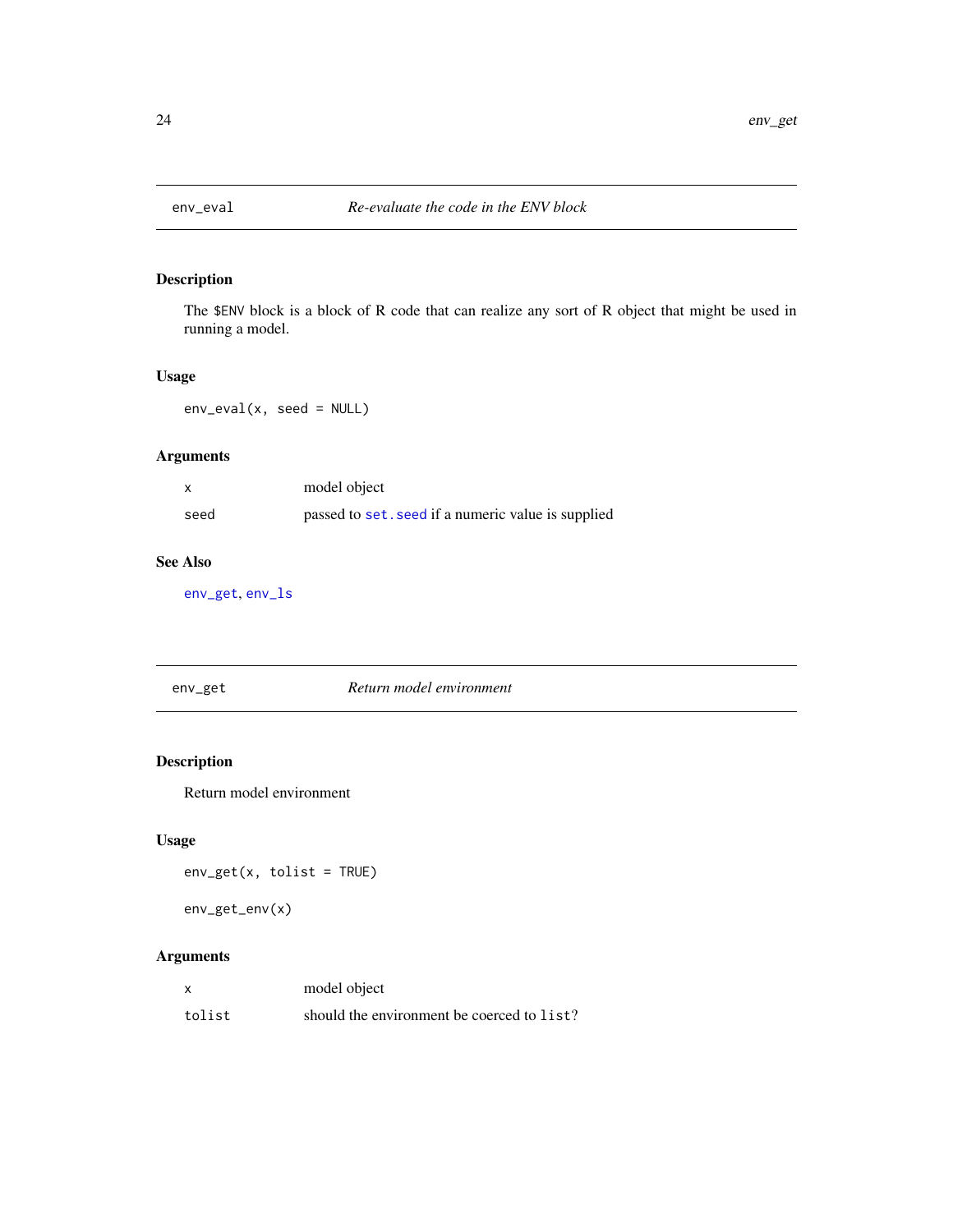<span id="page-24-1"></span><span id="page-24-0"></span>

Each model keeps an internal environment that allows the user to carry any R object along. Objects are coded in \$ENV.

## Usage

 $env_ls(x, \ldots)$ 

## Arguments

| x                       | model object |
|-------------------------|--------------|
| $\cdot$ $\cdot$ $\cdot$ | passed to 1s |

## Description

Update objects in model environment

## Usage

```
env\_update(x, ..., dots = list())
```

| . х     | model object               |
|---------|----------------------------|
| $\cdot$ | objects to update          |
| .dots   | list of objects to updated |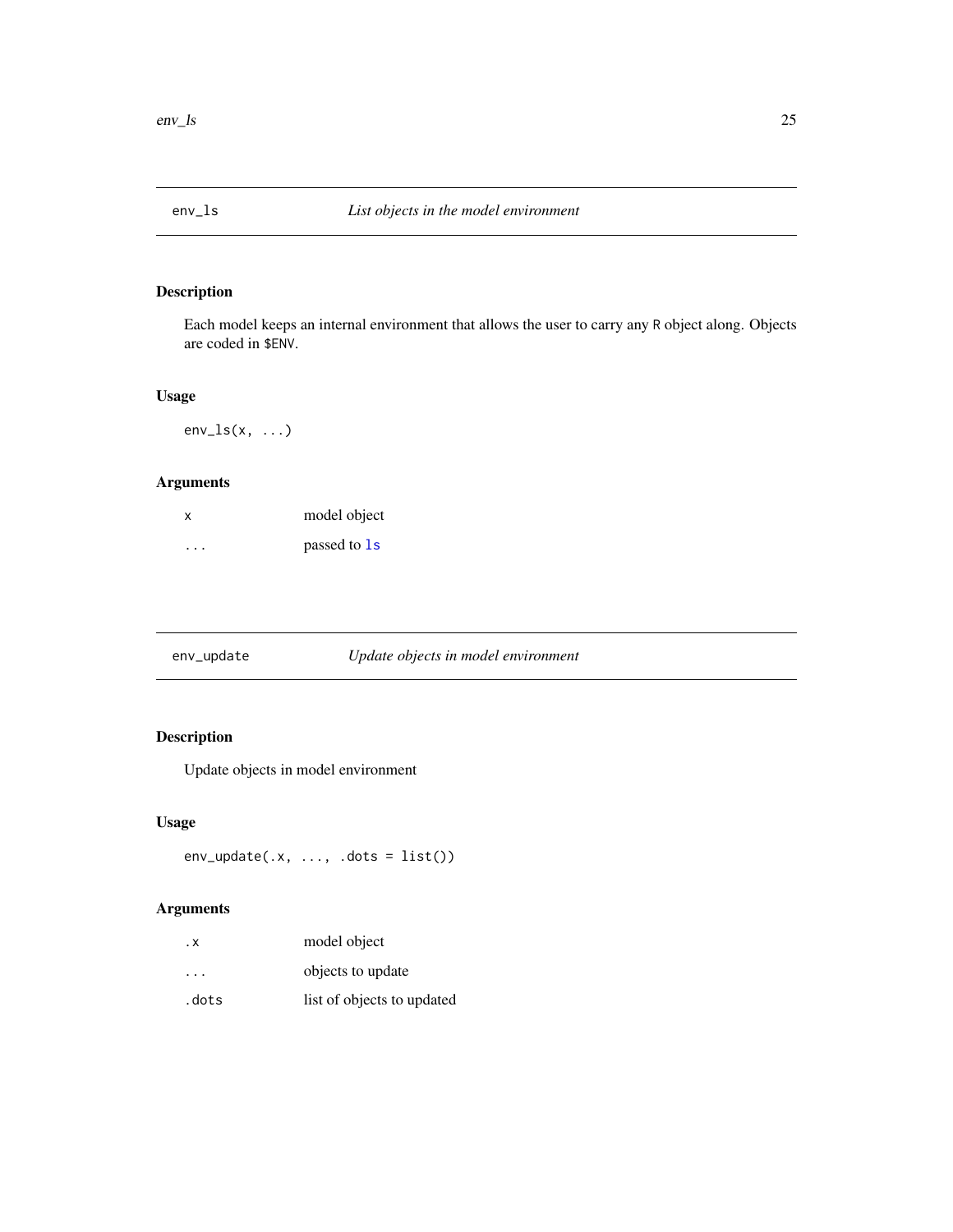<span id="page-25-1"></span><span id="page-25-0"></span>An event object specifies dosing or other interventions that get implemented during simulation. Event objects do similar things as [data\\_set](#page-19-1), but simpler and quicker.

## Usage

```
ev(x, ...)
## S4 method for signature 'mrgmod'
ev(x, object = NULL, ...)## S4 method for signature 'missing'
ev(
  time = \theta,
 amt = 0,
 evid = 1,
  cmt = 1,
  ID = numeric(0),
  replicate = TRUE,
 until = NULL,tinf = NULL,
  realize_addl = FALSE,
  ...
)
## S4 method for signature 'ev'
```
 $ev(x, realize\_add1 = FALSE, ...)$ 

| X         | a model object                                                        |
|-----------|-----------------------------------------------------------------------|
| .         | other items to be incorporated into the event object; see details     |
| object    | passed to show                                                        |
| time      | event time                                                            |
| amt       | dose amount                                                           |
| evid      | event ID                                                              |
| $c$ mt    | compartment                                                           |
| ID        | subject ID                                                            |
| replicate | logical; if TRUE, events will be replicated for each individual in ID |
| until     | the expected maximum <b>observation</b> time for this regimen         |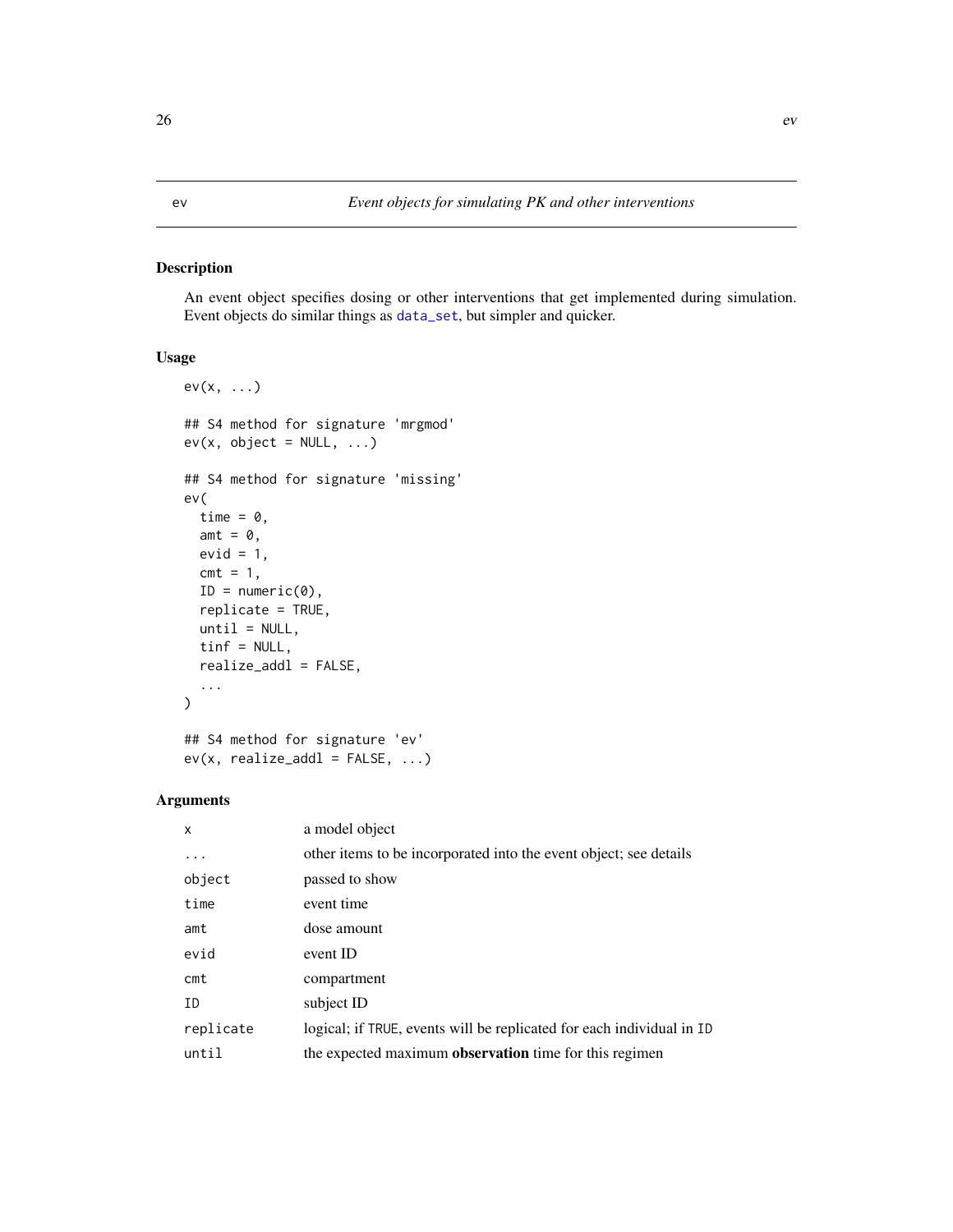## Details

- Required items in events objects include time, amt, evid and cmt.
- If not supplied, evid is assumed to be 1.
- If not supplied, cmt is assumed to be 1.
- If not supplied, time is assumed to be 0.
- If amt is not supplied, an error will be generated.
- If total is supplied, then addl will be set to total 1.
- Other items can include ii, ss, and addl (see [data\\_set](#page-19-1) for details on all of these items).
- ID may be specified as a vector.
- If replicate is TRUE (default), then the events regimen is replicated for each ID; otherwise, the number of event rows must match the number of IDs entered

#### Value

events object

#### See Also

[evd](#page-27-1), [ev\\_rep](#page-30-1), [ev\\_days](#page-29-1), [ev\\_repeat](#page-31-1), [ev\\_assign](#page-28-1), [ev\\_seq](#page-33-1), [mutate.ev](#page-67-1), [as.ev](#page-4-1), [ev\\_methods](#page-0-0)

```
mod <- mrgsolve::house()
mod <- mod %>% ev(amt = 1000, time = 0, cmt = 1)
loading \leq -e ev(time = 0, cmt = 1, amt = 1000)
maint \leq -e ev(time = 12, cmt = 1, amt = 500, ii = 12, addl = 10)
c(loading, maint)
reduced_load <- dplyr::mutate(loading, amt = 750)
```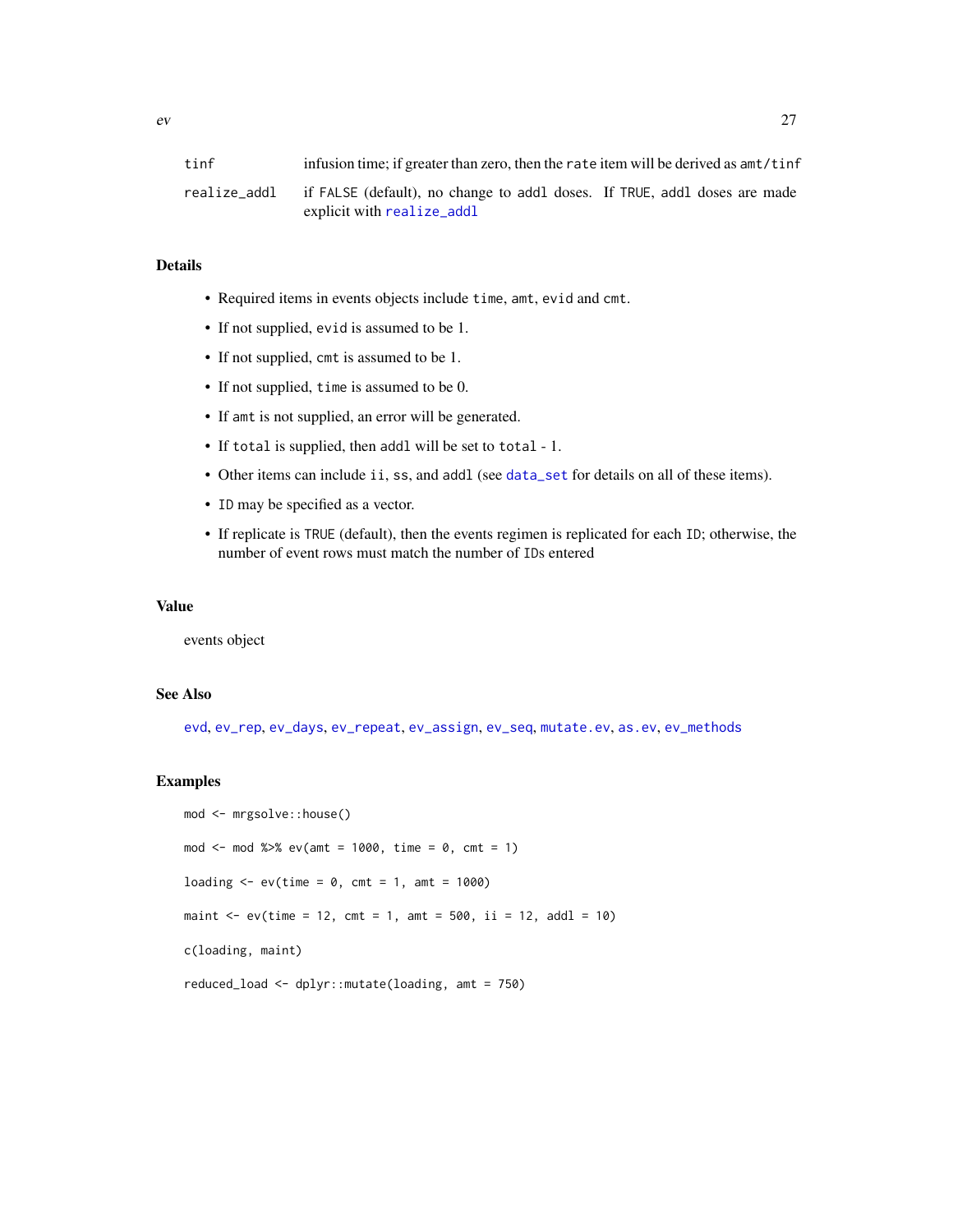This function calls [ev\(\)](#page-25-1) to create an event object and then sets the case attribute so that it renders nmtran data names in upper case. An object created with [evd\(\)](#page-27-1) can be used in the same way as an object created with [ev\(\)](#page-25-1).

## Usage

```
evd(x, \ldots)## S4 method for signature 'mrgmod'
evd(x, ...)
## S4 method for signature 'missing'
evd(x, ...)
## S4 method for signature 'ev'
evd(x, ...)
as.evd(x)
```
## Arguments

| x        | an event object.             |
|----------|------------------------------|
| $\cdots$ | arguments passed to $ev()$ . |

## Details

Note that evd isn't a separate class; it is just an ev object with a specific case attribute. See examples which illustrate the difference.

#### See Also

[ev\(\)](#page-25-1), [lctran\(\)](#page-42-1), [uctran\(\)](#page-42-2)

#### Examples

```
a \leftarrow \text{evd}(\text{amt} = 100)b \le -e v(amt = 300)
a
as.data.frame(a)
as_data_set(a, b)
as_data_set(b, a)
as.data.frame(seq(a, b))
```
#### <span id="page-27-1"></span><span id="page-27-0"></span>28 evd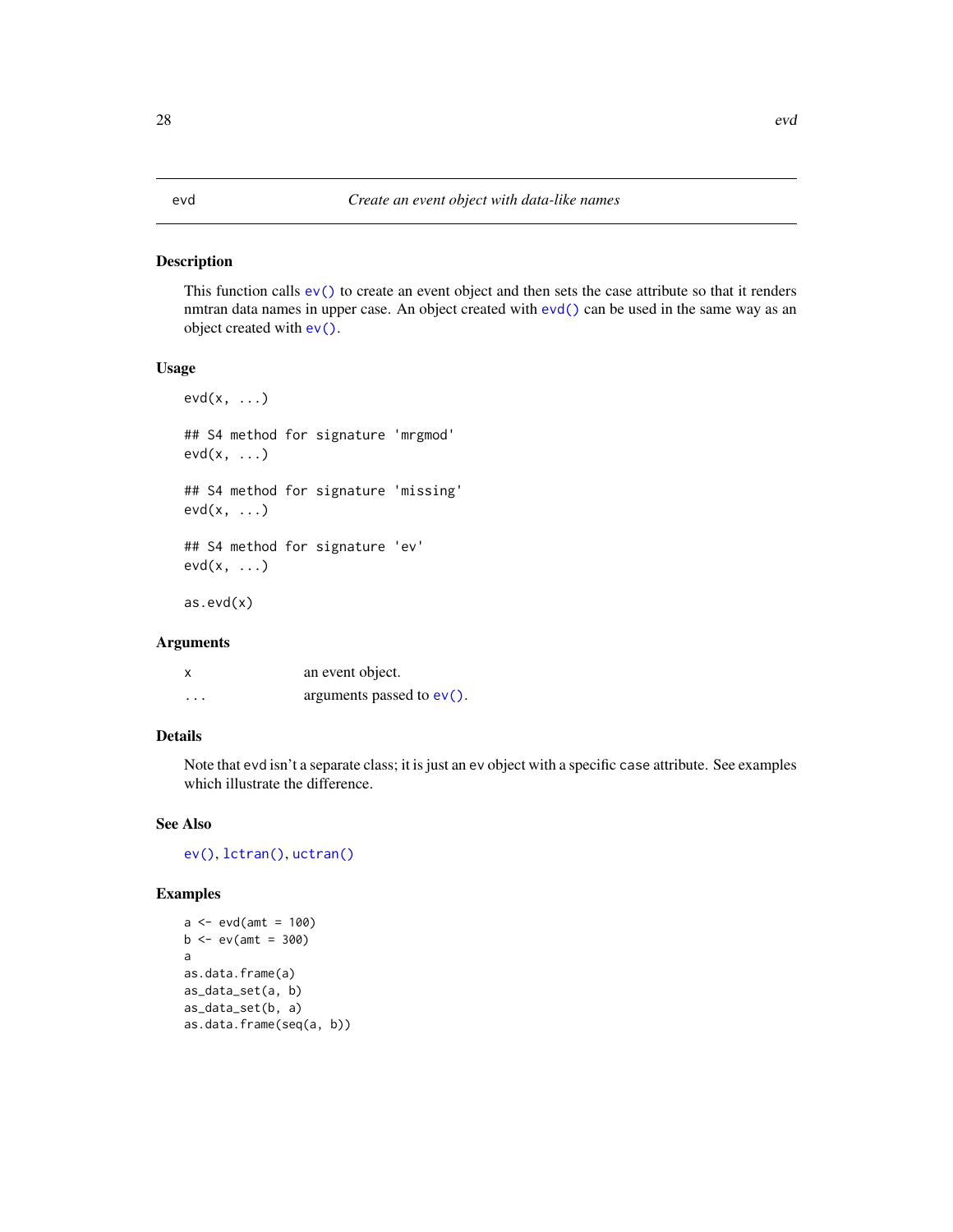<span id="page-28-1"></span><span id="page-28-0"></span>

Replicate a list of events into a data set

#### Usage

```
ev_assign(l, idata, evgroup, join = FALSE)
```
assign\_ev(...)

## Arguments

| 1         | list of event objects                                                                   |
|-----------|-----------------------------------------------------------------------------------------|
| idata     | an idata set (one ID per row)                                                           |
| evgroup   | the character name of the column in idata that specifies event object to imple-<br>ment |
| join      | if TRUE, join idata to the data set before returning.                                   |
| $\ddotsc$ | used to pass arguments from assign_ev to ev_assign                                      |

#### Details

ev\_assign connects events in a list passed in as the l argument to values in the data set identified in the evgroup argument. For making assignments, the unique values in the evgroup column are first sorted so that the first sorted unique value in evgroup is assigned to the first event in l, the second sorted value in evgroup column is assigned to the second event in l, and so on. This is a change from previous behavior, which did not sort the unique values in evgroup prior to making the assignments.

```
ev1 \le - ev(amt = 100)ev2 \le -ev(amt = 300, rate = 100, ii = 12, addl = 10)
idata \leq data.frame(ID = seq(10))
idata$arm <- 1+(idata$ID %%2)
ev_assign(list(ev1, ev2), idata, "arm", join = TRUE)
```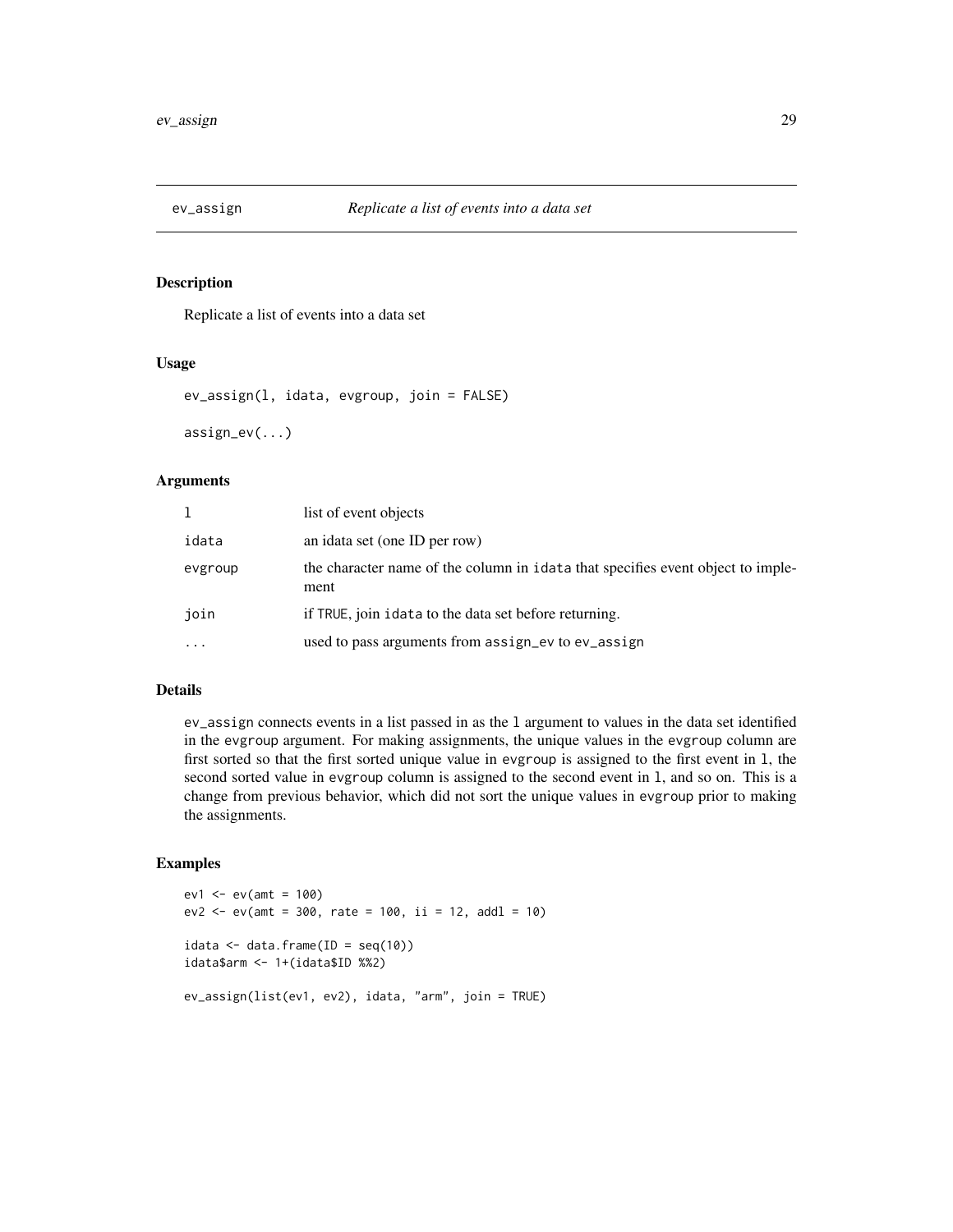This function lets you schedule doses on specific days of the week, allowing you to create dosing regimens on Monday/Wednesday/Friday, or Tuesday/Thursday, or every other day (however you want to define that) etc.

#### Usage

```
ev_days(
  ev = NULL,days = ",
  add1 = 0,
  ii = 168,
  unit = c("hours", "days"),
  ...
)
```
## Arguments

| ev       | an event object                                                                           |
|----------|-------------------------------------------------------------------------------------------|
| days     | comma- or space-separated character string of valid days of the the week (see<br>details) |
| addl     | additional doses to administer                                                            |
| ii       | inter-dose interval; intended use is to keep this at the default value                    |
| unit     | time unit; the function can only currently handle hours or days                           |
| $\cdots$ | event objects named by one the valid days of the week (see details)                       |

## Details

Valid names of the week are:

- m for Monday
- t for Tuesday
- w for Wednesday
- th for Thursday
- f for Friday
- sa for Saturday
- s for Sunday

The whole purpose of this function is to schedule doses on specific days of the week, in a repeating weekly schedule. Please do use caution when changing ii from it's default value.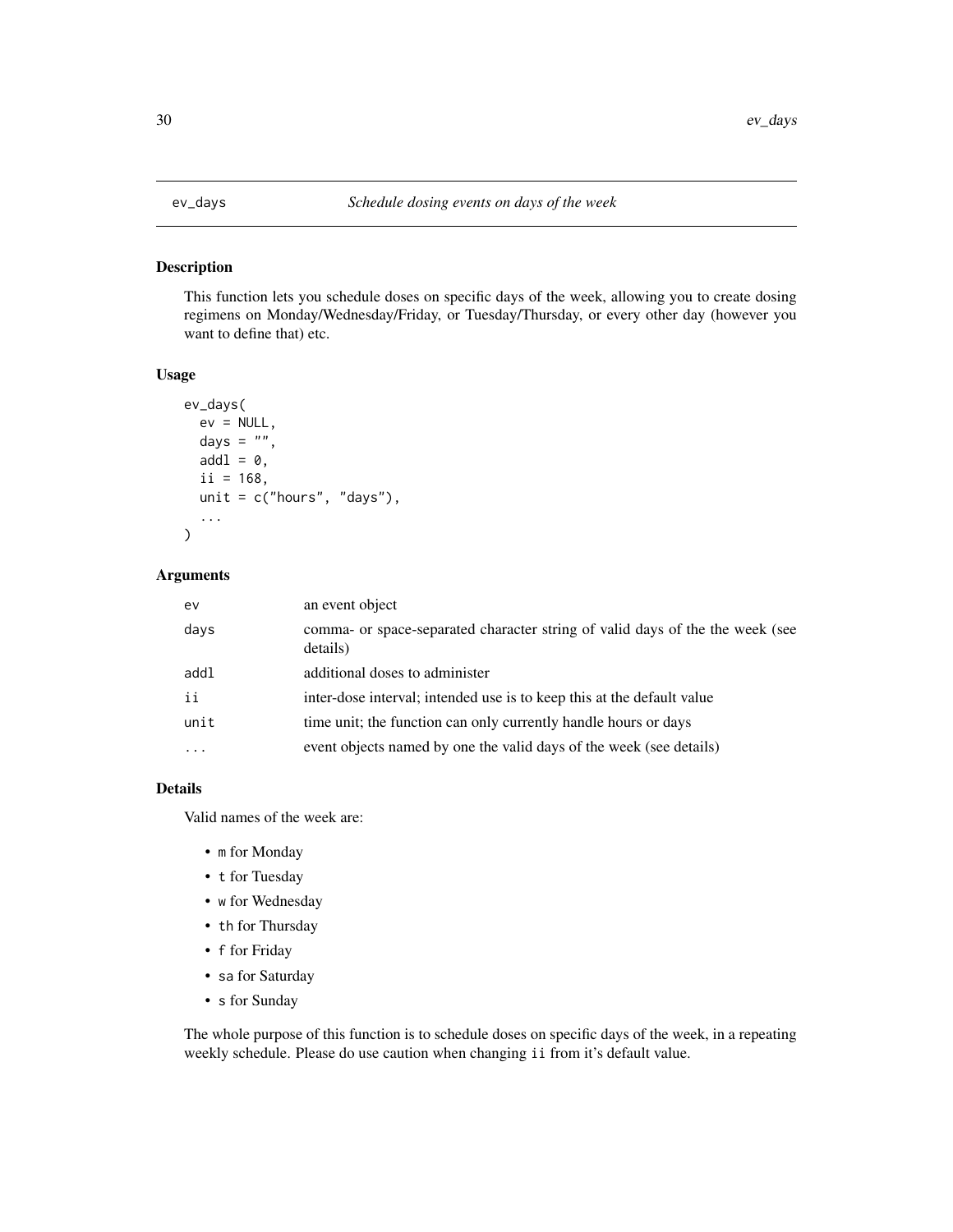#### <span id="page-30-0"></span> $\frac{ev_{\text{}}}{31}$

## Examples

```
# Monday, Wednesday, Friday x 4 weeks
ev_days(ev(amt=100), days="m,w,f", addl=3)
# 50 mg Tuesdays, 100 mg Thursdays x 6 months
ev_days(t=ev(amt=50), th=ev(amt=100), addl=23)
```
<span id="page-30-1"></span>

## ev\_rep *Replicate an event object*

## Description

An event sequence can be replicated a certain number of times in a certain number of IDs.

## Usage

 $ev_{\text{prep}}(x, \text{ID} = 1, n = \text{NULL}, \text{wait} = 0, \text{as}.\text{ev} = \text{FALSE}, \text{id} = \text{NULL})$ 

## Arguments

| x     | event object                        |
|-------|-------------------------------------|
| TD.   | numeric vector if IDs               |
|       | passed to ev_repeat                 |
| wait  | passed to ev_repeat                 |
| as.ev | if TRUE an event object is returned |
| id    | deprecated; use ID instead          |

## Value

A single data.frame or event object as determined by the value of as.ev.

#### See Also

[ev\\_repeat](#page-31-1)

```
e1 <- c(ev(amt=100), ev(amt=200, ii=24, addl=2, time=72))
ev_rep(e1, 1:5)
```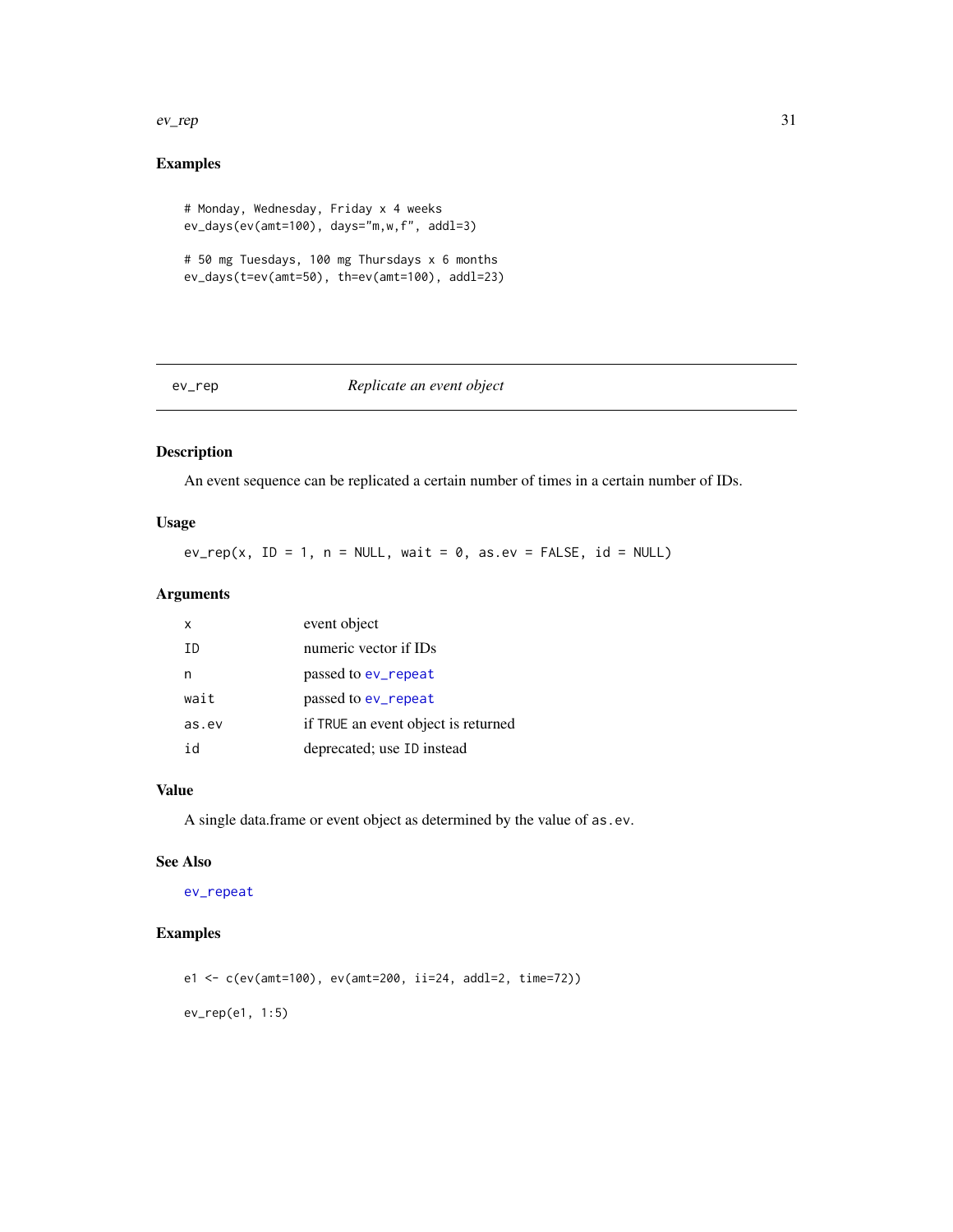<span id="page-31-1"></span><span id="page-31-0"></span>

Repeat a block of dosing events

## Usage

 $ev_{repeated}(x, n, wait = 0, as,ev = FALSE)$ 

## Arguments

| x     | event object or dosing data frame                                        |
|-------|--------------------------------------------------------------------------|
| n     | number of times to repeat                                                |
| wait  | time to wait between repeats                                             |
| as.ev | if TRUE, an event object is returned; otherwise a data frame is returned |

## Value

See as.ev argument.

ev\_rx *Create intervention objects from Rx input*

## <span id="page-31-2"></span>Description

See details below for Rx specification. Actual parsing is done by [parse\\_rx;](#page-31-2) this function can be used to debug Rx inputs.

## Usage

ev\_rx(x, y, ...) ## S4 method for signature 'mrgmod,character'  $ev_r(x, y, ...)$ ## S4 method for signature 'character,missing'  $ev_r(x, df = FALSE, ...)$ parse\_rx(x)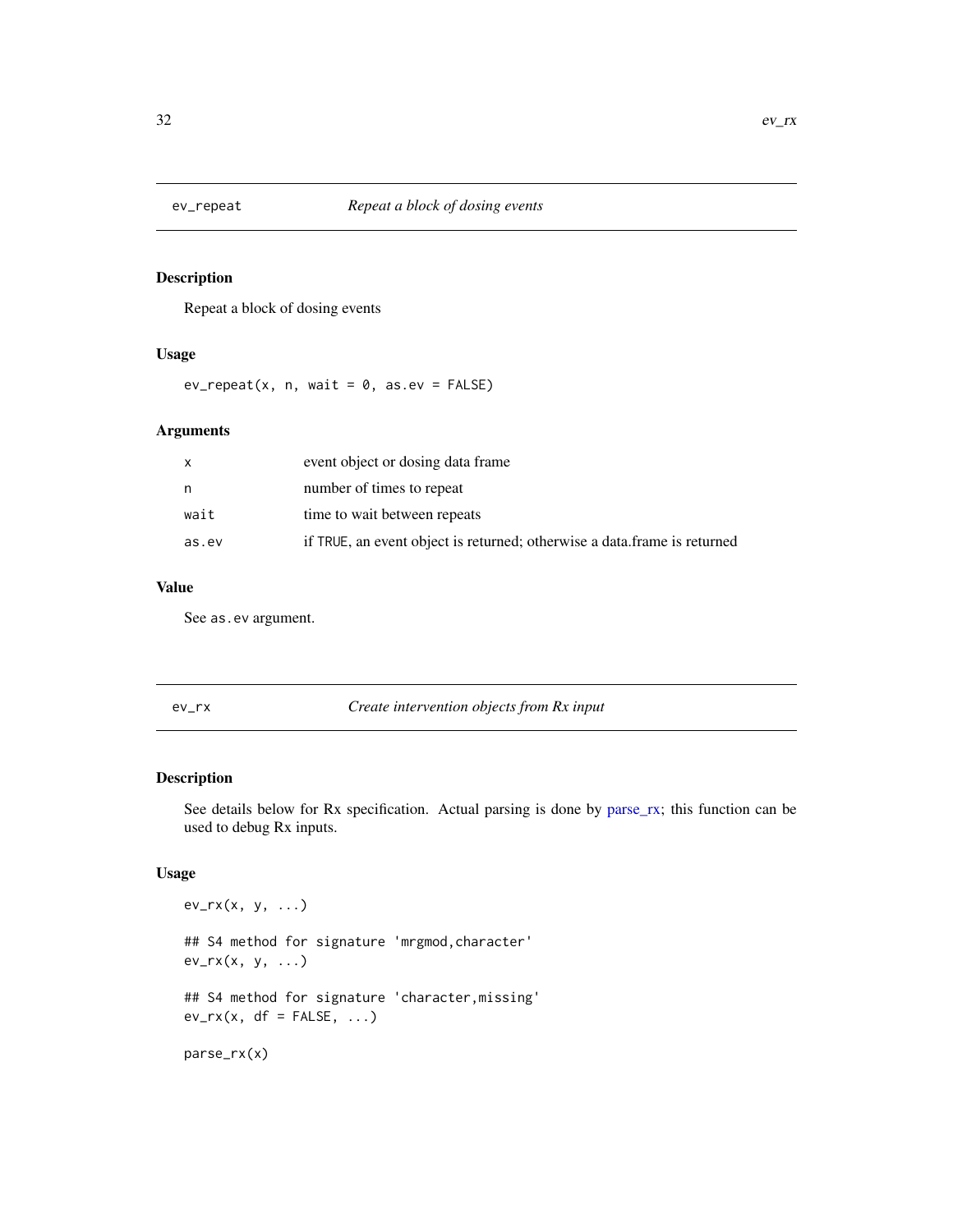$ev\_rx$  33

#### Arguments

| X  | a model object or character Rx input  |
|----|---------------------------------------|
|    | character Rx input; see details       |
| .  | not used at this time                 |
| df | if TRUE then a data frame is returned |
|    |                                       |

## Value

The method dispatched on model object (mrgmod) returns another model object. The character method returns an event object. The parse\_rx function return a list named with arguments for the event object constructor [ev.](#page-25-1)

## Rx specification

- The dose is found at the start of the string by sequential digits; this may be integer, decimal, or in scientific notation
- Use in to identify the dosing compartment number; must be integer
- Use q to identify the dosing interval; must be integer or decimal number (but not scientific notation)
- Use over to indicate an infusion and its duration; integer or decimal number
- Use x to indicate total number of doses; must be integer
- Use then or , to separate dosing periods
- User after to insert a lag in the start of a period; integer or decimal number (but not scientific notation)

```
# example("ev_rx")
ev_rx("100")
ev_rx("100 in 2")
ev_rx("100 q12 x 3")
ev_rx("100 over 2")
ev_rx("100 q 24 x 3 then 50 q12 x 2")
ev_rx("100 then 50 q 24 after 12")
ev_rx("100.2E-2 q4")
ev_rx("100 over 2.23")
ev_rx("100 q 12 x 3")
parse_rx("100 mg q 24 then 200 mg q12")
```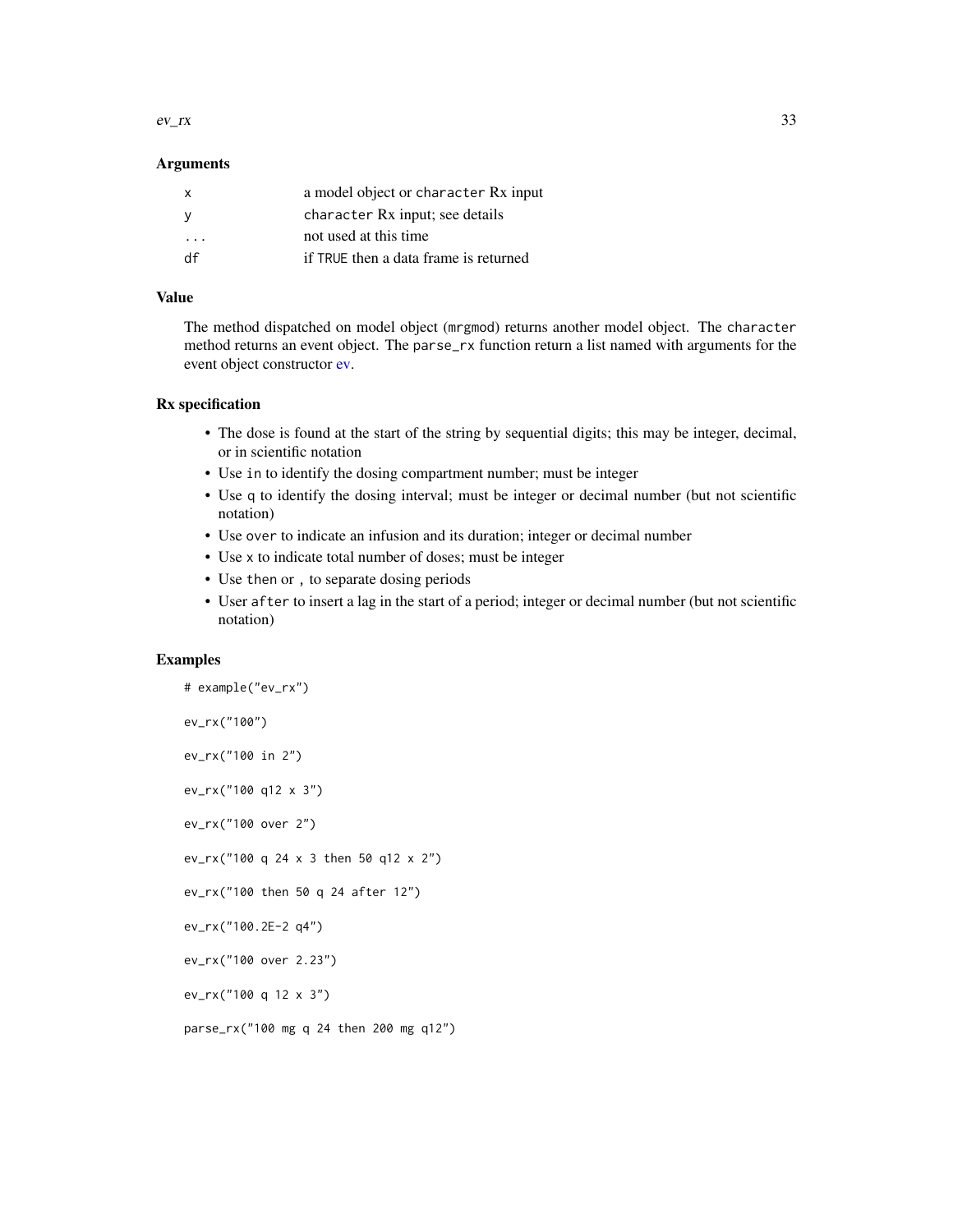<span id="page-33-1"></span><span id="page-33-0"></span>Use this function when you want to schedule two or more event objects in time according the dosing interval (ii) and additional doses (addl).

#### Usage

```
ev\_seq(..., ID = NULL, .dots = NULL, id = NULL)## S3 method for class 'ev'
seq( \ldots )
```
#### Arguments

| $\ddotsc$ | Event objects or numeric arguments named wait or i i to implement a period of<br>no-dosing activity in the sequence (see details). |
|-----------|------------------------------------------------------------------------------------------------------------------------------------|
| ΙD        | Numeric vector of subject IDs.                                                                                                     |
| .dots     | A list of event objects that replaces $\dots$                                                                                      |
| id        | Deprecated; use ID.                                                                                                                |
|           |                                                                                                                                    |

## Details

Use the generic [seq\(\)](#page-0-0) when the first argument is an event object. If a waiting period (wait or ii) is the first event, you will need to use  $ev\_seq()$ . When an event object has multiple rows, the end time for that sequence is taken to be one dosing interval after the event that takes place on the last row of the event object.

The doses for the next event line start after all of the doses from the previous event line plus one dosing interval from the previous event line (see examples).

When numerics named wait or ii are mixed in with the event objects, a period with no dosing activity is incorporated into the sequence, between the adjacent dosing event objects. wait and ii accomplish a similar result, but differ by the starting point for the inactive period.

- Use wait to schedule the next dose relative to the end of the dosing interval for the previous dose.
- Use ii to schedule the next dose relative to the time of the the previous dose.

So wait acts like similar to an event object, by starting the waiting period from one dosing interval after the last dose while ii starts the waiting period from the time of the last dose itself. Both wait and ii can accomplish identical behavior depending on whether the last dosing interval is included (or not) in the value. Values for wait or ii can be negative.

NOTE: .ii had been available historically as an undocumented feature. Starting with mrgsolve version 0.11.3, the argument will be called ii. For now, both ii and .ii will be accepted but you will get a deprecation warning if you use .ii. Please use ii instead.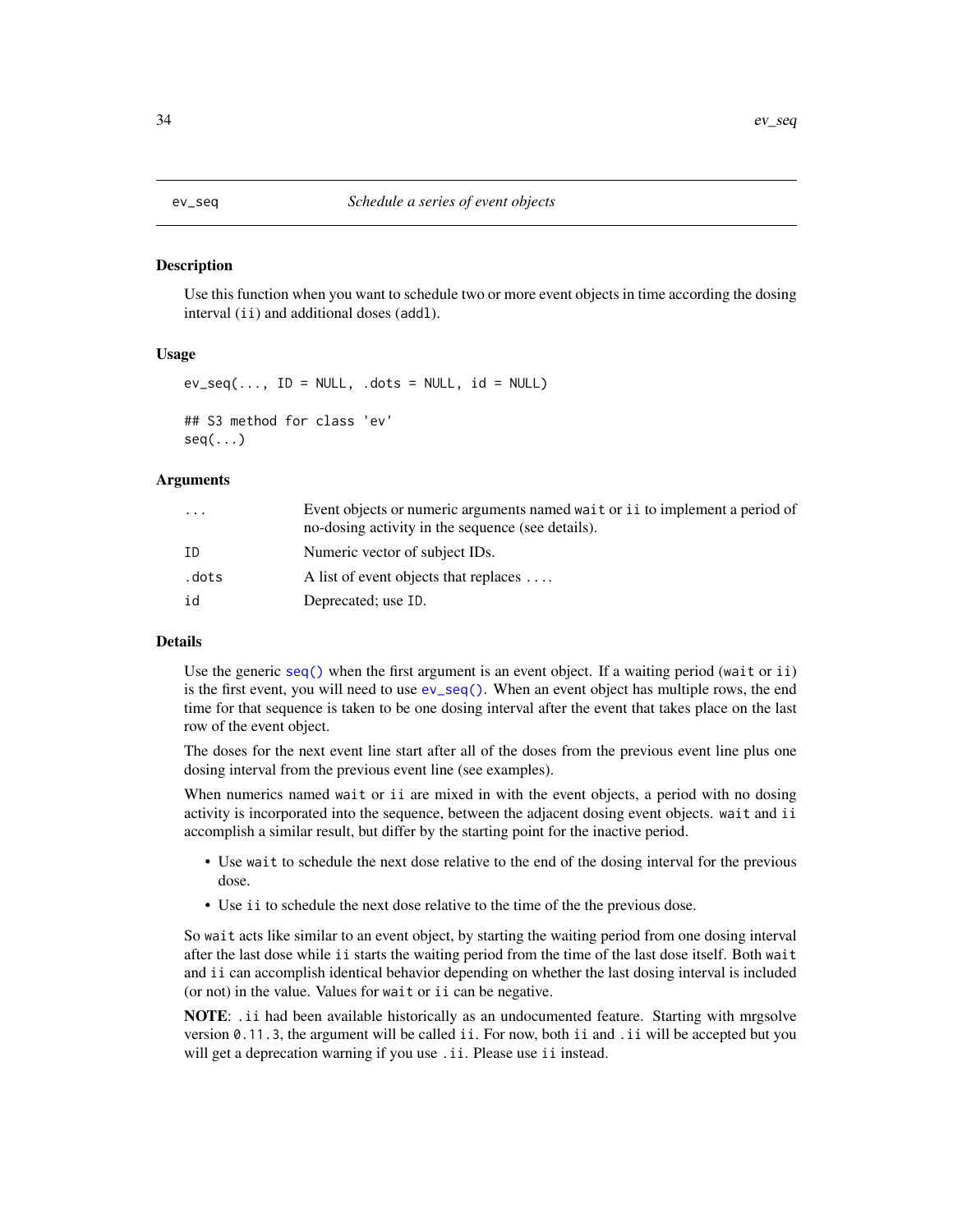#### <span id="page-34-0"></span>exdatasets 35

Values for time in any event object act like a prefix time spacer wherever that event occurs in the event sequence (see examples).

#### Value

A single event object sorted by time.

## Examples

```
e1 \le -ev(\text{amt} = 100, \text{ ii} = 12, \text{ add } = 1)e2 < - ev(amt = 200)
seq(e1, e2)
seq(e1, ii = 8, e2)seq(e1, wait = 8, e2)seq(e1, i1 = 8, e2, ID = seq(10))ev\_seq(i = 12, e1, ii = 120, e2, ii = 120, e1)seq(ev(amt = 100, ii = 12), ev(time = 8, amt = 200))
```
<span id="page-34-1"></span>exdatasets *Example input data sets*

## Description

Example input data sets

#### Usage

data(exidata)

- data(extran1)
- data(extran2)
- data(extran3)

data(exTheoph)

data(exBoot)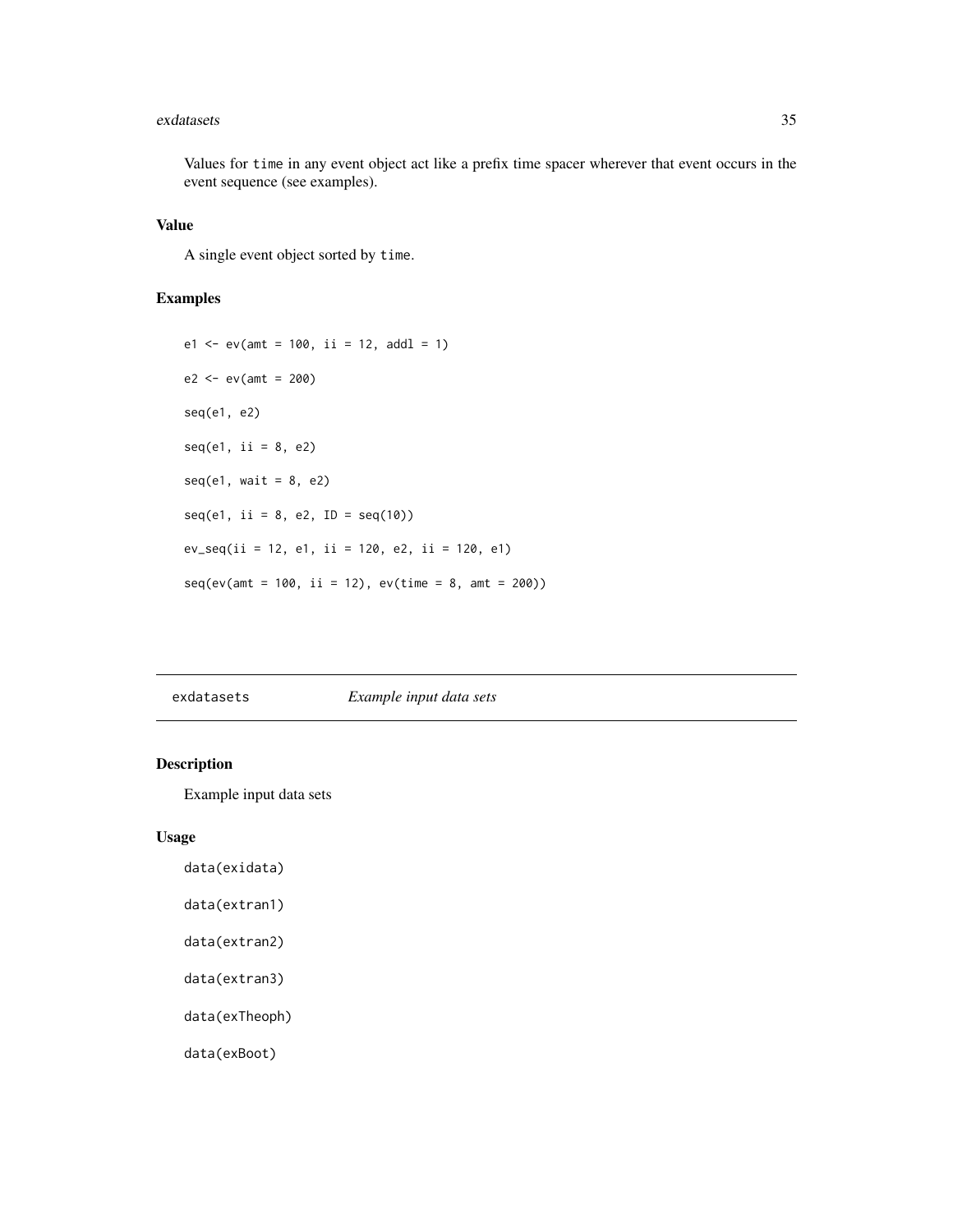- <span id="page-35-0"></span>• exidata holds individual-level parameters and other data items, one per row
- extran1 is a "condensed" data set
- extran2 is a full dataset
- extran3 is a full dataset with parameters
- exTheoph is the theophylline data set, ready for input into mrgsolve
- exBoot a set of bootstrap parameter estimates

#### Examples

```
mod <- mrgsolve::house() %>% update(end=240) %>% Req(CP)
## Full data set
data(exTheoph)
out <- mod %>% data_set(exTheoph) %>% mrgsim
out
plot(out)
## Condensed: mrgsolve fills in the observations
data(extran1)
out <- mod %>% data_set(extran1) %>% mrgsim
out
plot(out)
## Add a parameter to the data set
stopifnot(require(dplyr))
data <- extran1 %>% distinct(ID) %>% select(ID) %>%
  mutate(CL=exp(log(1.5) + rnorm(nrow(.), 0, sqrt(0.1)))) %>%
  left_join(extran1,.)
data
out <- mod %>% data_set(data) %>% carry_out(CL) %>% mrgsim
out
plot(out)
## idata
data(exidata)
out <- mod %>% idata_set(exidata) %>% ev(amt=100,ii=24,addl=10) %>% mrgsim
plot(out, CP~time|ID)
```
<span id="page-35-1"></span>

expand.idata *Create template data sets for simulation*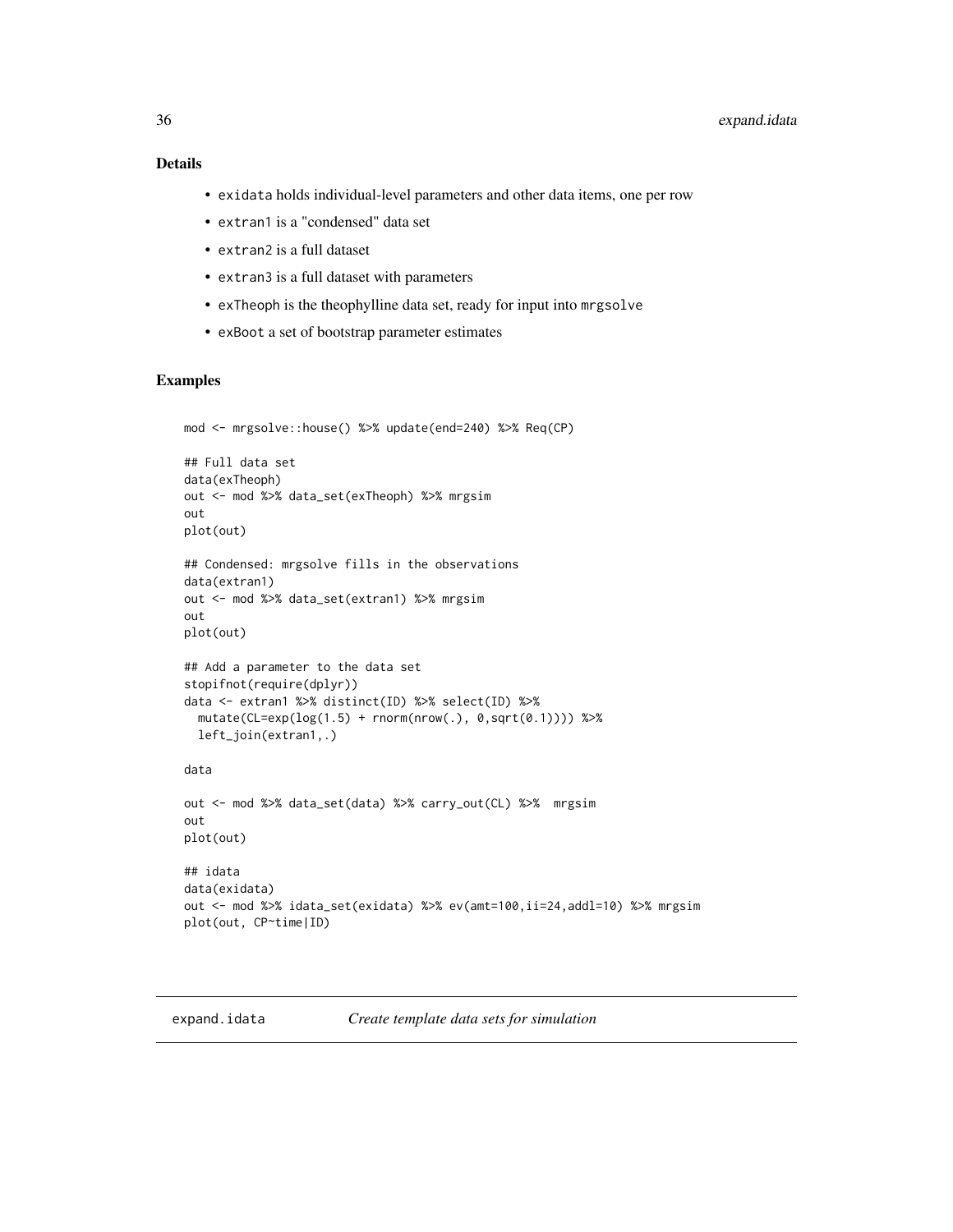These functions expand all combinations of arguments using [expand.grid\(\)](#page-0-0). The result always has only one row for one individual. Use [expand.evd\(\)](#page-35-0) or [evd\\_expand\(\)](#page-35-0) to convert nmtran names (e.g. AMT or CMT) to upper case (see [uctran\(\)](#page-42-0)).

#### Usage

```
expand.idata(...)
expand.ev(...)
expand.evd(...)
ev_expand(...)
evd_expand(...)
```
## Arguments

... passed to [expand.grid\(\)](#page-0-0)

# Details

An ID column is added as seq(nrow(ans)) if not supplied by the user. For expand.ev, defaults also added include cmt = 1, time =  $0$ , evid = 1. If total is included, then addl is derived as total - 1. If tinf is included, then an infusion rate is derived for row where tinf is greater than zero.

## Examples

```
idata <- expand.idata(CL = c(1, 2, 3), VC = c(10, 20, 30))
doses \leq expand.ev(amt = c(300,100), ii = c(12,24), cmt = 1)
infusion \leq expand.ev(amt = 100, tinf = 2)
```
expand\_observations *Insert observations into a data set*

## Description

Insert observations into a data set

#### Usage

```
expand_observations(data, times, unique = FALSE, obs_pos = -1L)
```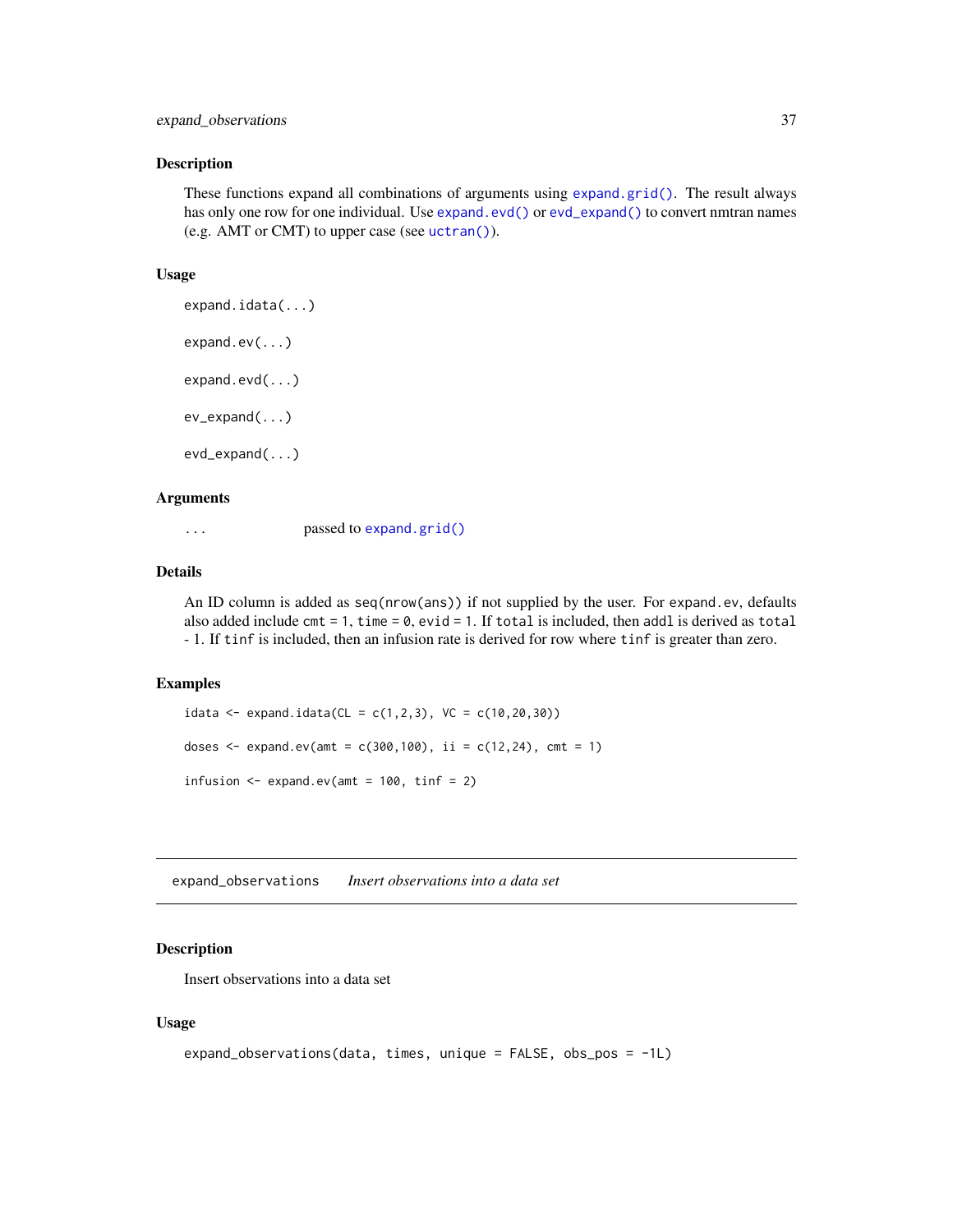38 idata\_set

## Arguments

| data    | a data set or event object                                                                                                                                             |
|---------|------------------------------------------------------------------------------------------------------------------------------------------------------------------------|
| times   | a vector of observation times                                                                                                                                          |
| unique  | 'logical'; if 'TRUE' then values for 'time' are dropped if they are found any-<br>where in 'data'                                                                      |
| obs_pos | determines sorting order for observations; use '-1' (default) to put observations<br>first; otherwise, use large integer to ensure observations are placed after doses |

## Details

Non-numeric columns will be dropped with a warning.

## Value

A data frame with additional rows for added observation records.

## Examples

```
data <- expand.ev(amt = c(100, 200, 300))
```
expand\_observations(data, times = seq(0, 48, 2))

#### <span id="page-37-0"></span>idata\_set *Select and modify a idata set for simulation*

## Description

The individual data set (idata\_set) is a data frame with one row for each individual in a population, specifying parameters and other individual-level data.

#### Usage

```
idata_set(x, data, ...)
## S4 method for signature 'mrgmod,data.frame'
idata_set(
 x,
 data,
  .subset = TRUE,
  .select = TRUE,
 object = NULL,
 need = NULL,
  ...
)
```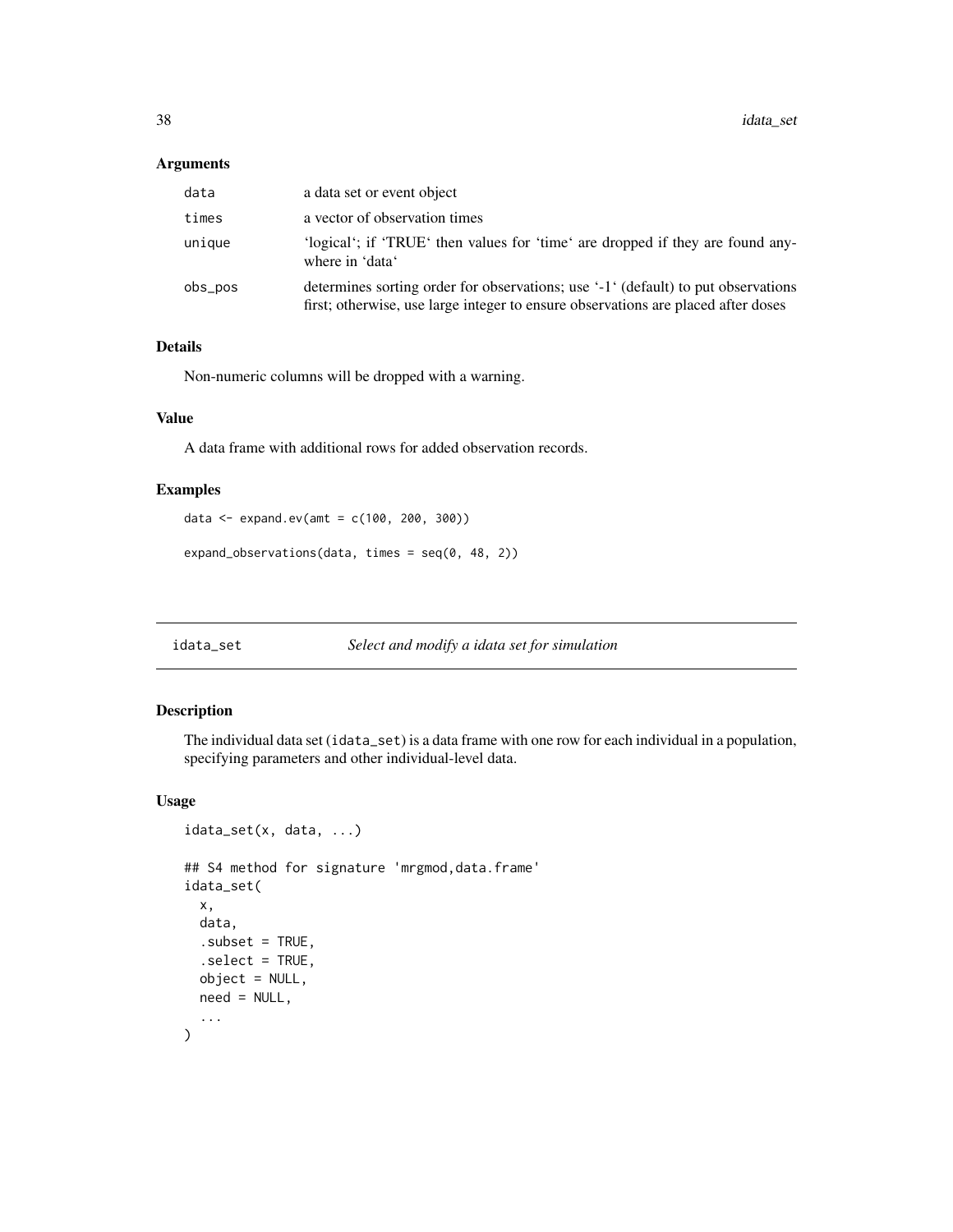#### idata\_set 39

```
## S4 method for signature 'mrgmod,ANY'
idata_set(x, data, ...)
## S4 method for signature 'mrgmod,missing'
idata_set(x, object, ...)
```
#### Arguments

| x        | model object                                                                                                                          |
|----------|---------------------------------------------------------------------------------------------------------------------------------------|
| data     | a data set that can be coerced to data.frame                                                                                          |
| $\cdots$ | passed along                                                                                                                          |
| .subset  | an unquoted expression passed to dplyr::filter; retain only certain rows in<br>the data set                                           |
| .select  | passed to dplyr::select; retain only certain columns in the data set; this<br>should be the result of a call to $d$ plyr:: $var$ s () |
| object   | character name of an object existing in \$ENV to use for the data set                                                                 |
| need     | passed to inventory                                                                                                                   |
|          |                                                                                                                                       |

#### Details

The idata\_set is a data.frame that specifies individual-level data for the problem. An ID column is required and there can be no more than one row in the data frame for each individual.

In most cases, the columns in the idata\_set have the same names as parameters in the [param](#page-75-0) list. When this is the case, the parameter set is updated as the simulation proceeds once at the start of each individual. The 'idata\_set' can also be used to set initial conditions for each individual: for a compartment called CMT, make a column in idata\_set called CMT\_0 and make the value the desired initial value for that compartment. Note that this initial condition will be over-ridden if you also set the CMT\_0 in \$MAIN.

The most common application of idata\_set is to specify a population or batch of simulations to do. We commonly use idata\_set with an event object (see [ev](#page-25-0)). In that case, the event gets applied to each individual in the [idata\\_set](#page-37-0).

It is also possible to provide both a data\_set and a idata\_set. In this case, the idata\_set is used as a parameter lookup for IDs found in the data\_set. Remember in this case, it is the data\_set (not the idata\_set) that determines the number of individuals in the simulation.

An error will be generated if any parameter columns in the input idata set contain NA.

#### See Also

[data\\_set](#page-19-0), [ev](#page-25-0)

# Examples

```
mod <- mrgsolve::house()
data(exidata)
```
exidata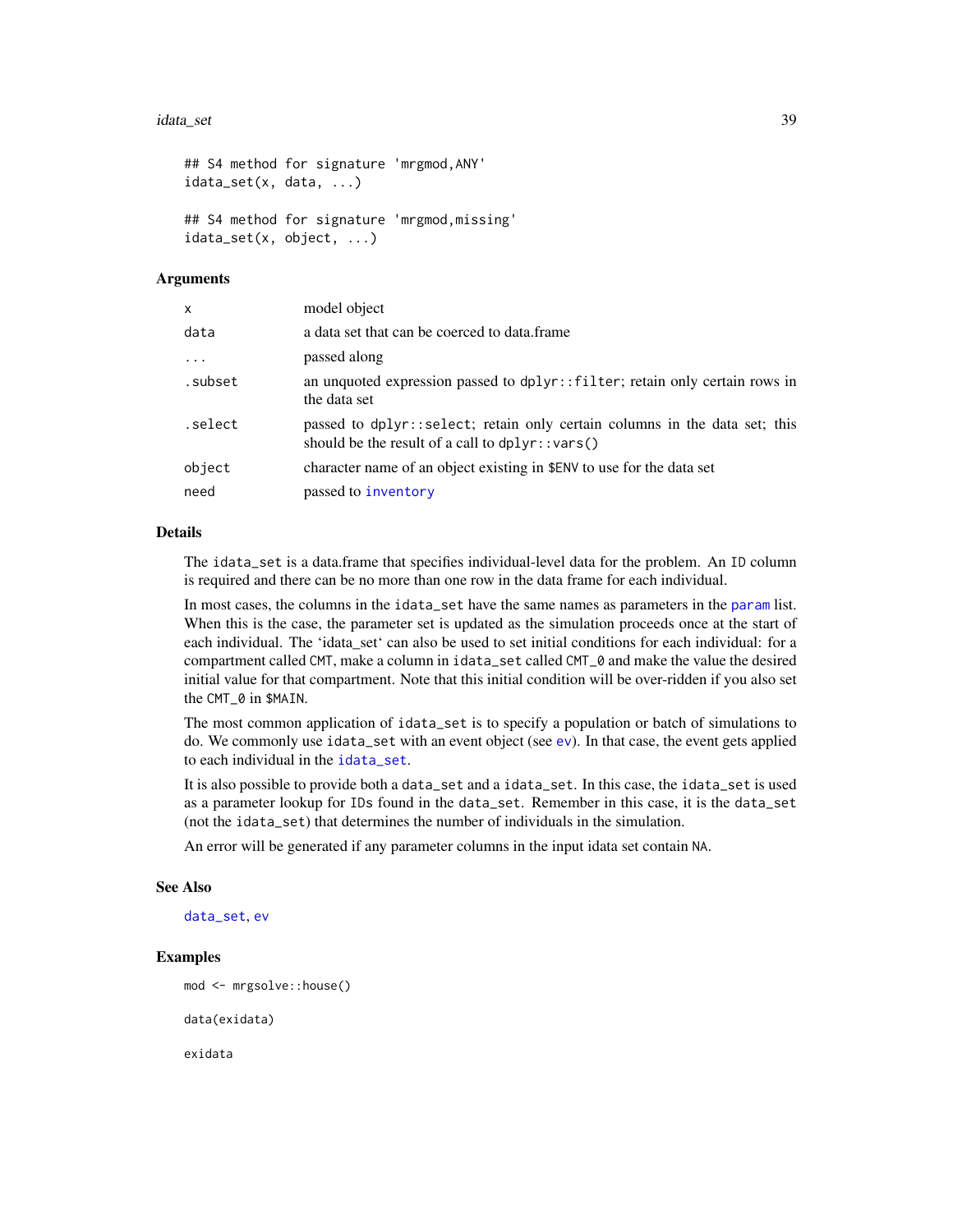```
mod %>%
  idata_set(exidata, ID <= 2) %>%
  ev(amt = 100) %>%
  mrgsim() %>%
  plot()
mod %>%
  idata_set(exidata) %>%
  ev(amt = 100) %>%
  mrgsim()
mod %>% ev(amt = 100) %>% mrgsim(idata=exidata)
```
#### init *Methods for working with the model compartment list*

## Description

Calling init with the model object as the first argument will return the model initial conditions as a numericlist object. See [numericlist](#page-0-0) for methods to deal with cmt\_list objects.

## Usage

```
init(.x, \ldots)## S4 method for signature 'mrgmod'
init(x, y = list(), ..., part = "*")## S4 method for signature 'mrgsims'
init(.x, ...)
## S4 method for signature 'missing'
init(.x, ...)
## S4 method for signature 'list'
init(.x, ...)
## S4 method for signature 'ANY'
init(.x, ...)
```
## Arguments

| $\cdot$ X | the model object                                                                                         |
|-----------|----------------------------------------------------------------------------------------------------------|
| .         | passed along                                                                                             |
| $\cdot$ Y | list to be merged into parameter list                                                                    |
| .pat      | a regular expression (character) to be applied as a filter when printing compart-<br>ments to the screen |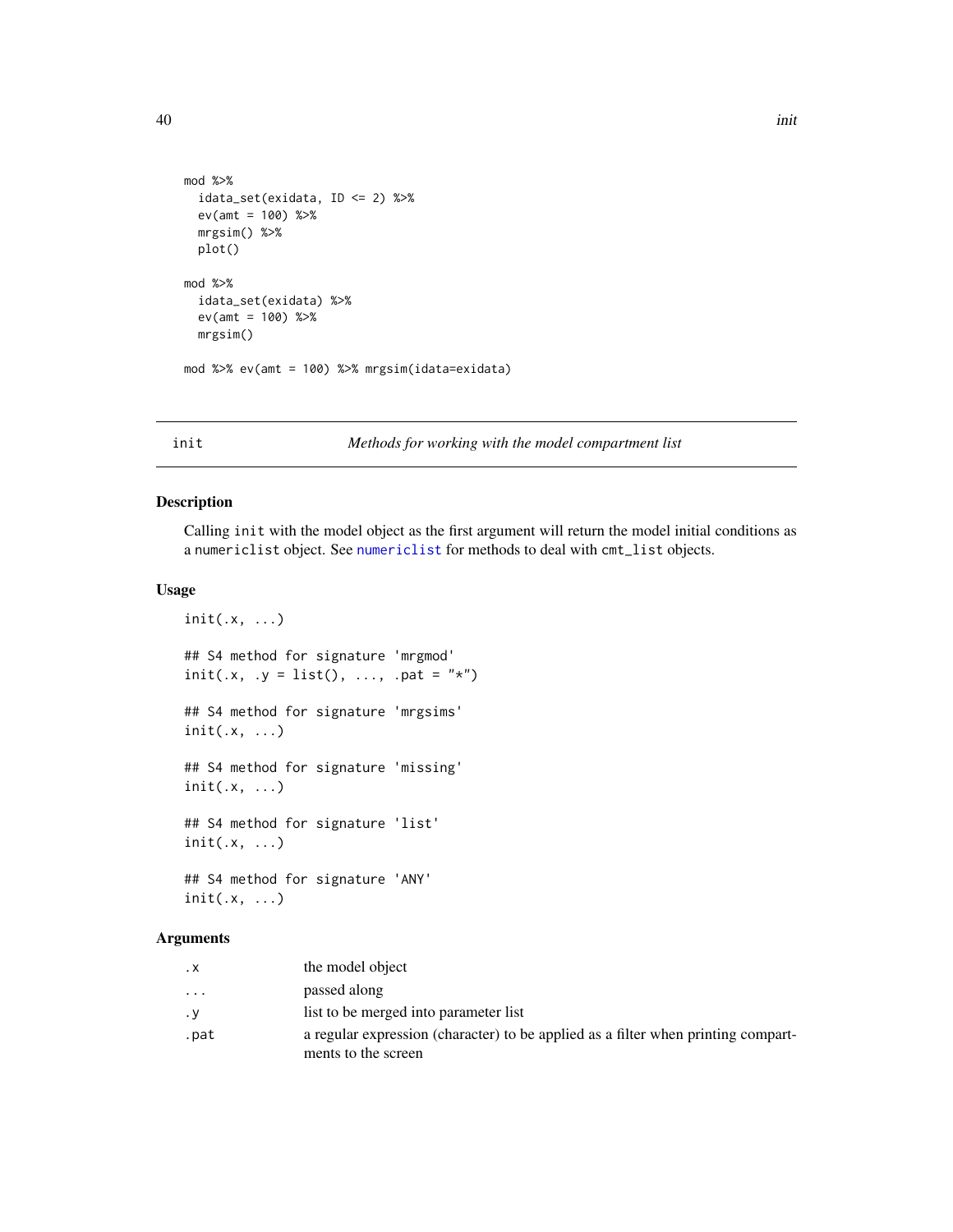#### inventory 41

## Details

Can be used to either get a compartment list object from a mrgmod model object or to update the compartment initial conditions in a model object. For both uses, the return value is a cmt\_list object. For the former use, init is usually called to print the compartment initial conditions to the screen, but the cmt\_list object can also be coerced to a list or numeric R object.

#### Value

an object of class cmt\_list (see [numericlist](#page-0-0))

#### Examples

```
## example("init")
mod <- mrgsolve::house()
init(mod)
init(mod, .pat="^C") ## may be useful for large models
class(init(mod))
init(mod)$CENT
as.list(init(mod))
as.data.frame(init(mod))
```
<span id="page-40-0"></span>

| inventory | Check whether all required parameters needed in a model are present |
|-----------|---------------------------------------------------------------------|
|           | <i>in an object</i>                                                 |

# Description

Check whether all required parameters needed in a model are present in an object

## Usage

```
inventropy(x, obj, ..., strict = FALSE)
```
#### Arguments

|         | model object                                                                                          |
|---------|-------------------------------------------------------------------------------------------------------|
| obi     | data.frame to pass to idata_set or data_set                                                           |
| .       | capture dplyr-style parameter requirements                                                            |
| .strict | whether to stop execution if all requirements are present (TRUE) or just warn<br>(FALSE); see details |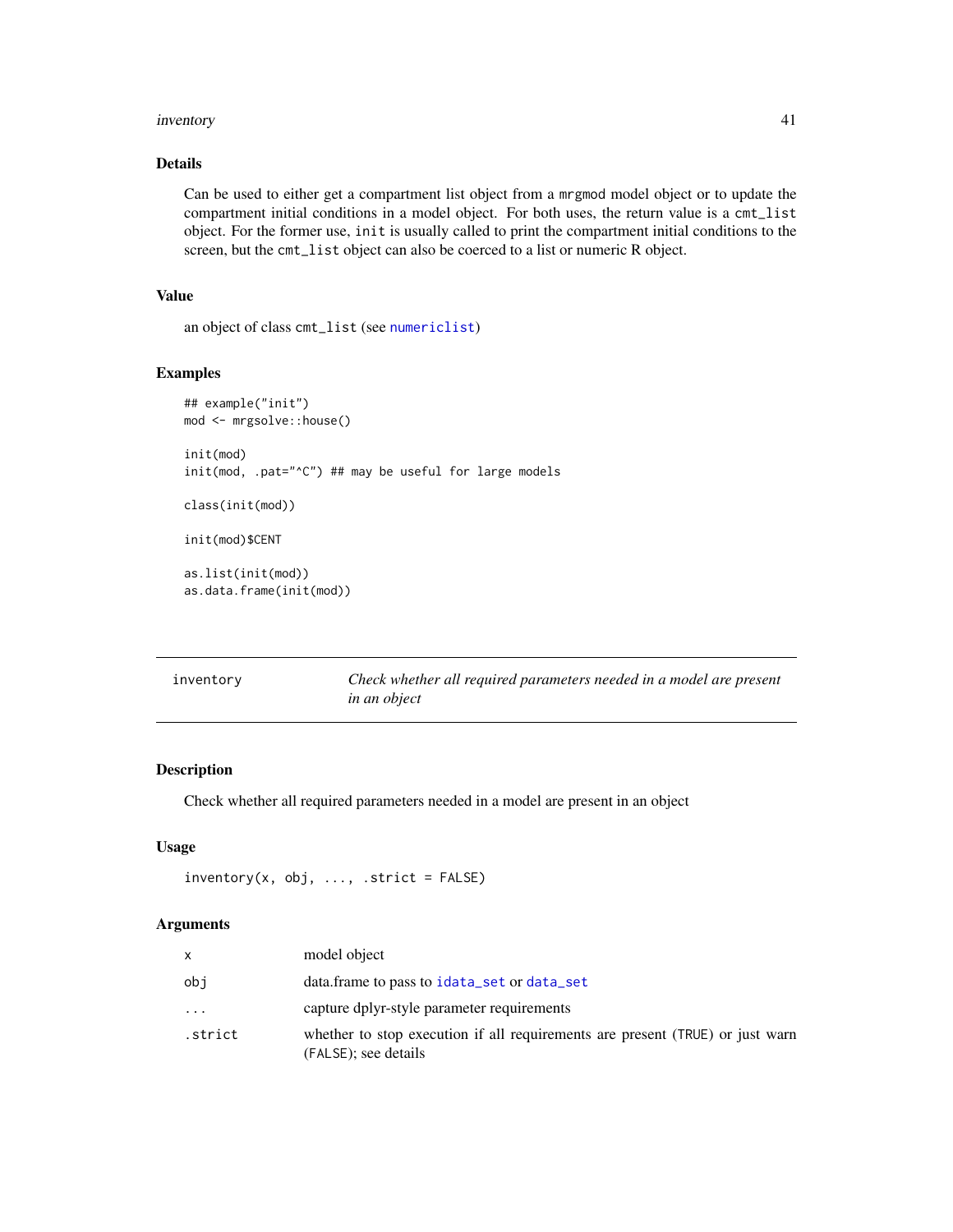# Details

If parameter requirements are not explicitly stated, the requirement defaults to all parameter names in x. Note that, by default, the inventory is not . strict unless the user explicitly states the parameter requirement. That is, if parameter requirements are explicitly stated, .strict will be set to TRUE if a value .strict was not passed in the call.

#### Value

original mrgmod

#### Examples

```
## Not run:
inventory(mod, idata, CL:V) # parameters defined, inclusively, CL through Volume
inventory(mod, idata, everything()) # all parameters
inventory(mod, idata, contains("OCC")) # all parameters containing OCC
inventory(mod, idata, -F) # all parameters except F
```
## End(Not run)

is.mrgmod *Check if an object is a model object*

## Description

The function checks to see if the object is either mrgmod or packmod.

## Usage

```
is.mrgmod(x)
```
#### Arguments

x any object

#### Value

TRUE if the object inherits from either mrgmod or packmod class.

#### Examples

is.mrgmod(house())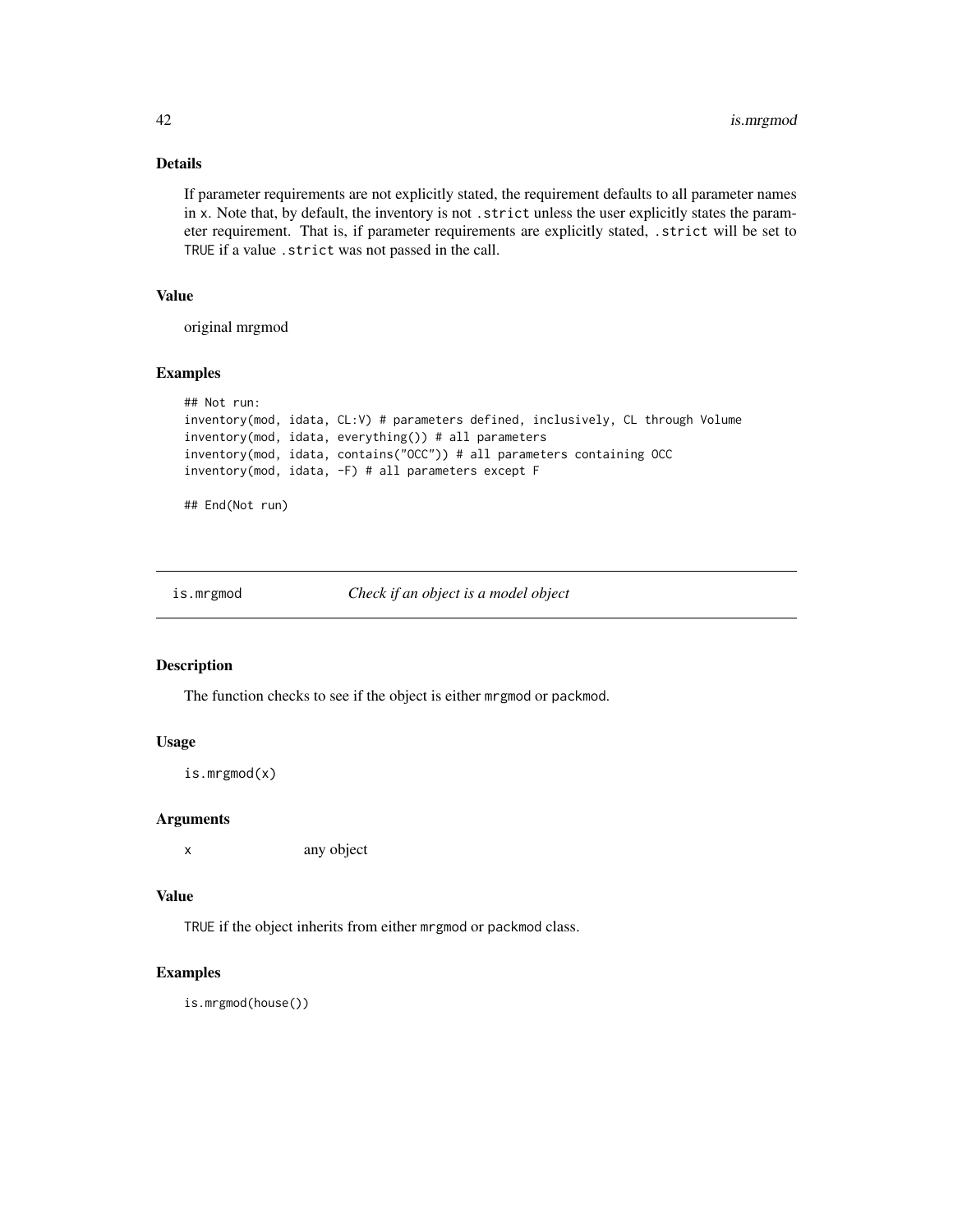Check if an object is mrgsim output

#### Usage

is.mrgsims(x)

#### Arguments

x any object

#### Value

TRUE if x inherits mrgsims.

lctran *Change the case of nmtran-like data items*

## <span id="page-42-0"></span>Description

Previous data set requirements included lower case names for data items like AMT and EVID. Lower case is no longer required. However, it is still a requirement that nmtran like data column names are either all lower case or all upper case.

#### Usage

```
lctran(data, ...)
## S3 method for class 'data.frame'
lctran(data, warn = TRUE, ...)## S3 method for class 'ev'
lctran(data, ...)
uctran(data, ...)
## S3 method for class 'data.frame'
uctran(data, warn = TRUE, ...)## S3 method for class 'ev'
uctran(data, ...)
```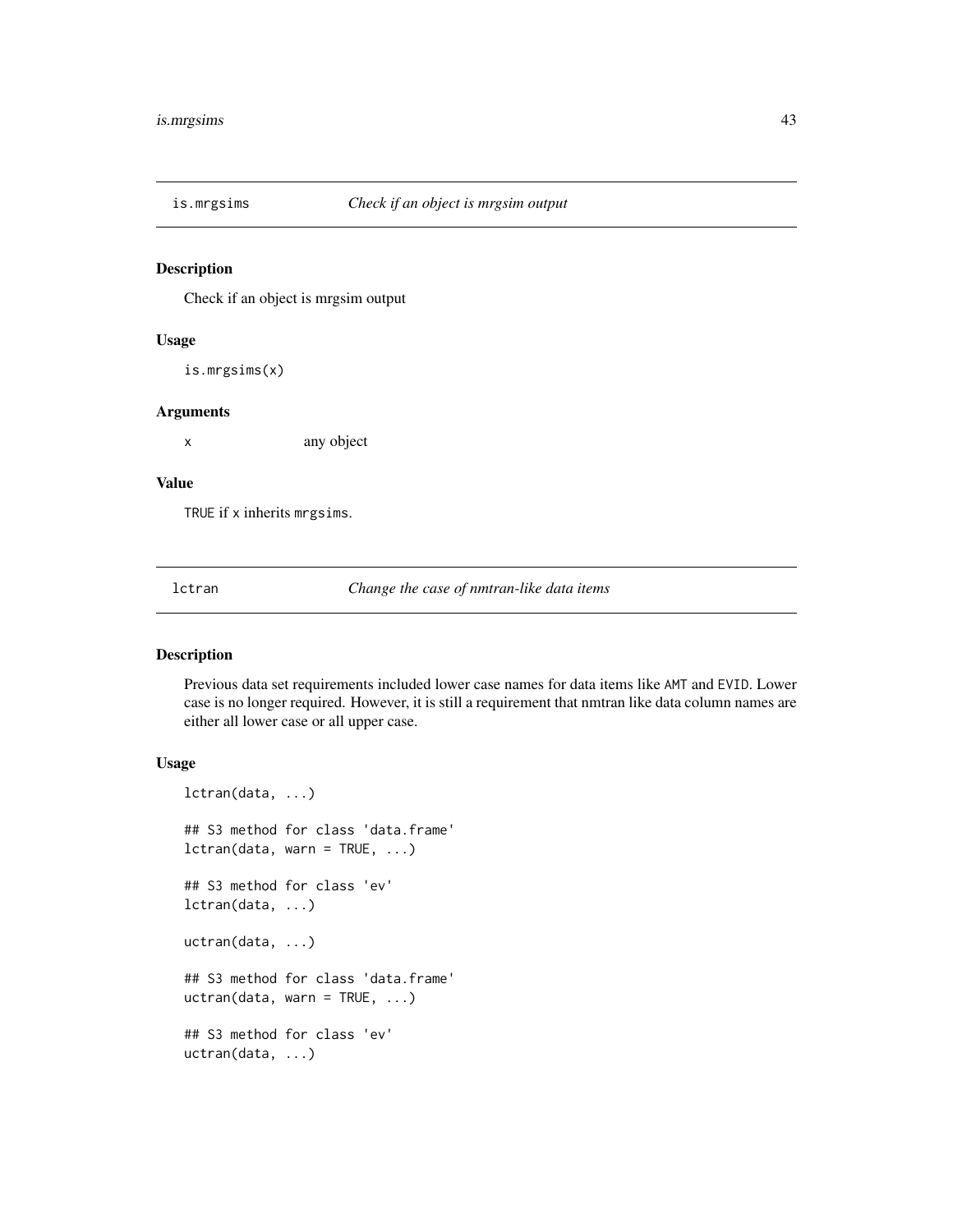44 contract to the contract of the contract of the contract of the contract of the contract of the contract of the contract of the contract of the contract of the contract of the contract of the contract of the contract of

#### Arguments

| data                    | a data set with nmtran-like format.                                                                                                 |
|-------------------------|-------------------------------------------------------------------------------------------------------------------------------------|
| $\cdot$ $\cdot$ $\cdot$ | for potential future use.                                                                                                           |
| warn                    | if TRUE, a warning will be issued when there are both upper and lower case<br>versions of any nmtran-like column in the data frame. |

## Details

Columns that will be renamed with lower or upper case versions:

- AMT / amt
- II / ii
- SS / ss
- CMT / cmt
- ADDL / addl
- RATE / rate
- EVID / evid
- TIME / time

If both lower and upper case versions of the name are present in the data frame, no changes will be made.

#### Value

A data frame or event object with possibly renamed columns.

The input data set, with select columns made lower case.

## Examples

```
data \le data.frame(TIME = 0, AMT = 5, II = 24, addl = 2, WT = 80)
lctran(data)
data \le data.frame(TIME = 0, AMT = 5, II = 24, addl = 2, wt = 80)
uctran(data)
ev <- evd(amt = 100, evid = 3)
uctran(ev)
# warning
data \leq data.frame(TIME = 1, time = 2, CMT = 5)
lctran(data)
```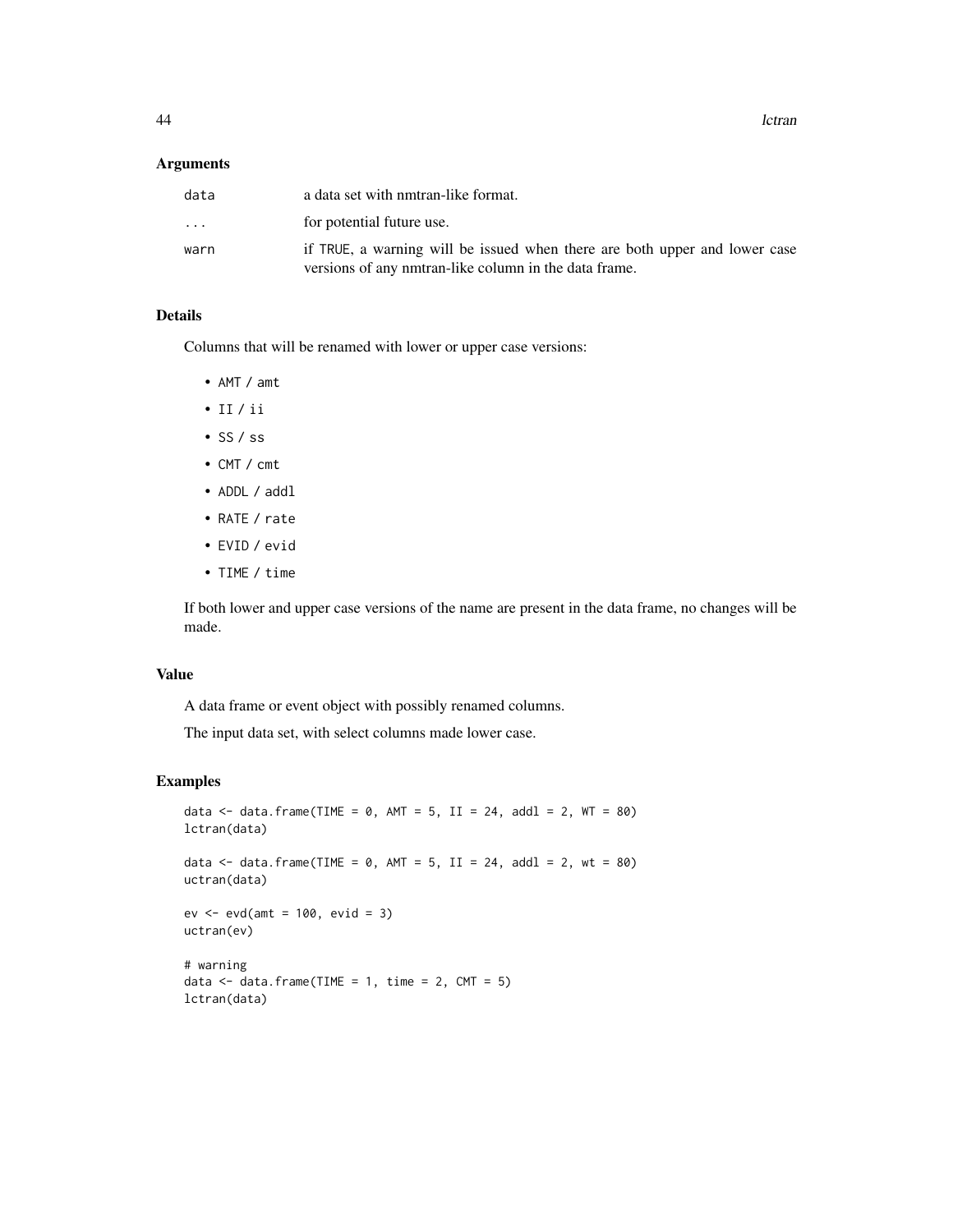Once the model is compiled, the model object can be used to re-load the model shared object (the compiled code underlying the mode) when the simulation is to be done in a different R process.

## Usage

 $loadso(x, ...)$ ## S3 method for class 'mrgmod'  $loadso(x, ...)$ 

#### Arguments

| X        | the model object |  |  |
|----------|------------------|--|--|
| $\cdots$ | not used         |  |  |

#### Details

The 'loadso' function most frequently needs to be used when parallelizing simulations across worker nodes. The model can be run after calling 'loadso', without requiring that it is re-compiled on worker nodes. It is likely required that the model is built (and the shared object stored) in a local directory off of the working R directory (see the second example).

# Value

The model object (invisibly).

## Examples

```
## Not run:
 mod <- mread("pk1", modlib())
 loadso(mod)
 mod2 <- mread("pk2", modlib(), soloc = "build")
 loadso(mod2)
## End(Not run)
```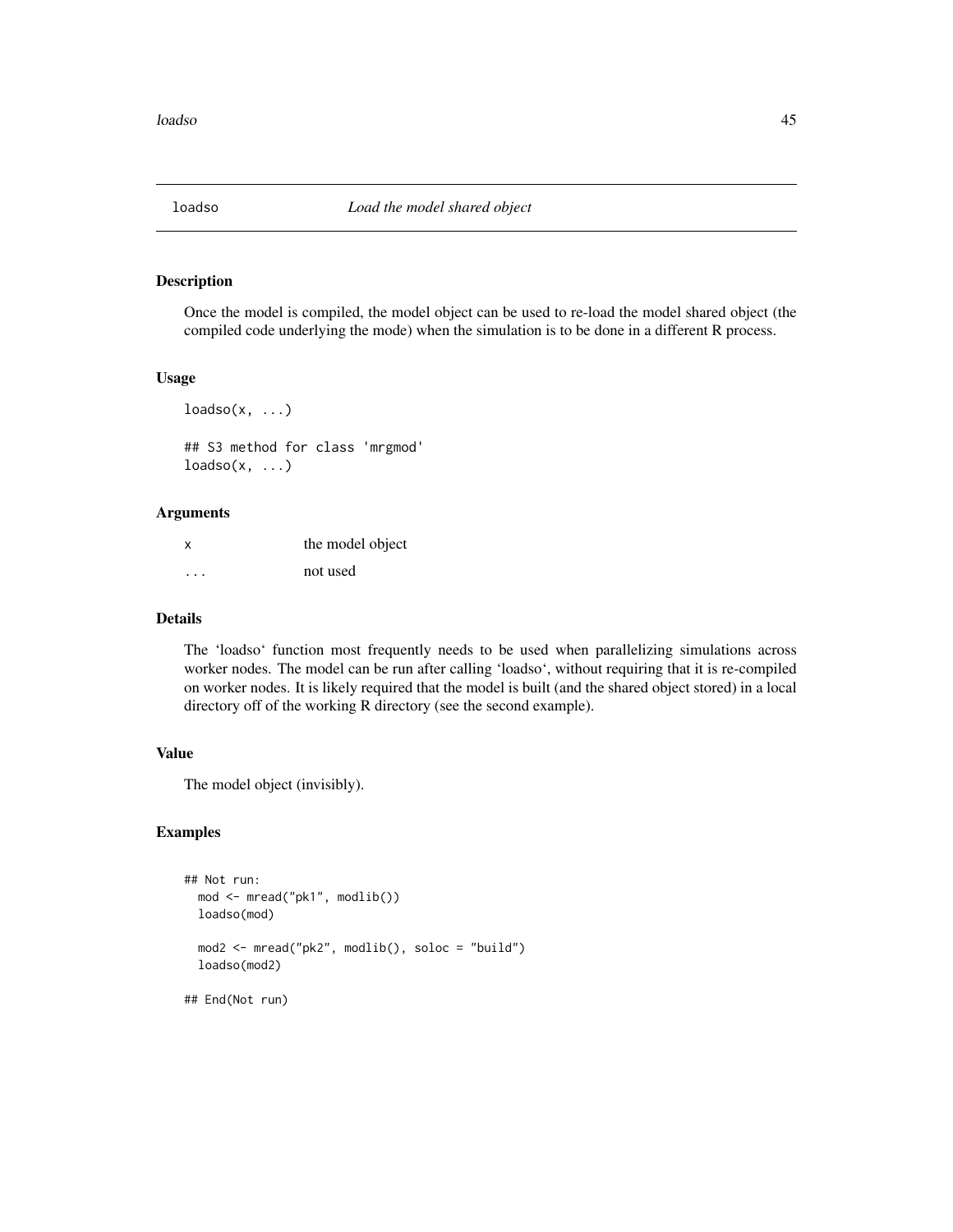Create matrices from vector input

#### Usage

```
bmat(..., correlation = FALSE, digits = -1)cmat(..., digits = -1)
dmat(...)
```
## Arguments

| $\cdots$    | matrix data                                                                                              |
|-------------|----------------------------------------------------------------------------------------------------------|
| correlation | logical; if TRUE, off-diagonal elements are assumed to be correlations and con-<br>verted to covariances |
| digits      | if greater than zero, matrix is passed to signif (along with digits) prior to return-<br>1ng             |

#### Details

bmat makes a block matrix. cmat makes a correlation matrix. dmat makes a diagonal matrix.

#### See Also

[as\\_bmat](#page-7-0)

[as\\_dmat](#page-7-1)

# Examples

dmat(1,2,3)/10 bmat(0.5,0.01,0.2) cmat(0.5, 0.87,0.2)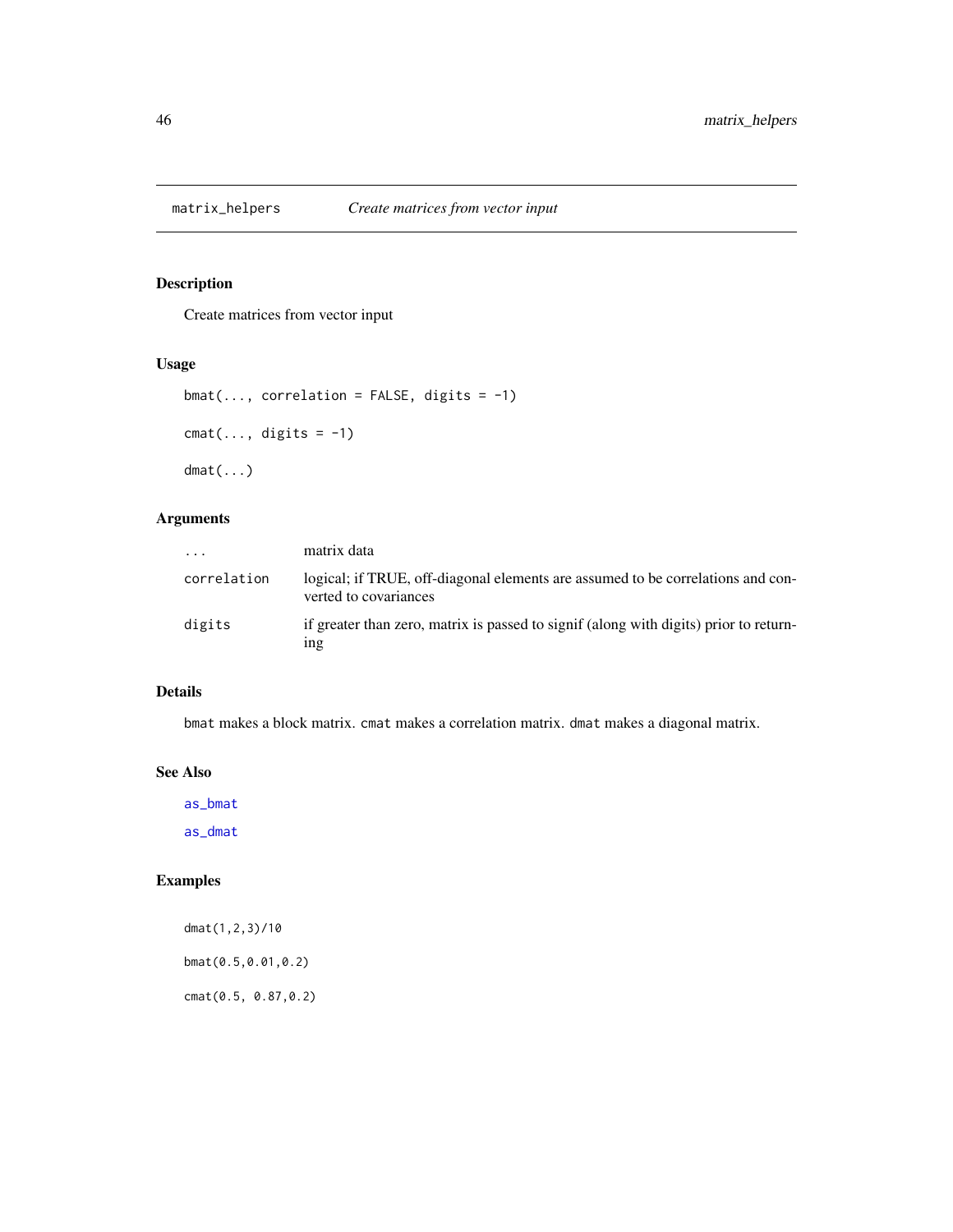<span id="page-46-1"></span><span id="page-46-0"></span>

This is a convenience function that ultimately calls [mread](#page-53-0). Model code is written to a file and read back in using [mread](#page-53-0).

## Usage

```
mcode(model, code, project = getOption("mrgsolve.project", tempdir()), ...)
mcode_cache(
 model,
 code,
 project = getOption("mrgsolve.project", tempdir()),
  ...
\mathcal{E}
```
# Arguments

| model     | model name                                                               |
|-----------|--------------------------------------------------------------------------|
| code      | character string specifying a mrgsolve model                             |
| project   | project name                                                             |
| $\ddotsc$ | passed to mread; see that help topic for other arguments that can be set |

# Details

Note that the arguments are in slightly different order than [mread](#page-53-0). The default project is tempdir(). See the [mread](#page-53-0) help topic for discussion about caching compilation results with mcode\_cache.

#### See Also

[mread](#page-53-0), [mread\\_cache](#page-53-1)

## Examples

```
## Not run:
code <- '
$CMT DEPOT CENT
$PKMODEL ncmt=1, depot=TRUE
$MAIN
double CL = 1;
double V = 20;
double KA = 1;
```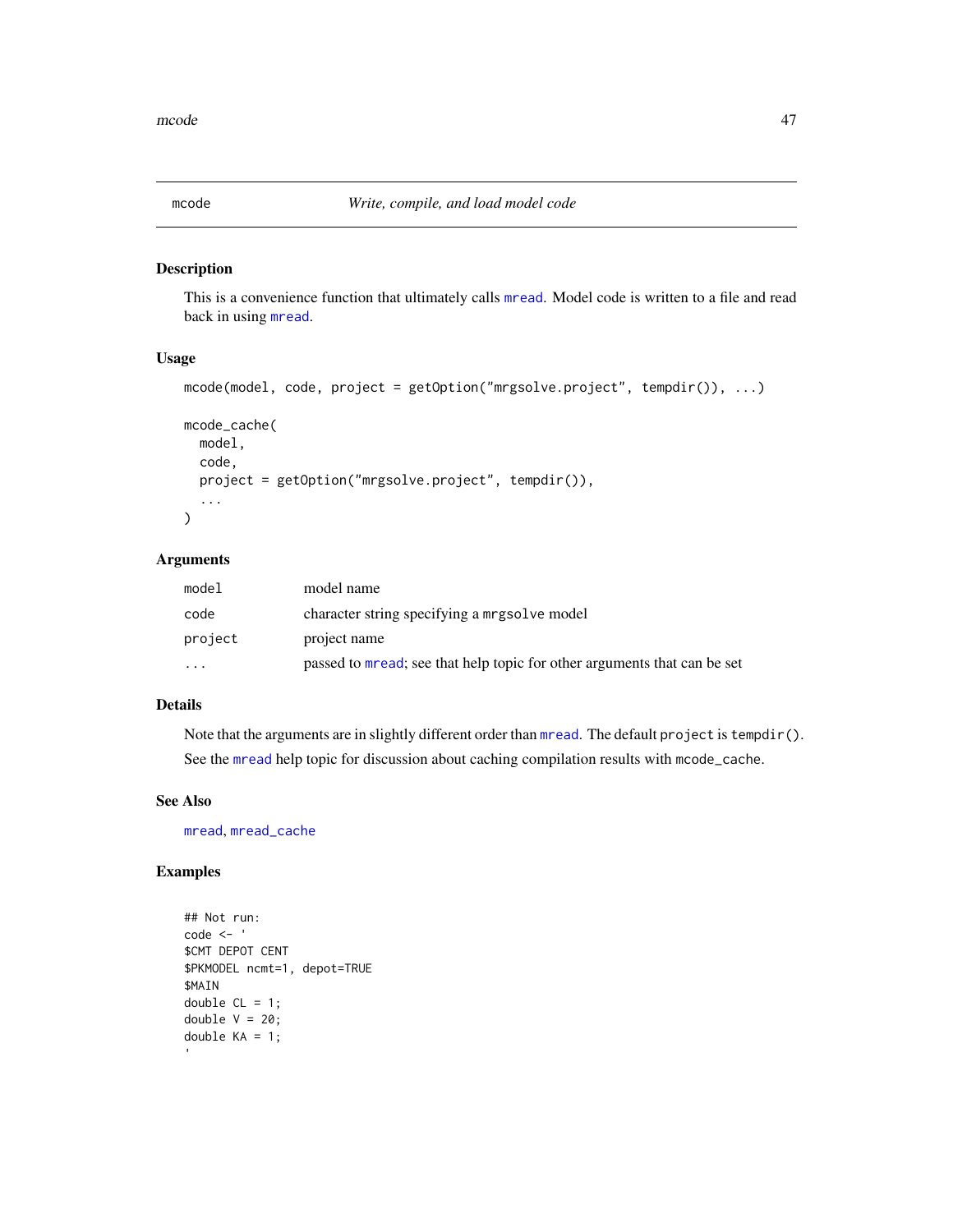```
mod <- mcode("example",code)
```
## End(Not run)

## mcRNG *Set RNG to use L'Ecuyer-CMRG*

## Description

Set RNG to use L'Ecuyer-CMRG

#### Usage

mcRNG()

<span id="page-47-0"></span>modlib *Internal model library*

## Description

Internal model library

#### Usage

 $modlib(model = NULL, ..., list = FALSE)$ 

## Arguments

| model                   | character name of a model in the library |
|-------------------------|------------------------------------------|
| $\cdot$ $\cdot$ $\cdot$ | passed to mread_cache                    |
| list                    | list available models                    |

# Details

See [modlib\\_details](#page-48-0), [modlib\\_pk](#page-49-0), [modlib\\_pkpd](#page-50-0), [modlib\\_tmdd](#page-51-0), [modlib\\_viral](#page-52-0) for details.

Call modlib("<modelname>") to compile and load a mode from the library.

Call modlib(list=TRUE) to list available models. Once the model is loaded (see examples below), call as.list(mod)\$code to see model code and equations.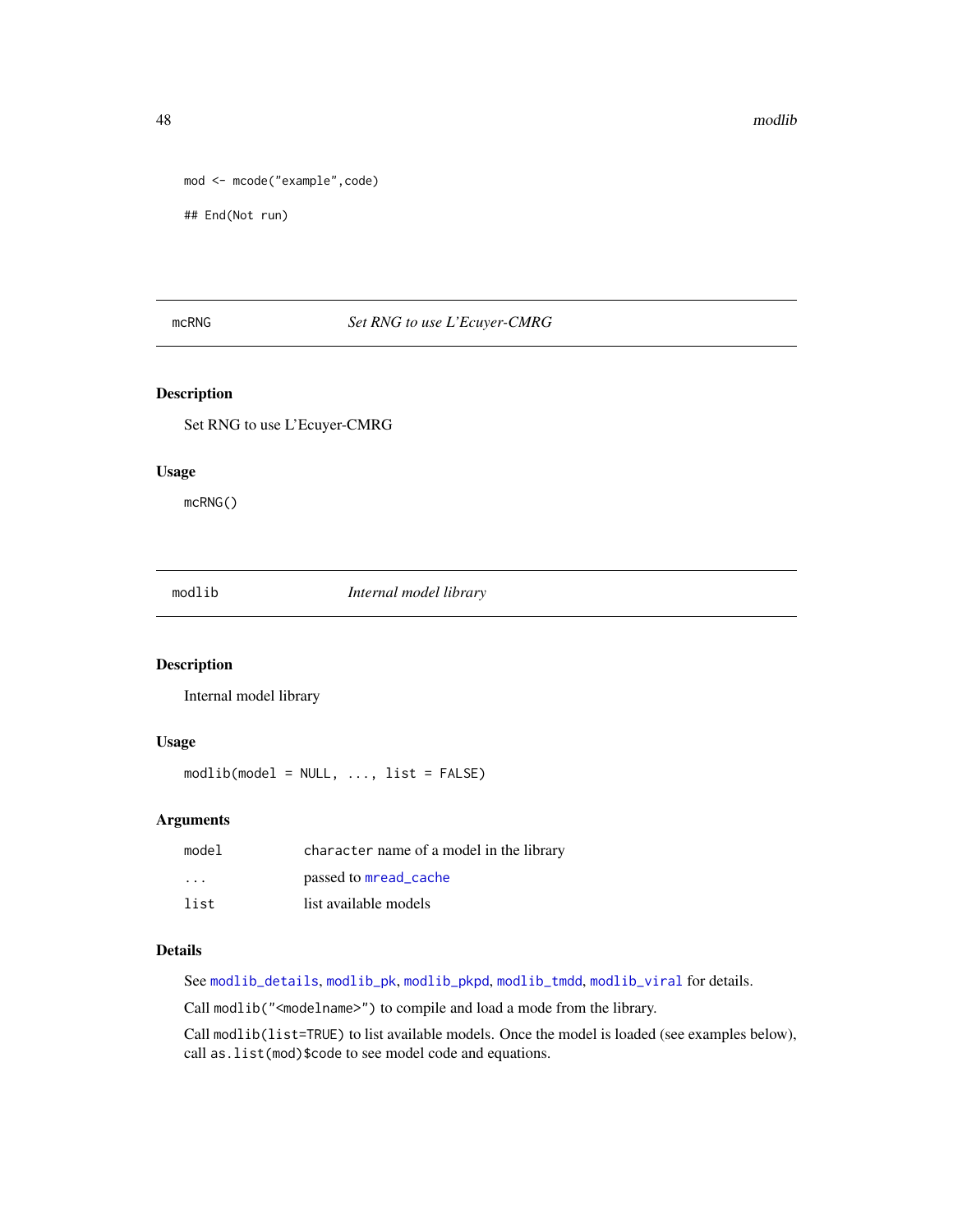## modlib\_details 49

#### Examples

```
## Not run:
mod <- mread("pk1cmt", modlib())
mod <- mread("pk2cmt", modlib())
mod <- mread("pk3cmt", modlib())
mod <- mread("pk1", modlib())
mod <- mread("pk2", modlib())
mod <- mread("popex", modlib())
mod <- mread("irm1", modlib())
mod <- mread("irm2", modlib())
mod <- mread("irm3", modlib())
mod <- mread("irm4", modlib())
mod <- mread("emax", modlib())
mod <- mread("effect", modlib())
mod <- mread("tmdd", modlib())
mod <- mread("viral1", modlib())
mod <- mread("viral2", modlib())
mod <- mread("pred1", modlib())
mod <- mread("pbpk", modlib())
mod <- mread("1005", modlib()) # embedded NONMEM result
mod <- mread("nm-like", modlib()) # model with nonmem-like syntax
mrgsolve:::code(mod)
## End(Not run)
```
<span id="page-48-0"></span>

| modlib details |       |  | modlib: PK/PD Model parameters, compartments, and output vari- |  |  |
|----------------|-------|--|----------------------------------------------------------------|--|--|
|                | ables |  |                                                                |  |  |

#### Description

modlib: PK/PD Model parameters, compartments, and output variables

#### **Compartments**

- EV1, EV2: extravascular dosing compartments
- CENT: central PK compartment
- PERIPH: peripheral PK compartment
- PERIPH2: peripheral PK compartment 2
- RESP: response PD compartment (irm models)

## Output variables

- CP: concentration in the central compartment (CENT/VC)
- RESP: response (emax model)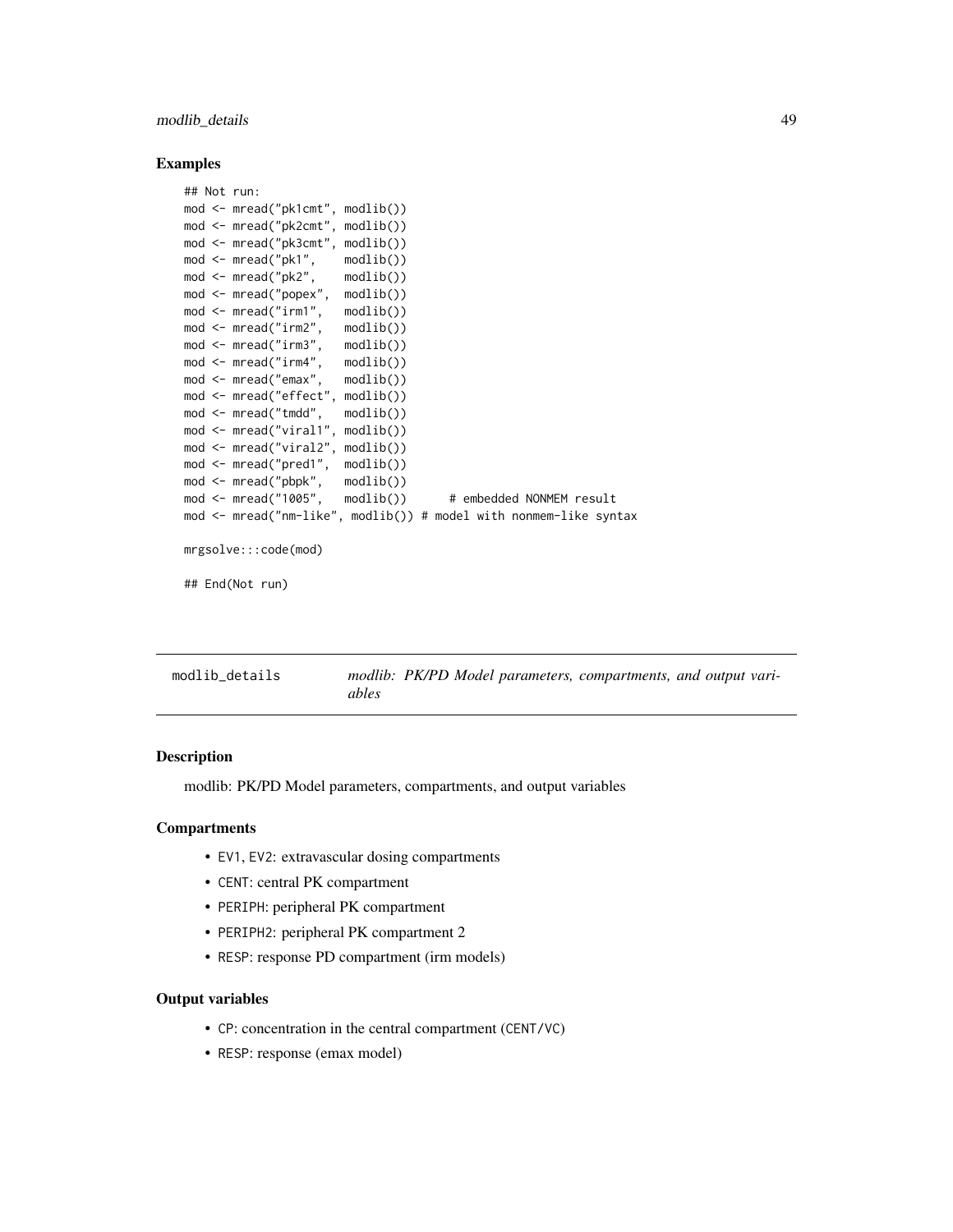#### PK parameters

- KA1, KA2: first order absorption rate constants from first and second extravascular compartment (1/time)
- CL: clearance (volume/time)
- VC: volume of distribution, central compartment (volume)
- VP: volume of distribution, peripheral compartment (volume)
- VP2: volume of distribution, peripheral compartment 2 (volume)
- Q: intercompartmental clearance (volume/time)
- Q2: intercompartmental clearance 2 (volume/time)
- VMAX: maximum rate, nonlinear process (mass/time)
- KM: Michaelis constant (mass/volume)
- K10: elimination rate constant (1/time); CL/VC
- K12: rate constant for transfer to peripheral compartment from central (1/time); Q/VC
- K21: rate constant for transfer to central compartment from peripheral (1/time); Q/VP

#### PD parameters

- E0: baseline effect (emax model)
- EMAX, IMAX: maximum effect (response)
- EC50, IC50: concentration producing 50 percent of effect (mass/volume)
- KIN: zero-order response production rate (irm models) (response/time)
- KOUT: first-order response elimination rate (irm models) (1/time)
- n: sigmoidicity factor
- KEO: rate constant for transfer to effect compartment (1/time)

<span id="page-49-0"></span>modlib\_pk *modlib: Pharmacokinetic models*

#### Description

modlib: Pharmacokinetic models

#### Arguments

... **passed to update** 

#### Details

See [modlib\\_details](#page-48-0) for more detailed descriptions of parameters and compartments.

The pk1cmt model is parameterized in terms of CL, VC, KA1 and KA2 and uses compartments EV1, EV2, and CENT. The pk2cmt model adds a PERIPH compartment and parameters Q and VP to that of the one-compartment model. Likewise, the three-compartment model (pk3cmt) adds PERIPH2 and parameters Q2 and VP2 to that of the two-compartment models. All pk models also have parameters VMAX (defaulting to zero, no non-linear clearance) and KM.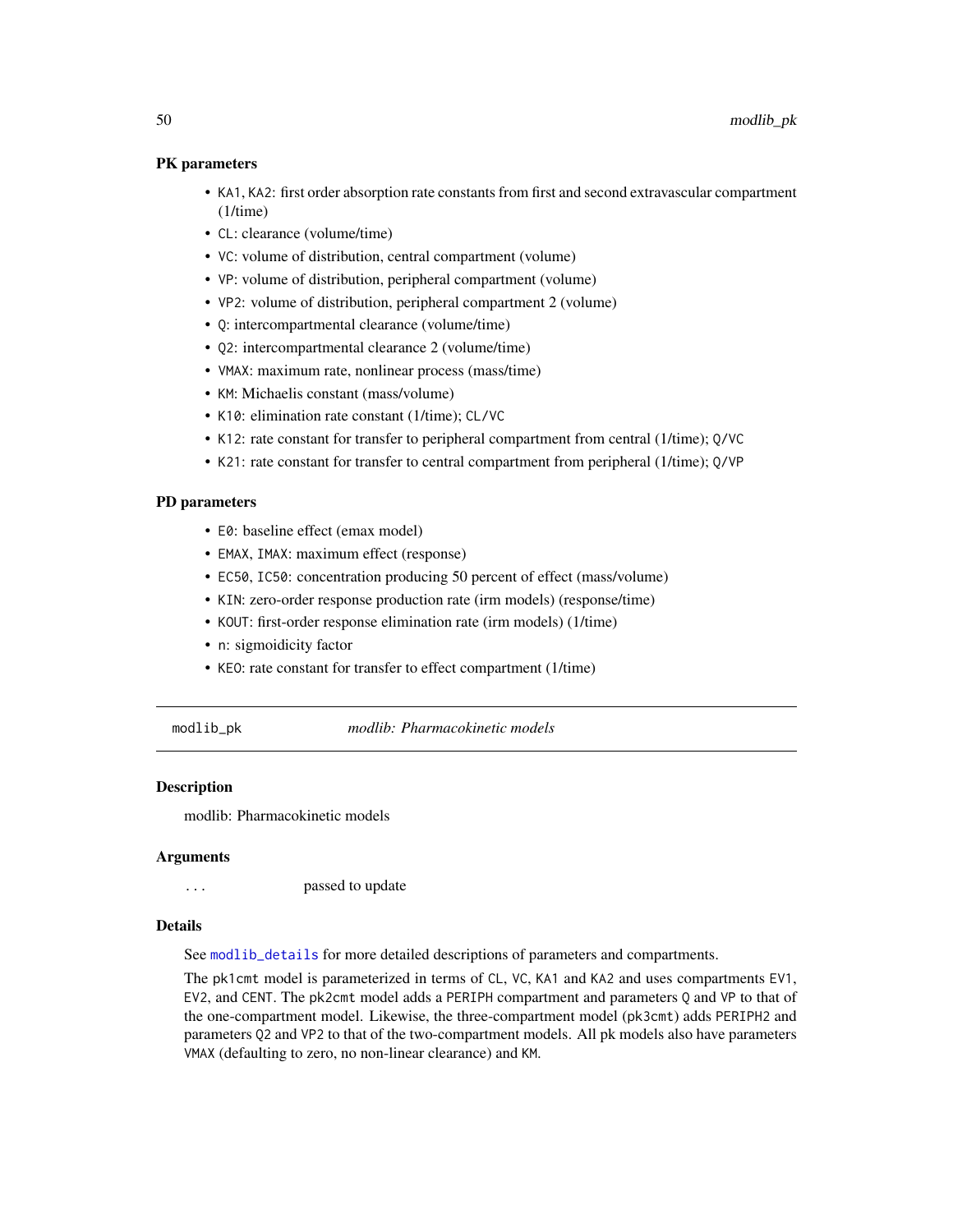## modlib\_pkpd 51

## Value

an object of class packmod

#### Model description

All pk models have two extravascular dosing compartments and potential for linear and nonlinear clearance.

- pk1cmt: one compartment pk model using ODEs
- pk2cmt: two compartment pk model using ODEs
- pk3cmt: three compartment pk model using ODEs
- pk1: one compartment pk model in closed-form
- pk2: two compartment pk model in closed-form
- popex: a simple population pk model

<span id="page-50-0"></span>modlib\_pkpd *modlib: Pharmacokinetic / pharmacodynamic models*

#### Description

modlib: Pharmacokinetic / pharmacodynamic models

## Details

See [modlib\\_details](#page-48-0) for more detailed descriptions of parameters and compartments.

All PK/PD models include 2-compartment PK model with absorption from 2 extravascular compartments and linear + nonlinear clearance. The PK models are parameterized with CL, VC, Q, VMAX, KM, KA1 and KA2 and implement compartments EV1, EV2, CENT, PERIPH . The indirect response models have compartment RESP and the emax model has output variable RESP. PD parameters include KIN, KOUT, IC50, EC50, IMAX, EMAX, E0, and n.

Also, once the model is loaded, use [see](#page-88-0) method for mrgmod to view the model code.

#### Model description

- irm1 inhibition of response production
- irm2 inhibition of response loss
- irm3 stimulation of response production
- irm4 stimulation of response loss
- pd\_effect effect compartment model
- emax sigmoid emax model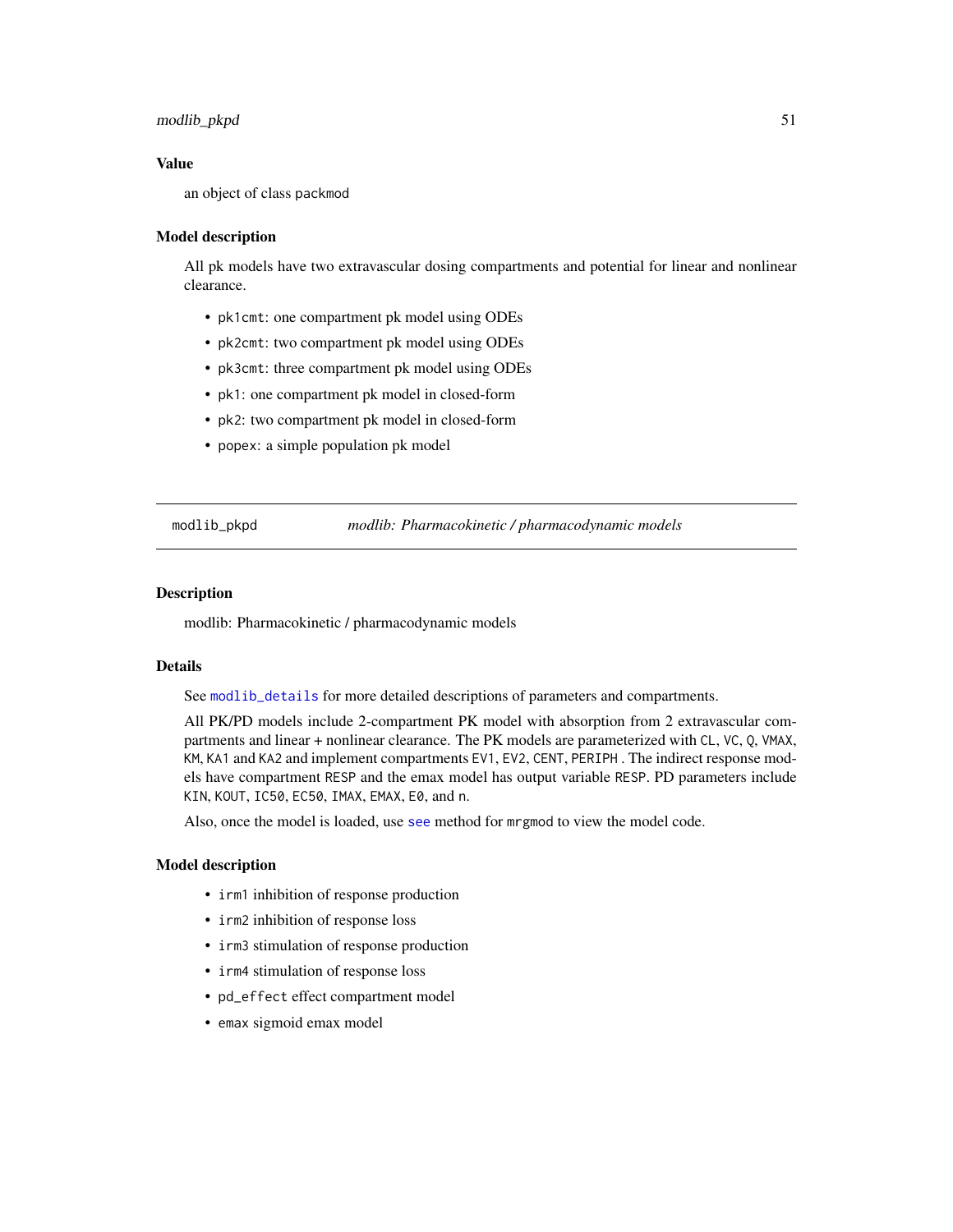<span id="page-51-0"></span>

modlib: Target mediated disposition model

#### Arguments

... passed to update

## Parameters

- KEL: elimination rate constant
- KTP: tissue to plasma rate constant
- KPT: plasma to tissue rate constant
- VC: volume of distribution
- KA1, KA2: absorption rate constants
- KINT: internalization rate constant
- KON: association rate constant
- KOFF: dissociation rate constant
- KSYN: target synthesis rate
- KDEG: target degredation rate constant

## **Compartments**

- CENT: unbound drug in central compartment
- TISS: unbound drug in tissue compartment
- REC: concentration of target
- RC: concentration of drug-target complex
- EV1, EV2: extravascular dosing compartments

## Output variables

- CP: unbound drug in the central compartment
- TOTAL: total concentration of target (complexed and uncomplexed)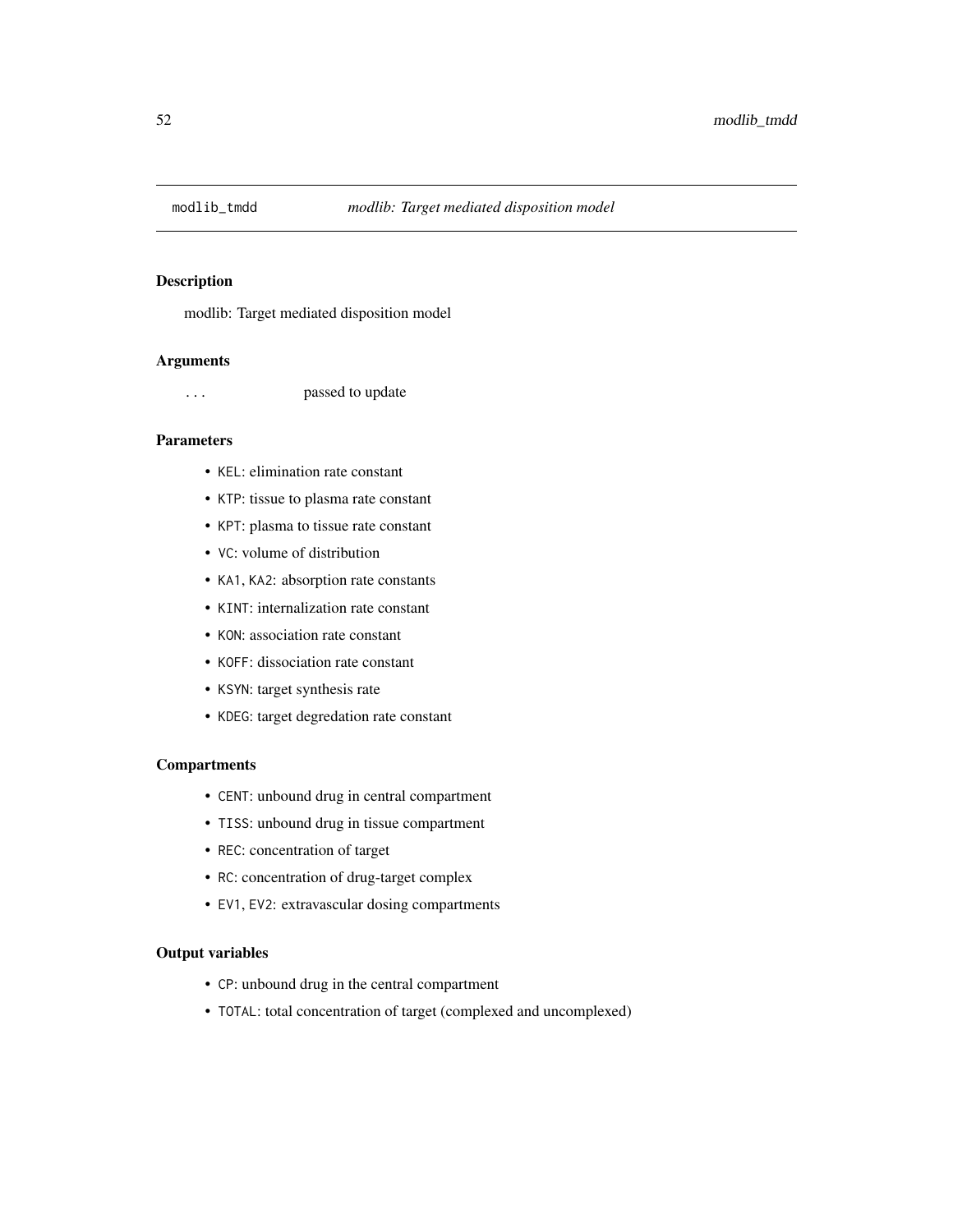<span id="page-52-0"></span>

modlib: HCV viral dynamics models

# Models

- viral1: viral dynamics model with single HCV species
- viral2: viral dynamics model with wild-type and mutant HCV species

#### Parameters

- s: new hepatocyte synthesis rate (cells/ml/day)
- d: hepatocyte death rate constant (1/day)
- p: viral production rate constant (copies/cell/day)
- beta: new infection rate constant (ml/copy/day)
- delta: infected cell death rate constant (1/day)
- c: viral clearance rate constant (1/day)
- fit: mutant virus fitness
- N: non-target hepatocytes
- mu: forward mutation rate
- Tmax: maximum number of target hepatocytes (cells/ml)
- rho: maximum hepatocyte regeneration rate (1/day)

## **Compartments**

- T: uninfected target hepatocytes (cells/ml)
- I: productively infected hepatocytes (cells/ml)
- V: hepatitis C virus (copies/ml)
- IM: mutant infected hepatocytes (cells/ml)
- VM: mutant hepatitis C virus (copies/ml)
- expos: exposure metric to drive pharmacodynamic model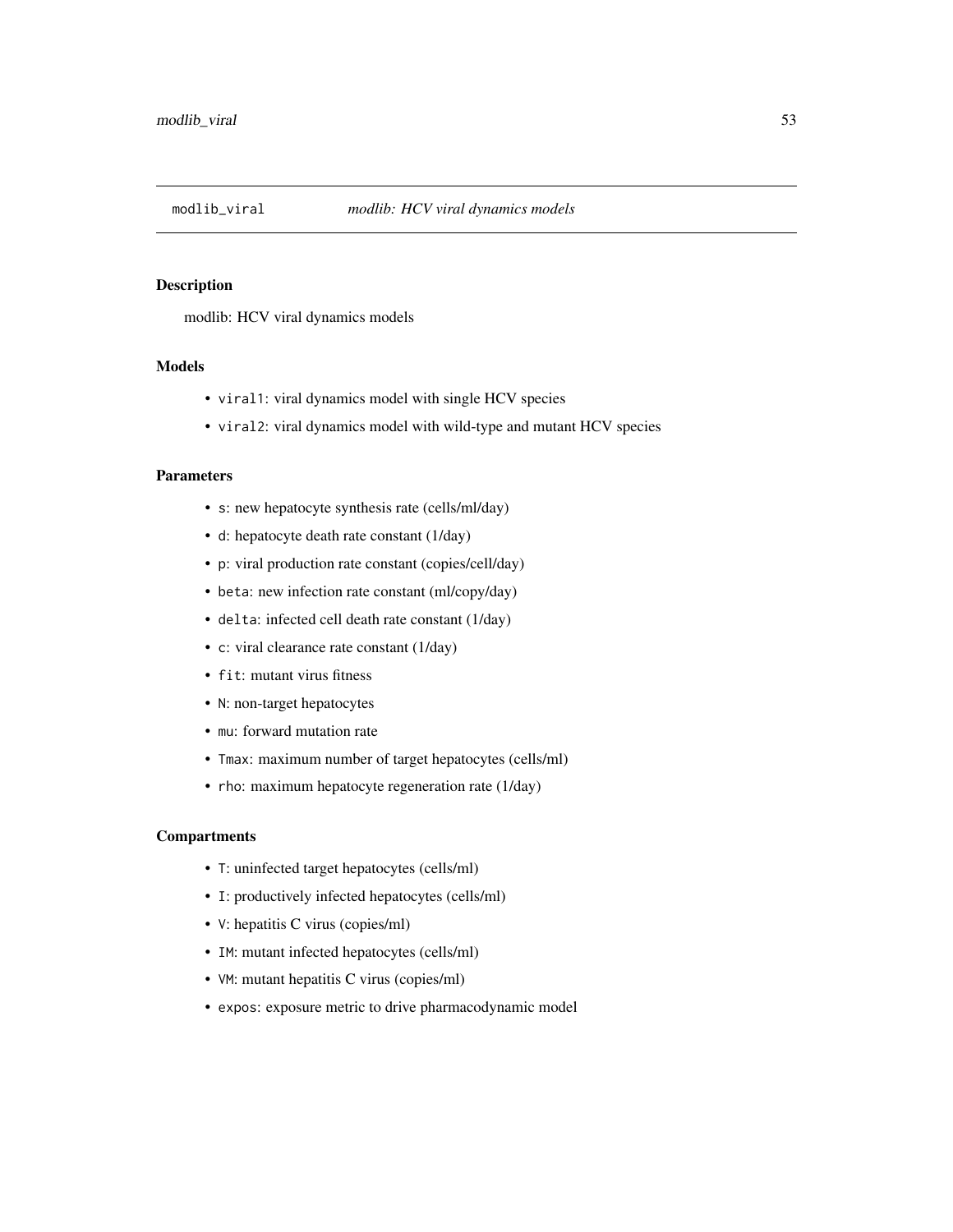<span id="page-53-1"></span><span id="page-53-0"></span>mread reads and parses the mrgsolve model specification file, builds the model, and returns a model object for simulation. mread\_cache does the same, but caches the compilation result for later use.

## Usage

```
mread(
 model,
 project = getOption("mrgsolve.project", getwd()),
  code = NULL,
  file = NULL,
  udl1 = TRUE,ignore.stdout = TRUE,
  raw = FALSE,compile = TRUE,
  audit = TRUE,quiet = getOption("mrgsolve_mread_quiet", FALSE),
  check.bounds = FALSE,
  warn = TRUE,soloc = getOption("mrgsolve.soloc", tempdir()),
  capture = NULL,
  preclean = FALSE,
  recover = FALSE,
  ...
)
mread_cache(
  model = NULL,project = getOption("mrgsolve.project", getwd()),
  file = paste0(model, "cpp"),code = NULL,
  soloc = getOption("mrgsolve.soloc", tempdir()),
  quiet = FALSE,
 preclean = FALSE,
  capture = NULL,
  ...
\lambda
```
mread\_file(file, ...)

#### Arguments

model model name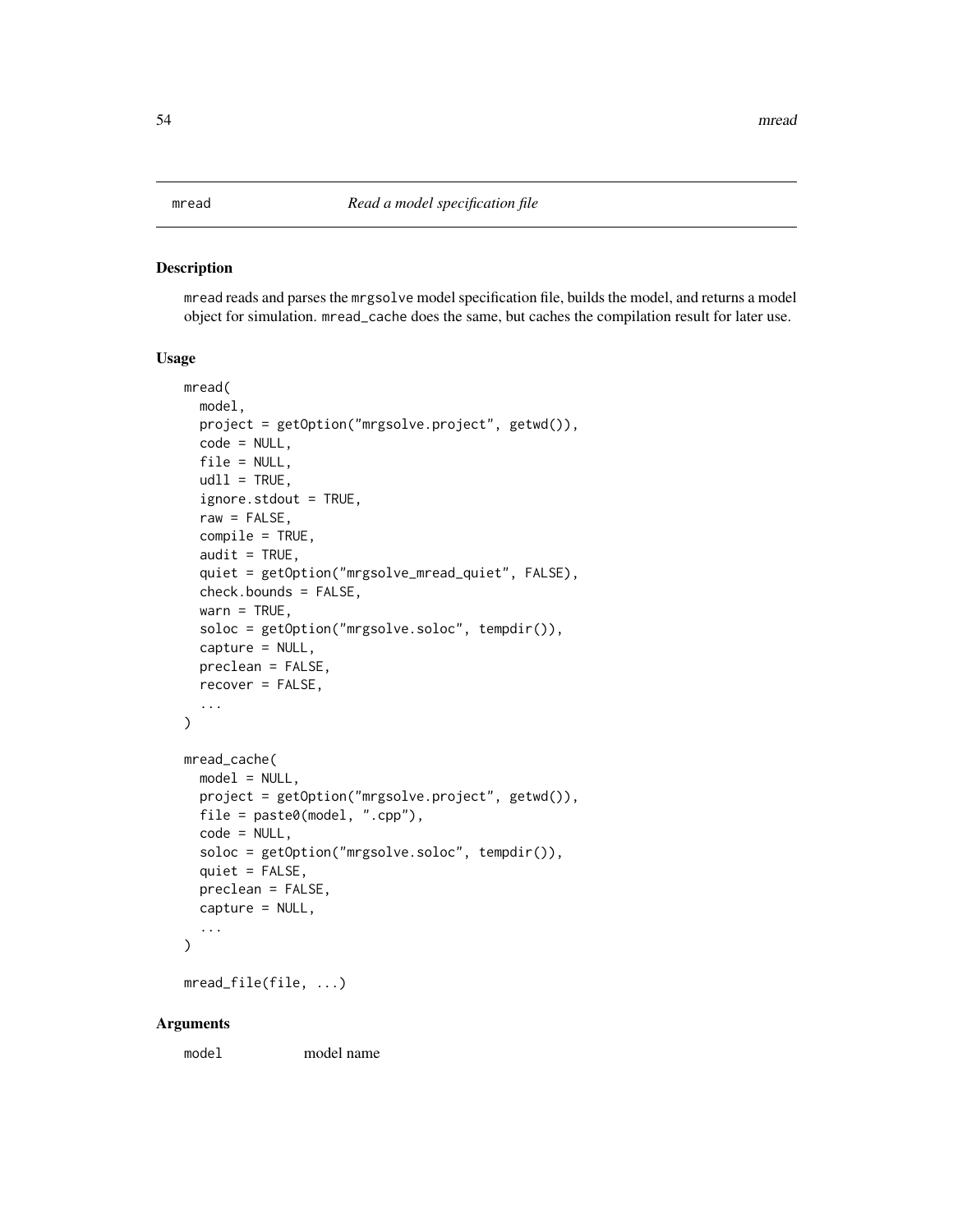| project       | location of the model specification file an any headers to be included; see also<br>the discussion about model; this argument can be set via options() library<br>under details as well as the modlib help topic |  |
|---------------|------------------------------------------------------------------------------------------------------------------------------------------------------------------------------------------------------------------|--|
| code          | a character string with model specification code to be used instead of a model<br>file                                                                                                                           |  |
| file          | the full file name (with extension, but without path) where the model is specified                                                                                                                               |  |
| udll          | use unique name for shared object                                                                                                                                                                                |  |
| ignore.stdout | passed to system call for compiling model                                                                                                                                                                        |  |
| raw           | if TRUE, return a list of raw output                                                                                                                                                                             |  |
| compile       | logical; if TRUE, the model will be built                                                                                                                                                                        |  |
| audit         | check the model specification file for errors                                                                                                                                                                    |  |
| quiet         | don't print messages when compiling                                                                                                                                                                              |  |
| check.bounds  | check boundaries of parameter list                                                                                                                                                                               |  |
| warn          | logical; if TRUE, print warning messages that may arise                                                                                                                                                          |  |
| soloc         | the directory location where the model shared object is built and stored; see<br>details; this argument can be set via options(); if the directory does not exist,<br>'mread' will attempt to create it.         |  |
| capture       | a character vector or comma-separated string of additional model variables to<br>capture; these variables will be added to the capture list for the current call to<br>mread only                                |  |
| preclean      | logical; if TRUE, compilation artifacts are cleaned up first                                                                                                                                                     |  |
| recover       | if TRUE, a list of build will be returned in case the model shared object fails to<br>compile; use this option to and the returned object to collect information assist<br>in debugging                          |  |
| $\cdots$      | passed to update; also arguments passed to mread from mread_cache.                                                                                                                                               |  |

## Details

The model argument is required. For typical use, the file argument is omitted and the value for file is generated from the value for model. To determine the source file name, mrgsolve will look for a file extension in model. A file extension is assumed when it finds a period followed by one to three alpha-numeric characters at the end of the string (e.g. mymodel.txt but not my.model). If no file extension is found, the extension .cpp is assumed (e.g. file is  $\leq$  =  $\leq$   $\leq$   $\leq$   $\leq$   $\leq$   $\leq$   $\leq$   $\leq$   $\leq$   $\leq$   $\leq$   $\leq$   $\leq$   $\leq$   $\leq$   $\leq$   $\leq$   $\leq$   $\leq$   $\leq$   $\leq$   $\leq$   $\leq$   $\leq$  extension is found, file is <model-name>.

Best practice is to avoid using . in model unless you are using model to point to the model specification file name. Otherwise, use [mread\\_file](#page-53-1).

Use the soloc argument to specify a directory location for building the model. This is the location where the model shared object will be stored on disk. The default is a temporary directory, so compilation artifacts are lost when R restarts when the default is used. Changing soloc to a persistent directory location will preserve those artifacts across R restarts. Also, if simulation from a single model is being done in separate processes on separate compute nodes, it might be necessary to store these compilation artifacts in a local directory to make them accessible to the different nodes. If the soloc directory does not exist, 'mread' will attempt to create it.

Similarly, using mread\_cache will cache results in the temporary directory and the cache cannot be accessed after the R process is restarted.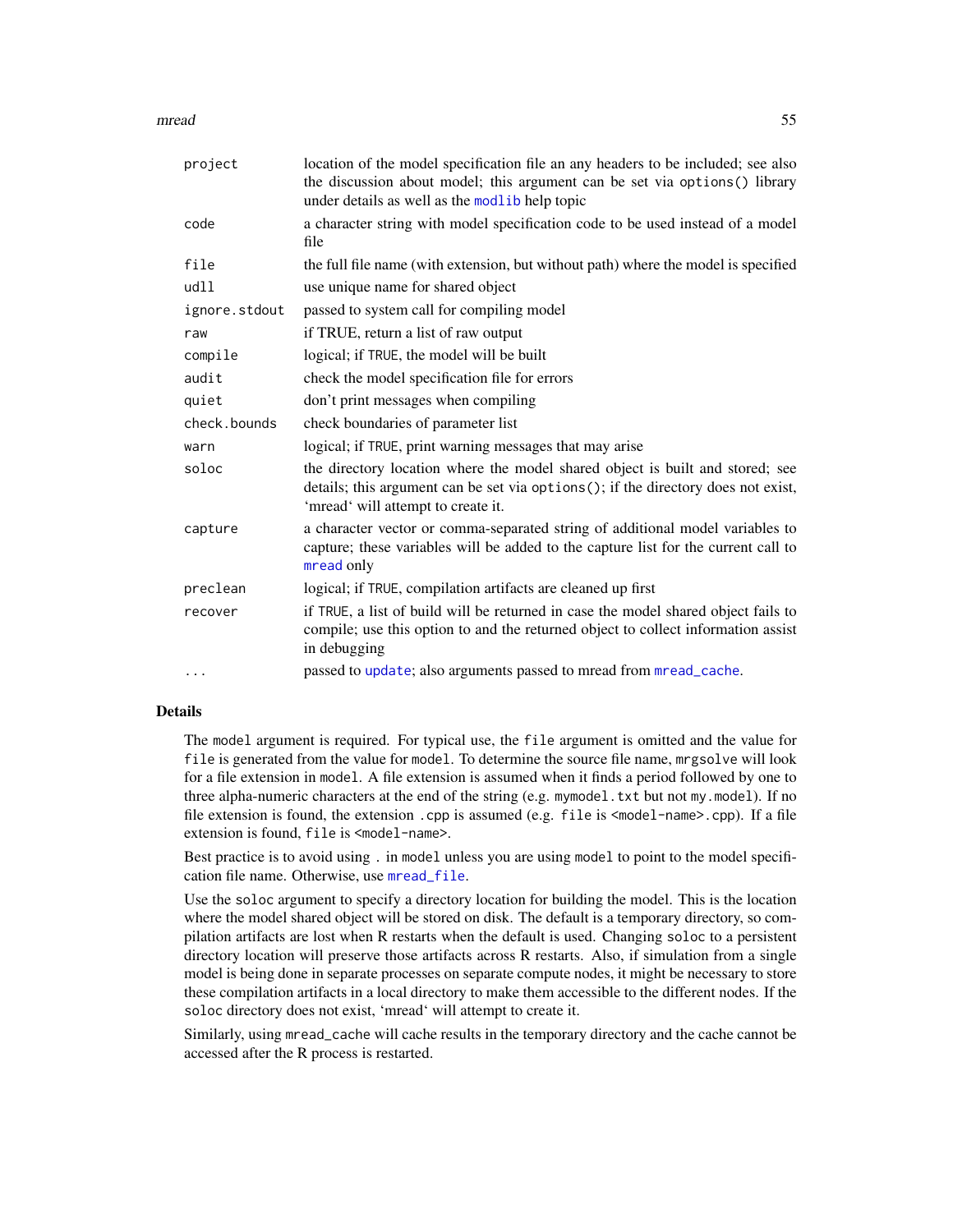#### Model Library

mrgsolve comes bundled with several precoded PK, PK/PD, and other systems models that are accessible via the mread interface.

Models available in the library include:

- PK models: pk1cmt, pk2cmt, pk3cmt, pk1, pk2, popex, tmdd
- PKPD models: irm1, irm2, irm3, irm4, emax, effect
- Other models: viral1, viral2

When the library model is accessed, mrgsolve will compile and load the model as you would for any other model. It is only necessary to reference the correct model name and point the project argument to the mrgsolve model library location via [modlib](#page-47-0).

For more details, see [modlib\\_pk](#page-49-0), [modlib\\_pkpd](#page-50-0), [modlib\\_tmdd](#page-51-0), [modlib\\_viral](#page-52-0), and [modlib\\_details](#page-48-0) for more information about the state variables and parameters in each model.

## See Also

[mcode](#page-46-0), [mcode\\_cache](#page-46-1)

# Examples

```
## Not run:
code <- '
$PARM CL = 1, VC = 5$CMT CENT
$ODE dxdt_CENT = -(CL/VC)*CENT;
mod <- mcode("ex_mread", code)
mod
mod %>% init(CENT=1000) %>% mrgsim %>% plot
mod <- mread("irm3", modlib())
mod
# if the model is in the file mymodel.cpp
mod <- mread("mymodel")
# if the model is in the file mymodel.txt
mod <- mread(file = "mymodel.txt")
or
mod <- mread_file("mymodel.txt")
```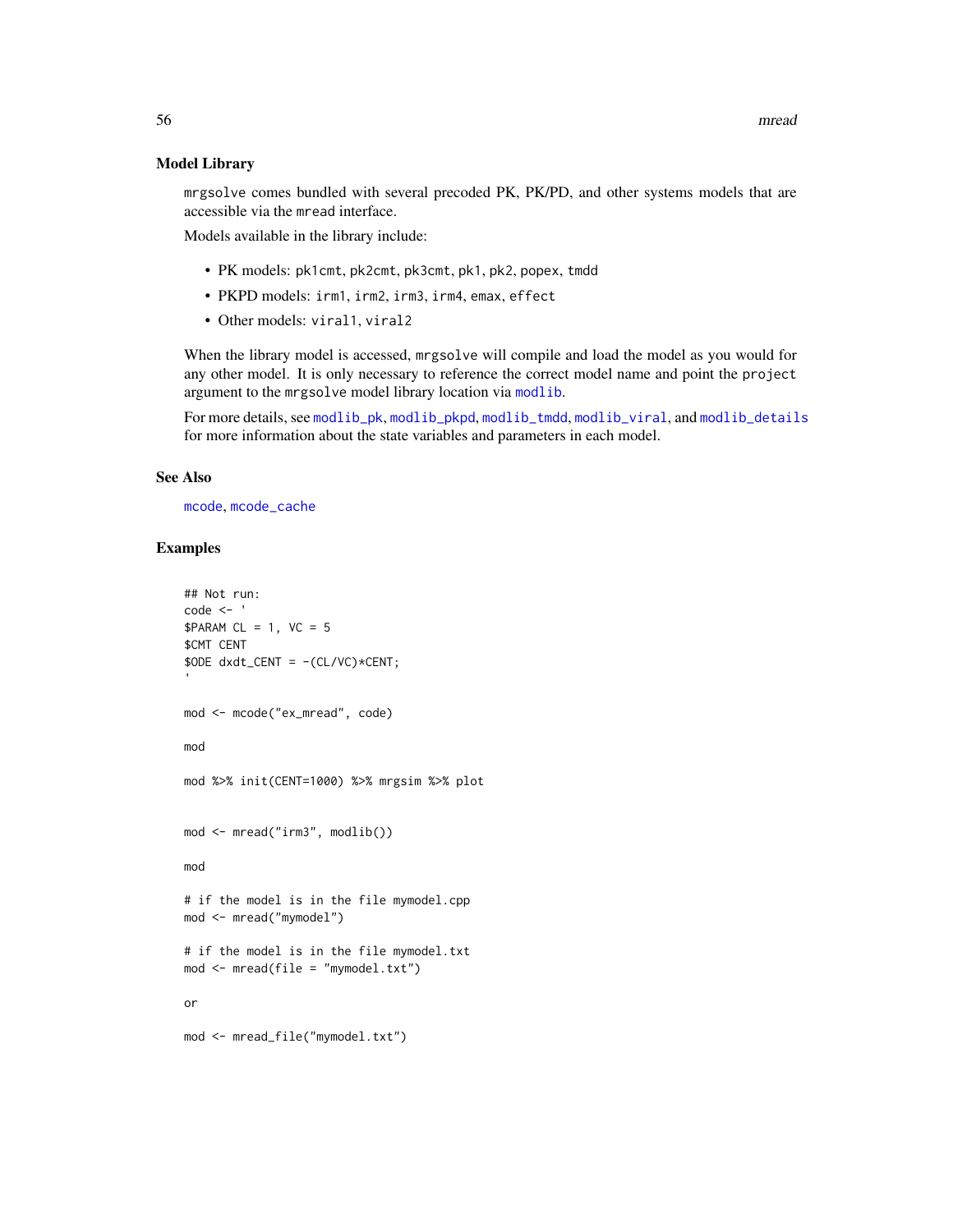## End(Not run)

<span id="page-56-1"></span>

mrgsim *Simulate from a model object*

#### <span id="page-56-0"></span>Description

This function sets up the simulation run from data stored in the model object as well as arguments passed in. Use [mrgsim\\_q\(\)](#page-62-0) instead to benchmark mrgsolve or to do repeated quick simulation for tasks like parameter optimization, sensitivity analyses, or optimal design. See [mrgsim\\_variants](#page-64-0) for other mrgsim-like functions that have more focused inputs. mrgsim\_df coerces output to data.frame prior to returning.

#### Usage

```
mrsim(x, data = NULL, idata = NULL, events = NULL, nid = 1, ...)mrsim_dff(\ldots, output = "df")do_mrgsim(
  x,
  data,
  idata = no_idata_set(),carry_out = carry.out,
  carry.out = character(0),
  recover = character(0),
  seed = as.integer(NA),
  Request = character(0),
  output = NULL,capture = NULL,
  obsonly = FALSE,
  obsaug = FALSE,
  tgrid = NULL,
  recsort = 1,
  deslist = list(),descol = character(0),
  filbak = TRUE,tad = FALSE,noch = TRUE,skip_init_calc = FALSE,
  ss_{n} = 500,
  ss_fixed = FALSE,
  \text{interrupt} = 256,
  ...
)
```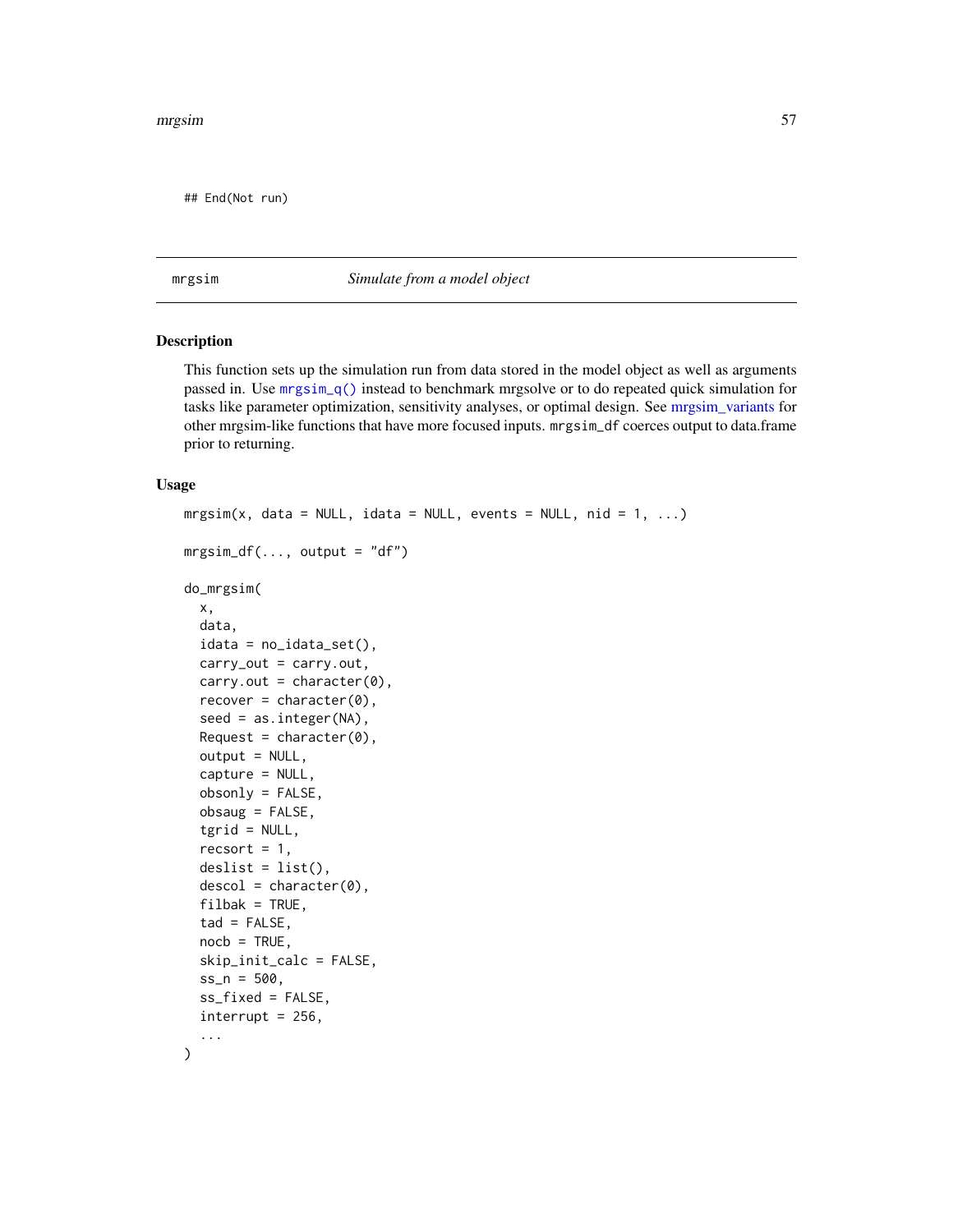58 mrgsim

# Arguments

| х         | the model object                                                                                                                                                                                                                                                                                                                                                                                                                                                                                                                                                                                                                                                                                           |  |  |
|-----------|------------------------------------------------------------------------------------------------------------------------------------------------------------------------------------------------------------------------------------------------------------------------------------------------------------------------------------------------------------------------------------------------------------------------------------------------------------------------------------------------------------------------------------------------------------------------------------------------------------------------------------------------------------------------------------------------------------|--|--|
| data      | NMTRAN-like data set (see data_set())                                                                                                                                                                                                                                                                                                                                                                                                                                                                                                                                                                                                                                                                      |  |  |
| idata     | a matrix or data frame of model parameters, one parameter per row (see idata_set())                                                                                                                                                                                                                                                                                                                                                                                                                                                                                                                                                                                                                        |  |  |
| events    | an event object                                                                                                                                                                                                                                                                                                                                                                                                                                                                                                                                                                                                                                                                                            |  |  |
| nid       | integer number of individuals to simulate; only used if idata and data are missing                                                                                                                                                                                                                                                                                                                                                                                                                                                                                                                                                                                                                         |  |  |
| $\cdots$  | passed to update() and do_mrgsim()                                                                                                                                                                                                                                                                                                                                                                                                                                                                                                                                                                                                                                                                         |  |  |
| output    | if NULL (the default) a mrgsims object is returned; otherwise, pass df to return a<br>data. frame or matrix to return a matrix                                                                                                                                                                                                                                                                                                                                                                                                                                                                                                                                                                             |  |  |
| carry_out | numeric data items to copy into the output                                                                                                                                                                                                                                                                                                                                                                                                                                                                                                                                                                                                                                                                 |  |  |
| carry.out | soon to be deprecated; use carry_out instead                                                                                                                                                                                                                                                                                                                                                                                                                                                                                                                                                                                                                                                               |  |  |
| recover   | character column names in either data or idata to join back (recover) to simu-<br>lated data; may be any class (e.g. numeric, character, factor, etc)                                                                                                                                                                                                                                                                                                                                                                                                                                                                                                                                                      |  |  |
| seed      | deprecated                                                                                                                                                                                                                                                                                                                                                                                                                                                                                                                                                                                                                                                                                                 |  |  |
| Request   | compartments or captured variables to retain in the simulated output; this is<br>different than the request slot in the model object, which refers only to model<br>compartments                                                                                                                                                                                                                                                                                                                                                                                                                                                                                                                           |  |  |
| capture   | character file name used for debugging (not related to \$CAPTURE)                                                                                                                                                                                                                                                                                                                                                                                                                                                                                                                                                                                                                                          |  |  |
| obsonly   | if TRUE, dosing records are not included in the output                                                                                                                                                                                                                                                                                                                                                                                                                                                                                                                                                                                                                                                     |  |  |
| obsaug    | augment the data set with time grid observations; when TRUE and a full data set<br>is used, the simulated output is augmented with an observation at each time in<br>stime(). When using obsaug, a flag indicating augmented observations can be<br>requested by including a.u.g in carry_out                                                                                                                                                                                                                                                                                                                                                                                                              |  |  |
| tgrid     | a tgrid object; or a numeric vector of simulation times or another object with an<br>stime method                                                                                                                                                                                                                                                                                                                                                                                                                                                                                                                                                                                                          |  |  |
| recsort   | record sorting flag. Default value is 1. Possible values are 1,2,3,4: 1 and 2<br>put doses in a data set after padded observations at the same time; 3 and 4 put<br>those doses before padded observations at the same time. 2 and 4 will put doses<br>scheduled through addl after observations at the same time; 1 and 3 put doses<br>scheduled through addl before observations at the same time. recsort will not<br>change the order of your input data set if both doses and observations are given.                                                                                                                                                                                                 |  |  |
| deslist   | a list of tgrid objects                                                                                                                                                                                                                                                                                                                                                                                                                                                                                                                                                                                                                                                                                    |  |  |
| descol    | the name of a column for assigning designs                                                                                                                                                                                                                                                                                                                                                                                                                                                                                                                                                                                                                                                                 |  |  |
| filbak    | carry data items backward when the first data set row has time greater than zero                                                                                                                                                                                                                                                                                                                                                                                                                                                                                                                                                                                                                           |  |  |
| tad       | when TRUE a column is added to simulated output is added showing the time<br>since the last dose. Only data records with $evid == 1$ will be considered doses<br>for the purposes of tad calculation. The tad can be properly calculated with a<br>dosing lag time in the model as long as the dosing lag time (specified in \$MAIN) is<br>always appropriate for any subsequent doses scheduled through addl. This will<br>always be true if the lag time doesn't change over time. But it might (possibly)<br>not hold if the lag time changes prior to the last dose in the addl sequence. This<br>known limitation shouldn't affect tad calculation in most common dosing lag<br>time implementations. |  |  |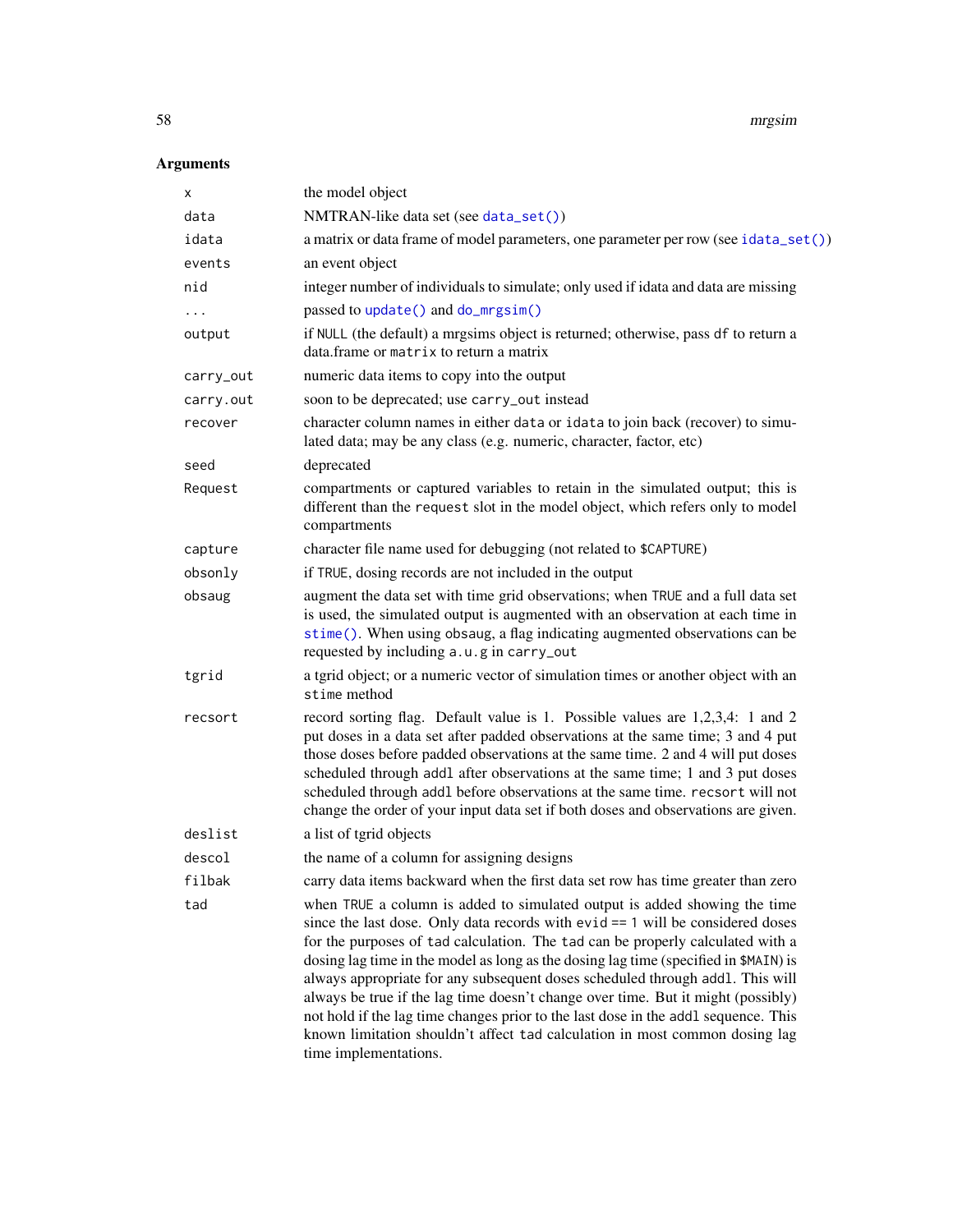#### mrgsim 59

| nocb      | if TRUE, use next observation carry backward method; otherwise, use locf.                                                                                                                                                                                                                                                                                                                                                                                                                                                                                  |  |  |
|-----------|------------------------------------------------------------------------------------------------------------------------------------------------------------------------------------------------------------------------------------------------------------------------------------------------------------------------------------------------------------------------------------------------------------------------------------------------------------------------------------------------------------------------------------------------------------|--|--|
|           | skip_init_calc don't use \$MAIN to calculate initial conditions                                                                                                                                                                                                                                                                                                                                                                                                                                                                                            |  |  |
| $ss_n$    | maximum number of iterations for determining steady state for the PK system;<br>a warning will be issued if steady state is not achieved within ss_n iterations<br>when ss_fixed is TRUE                                                                                                                                                                                                                                                                                                                                                                   |  |  |
| ss_fixed  | if FALSE (the default), then a warning will be issued if the system does not reach<br>steady state within ss_n iterations given the model tolerances rtol and atol; if<br>TRUE, the number of iterations for determining steady state are capped at ss_n<br>and no warning will be issued if steady state has not been reached within ss_n<br>dosing iterations. To silence warnings related to steady state, set ss_fixed to<br>TRUE and set ss_n as the maximum number of iterations to try when advancing<br>the system for steady state determination. |  |  |
| interrupt | integer check user interrupt interval; when interrupt is a positive integer, the<br>simulation will check for the user interrupt signal every interrupt simulation<br>records; pass a negative number to never check for the user interrupt interval.                                                                                                                                                                                                                                                                                                      |  |  |

## **Details**

- Use [mrgsim\\_df\(\)](#page-56-0) to return a data frame rather than mrgsims object
- Both data and idata will be coerced to numeric matrix
- carry\_out can be used to insert data columns into the output data set. This is partially dependent on the nature of the data brought into the problem
- When using data and idata together, an error is generated if an ID occurs in data but not idata. Also, when looking up data in idata, ID in idata is assumed to be uniquely keyed to ID in data. No error is generated if ID is duplicated in data; parameters will be used from the first occurrence found in idata
- carry\_out: idata is assumed to be individual-level and variables that are carried from idata are repeated throughout the individual's simulated data. Variables carried from data are carried via last-observation carry forward. NA is returned from observations that are inserted into simulated output that occur prior to the first record in data
- recover: this is similar to carry\_out with respect to end result, but it uses a different process. Columns to be recovered are cached prior to running the simulation, and then joined back on to the simulated data. So, whereas carry\_out will only accept numeric data items, recover can handle data frame columns of any type. There is a small decrease in performance with recover compared to carry\_out, but it is likely that the performance difference is difficult to perceive (when the simulation runs very fast) or only a small fractional increase in run time when the simulation is very large. And any performance hit is likely to be well worth it in light of the convenience gain. Just think carefully about using this feature when every millisecond counts.

# Value

An object of class [mrgsims](#page-0-0)

#### See Also

[mrgsim\\_variants,](#page-64-0) [mrgsim\\_q\(\)](#page-62-0)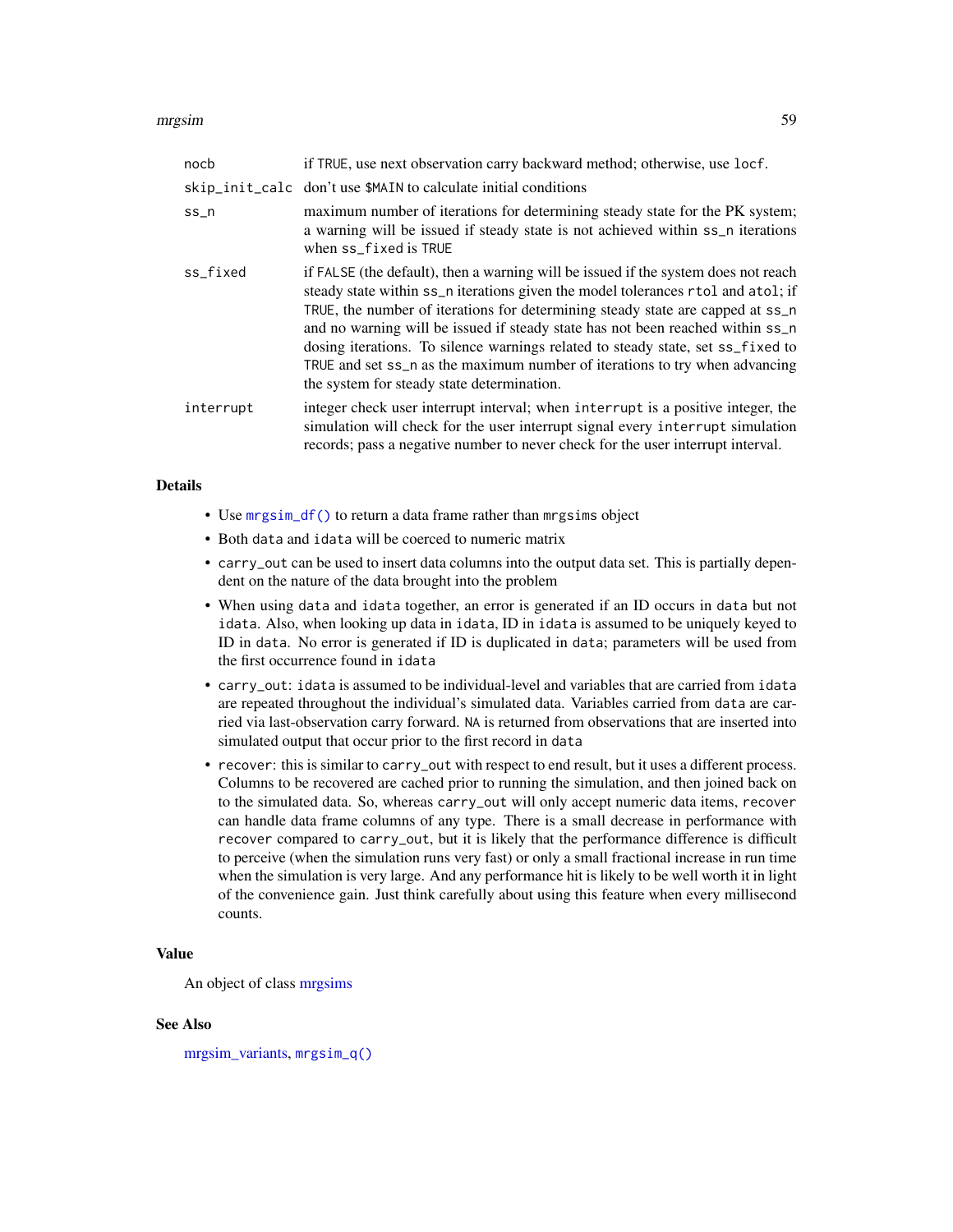#### Examples

```
## example("mrgsim")
e < -ev( amt = 1000)
mod <- mrgsolve::house()
out <- mod %>% ev(e) %>% mrgsim()
plot(out)
out <- mod %>% ev(e) %>% mrgsim(end=22)
out
data(exTheoph)
out <- mod %>% data_set(exTheoph) %>% mrgsim()
out
out <- mod %>% mrgsim(data=exTheoph)
out <- mrgsim(mod, data=exTheoph, obsonly=TRUE)
out
out <- mod %>% mrgsim(data=exTheoph, obsaug=TRUE, carry_out="a.u.g")
out
out <- mod %>% ev(e) %>% mrgsim(outvars="CP,RESP")
out
a \le -ev(\text{amt} = 1000, \text{ group} = 'a')b \le -e^{u} (amt = 750, group = 'b')
data <- as_data_set(a,b)
out <- mrgsim_d(mod, data, recover="group")
out
```
<span id="page-59-0"></span>mrgsims\_dplyr *Methods for handling output with dplyr verbs*

## Description

These methods modify the data in a mrgsims object and return a data frame. Contrast with the functions in [mrgsims\\_modify.](#page-61-0)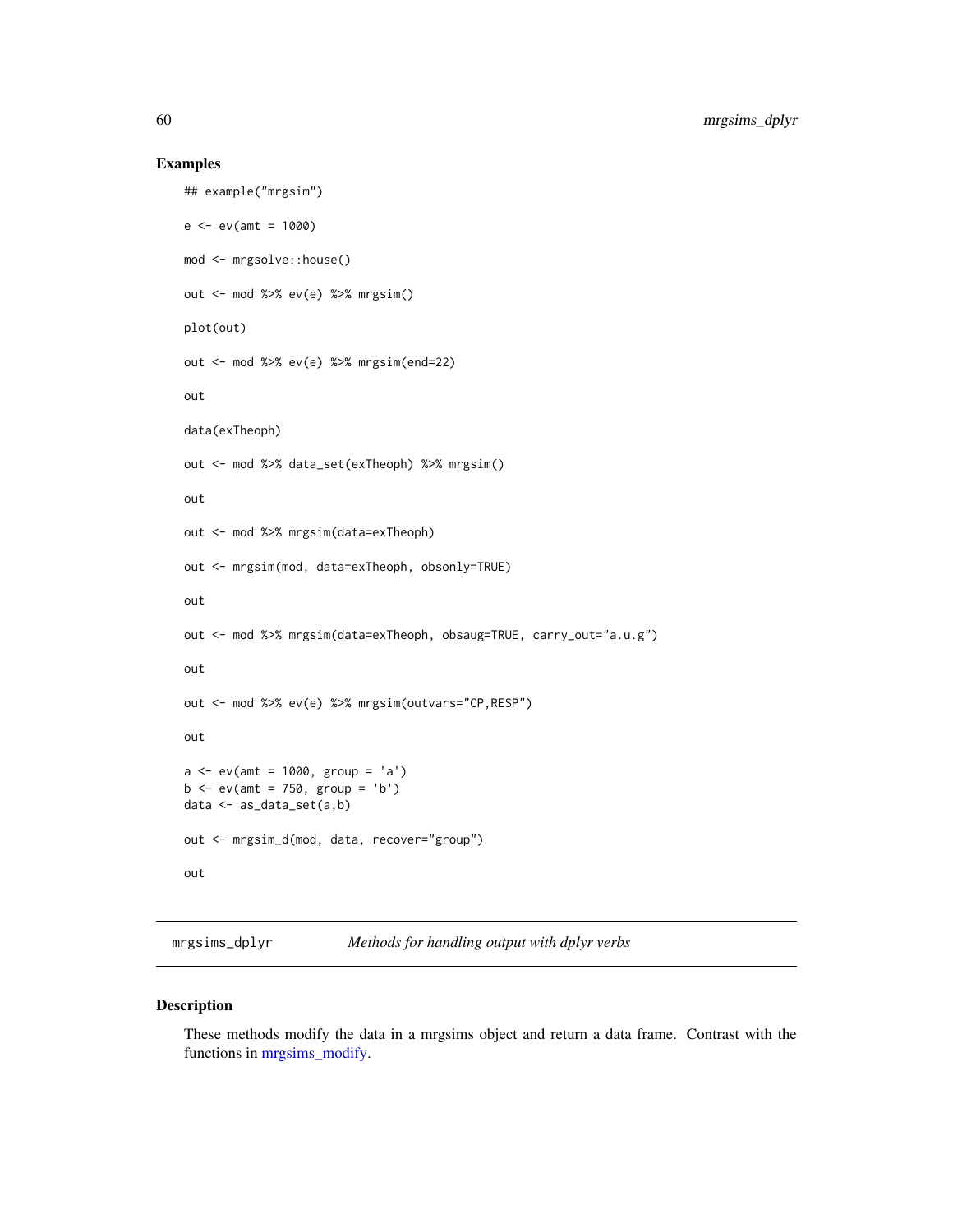## mrgsims\_dplyr 61

## Usage

```
## S3 method for class 'mrgsims'
pull(.data, ...)
## S3 method for class 'mrgsims'
filter(.data, ...)
## S3 method for class 'mrgsims'
group_by(.data, ..., add = FALSE, .add = FALSE)## S3 method for class 'mrgsims'
distinct(.data, ..., .keep_all = FALSE)
## S3 method for class 'mrgsims'
mutate(.data, ...)
## S3 method for class 'each'
summarise(.data, funs, ...)
## S3 method for class 'mrgsims'
summarise(.data, ...)
## S3 method for class 'mrgsims'
do(.data, ..., .dots)
## S3 method for class 'mrgsims'
select(.data, ...)
## S3 method for class 'mrgsims'
slice(.data, ...)
as_data_frame.mrgsims(.data_, ...)
## S3 method for class 'mrgsims'
as_tibble(.data_, ...)
as.tbl.mrgsims(x, ...)
```
#### Arguments

| .data     | an mrgsims object; passed to various dplyr functions |
|-----------|------------------------------------------------------|
| $\cdots$  | passed to other methods                              |
| add       | passed to $dplyr::group_by$ (for $dplyr < 1.0.0$ )   |
| . add     | passed to $dplyr::group_by$ (for $dplyr >= 1.0.0)$   |
| .keep_all | passed to dplyr::distinct                            |
| funs      | passed to dplyr::summarise_each                      |
| .dots     | passed to various dplyr functions                    |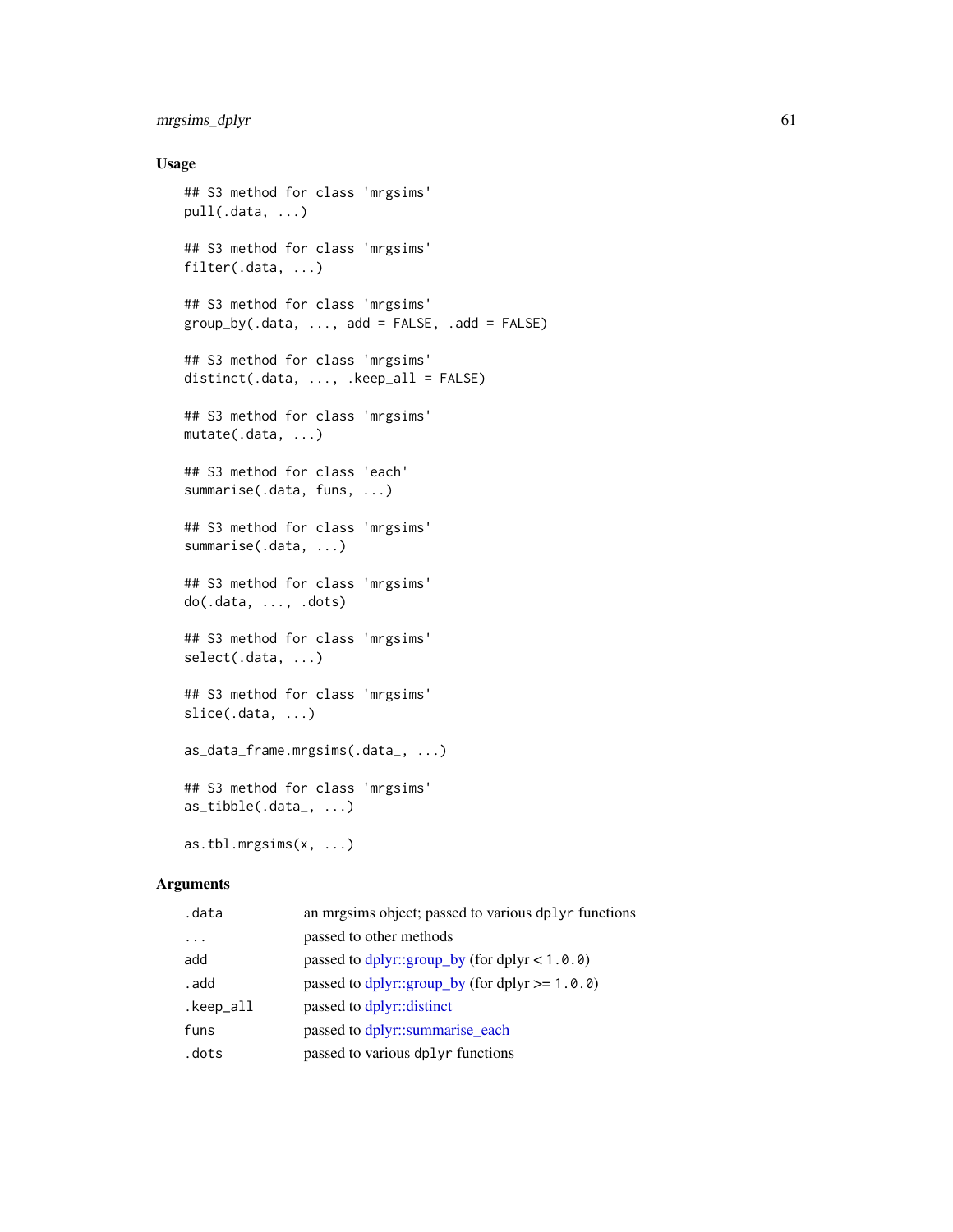| .data_ | mrgsims object          |
|--------|-------------------------|
| x      | passed to dplyr::as.tbl |

## Details

For the select\_sims function, the dots ... must be either compartment names or variables in \$CAPTURE. An error will be generated if no valid names are selected or the names for selection are not found in the simulated output.

## See Also

[mrgsims\\_modify](#page-61-0)

## Examples

```
out \leq mrgsim(house(), events = ev(amt = 100), end = 5, delta=1)
dplyr::filter(out, time==2)
dplyr::mutate(out, label = "abc")
dplyr::select(out, time, RESP, CP)
```
<span id="page-61-0"></span>mrgsims\_modify *Methods for modifying mrgsims objects*

#### Description

These functions modify the simulated data in an mrgsims object and return the modified object. Contrast with the functions in [mrgsims\\_dplyr.](#page-59-0)

## Usage

```
mutate_sims(.data, ...)
select_sims(.data, ...)
filter_sims(.data, ...)
```
#### Arguments

| .data    | a mrgsims object                              |
|----------|-----------------------------------------------|
| $\cdots$ | other arguments passed to the dplyr functions |

## See Also

[mrgsims\\_dplyr](#page-59-0)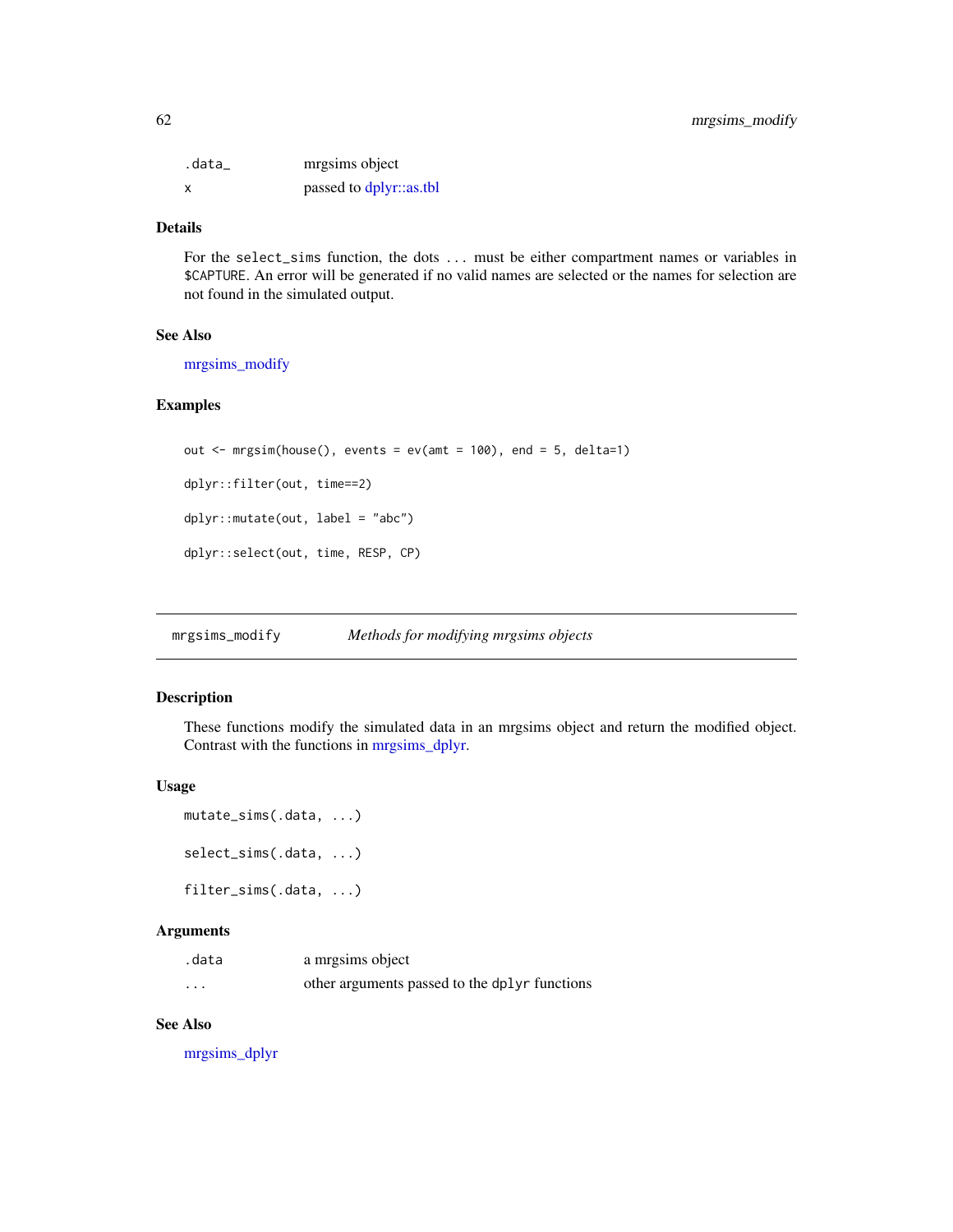#### $\text{mrgsim}_q$  63

# Examples

```
out <- mrgsim(house(), events = ev(amt = 100))
filter_sims(out, time > 2)
mutate_sims(out, label = "abc")
select_sims(out, RESP, CP)
```
## Description

Use the function when you would usually use mrgsim<sub>d</sub>, but you need a quicker turnaround time. The timing differences might be difficult to detect for a single simulation run but could become appreciable with repeated simulation. See details for important differences in how [mrgsim\\_q](#page-62-0) is invoked compared to [mrgsim](#page-56-1) and [mrgsim\\_d](#page-64-1). This function should always be used for benchmarking simulation time with mrgsolve.

## Usage

```
mrgsim_q(
  x,
  data,
  recsort = 1,
  stime = numeric(0),
  output = "mrgsims",
  skip_init_calc = FALSE,
  simcall = 0\mathcal{E}
```
#### Arguments

| $\mathsf{x}$ | a model object                                                                                                                                 |
|--------------|------------------------------------------------------------------------------------------------------------------------------------------------|
| data         | a simulation data set                                                                                                                          |
| recsort      | record sorting flag                                                                                                                            |
| stime        | a numeric vector of observation times; these observation times will only be<br>added to the output if there are no observation records in data |
| output       | output data type; if mrgsims, then the default output object is returned; if "df"<br>then a data frame is returned                             |
|              | skip_init_calc don't use \$MAIN to calculate initial conditions                                                                                |
| simcall      | not used; only the default value of 0 is allowed                                                                                               |

<span id="page-62-0"></span>mrgsim\_q *Simulate from a model object with quicker turnaround*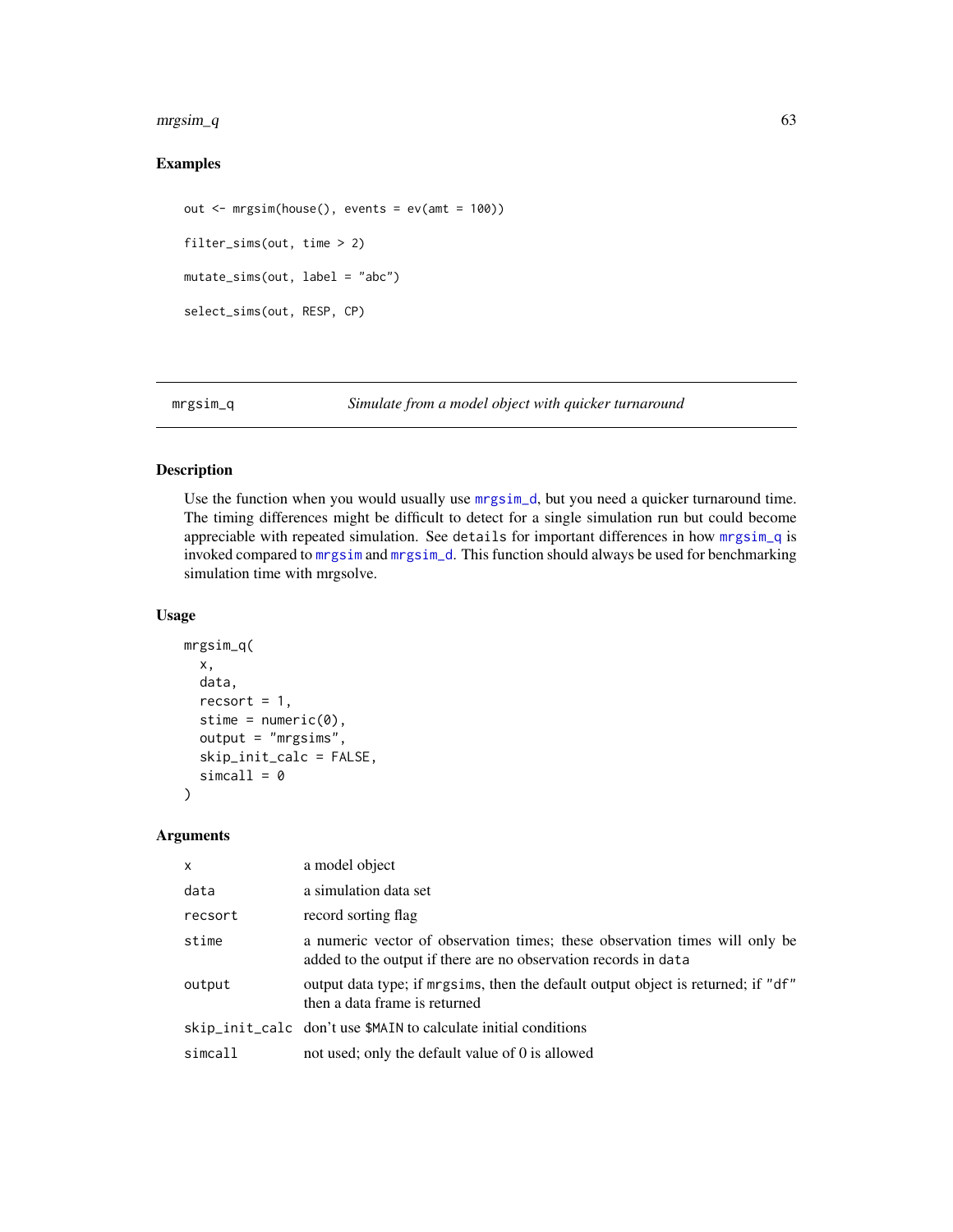## Details

This function does not support the piped simulation workflow. All arguments must be passed into the function except for x.

A data set is required for this simulation workflow. The data set can have only dosing records or doses with observations. When the data set only includes doses, a single numeric vector of observation times should be passed in.

This simulation workflow does not support Req (request) functionality. All compartments and captured variables will always be returned in the simulation output.

This simulation workflow does not support carry-out functionality.

This simulation workflow does not accept arguments to be passed to [update](#page-93-0). This must be done by a separate call to [update](#page-93-0).

This simulation workflow does not support use of event objects. If an event object is needed, it should be converted to a data set prior to the simulation run (see as\_data\_set or [as.data.frame.ev](#page-0-0).

This simulation workflow does not support idata sets or any feature enabled by idata set use. Individual level parameters should be joined onto the data set prior to simulation. Otherwise [mrgsim\\_i](#page-64-1) or [mrgsim\\_ei](#page-64-1) should be used.

By default, a mrgsims object is returned (as with [mrgsim](#page-56-1)). Use the output="df" argument to request a plain data.frame of simulated data on return.

#### Value

By default, an object of class 'mrgsims'. Use 'output = "df"' to return a data frame.

## See Also

[mrgsim](#page-56-1), [mrgsim\\_variants](#page-64-0), [qsim](#page-81-0)

# Examples

```
mod <- mrgsolve::house()
data <- expand.ev(amt = c(100, 300, 1000))
out <- mrgsim_q(mod, data)
out
```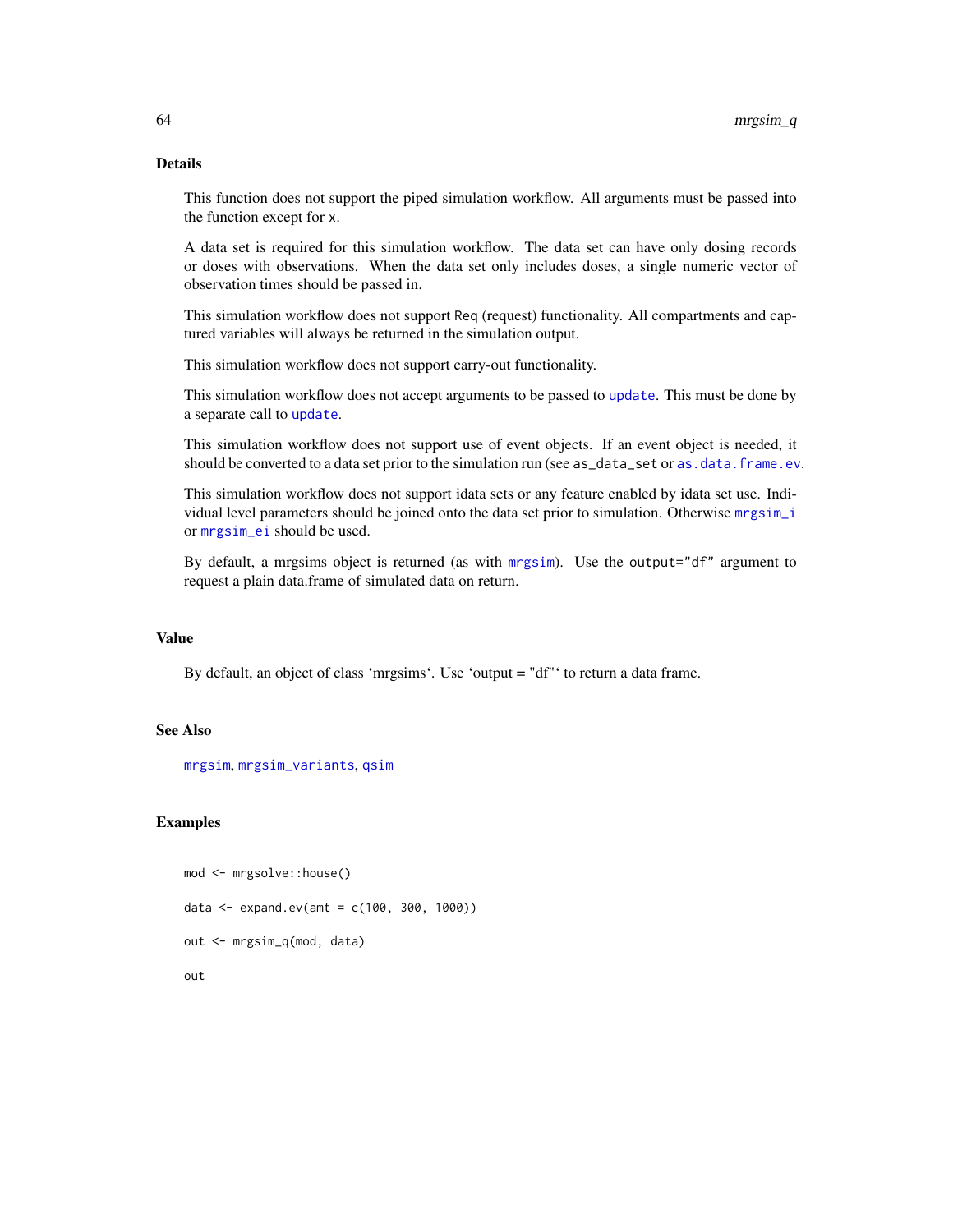<span id="page-64-1"></span><span id="page-64-0"></span>These functions are called by [mrgsim\(\)](#page-56-1) and have explicit input requirements written into the function name. The motivation behind these variants is to give the user a clear workflow with specific, required inputs as indicated by the function name. Use  $mrgsim_q()$  instead to benchmark mrgsolve or to do repeated quick simulation for tasks like parameter optimization, sensitivity analyses, or optimal design.

#### Usage

```
mrsim_e(x, events, idata = NULL, data = NULL, ...)mrsim_d(x, data, idata = NULL, events = NULL, ...)mrgsim_ei(x, events, idata, data = NULL, ...)
mrgsim_di(x, data, idata, events = NULL, ...)
mrsim_i(x, idata, data = NULL, events = NULL, ...)mrsim_0(x, idata = NULL, data = NULL, events = NULL, ...)
```
#### Arguments

| <b>X</b> | the model object                                                                    |
|----------|-------------------------------------------------------------------------------------|
| events   | an event object                                                                     |
| idata    | a matrix or data frame of model parameters, one parameter per row (see idata_set()) |
| data     | $NMTRAN-like$ data set (see data_set())                                             |
| $\cdots$ | passed to $update()$ and $do_mrgsim()$                                              |

## Details

Important: all of these functions require that data, idata, and/or events be pass directly to the functions. They will not recognize these inputs from a pipeline.

- mrgsim\_e simulate using an event object
- mrgsim\_ei simulate using an event object and idata\_set
- mrgsim\_d simulate using a data\_set
- mrgsim\_di simulate using a data\_set and idata\_set
- mrgsim\_i simulate using a idata\_set
- mrgsim\_0 simulate using just the model
- mrgsim\_q simulate from a data set with quicker turnaround (see [mrgsim\\_q\(\)](#page-62-0))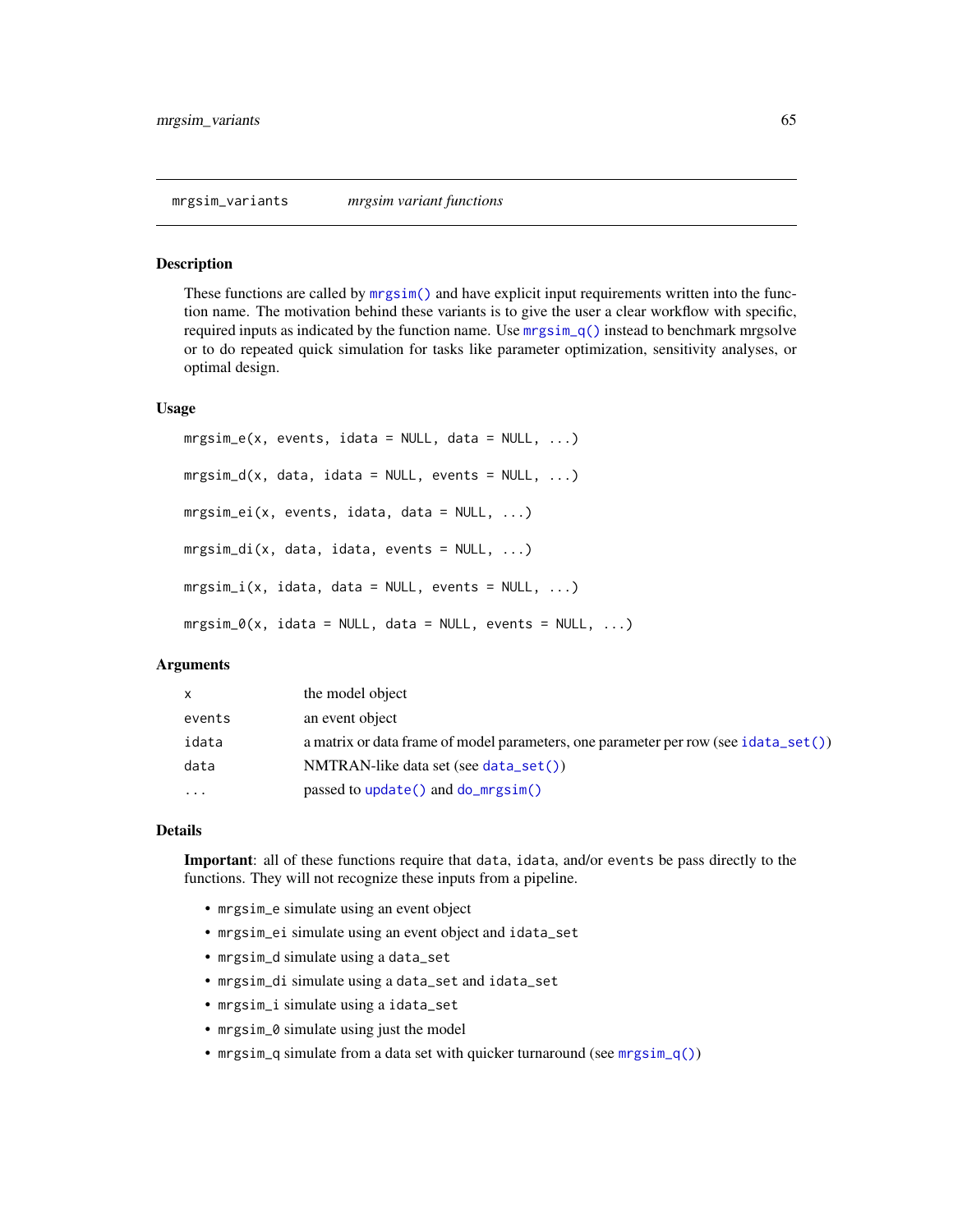## See Also

```
mrgsim(), mrgsim_q(), qsim()
```
mrgsolve *mrgsolve*

#### **Description**

mrgsolve is an R package maintained under the auspices of Metrum Research Group that facilitates simulation from models based on systems of ordinary differential equations (ODE) that are typically employed for understanding pharmacokinetics, pharmacodynamics, and systems biology and pharmacology. mrgsolve consists of computer code written in the R and C++ languages, providing an interface to a C++ translation of the lsoda differential equation solver. See [aboutsolver](#page-3-0) for more information.

## **Resources**

- Main mrgsolve resource page: <https://mrgsolve.org>
- User guide: [https://mrgsolve.org/user\\_guide/](https://mrgsolve.org/user_guide/)
- Package documentation and vignettes: <https://mrgsolve.org/docs/>

## Package-wide options

- mrgolve.project: sets the default project director ([mread\(\)](#page-53-0))
- mrgsolve.soloc: sets the default package build directory ([mread\(\)](#page-53-0))
- mrgsolve\_mread\_quiet: don't print messages during [mread\(\)](#page-53-0)
- mrgsolve.update.strict: if TRUE, print warning when trying to update an item in the model object that doesn't exist

## Examples

stime(mod)

```
## example("mrgsolve")
mod <- mrgsolve::house(delta=0.1) %>% param(CL=0.5)
events <- ev(amt=1000, cmt=1, addl=5, ii=24)
events
mod
see(mod)
## Not run:
```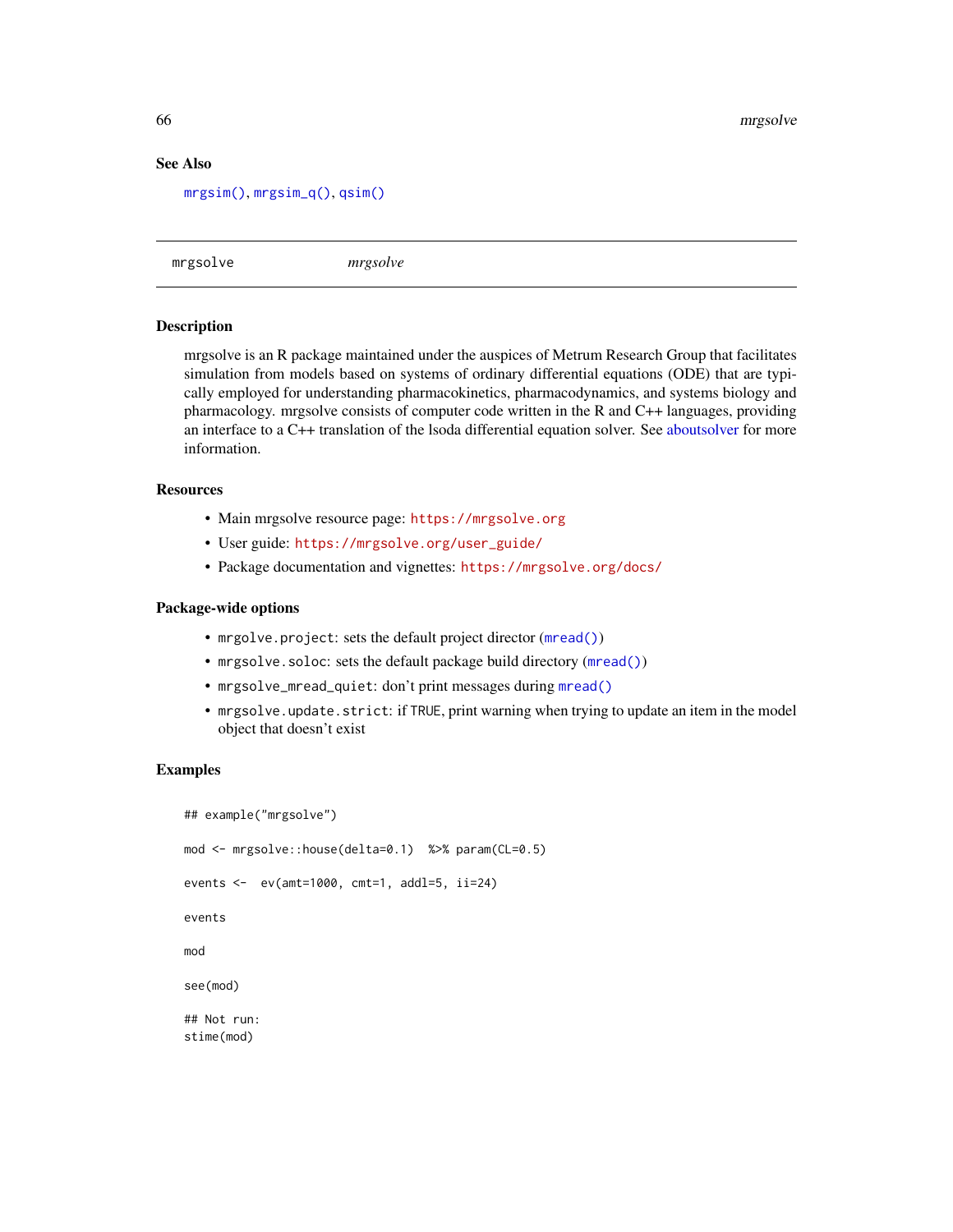#### mrgsolve 67

```
## End(Not run)
param(mod)
init(mod)
out <- mod %>% ev(events) %>% mrgsim(end=168)
head(out)
tail(out)
dim(out)
plot(out, GUT+CP~.)
sims <- as.data.frame(out)
t72 <- dplyr::filter(sims, time==72)
str(t72)
idata <- data.frame(ID=c(1,2,3), CL=c(0.5,1,2), VC=12)
out <- mod %>% ev(events) %>% mrgsim(end=168, idata=idata, req="")
plot(out)
out <- mod %>% ev(events) %>% mrgsim(carry_out="amt,evid,cmt,CL")
head(out)
ev1 <- ev(amt=500, cmt=2,rate=10)
ev2 <- ev(amt=100, cmt=1, time=54, ii=8, addl=10)
events <- c(ev1+ev2)
events
out <- mod %>% ev(events) %>% mrgsim(end=180, req="")
plot(out)
## "Condensed" data set
data(extran1)
extran1
out <- mod %>% data_set(extran1) %>% mrgsim(end=200)
plot(out,CP~time|factor(ID))
## idata
data(exidata)
out <-
  mod %>%
  ev(amt=1000, cmt=1) %>%
  idata_set(exidata) %>%
  mrgsim(end=72)
```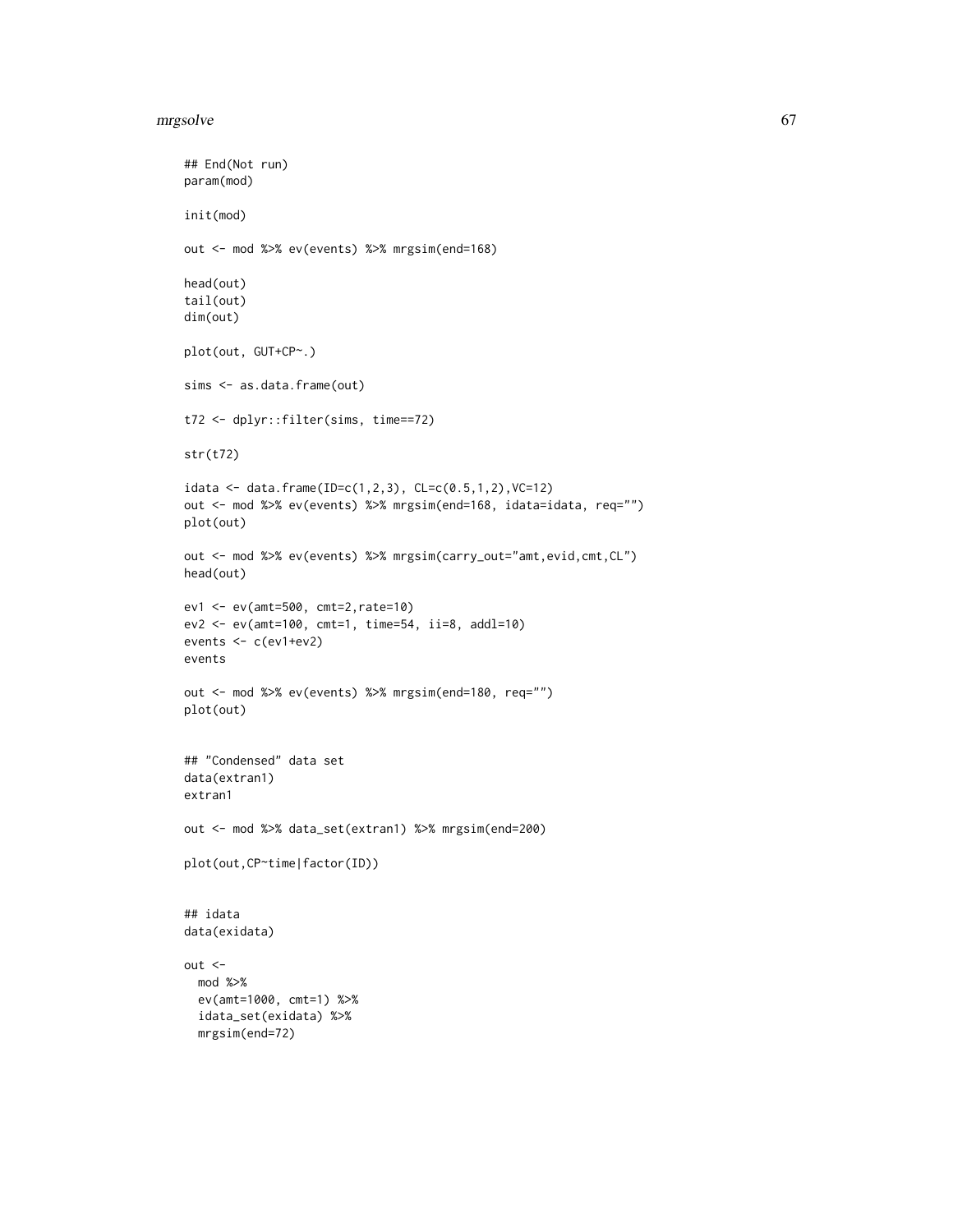```
plot(out, CP~., as="log10")
# Internal model library
## Not run:
mod <- mread("irm1", modlib())
mod
x <- mod %>% ev(amt=300, ii=12, addl=3) %>% mrgsim
```

```
## End(Not run)
```
mutate.ev *dplyr verbs for event objects*

## Description

dplyr verbs for event objects

## Usage

```
## S3 method for class 'ev'
mutate(.data, ...)
## S3 method for class 'ev'
select(.data, ...)
## S3 method for class 'ev'
filter(.data, ...)
```
## Arguments

| .data    | the event object             |
|----------|------------------------------|
| $\cdots$ | passed to the dplyr function |

names,mrgmod-method *Get all names from a model object*

## Description

Get all names from a model object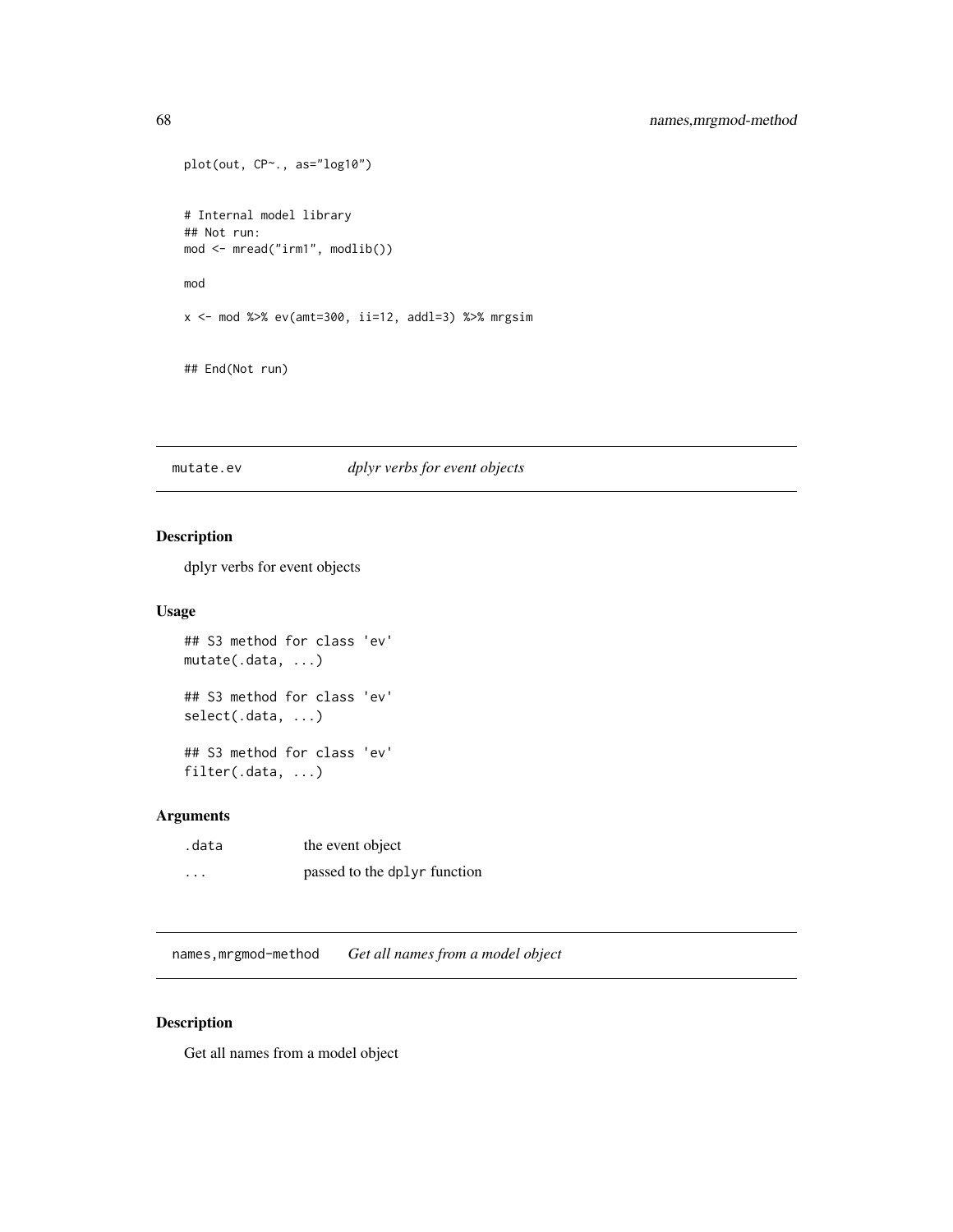#### nmext 69

# Usage

```
## S4 method for signature 'mrgmod'
names(x)
```
#### Arguments

x the model object

## Examples

mod <- mrgsolve::house() names(mod)

# nmext *Import model estimates from a NONMEM ext file*

# Description

Import model estimates from a NONMEM ext file

# Usage

```
nmext(
  run = NA_real_,
 project = getwd(),file = paste0(run, ".ext"),
 path = NULL,
  root = c("working", "cppfile"),
  index = "last",
  theta = TRUE,
  omega = TRUE,signa = TRUE,olabels = NULL,
  slabels = NULL,
  oprefix = ",
  sprefix = ",
  tname = "THETA",
  oname = " \ldots",
  sname = " \dots",
  read_fun = "data.table",
  env = NULL
)
```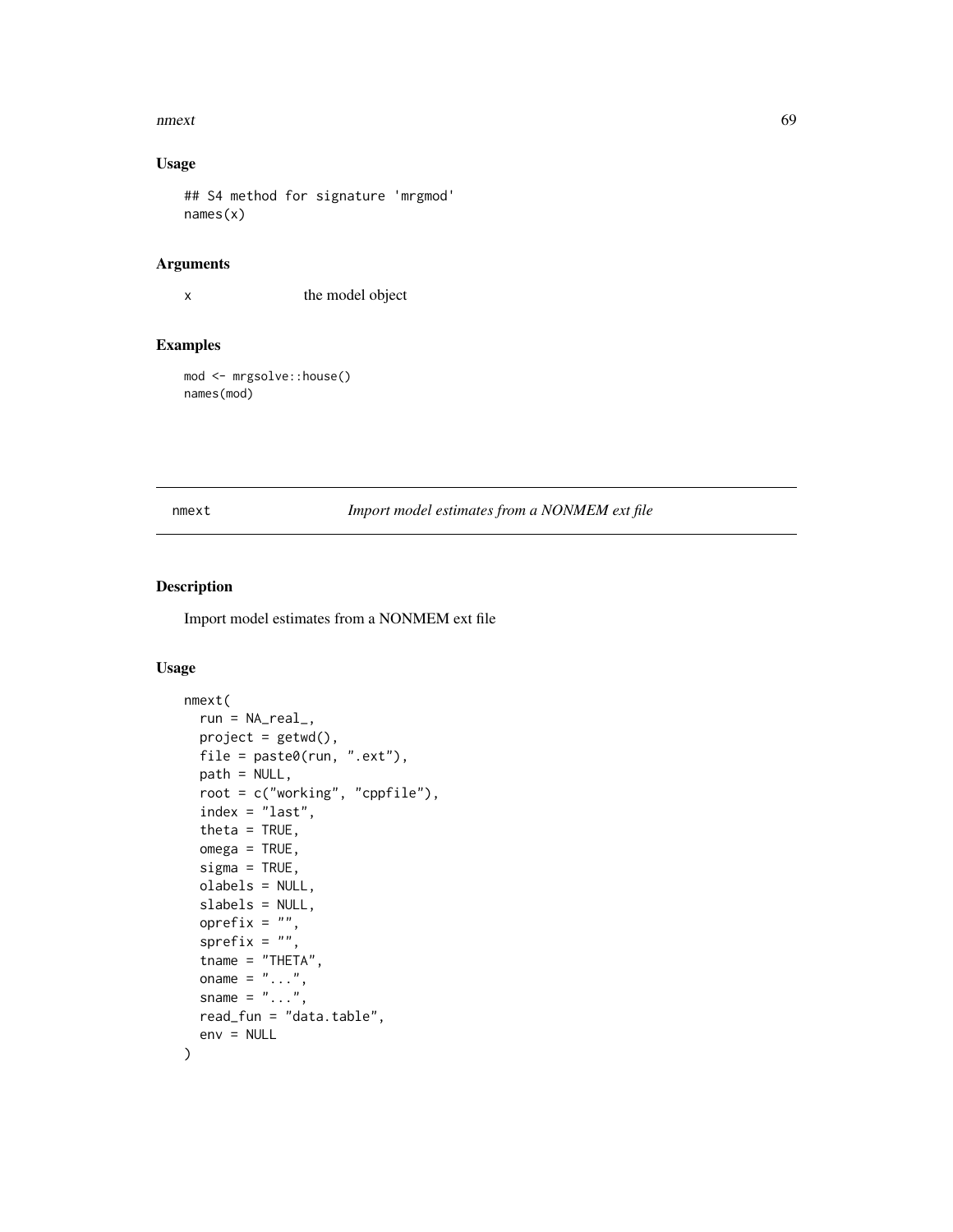70 nmxml

## Arguments

| run      | run number                                                                                                                                                                  |
|----------|-----------------------------------------------------------------------------------------------------------------------------------------------------------------------------|
| project  | project directory                                                                                                                                                           |
| file     | deprecated; use path instead                                                                                                                                                |
| path     | full path to NONMEM ext file                                                                                                                                                |
| root     | the directory that 'path' and 'project' are relative to; this is currently limited to<br>the 'working' directory or 'cppdir', the directory where the model file is located |
| index    | the estimation number to return; "last" will return the last estimation results;<br>otherwise, pass an integer indicating which estimation results to return                |
| theta    | logical; if TRUE, the \$THETA vector is returned                                                                                                                            |
| omega    | logical; if TRUE, the \$0MEGA matrix is returned                                                                                                                            |
| sigma    | logical; if TRUE, the \$SIGMA matrix is returned                                                                                                                            |
| olabels  | labels for \$0MEGA                                                                                                                                                          |
| slabels  | labels for \$SIGMA                                                                                                                                                          |
| oprefix  | prefix for \$0MEGA labels                                                                                                                                                   |
| sprefix  | prefix for \$SIGMA labels                                                                                                                                                   |
| tname    | name for \$THETA                                                                                                                                                            |
| oname    | name for \$0MEGA                                                                                                                                                            |
| sname    | name for \$SIGMA                                                                                                                                                            |
| read_fun | function to use when reading the ext file                                                                                                                                   |
| env      | internal                                                                                                                                                                    |

# See Also

[nmxml\(\)](#page-69-0), [read\\_nmext\(\)](#page-83-0)

<span id="page-69-0"></span>nmxml *Import model estimates from a NONMEM xml file*

# Description

Import model estimates from a NONMEM xml file

# Usage

```
nmxml(
 run = numeric(0),
 project = character(0),
 file = character(0),
 path = character(0),
 root = c("working", "cppfile"),
```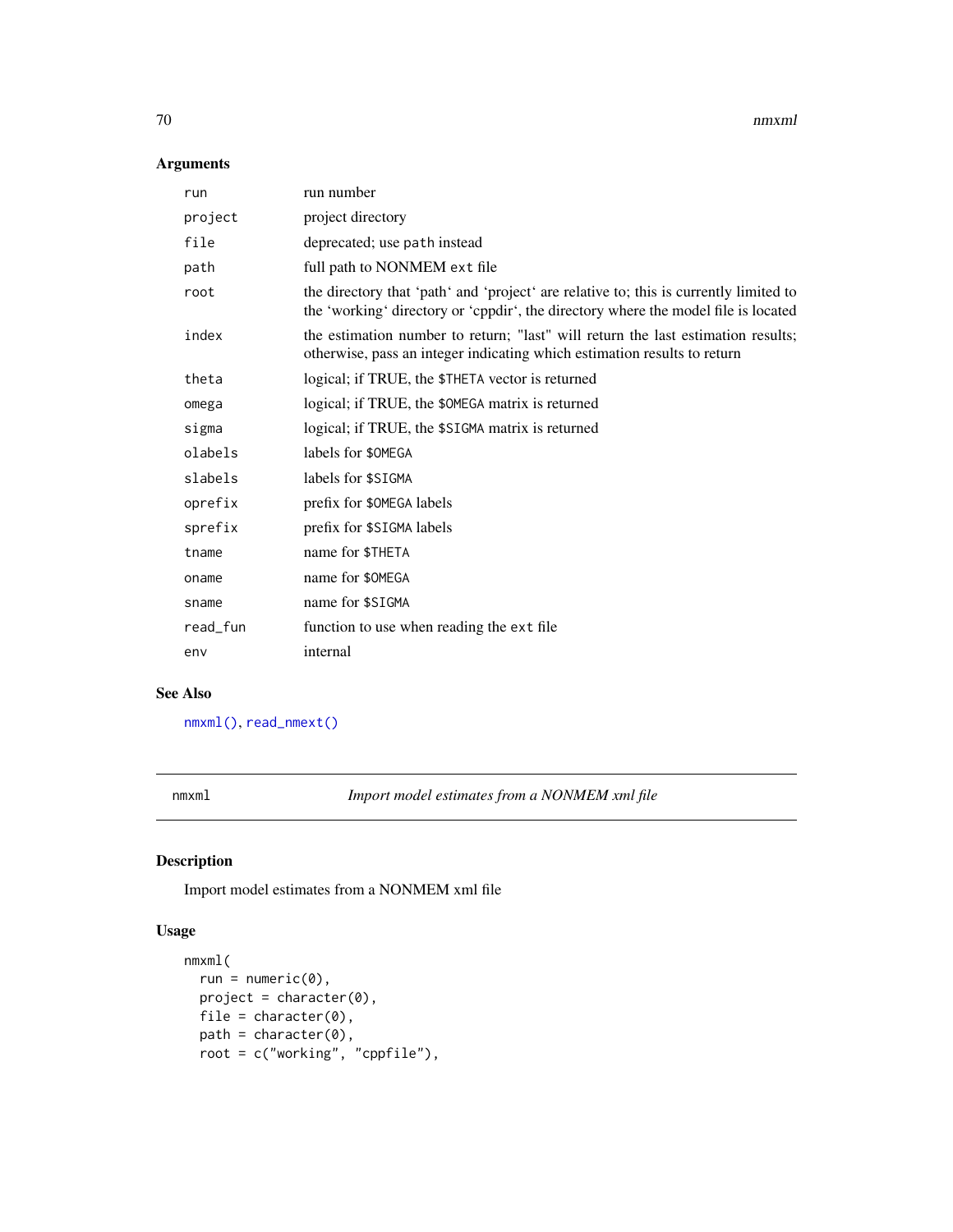#### nmxml 71

```
theta = TRUE,
omega = TRUE,
signa = TRUE,olabels = NULL,
slabels = NULL,
oprefix = "",
sprefix = "",tname = "THETA",
oname = " \dots",
sname = " \dots",
index = "last",
xpath = ".//nm:estimation",
env = NULL
```
## Arguments

)

| run     | run number                                                                                                                                                                  |  |
|---------|-----------------------------------------------------------------------------------------------------------------------------------------------------------------------------|--|
| project | project directory                                                                                                                                                           |  |
| file    | deprecated; use path instead                                                                                                                                                |  |
| path    | the complete path to the run. xml file                                                                                                                                      |  |
| root    | the directory that 'path' and 'project' are relative to; this is currently limited to<br>the 'working' directory or 'cppdir', the directory where the model file is located |  |
| theta   | logical; if TRUE, the \$THETA vector is returned                                                                                                                            |  |
| omega   | logical; if TRUE, the \$0MEGA matrix is returned                                                                                                                            |  |
| sigma   | logical; if TRUE, the \$SIGMA matrix is returned                                                                                                                            |  |
| olabels | labels for \$0MEGA                                                                                                                                                          |  |
| slabels | labels for \$SIGMA                                                                                                                                                          |  |
| oprefix | prefix for \$0MEGA labels                                                                                                                                                   |  |
| sprefix | prefix for \$SIGMA labels                                                                                                                                                   |  |
| tname   | name for \$THETA                                                                                                                                                            |  |
| oname   | name for \$0MEGA                                                                                                                                                            |  |
| sname   | name for \$SIGMA                                                                                                                                                            |  |
| index   | the estimation number to return; "last" will return the last estimation results;<br>otherwise, pass an integer indicating which estimation results to return                |  |
| xpath   | xml path containing run results; if the default doesn't work, consider using<br>.//estimation as an alternative; see details                                                |  |
| env     | internal                                                                                                                                                                    |  |

# Details

If run and project are supplied, the .xml file is assumed to be located in run.xml, in directory run off the project directory. If file is supplied, run and project arguments are ignored.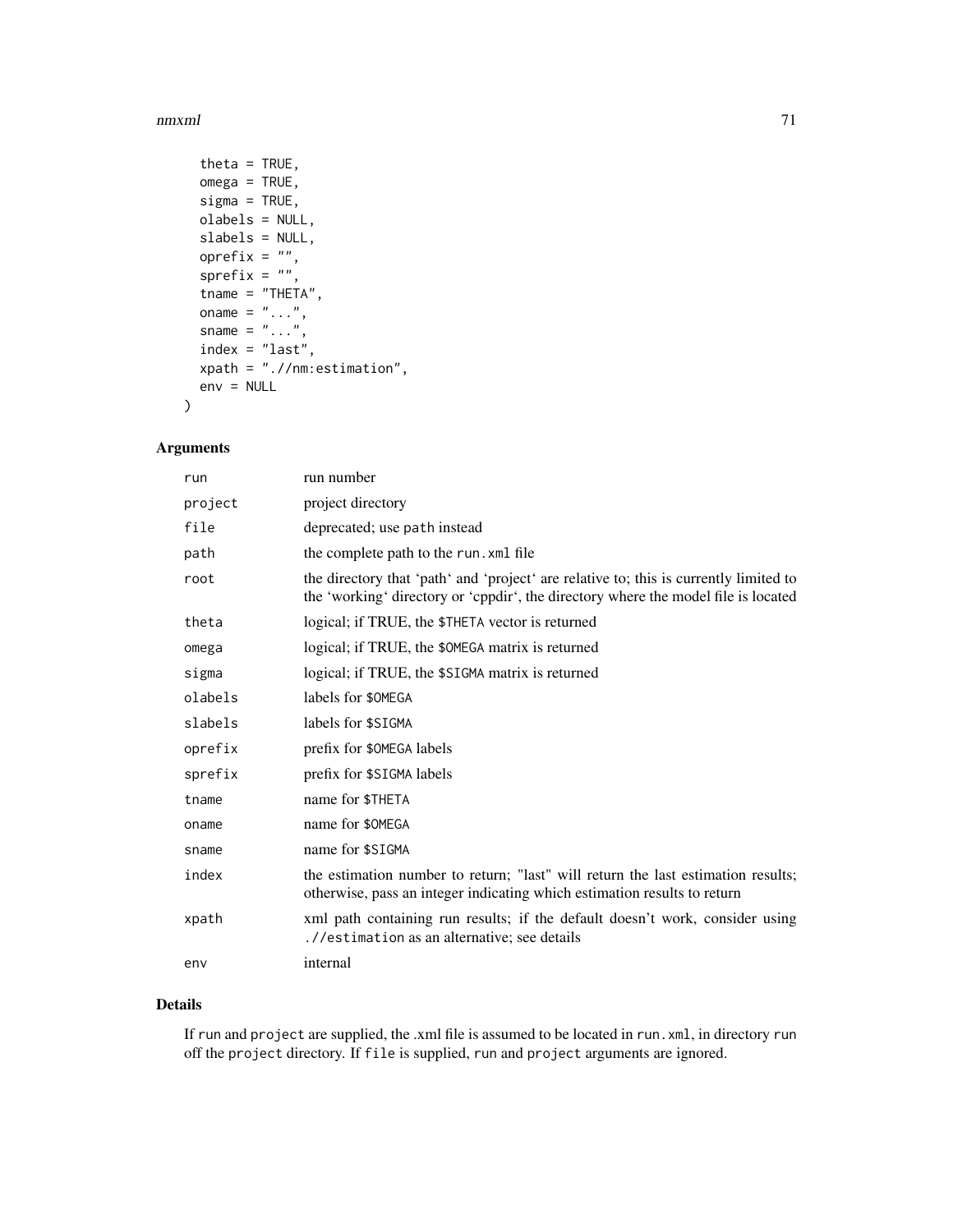This function requires that the xml2 package be installed and loadable. If requireNamespace("xml2") fails, an error will be generated.

nmxml usually expects to find run results in the xpath called .//nm:estimation. Occasionally, the run results are not stored in this namespace but no namespaces are found in the xml file. In this case, the user can specify the xpath containing run results. Consider trying .//estimation as an alternative if the default fails.

## Value

A list with theta, omega and sigma elements, depending on what was requested

#### See Also

nmext

## Examples

```
if(requireNamespace("xml2")) {
  proj <- system.file("nonmem", package = "mrgsolve")
  mrgsolve:::nmxml(run = 1005, project = proj)
}
```

| numerics_only | Prepare data.frame for input to mrgsim |
|---------------|----------------------------------------|
|               |                                        |

## Description

Prepare data.frame for input to mrgsim

#### Usage

```
numerics\_only(x, quiet = FALSE, convert\_lg1 = FALSE)
```
# Arguments

|             | a input data set                                             |
|-------------|--------------------------------------------------------------|
| auiet       | logical indicating whether or not warnings should be printed |
| convert_lgl | if TRUE, convert logical columns with as, integer            |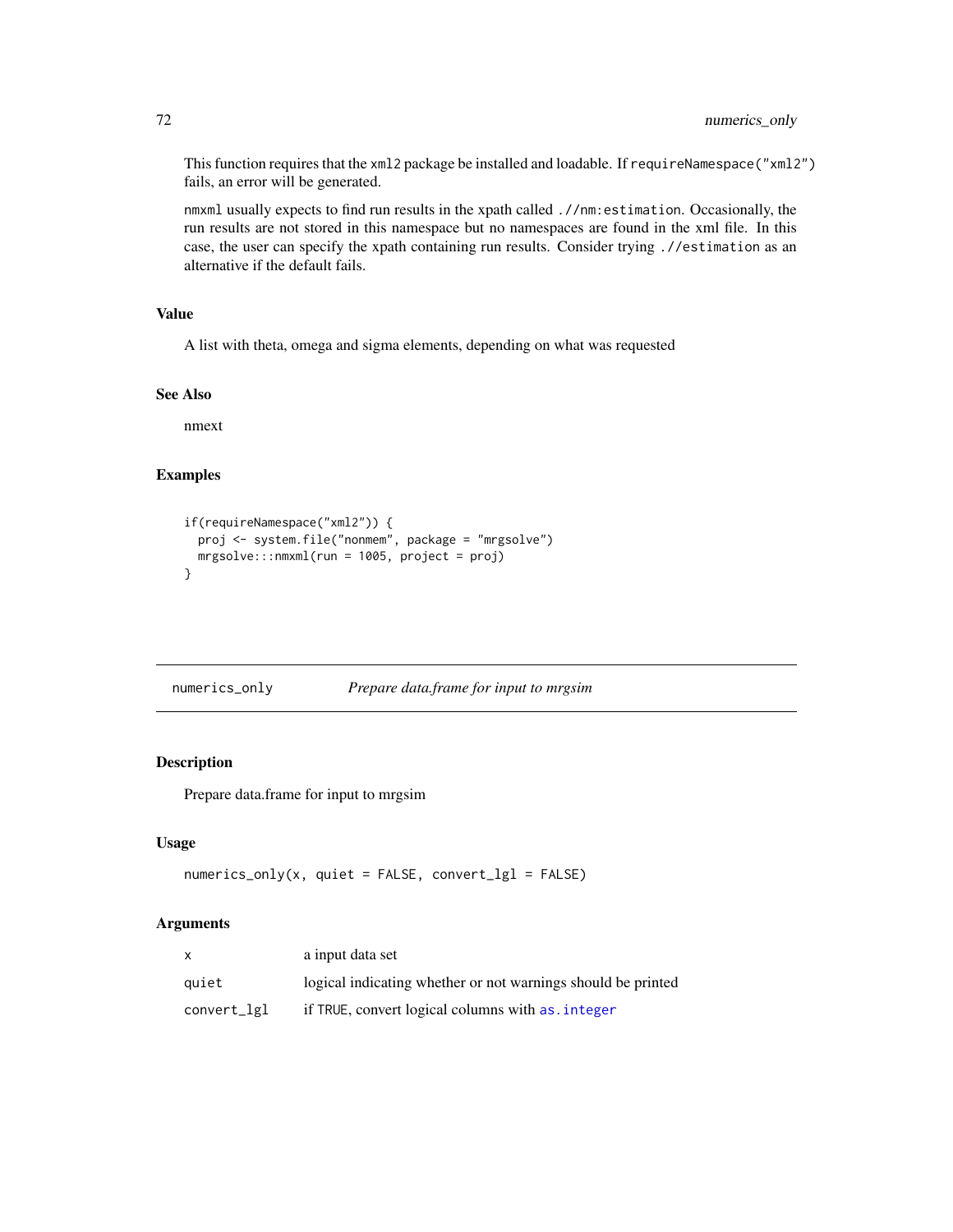<span id="page-72-0"></span>

Augment observations in the simulated output

#### Usage

 $obsaug(x, value = TRUE, ...)$ 

## Arguments

| X        | model object                                                                                                                                |
|----------|---------------------------------------------------------------------------------------------------------------------------------------------|
| value    | the value for obsaug                                                                                                                        |
| $\cdots$ | passed along There is also a obsaug argument to mrgsim that can be set to<br>accomplish the same thing as a call to obsaug in the pipeline. |

| obsonly | Collect only observations in the simulated output |
|---------|---------------------------------------------------|
|---------|---------------------------------------------------|

## Description

Collect only observations in the simulated output

## Usage

obsonly(x, value =  $TRUE$ , ...)

## Arguments

| Χ                       | model object          |
|-------------------------|-----------------------|
| value                   | the value for obsonly |
| $\cdot$ $\cdot$ $\cdot$ | passed along          |

## Details

There is also a obsonly argument to [mrgsim](#page-56-0) that can be set to accomplish the same thing as a call to obsonly in the pipeline.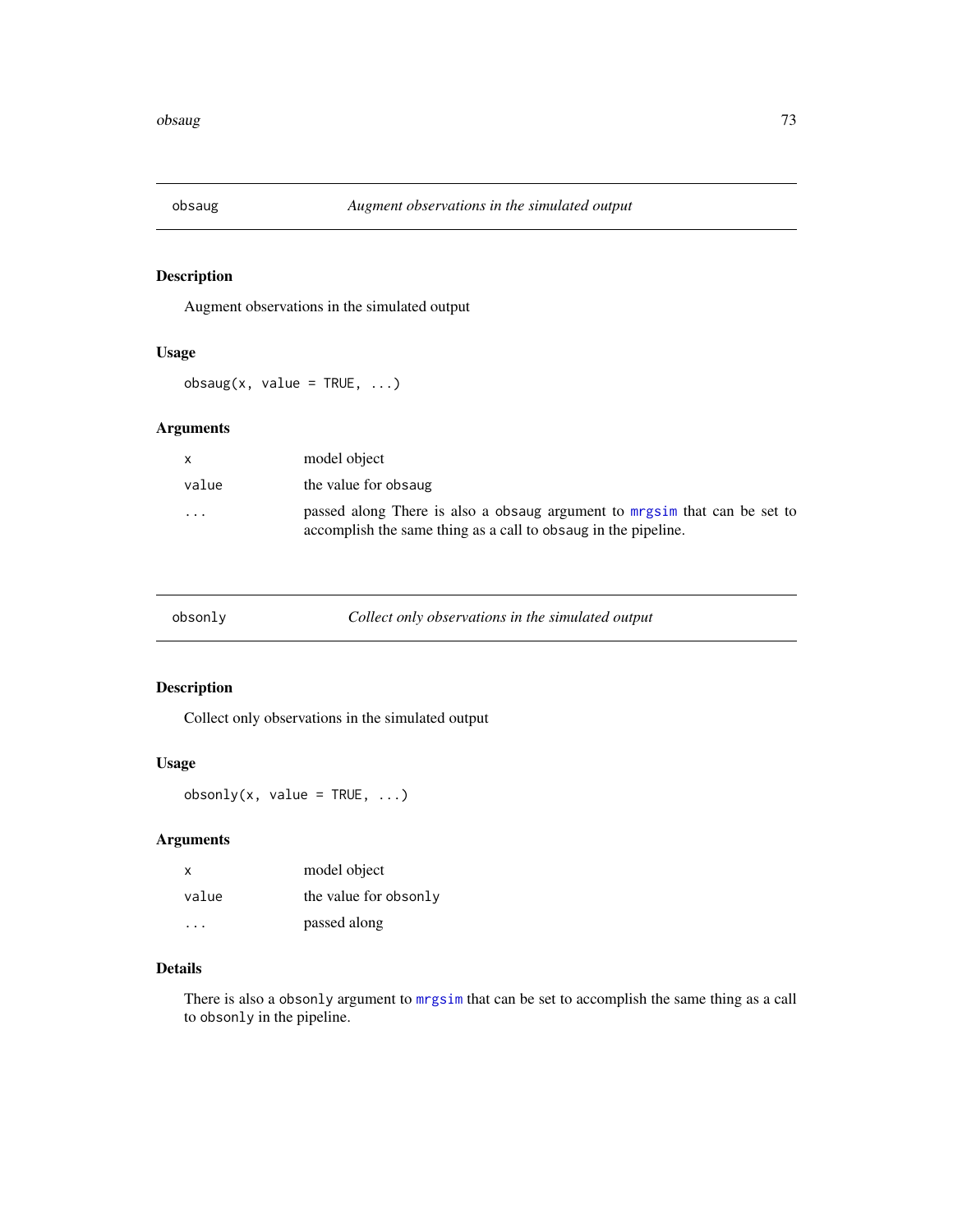<span id="page-73-0"></span>

The primary function is omat that can be used to both get the \$OMEGA matrices out of a model object and to update \$OMEGA matrices in a model object.

#### Usage

```
omat(.x, ...)## S4 method for signature 'missing'
omat(.x, ...)
## S4 method for signature 'matrix'
omat(x, ..., labels = list())## S4 method for signature '`NULL`'
omat(.x, ...)
## S4 method for signature 'list'
omat(.x, \ldots)## S4 method for signature 'omegalist'
omat(.x, ...)
## S4 method for signature 'mrgmod'
omat(.x, ..., make = FALSE, open = FALSE)
## S4 method for signature 'mrgsims'
omat(x, make = FALSE, ...)
```

| $\cdot$ X | a matrix, list of matrices or matrix object                                                              |
|-----------|----------------------------------------------------------------------------------------------------------|
| $\cdots$  | passed to other functions, including modMATRIX                                                           |
| labels    | character vector of names for \$0MEGA elements; must be equal to number of<br>rows/columns in the matrix |
| make      | logical; if TRUE, matrix list is rendered into a single matrix                                           |
| open      | passed to merge. list                                                                                    |
| x         | matlist object                                                                                           |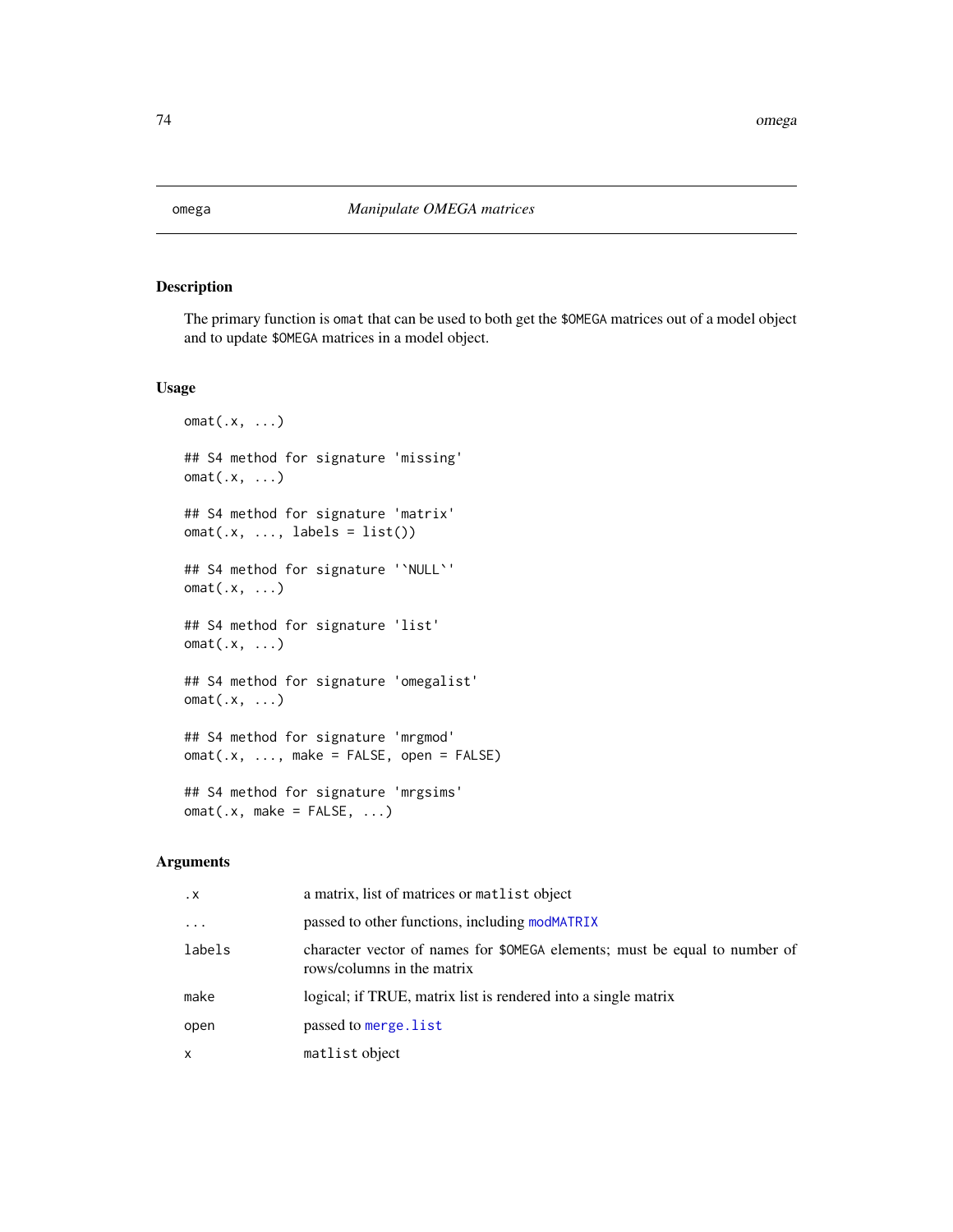#### <span id="page-74-0"></span>outvars 75

## Examples

```
## example("omega")
mat1 <- matrix(1)mat2 < - diag(c(1, 2, 3))mat3 <- matrix(c(0.1, 0.002, 0.002, 0.5), 2,2)
mat4 <- dmat(0.1, 0.2, 0.3, 0.4)
omat(mat1)
omat(mat1, mat2, mat3)
omat(A=mat1, B=mat2, C=mat3)
mod <- mrgsolve::house() %>% omat(mat4)
omat(mod)
omat(mod, make=TRUE)
## Not run:
$OMEGA
1 2 3
$OMEGA \@block
1 0.1 2
$OMEGA \@cor
\@ prefix ETA_
\@ labels CL VC KA
0.1
0.67 0.2
0 0 0.3
## End(Not run)
```
outvars *Show names of current output variables*

## Description

Outputs can include model compartments or variables defined in the model that have been marked to capture in simulated output.

## Usage

 $outvars(x, unlist = FALSE)$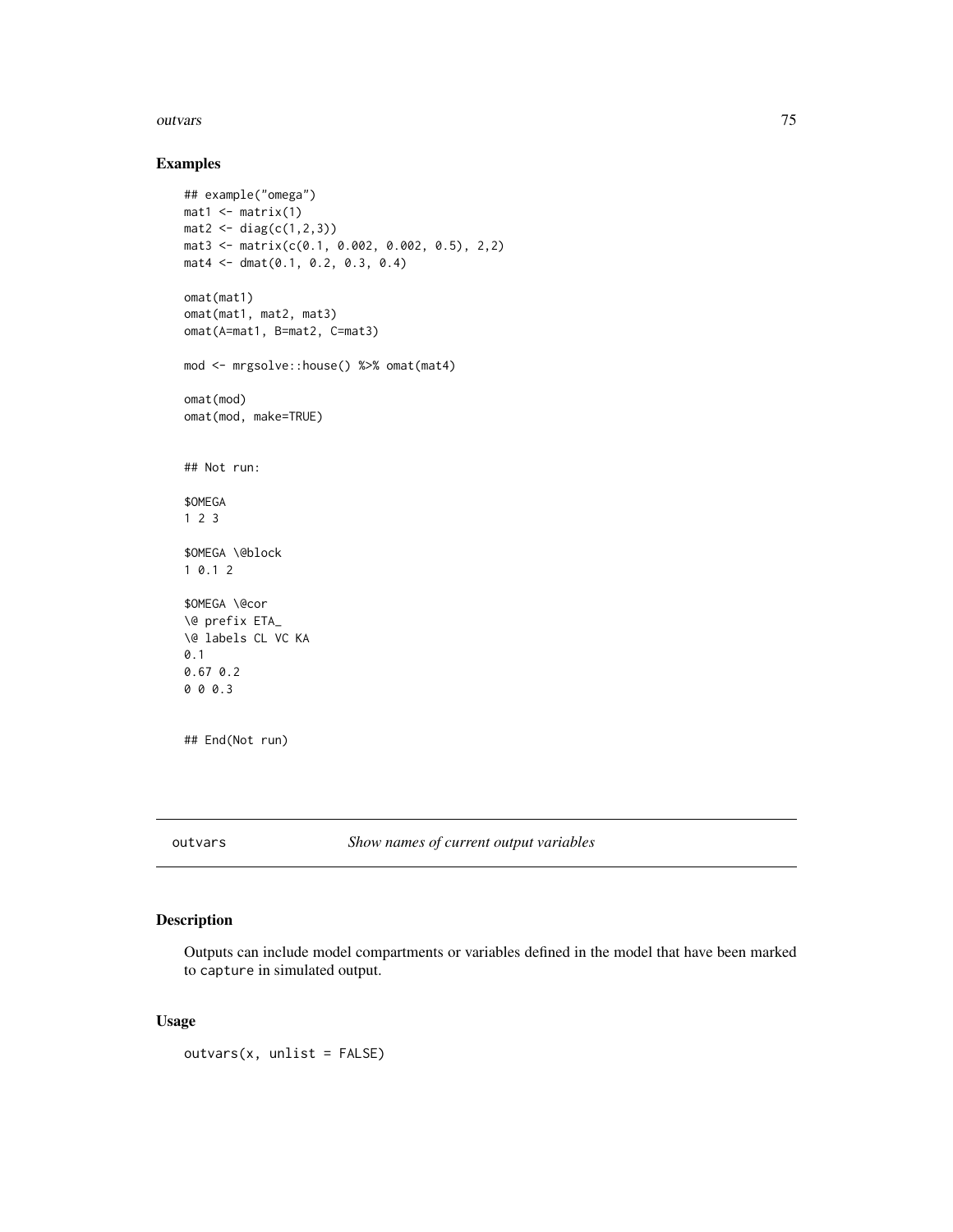<span id="page-75-1"></span>76 param

#### Arguments

| $\mathsf{x}$ | mrgmod object                                                  |
|--------------|----------------------------------------------------------------|
| unlist       | if TRUE then a character vector (rather than list) is returned |

#### Value

When unlist is FALSE (default) : a named list, with cmt showing names of output compartments and capture giving names of output variables in capture. When unlist is TRUE, then a single, unnamed character vector of outvar names is returned.

#### Examples

outvars(mrgsolve::house())

<span id="page-75-0"></span>param *Create and work with parameter objects*

#### Description

See [numericlist](#page-0-0) for methods to deal with parameter\_list objects.

#### Usage

```
param(x, \ldots)## S4 method for signature 'mrgmod'
param(x, y = NULL, ..., part = "*", .strict = FALSE)## S4 method for signature 'mrgsims'
param(x, \ldots)## S4 method for signature 'missing'
param(..., .strict = TRUE)## S4 method for signature 'list'
param(x, \ldots)## S4 method for signature 'ANY'
param(.x, ...)
allparam(.x)
```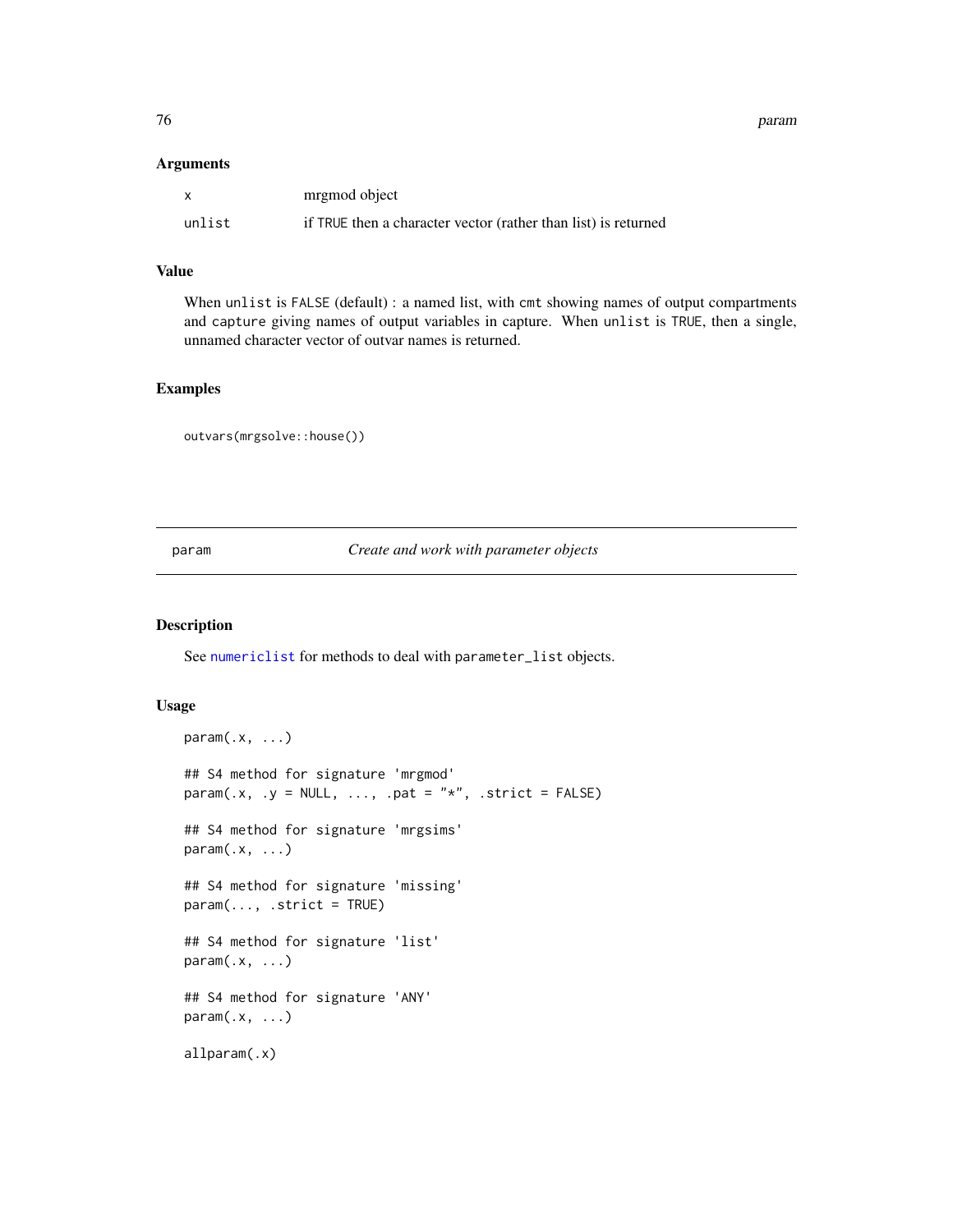#### <span id="page-76-0"></span>param 277 (2008) and 28 million and 2008 and 2008 and 2008 and 2008 and 2008 and 2008 and 2008 and 2008 and 20

#### Arguments

| $\cdot$ X | the model object                                                                                         |
|-----------|----------------------------------------------------------------------------------------------------------|
| $\cdots$  | passed along or name/value pairs to update the parameters in a model object                              |
| $\cdot$ y | list to be merged into parameter list                                                                    |
| .pat      | a regular expression (character) to be applied as a filter for which parameters to<br>show when printing |
| .strict   | if TRUE, all names to be updated must be found in the parameter list                                     |

## Details

Can be used to either get a parameter list object from a mrgmod model object or to update the parameters in a model object. For both uses, the return value is a parameter\_list object. For the former use, param is usually called to print the parameters to the screen, but the parameter\_list object can also be coerced to a list or numeric R object.

Use allparam to get a parameter\_list object including both model parameters and data items listed in \$FIXED.

#### Value

An object of class parameter\_list (see [numericlist](#page-0-0)).

#### Examples

```
## example("param")
```

```
mod <- mrgsolve::house()
```
param(mod)

param(mod, .pat="^(C|F)") ## may be useful when large number of parameters

```
class(param(mod))
```
param(mod)\$KA

param(mod)[["KA"]]

as.list(param(mod))

as.data.frame(param(mod))

 $param(mod, CL = 1.2)$ 

new\_values  $\le$  list(CL = 1.3, VC = 20.5)

param(mod, new\_values)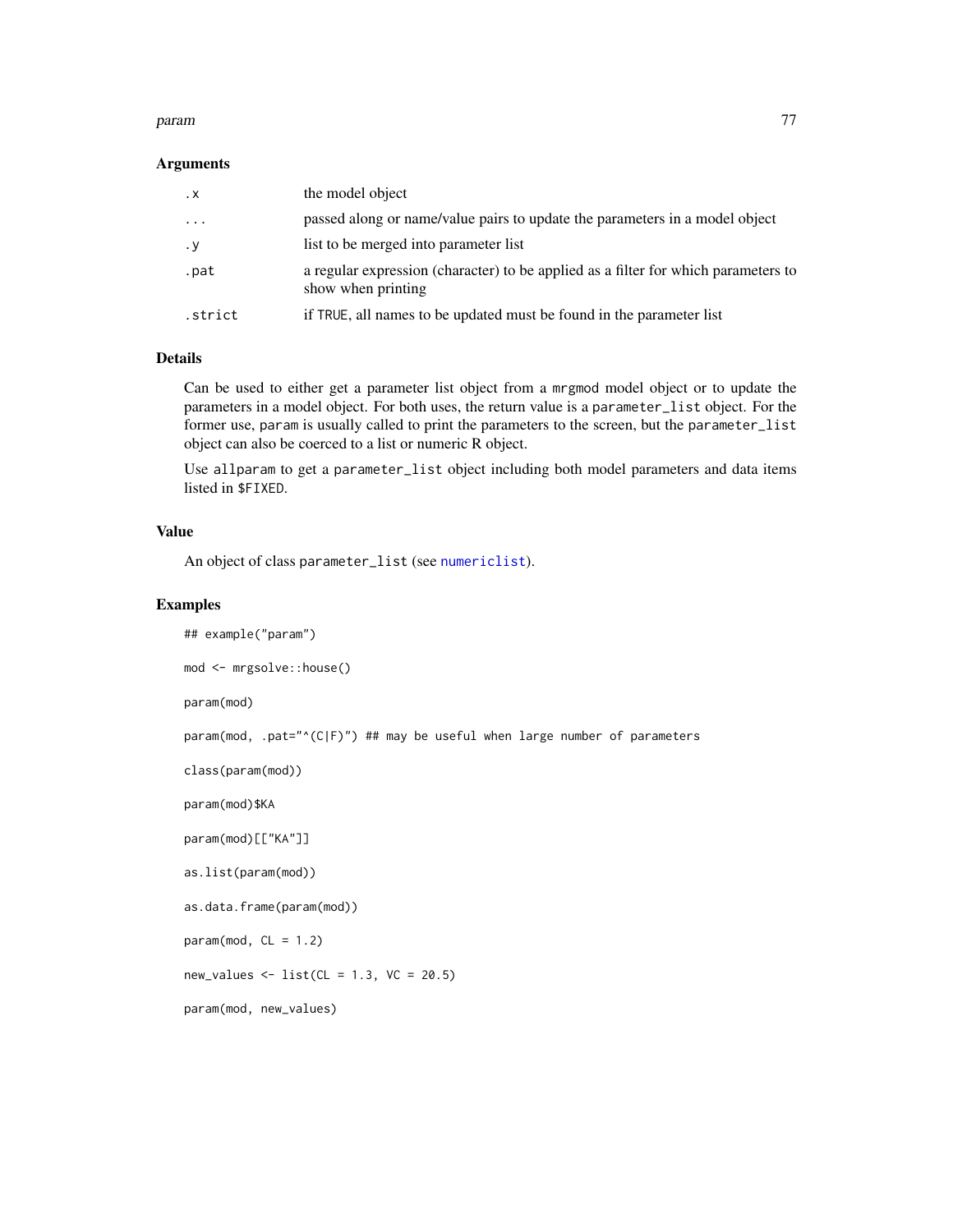<span id="page-77-0"></span>

Parse PKMODEL BLOCK data

#### Usage

```
PKMODEL(
  ncmt = 1,
  depot = FALSE,cmt = NULL,trans = pick_trans(ncmt, depot),
  env = list(),
  pos = 1,
  ...
\mathcal{L}
```
#### Arguments

| ncmt     | number of compartments; must be 1 (one-compartment, not including a depot<br>dosing compartment) or 2 (two-compartment model, not including a depot dos-<br>ing compartment) |
|----------|------------------------------------------------------------------------------------------------------------------------------------------------------------------------------|
| depot    | logical indicating whether to add depot compartment                                                                                                                          |
| $c$ mt   | compartment names as comma-delimited character                                                                                                                               |
| trans    | the parameterization for the PK model; must be $1, 2, 4$ , or $11$                                                                                                           |
| env      | parse environment                                                                                                                                                            |
| pos      | block position number                                                                                                                                                        |
| $\cdots$ | not used                                                                                                                                                                     |

#### Details

When using \$PKMODEL, certain symbols must be defined in the model specification depending on the value of ncmt, depot and trans.

- ncmt 1, depot FALSE, trans 2: CL, V
- ncmt 1, depot TRUE , trans 2: CL, V, KA
- ncmt 2, depot FALSE, trans 4: CL, V1, Q, V2
- ncmt 2, depot TRUE , trans 4: CL, V2, Q, V3, KA

If trans=11 is specified, use the symbols listed above for the ncmt / depot combination, but append i at the end (e.g. CLi or Qi or KAi).

If trans=1, the user must utilize the following symbols: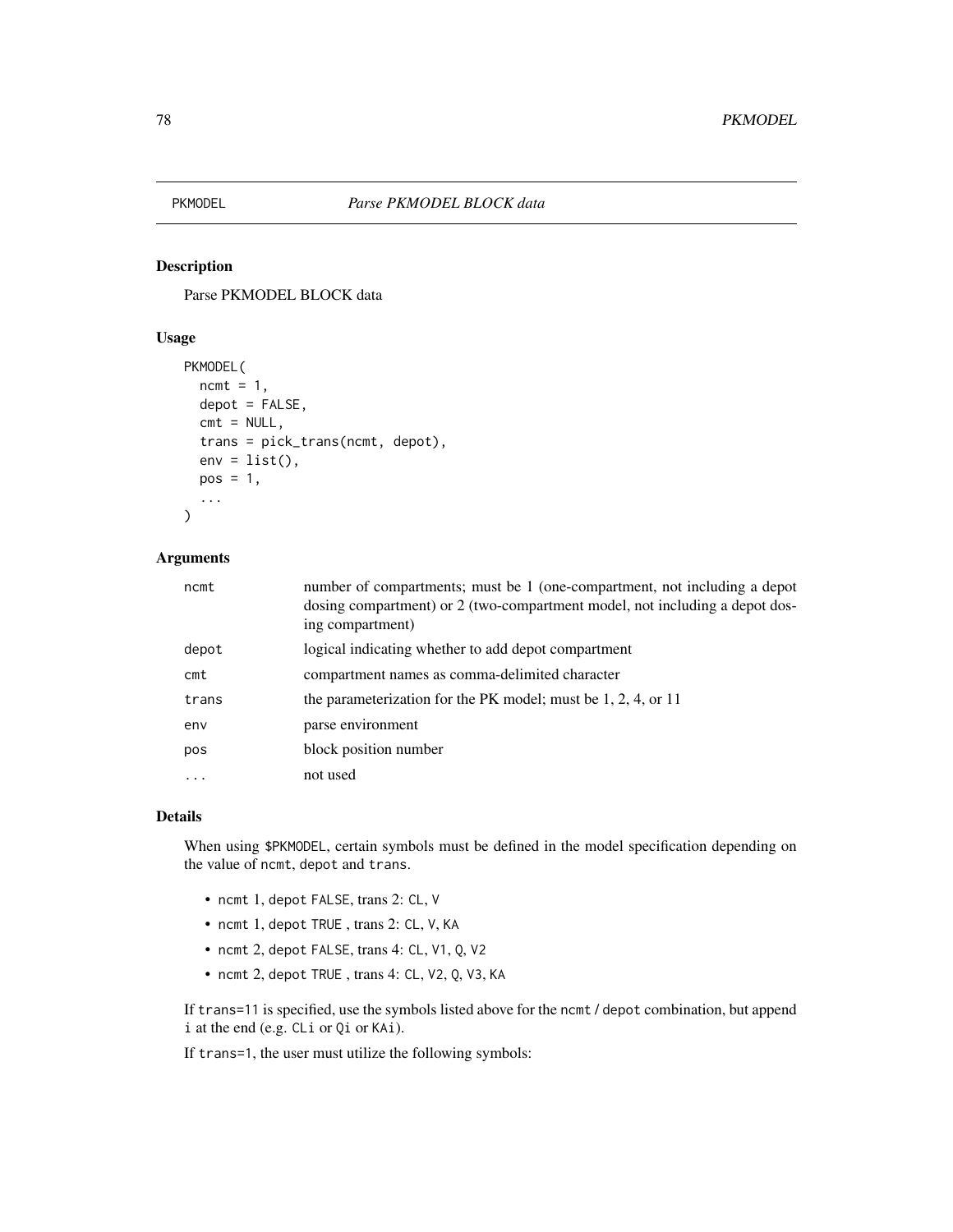- <span id="page-78-0"></span>• pred\_CL for clearance
- pred\_V or pred\_V2 for central compartment volume of distribution
- pred\_Q for intercompartmental clearance
- pred\_V3 for for peripheral compartment volume of distribution
- pred\_KA for absorption rate constant

## See Also

[BLOCK\\_PARSE](#page-12-0)

plot,batch\_mrgsims,missing-method *Plot method for mrgsims objects*

## Description

Plot method for mrgsims objects

#### Usage

```
## S4 method for signature 'batch_mrgsims,missing'
plot(x, yval = variables(x), auto(key = list(), mincol = 3, ...)## S4 method for signature 'batch_mrgsims,formula'
plot(
  x,
 y,
  show.grid = TRUE,
  1wd = 2,
  type = "1",yval = variables(x),
  auto.key = list(columns = 1),
  scales = list(y = list(relation = "free")),
  ...
)
```

| X        | mrgsims object                   |
|----------|----------------------------------|
| yval     | y variables to plot              |
| auto.key | passed to xyplot                 |
| mincol   | minimum number of columns in key |
|          | arguments passed to xyplot       |
| У        | a formula passed to xyplot       |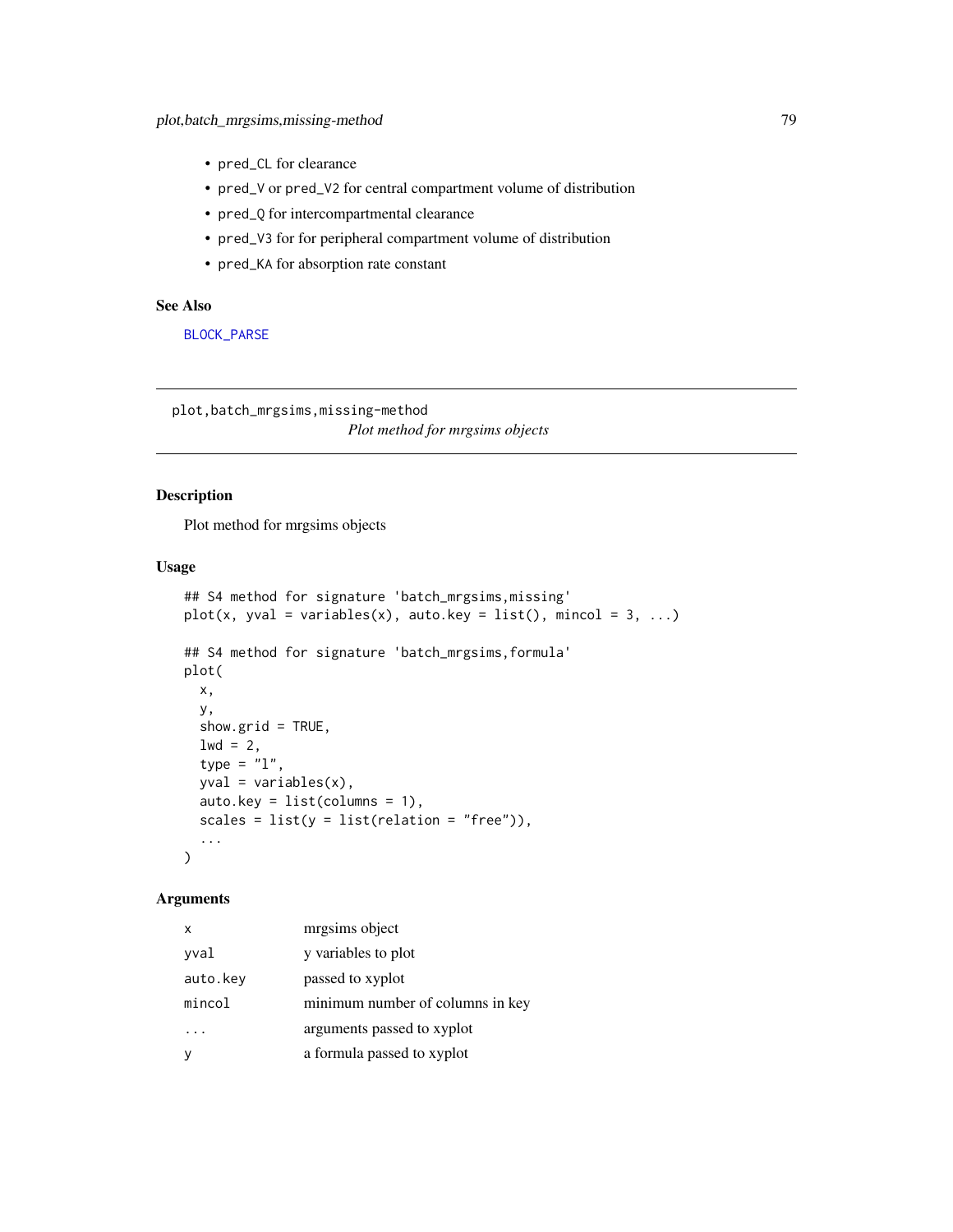<span id="page-79-0"></span>

| show.grid | print grid in the plot |
|-----------|------------------------|
| lwd       | passed to xyplot       |
| type      | passed to xyplot       |
| scales    | passed to xyplot       |

plot\_mrgsims *Generate a quick plot of simulated data*

## Description

Generate a quick plot of simulated data

## Usage

```
## S4 method for signature 'mrgsims,missing'
plot(x, limit = 16, ...)## S4 method for signature 'mrgsims,formula'
plot(
 x,
 y,
 limit = 16,
 show.grid = TRUE,
 outer = TRUE,
  type = "1",1wd = 2,ylab = "value",
 groups = ID,
  scales = list(y = list(relation = "free")),
 logy = FALSE,
 logbr = 1,
  ...
)
## S4 method for signature 'mrgsims,character'
```
## Arguments

 $plot(x, y, ...)$ 

| x         | mrgsims object                                       |
|-----------|------------------------------------------------------|
| limit     | limit the the number of panels to create             |
|           | other arguments passed to xyplot                     |
| y         | formula used for plotting                            |
| show.grid | logical indicating whether or not to draw panel.grid |
| outer     | passed to xyplot                                     |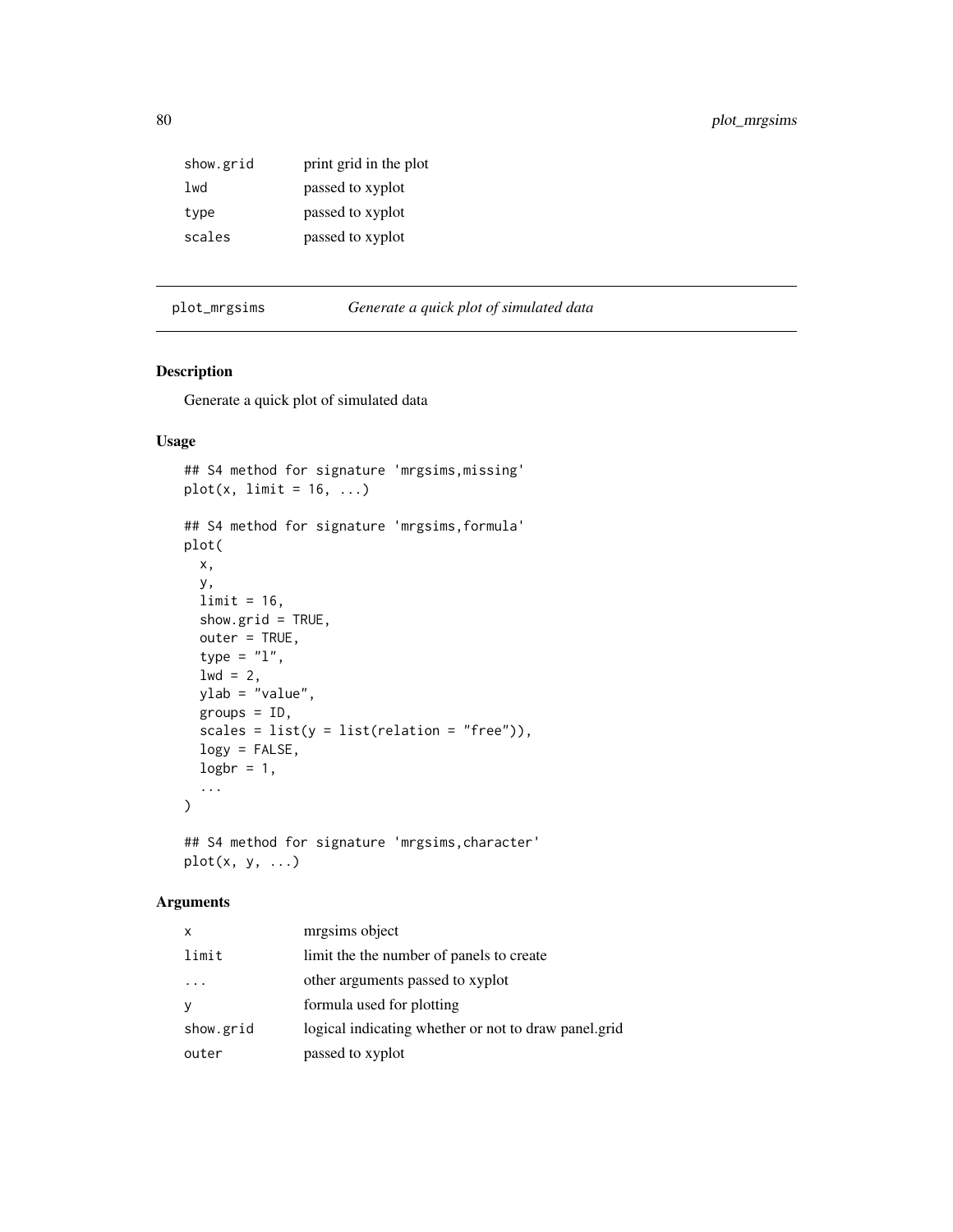#### <span id="page-80-0"></span>plot\_sims 81

| type   | passed to xyplot                                                                                                               |
|--------|--------------------------------------------------------------------------------------------------------------------------------|
| lwd    | passed to xyplot                                                                                                               |
| ylab   | passed to xyplot                                                                                                               |
| groups | passed to xyplot                                                                                                               |
| scales | passed to xyplot                                                                                                               |
| logy   | plot the y variables on log scale                                                                                              |
| logbr  | log scale breaks indicator; use 1 for breaks every log unit; use 3 for breaks every<br>half log unit; use 0 for default breaks |

## Examples

```
mod <- mrgsolve::house(end=48, delta=0.2) %>% init(GUT=1000)
out <- mrgsim(mod)
plot(out)
plot(out, subset=time <=24)
plot(out, GUT+CP~.)
plot(out, CP+RESP~time, col="black", scales="same", lty=2)
## Not run:
plot(out, "CP RESP, GUT")
## End(Not run)
```
plot\_sims *Plot data as an mrgsims object*

## Description

Plot data as an mrgsims object

#### Usage

```
plot\_sims(.data, ..., .f = NULL, .dots = list())
```

| .data                   | a data frame                              |
|-------------------------|-------------------------------------------|
| $\cdot$ $\cdot$ $\cdot$ | unquoted column names to plot on y-axis   |
| . f                     | a formula to plot                         |
| .dots                   | extra arguments passed to lattice::xyplot |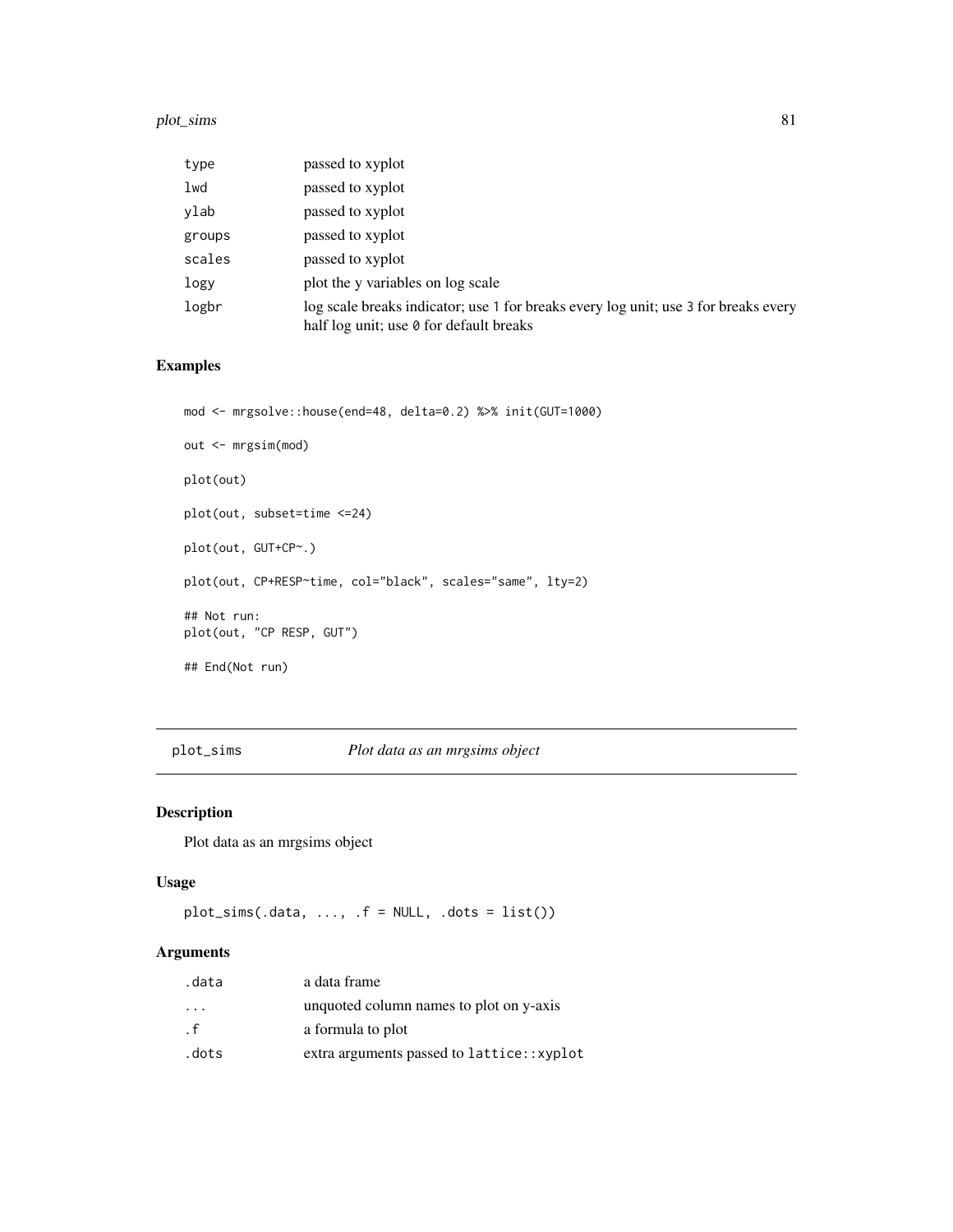## <span id="page-81-0"></span>Details

This function is only intended for use with data frames that were created by modifying an mrgsims object.

## Examples

```
mod <- mrgsolve::house() %>% ev(amt = 100)
out <- mrgsim(mod)
out_df <- dplyr::mutate(out, time <= 72)
plot(out)
plot_sims(out, CP, RESP)
## Not run:
plot\_sims(out, f = ~ CP + RESP)plot_sims(out, .f = CP + RESP \sim time)
## End(Not run)
```
#### qsim *Basic, simple simulation from model object*

#### Description

This is just a lighter version of [mrgsim\(\)](#page-56-0), with fewer options. See Details.

## Usage

```
qsim(
  x,
  data,
  idata = no_idata_set(),
 obsonly = FALSE,
  tgrid = NULL,
  recsort = 1,
  tad = FALSE,Req = NULL,
 outvars = Req,
  skip_init_calc = FALSE,
  output = "mrgsims"
)
```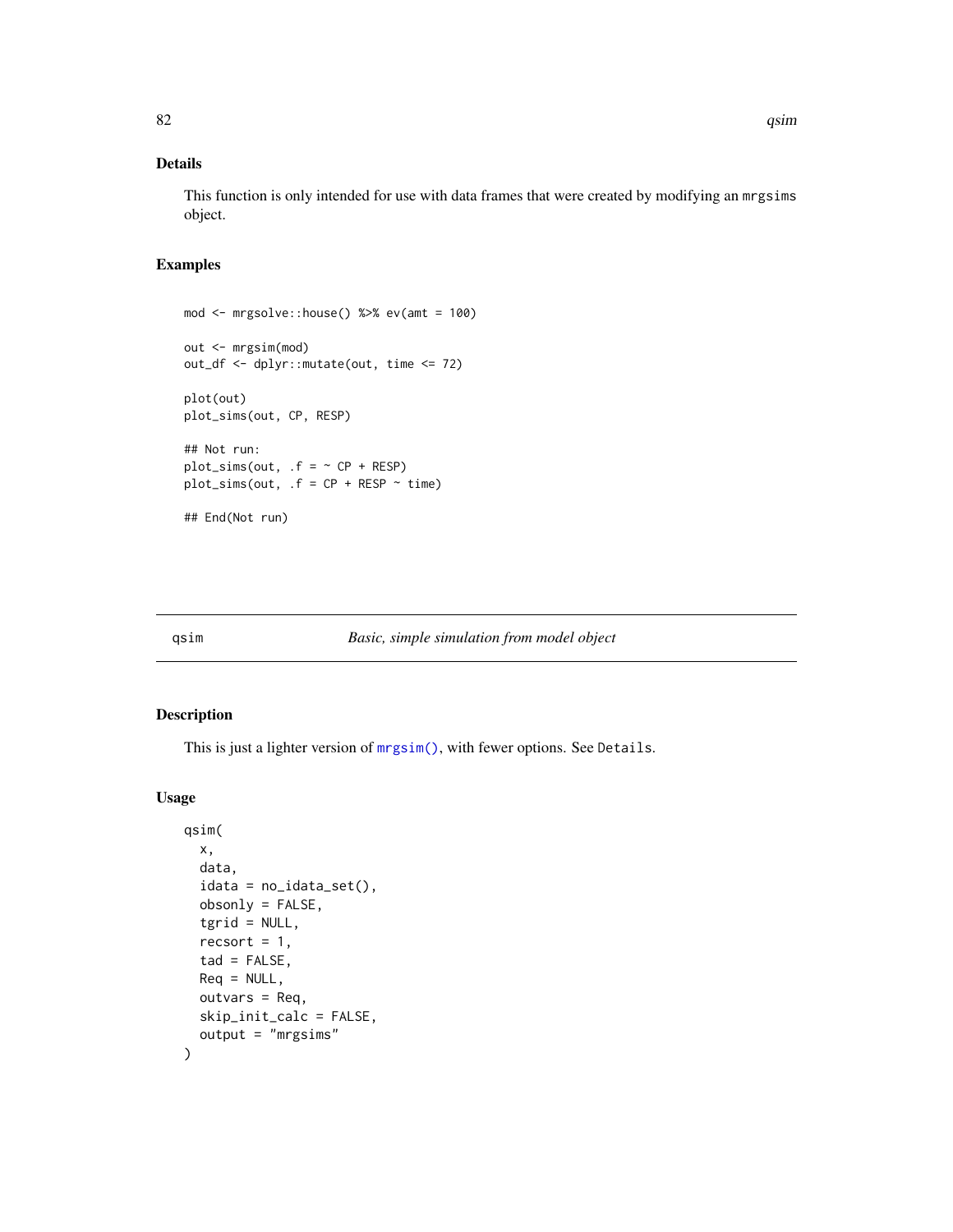#### <span id="page-82-0"></span> $\delta$ qsim 83

## Arguments

| x       | the model object                                                                                                                                                                                                                                                                                                                                                                                                                                                                                                                                                                                                                                                                                           |  |
|---------|------------------------------------------------------------------------------------------------------------------------------------------------------------------------------------------------------------------------------------------------------------------------------------------------------------------------------------------------------------------------------------------------------------------------------------------------------------------------------------------------------------------------------------------------------------------------------------------------------------------------------------------------------------------------------------------------------------|--|
| data    | can be either event object or data set                                                                                                                                                                                                                                                                                                                                                                                                                                                                                                                                                                                                                                                                     |  |
| idata   | a matrix or data frame of model parameters, one parameter per row (see idata_set())                                                                                                                                                                                                                                                                                                                                                                                                                                                                                                                                                                                                                        |  |
| obsonly | if TRUE, dosing records are not included in the output                                                                                                                                                                                                                                                                                                                                                                                                                                                                                                                                                                                                                                                     |  |
| tgrid   | a tgrid object; or a numeric vector of simulation times or another object with an<br>stime method                                                                                                                                                                                                                                                                                                                                                                                                                                                                                                                                                                                                          |  |
| recsort | record sorting flag. Default value is 1. Possible values are 1,2,3,4: 1 and 2<br>put doses in a data set after padded observations at the same time; 3 and 4 put<br>those doses before padded observations at the same time. 2 and 4 will put doses<br>scheduled through addl after observations at the same time; 1 and 3 put doses<br>scheduled through addl before observations at the same time. recsort will not<br>change the order of your input data set if both doses and observations are given.                                                                                                                                                                                                 |  |
| tad     | when TRUE a column is added to simulated output is added showing the time<br>since the last dose. Only data records with $evid == 1$ will be considered doses<br>for the purposes of tad calculation. The tad can be properly calculated with a<br>dosing lag time in the model as long as the dosing lag time (specified in \$MAIN) is<br>always appropriate for any subsequent doses scheduled through addl. This will<br>always be true if the lag time doesn't change over time. But it might (possibly)<br>not hold if the lag time changes prior to the last dose in the addl sequence. This<br>known limitation shouldn't affect tad calculation in most common dosing lag<br>time implementations. |  |
| Reg     | synonym for outvars                                                                                                                                                                                                                                                                                                                                                                                                                                                                                                                                                                                                                                                                                        |  |
| outvars | output items to request; if missing, then only captured items will be returned in<br>the output                                                                                                                                                                                                                                                                                                                                                                                                                                                                                                                                                                                                            |  |
|         | skip_init_calc_don't use \$MAIN to calculate initial conditions                                                                                                                                                                                                                                                                                                                                                                                                                                                                                                                                                                                                                                            |  |
| output  | output data type; the default is mrgsims, which returns the default output object;<br>other options include df (for data.frame) or matrix                                                                                                                                                                                                                                                                                                                                                                                                                                                                                                                                                                  |  |

## Details

There is no pipeline interface for this function; all configuration options (see Arguments) must be passed as formal arguments to the function. You can't carry\_out, Request specific columns, or pass items in for update. Some other limitations, but only convenience-related. See Arguments for available options. Specifically, there is no ... argument for this function. Use the [update\(\)](#page-93-0) method to update the model object.

## See Also

[mrgsim\\_q\(\)](#page-62-0), [mrgsim\(\)](#page-56-0), [mrgsim\\_variants](#page-64-0)

## Examples

mod <- mrgsolve::house()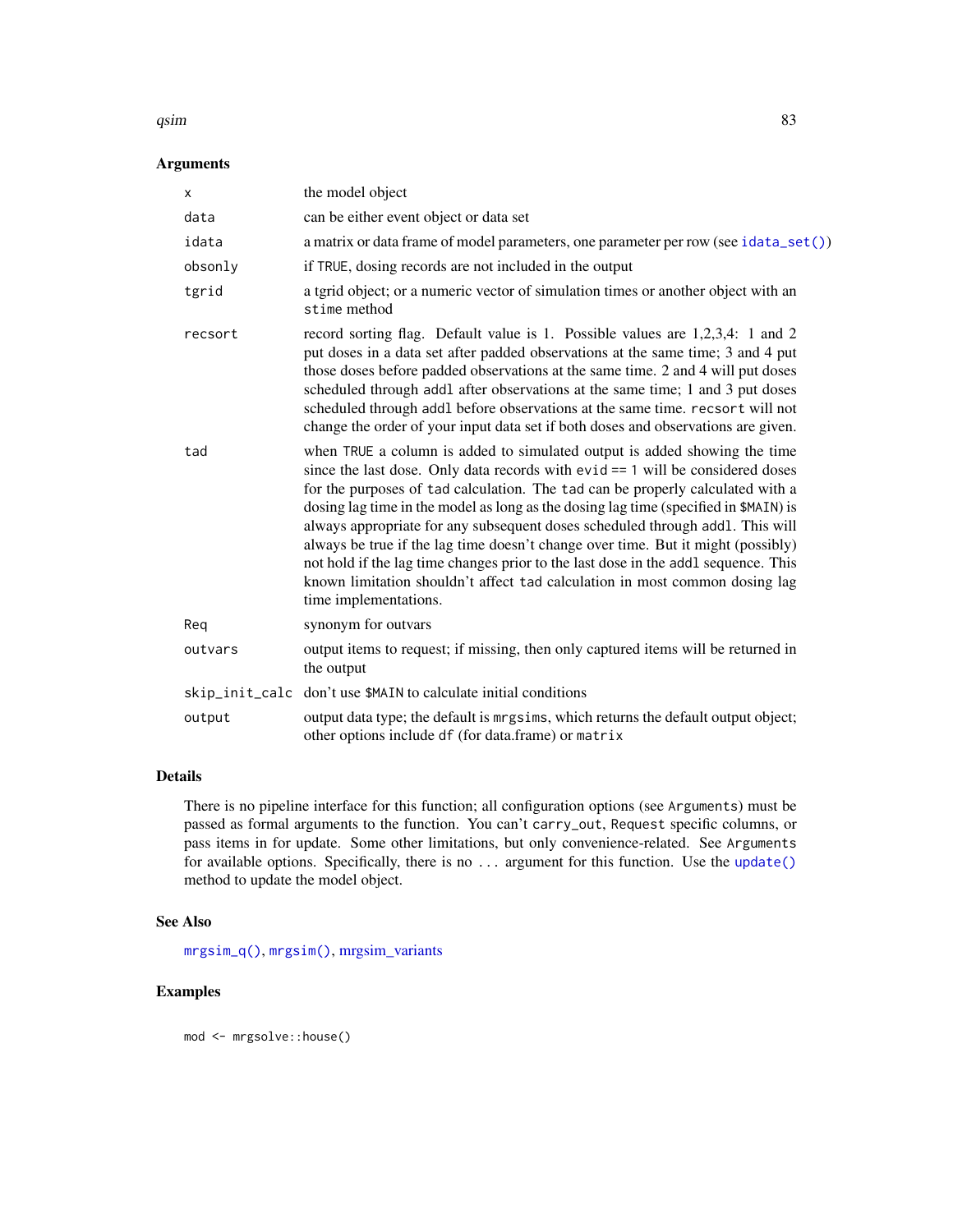```
dose \leq - ev(amt = 100)
out <- qsim(mod,dose)
```
## read\_nmext *Extract estimates from NONMEM ext file*

## Description

This function retrieves NONMEM estimates for use in the mrgsolve model when \$NMEXT is invoked. See [nmext\(\)](#page-68-0).

#### Usage

```
read_nmext(
  run = NA\_real_project = getwd(),
 file = paste0(run, ".ext"),
 path = NULL,
  read_fun = c("data.table", "read.table"),
  index = "last"
\lambda
```
## Arguments

| run      | a run number or run identifier                                                                                                                                                                                                                                                                                                                                                                                                                                   |
|----------|------------------------------------------------------------------------------------------------------------------------------------------------------------------------------------------------------------------------------------------------------------------------------------------------------------------------------------------------------------------------------------------------------------------------------------------------------------------|
| project  | the NONMEM project directory                                                                                                                                                                                                                                                                                                                                                                                                                                     |
| file     | the ext file name                                                                                                                                                                                                                                                                                                                                                                                                                                                |
| path     | full path and file name for ext file                                                                                                                                                                                                                                                                                                                                                                                                                             |
| read_fun | function to read the ext file; data.table:: fread() will be used if available;<br>otherwise utils::read.table() is used.                                                                                                                                                                                                                                                                                                                                         |
| index    | selects the table number whose results will be returned; use value "last" to select<br>the last table in the .ext file; or pass an integer specifying the table number; in<br>case there is exactly one table in the . ext file, pass the value "single" to bypass<br>parsing the file to look for sub tables (this might be useful when BAYES analysis<br>was performed as the only estimation method and there are 10000s of posterior<br>samples in the file) |

## Value

A list with param, omega, and sigma in a format ready to be used to update a model object.

<span id="page-83-0"></span>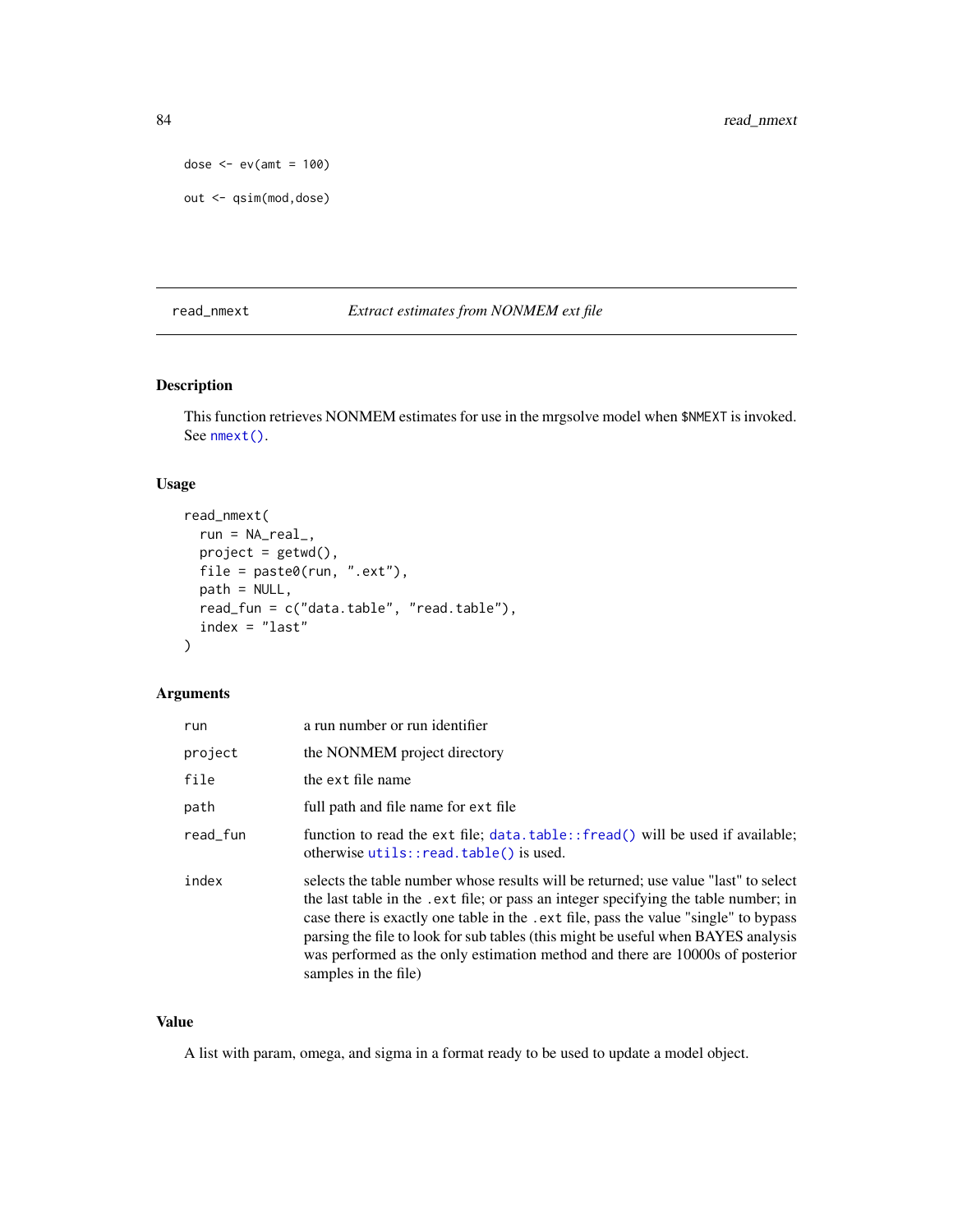## <span id="page-84-0"></span>realize\_addl 85

## Examples

```
project <- system.file("nonmem", package = "mrgsolve")
est <- read_nmext(1005, project = project)
est$param
est$omega
est$sigma
est \le read_nmext(2005, project = project, index = 3)
```
realize\_addl *Make addl doses explicit in an event object or data set*

## Description

When doses are scheduled with ii and addl, the object is expanded to include one record for every dose. In the result, no record with have ii or addl set to non-zero value.

## Usage

```
realize_addl(x, ...)
## S3 method for class 'data.frame'
realize_addl(
 x,
 warn = FALSE,
 mark_new = FALSE,
 fill = c("inherit", "na", "locf"),
  ...
\mathcal{L}## S3 method for class 'ev'
realize_addl(x, ...)
```

| x        | a data_set data frame or an event object (see details)                                                                                                                                            |
|----------|---------------------------------------------------------------------------------------------------------------------------------------------------------------------------------------------------|
| $\cdots$ | not used                                                                                                                                                                                          |
| warn     | if TRUE a warning is issued if no ADDL or addl column is found                                                                                                                                    |
| mark_new | if TRUE, a flag is added to indicate new columns                                                                                                                                                  |
| fill     | specifies how to handle non-dose related data columns in new data set records;<br>this option is critical when handling data sets with time-varying, non-dose-<br>related data items; see details |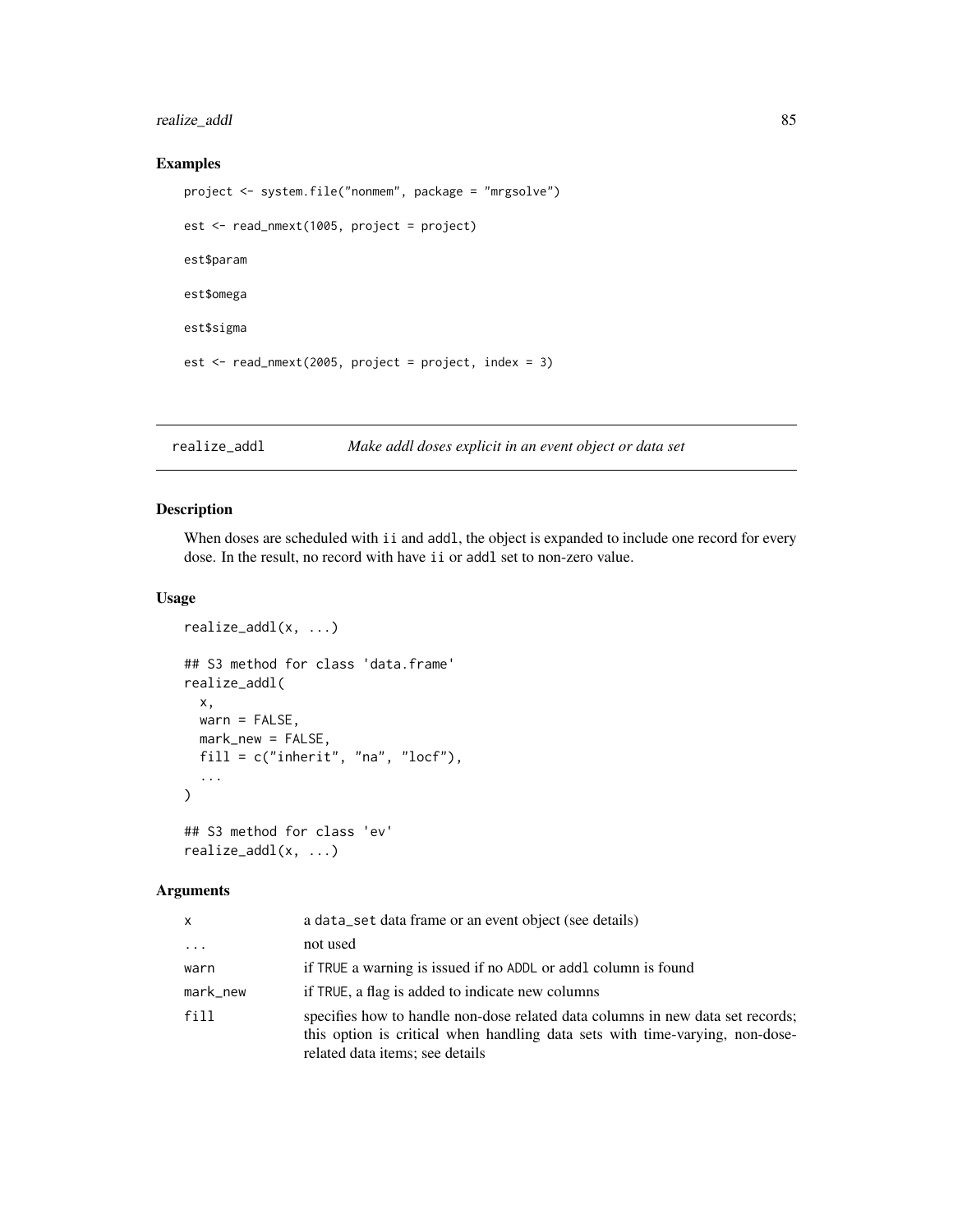## Details

If no addl column is found the data frame is returned and a warning is issued if warn is true. If ii, time, or evid are missing, an error is generated.

If a grouped data.frame (via [dplyr::group\\_by\(\)](#page-0-0)) is passed, it will be ungrouped.

Use caution when passing in data that has non-dose-related data columns that vary within a subject and pay special attention to the fill argument. By definition, realize\_addl will add new rows to your data frame and it is not obvious how the non-dose-related data should be handled in these new rows. When inherit is chosen, the new records have non-dose-related data that is identical to the originating dose record. This should be fine when these data items are not varying with time, but will present a problem when the data are varying with time. When locf is chosen, the missing data are filled in with NA and an last observation carry forward operation is applied to every column in the data set. This may not be what you want if you already had missing values in the input data set and want to preserve that missingness. When na is chosen, the missing data are filled in with NA and no locf operation is applied. But note that these missing values may be problematic for a mrgsolve simulation run. If you have any time-varying columns or missing data in your data set, be sure to check that the output from this function is what you were expecting.

#### Value

A data\_set data.frame or event object, consistent with the type of x. The ii and addl columns will all be set to zero. The result is always ungrouped.

## Examples

```
e \le -ev(\text{amt} = 100, i = 12, addl = 3)realize_addl(e)
a \leq -ev(\text{amt} = 100, \text{ ii} = 12, \text{ add } = 2, \text{ WT} = 69)b \le -e ev(amt = 200, ii = 24, addl = 2, WT = 70)
c \le -ev(\text{amt} = 50, \text{ ii} = 6, \text{ add } = 2, \text{ WT} = 71)e \leftarrow ev\_seq(a, b, c)realize_addl(e, mark_new = TRUE)
```
render *Render a model to a document*

#### Description

Render a model to a document

<span id="page-85-0"></span>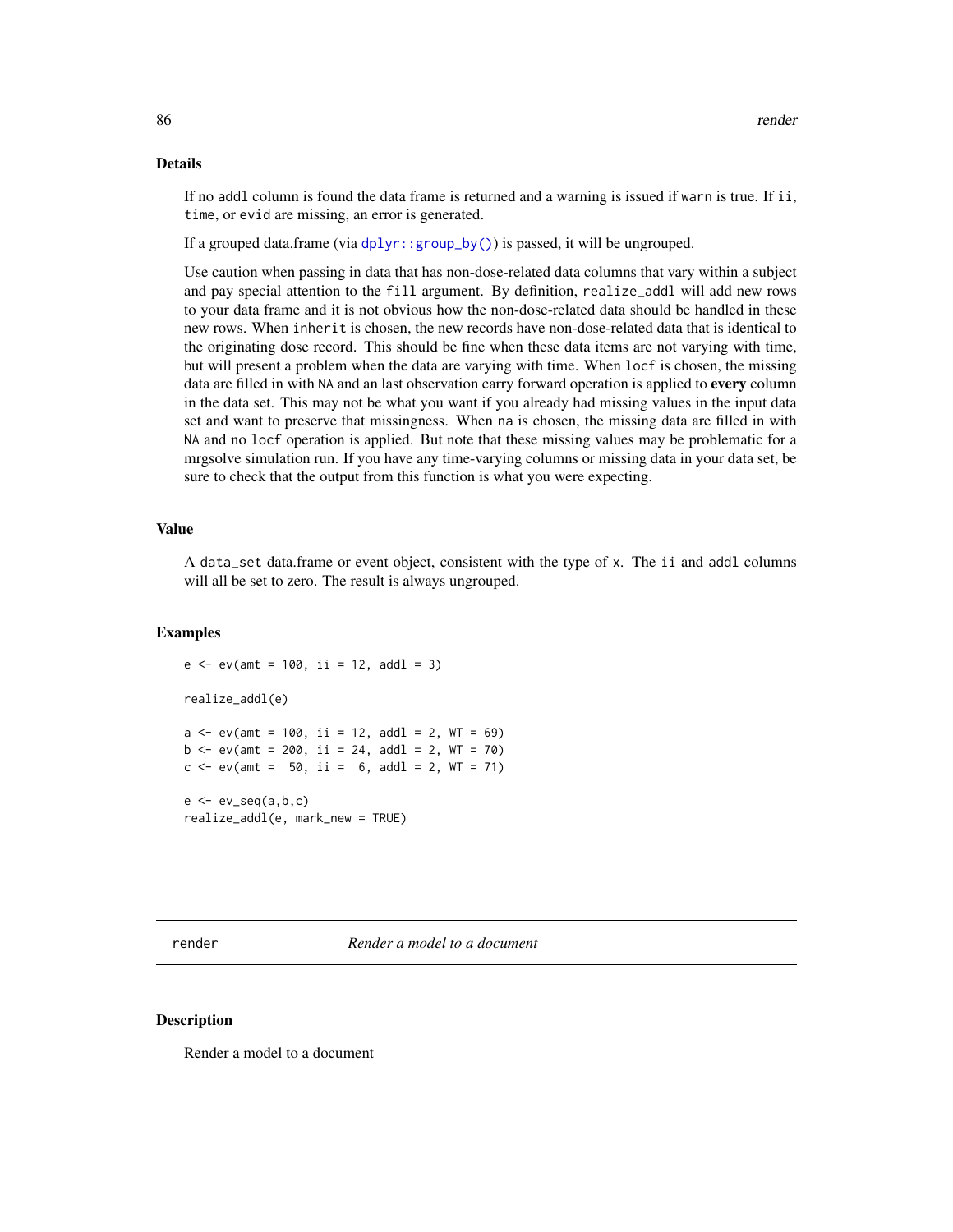#### <span id="page-86-0"></span> $\textit{Req}$  87

## Usage

```
render(x, ...)## S4 method for signature 'character'
render(x, project = NULL, ...)## S4 method for signature 'mrgmod'
render(x, ...)
dorender(model, project, template = NULL, compile = TRUE, ...)
```
#### Arguments

| $\mathsf{x}$ | model object or the model name                      |
|--------------|-----------------------------------------------------|
|              | passed to rmarkdown:: render                        |
| project      | the directory containing the .cpp model file        |
| model        | model name                                          |
| template     | template document                                   |
| compile      | logical; if true, the model will be compiled to run |

## Examples

## End(Not run)

## Not run: mod <- mrgsolve::house() mrgsolve:::render(mod) mrgsolve:::render("irm2", modlib())

Req *Request simulated output*

#### Description

Use this function to select, by name, either compartments or derived variables that have been captured (see [CAPTURE](#page-12-1)) into the simulated output.

## Usage

```
\text{Req}(x, \ldots)req(x, \ldots)## S3 method for class 'mrgmod'
req(x, \ldots)
```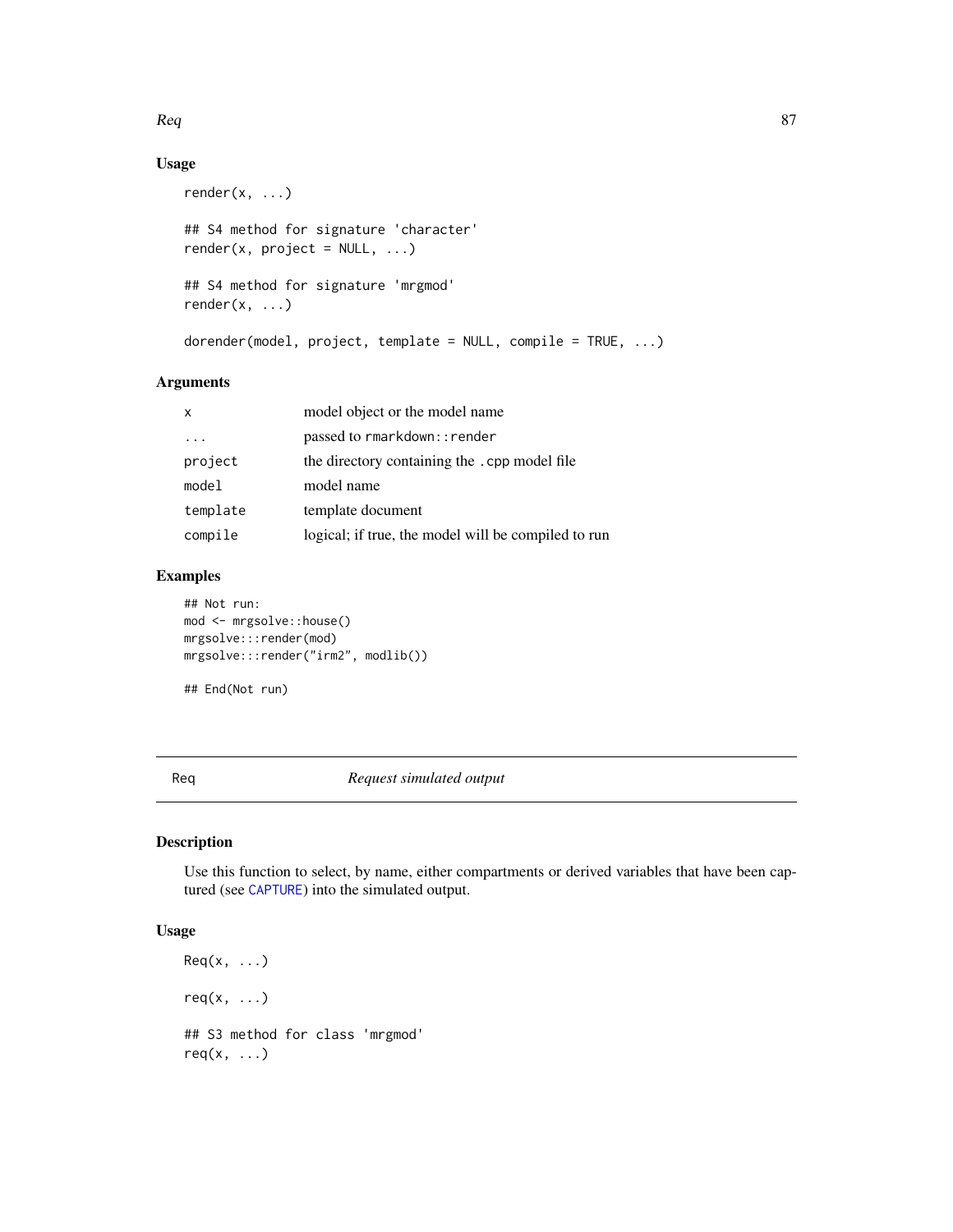<span id="page-87-0"></span>88 reserved

#### Arguments

| $\mathsf{x}$ | model object                                   |
|--------------|------------------------------------------------|
| $\cdots$     | unquoted names of compartments or tabled items |

## Details

There is also a Req argument to [mrgsim](#page-56-0) that can be set to accomplish the same thing as a call to Req in the pipeline.

Note the difference between req and Req: the former only selects compartments to appear in output while the latter selects both compartments and captured items. Also, when there are items are explicitly listed in Req, all other compartments or captured items not listed there are ignored. But when compartments are selected with req all of the captured items are returned. Remember that req is strictly for compartments.

#### Examples

```
mod <- mrgsolve::house()
```

```
mod %>% Req(CP,RESP) %>% ev(amt=1000) %>% mrgsim
```
reserved *Reserved words*

#### Description

Reserved words

#### Usage

reserved()

## Details

Note: this function is not exported; you must go into the mrgsolve namespace by using the mrgsolve::: prefix.

## Examples

mrgsolve:::reserved()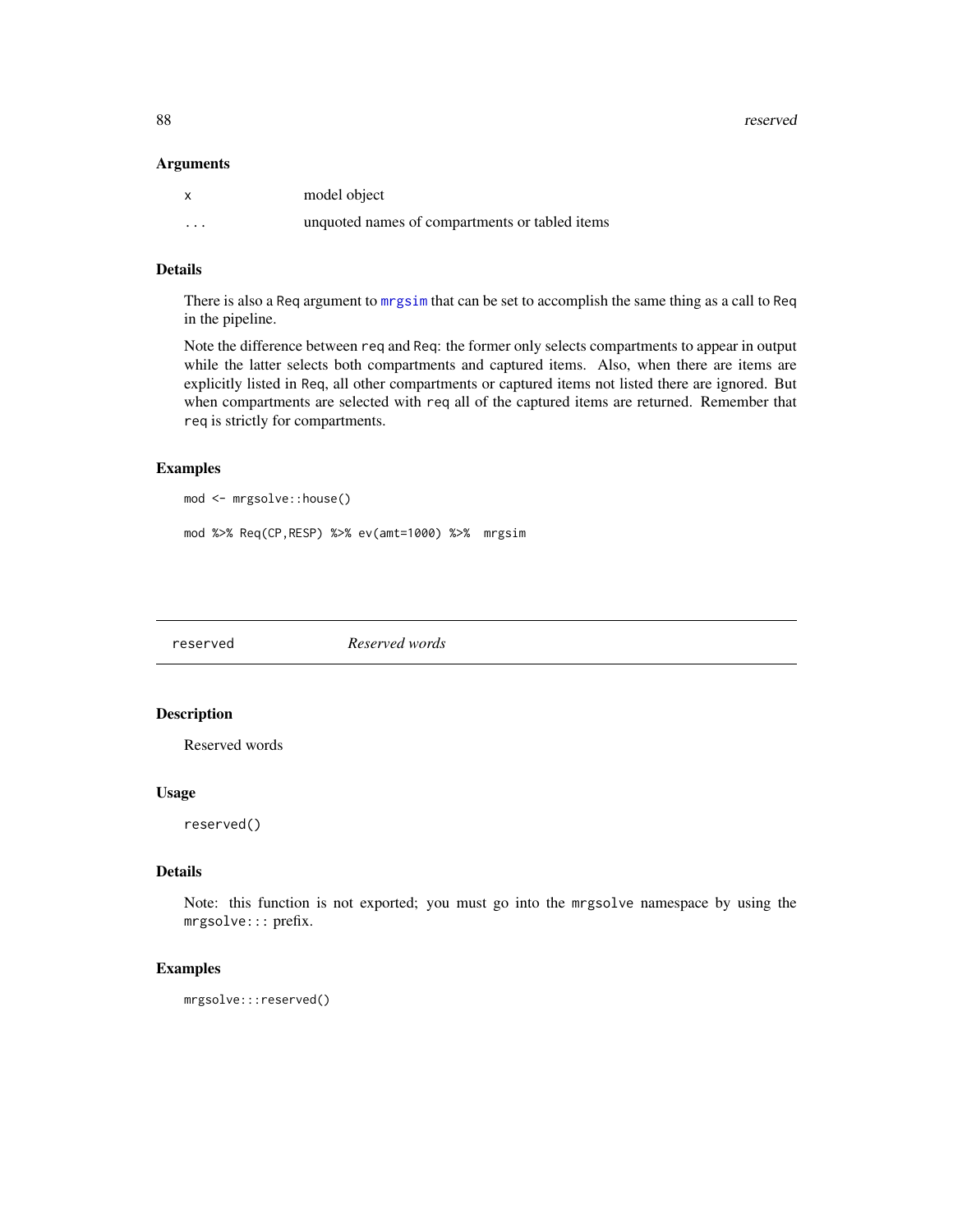<span id="page-88-0"></span>

Get model random effect variances and covariances

## Usage

```
revar(x, \ldots)
```
## S4 method for signature 'mrgmod'  $revar(x, \ldots)$ 

## Arguments

| X | model object |
|---|--------------|
| . | passed along |

## see *Print model code to the console*

## Description

Print model code to the console

## Usage

 $see(x, \ldots)$ 

## S4 method for signature 'mrgmod'  $see(x, raw = FALSE, ...)$ 

## Arguments

| X   | model object        |
|-----|---------------------|
| .   | passed along        |
| raw | return the raw code |

## Value

invisible NULL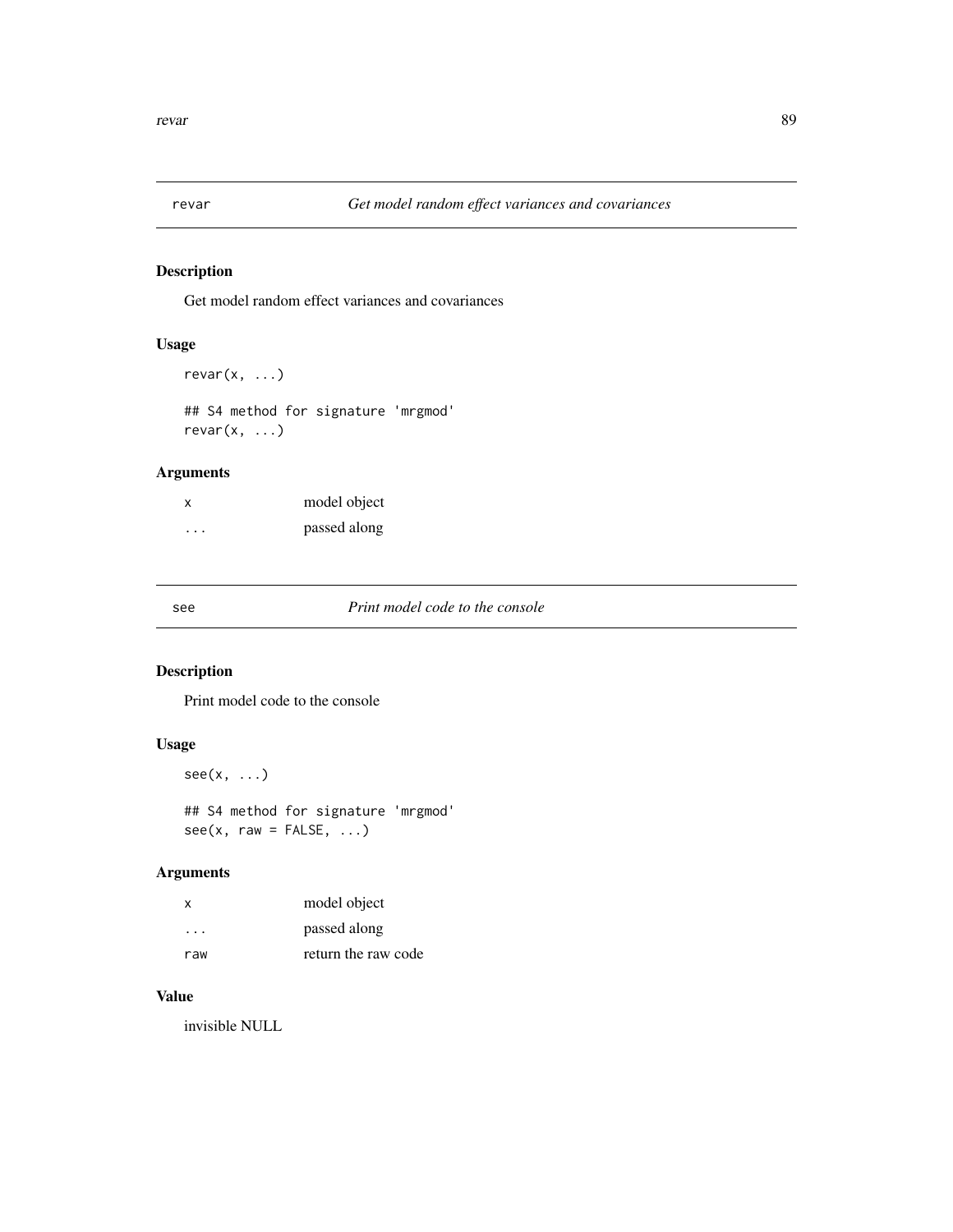<span id="page-89-0"></span>

The primary function is smat that can be used to both get the \$SIGMA matrices out of a model object and to update \$SIGMA matrices in a model object.

#### Usage

```
smat(.x, \ldots)## S4 method for signature 'missing'
smat(.x, \ldots)## S4 method for signature 'matrix'
smat(x, ..., labels = list())## S4 method for signature 'list'
smat(.x, \ldots)## S4 method for signature 'sigmalist'
smat(.x, \ldots)## S4 method for signature 'mrgmod'
smat(x, ..., make = FALSE, open = FALSE)## S4 method for signature '`NULL`'
smat(.x, \ldots)## S4 method for signature 'mrgsims'
smat(x, make = FALSE, ...)
```

| $\cdot$ X | a matrix, list of matrices or matrix object                                                              |
|-----------|----------------------------------------------------------------------------------------------------------|
| $\cdots$  | passed to other functions, including modMATRIX                                                           |
| labels    | character vector of names for \$SIGMA elements; must be equal to number of<br>rows/columns in the matrix |
| make      | logical; if TRUE, matrix list is rendered into a single matrix                                           |
| open      | passed to merge. list                                                                                    |
| x         | matlist object                                                                                           |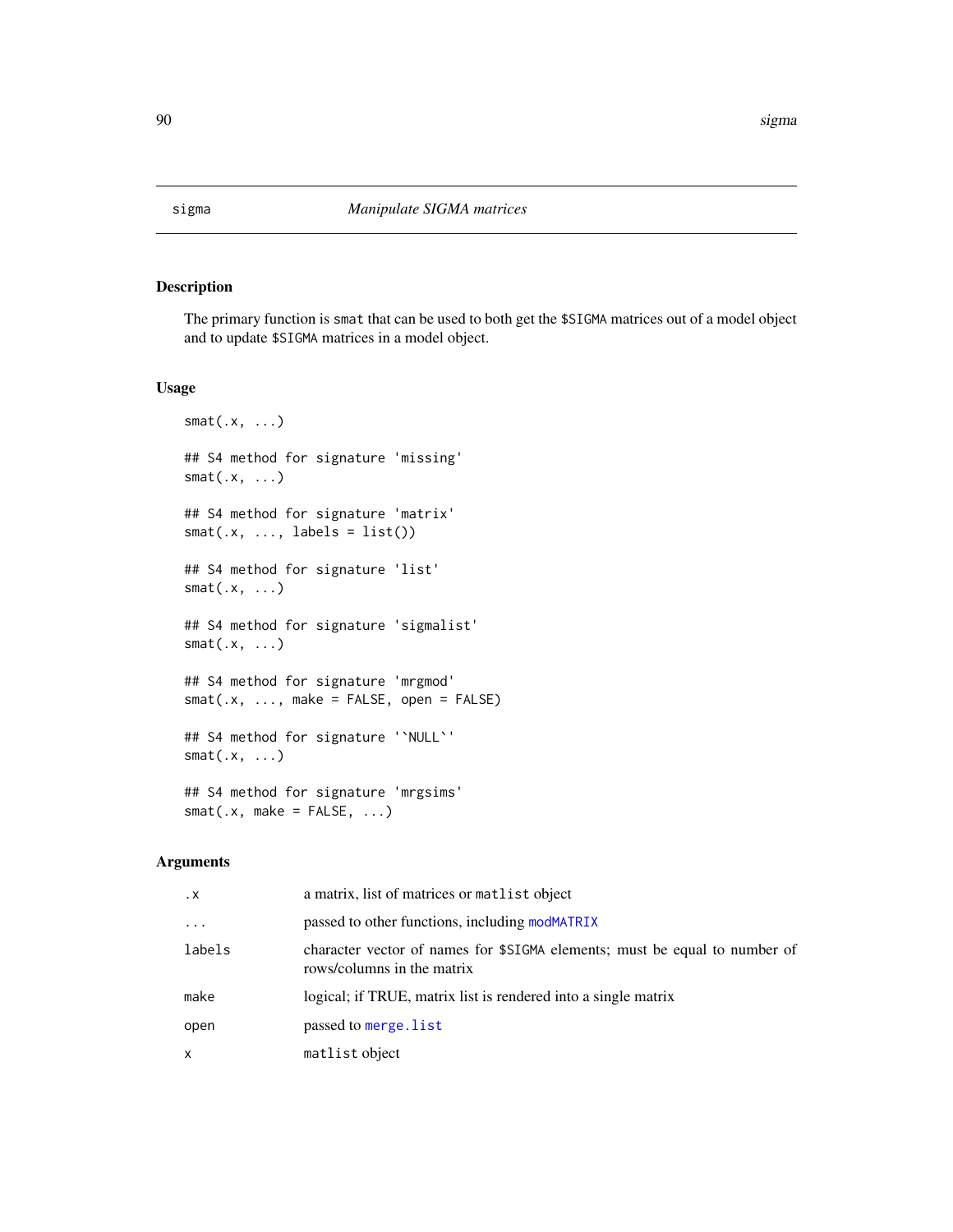#### <span id="page-90-0"></span>simargs 91

#### Examples

```
## example("sigma")
mat1 <- matrix(1)mat2 \leftarrow diag(c(1,2))mat3 <- matrix(c(0.1, 0.002, 0.002, 0.5), 2,2)
mat4 <- dmat(0.1, 0.2, 0.3, 0.4)
smat(mat1)
smat(mat1, mat2, mat3)
smat(A=mat1, B=mat2, C=mat3)
mod <- mrgsolve::house() %>% smat(mat1)
smat(mod)
smat(mod, make=TRUE)
```
simargs *Access or clear arguments for calls to mrgsim*

#### Description

As a model object navigates a pipeline prior to simulation, arguments are collected to eventually be passed to [mrgsim\(\)](#page-56-0). simargs lets you intercept and possibly clear those arguments.

#### Usage

```
simas(x, which = NULL, clear = FALSE, ...)
```
#### Arguments

| X        | model object                                                          |
|----------|-----------------------------------------------------------------------|
| which    | character with length 1 naming a single arg to get                    |
| clear    | logical indicating whether or not to clear args from the model object |
| $\cdots$ | passed along                                                          |

#### Value

If clear is TRUE, the argument list is cleared and the model object is returned. Otherwise, the argument list is returned.

#### Examples

```
mod <- mrgsolve::house()
mod %>% Req(CP, RESP) %>% carry_out(evid, WT, FLAG) %>% simargs()
```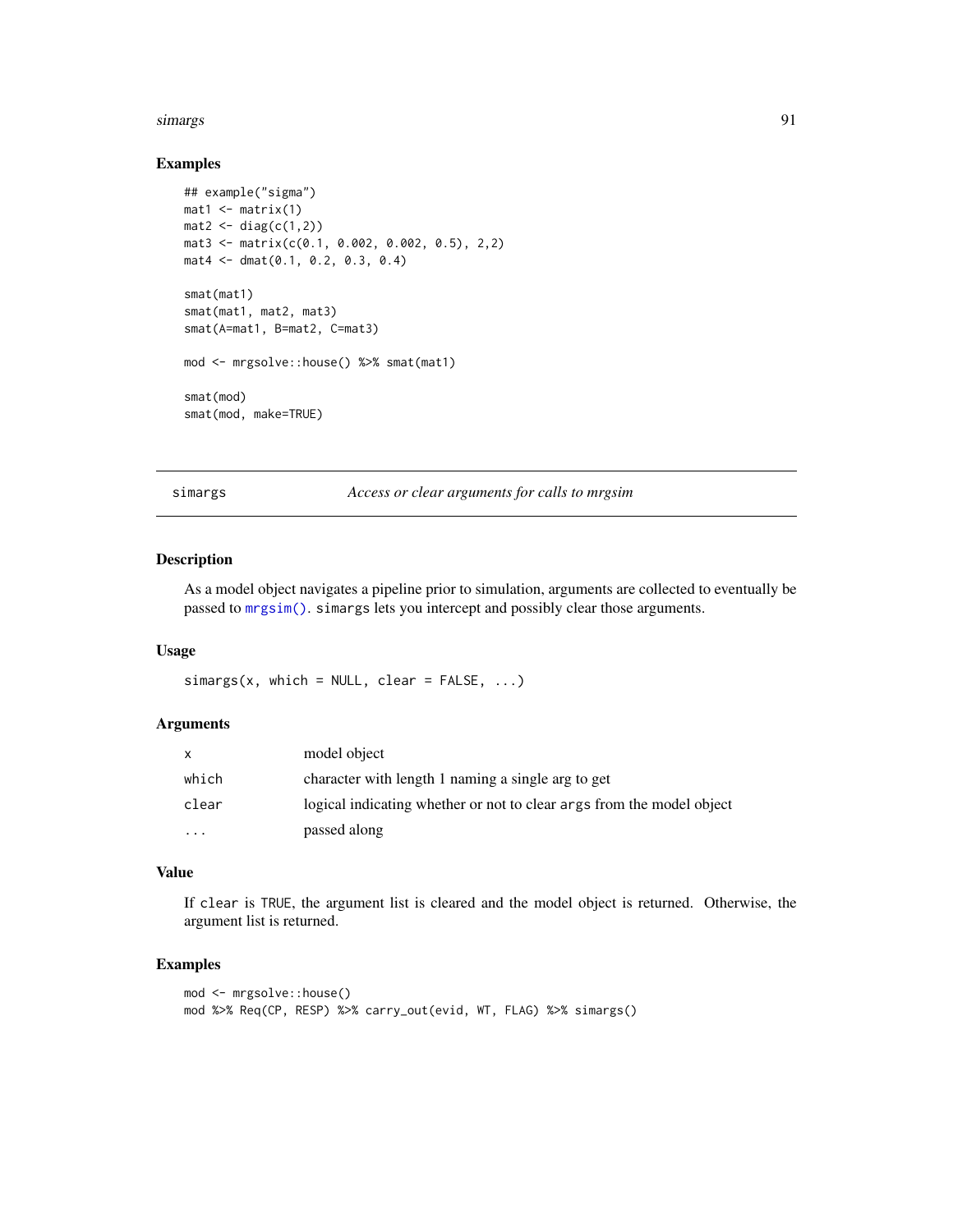<span id="page-91-1"></span>

This is also the directory where the model is built, which could be the value of  $tempdir()$ .

#### Usage

 $soloc(x, short = FALSE)$ 

#### Arguments

|       | model object                                                     |
|-------|------------------------------------------------------------------|
| short | logical; if TRUE, solocs will be rendered with a short path name |

#### Value

A string containing the full path to the model shared object.

## Examples

```
mod <- mrgsolve::house()
soloc(mod)
```
<span id="page-91-0"></span>solversettings *Optional inputs for lsoda*

#### Description

These are settings for the differential equation solver (lsoda) that can be accessed via the R interface. The code listing below is taken directly from the lsoda source code.

#### Details

The following items can be set

- hmax (HMAX below); decrease hmax when you want to limit how big of a step the solver can take when integrating from one time to the next time. However be aware that smaller hmax will result in longer run times.
- hmin (HMIN below); don't fiddle with this unless you know what you're doing.
- ixpr (IXPR below)
- maxsteps (MXSTEP below); increase this number when the solver has a long interval between two integration times (e.g. when observation records are far apart).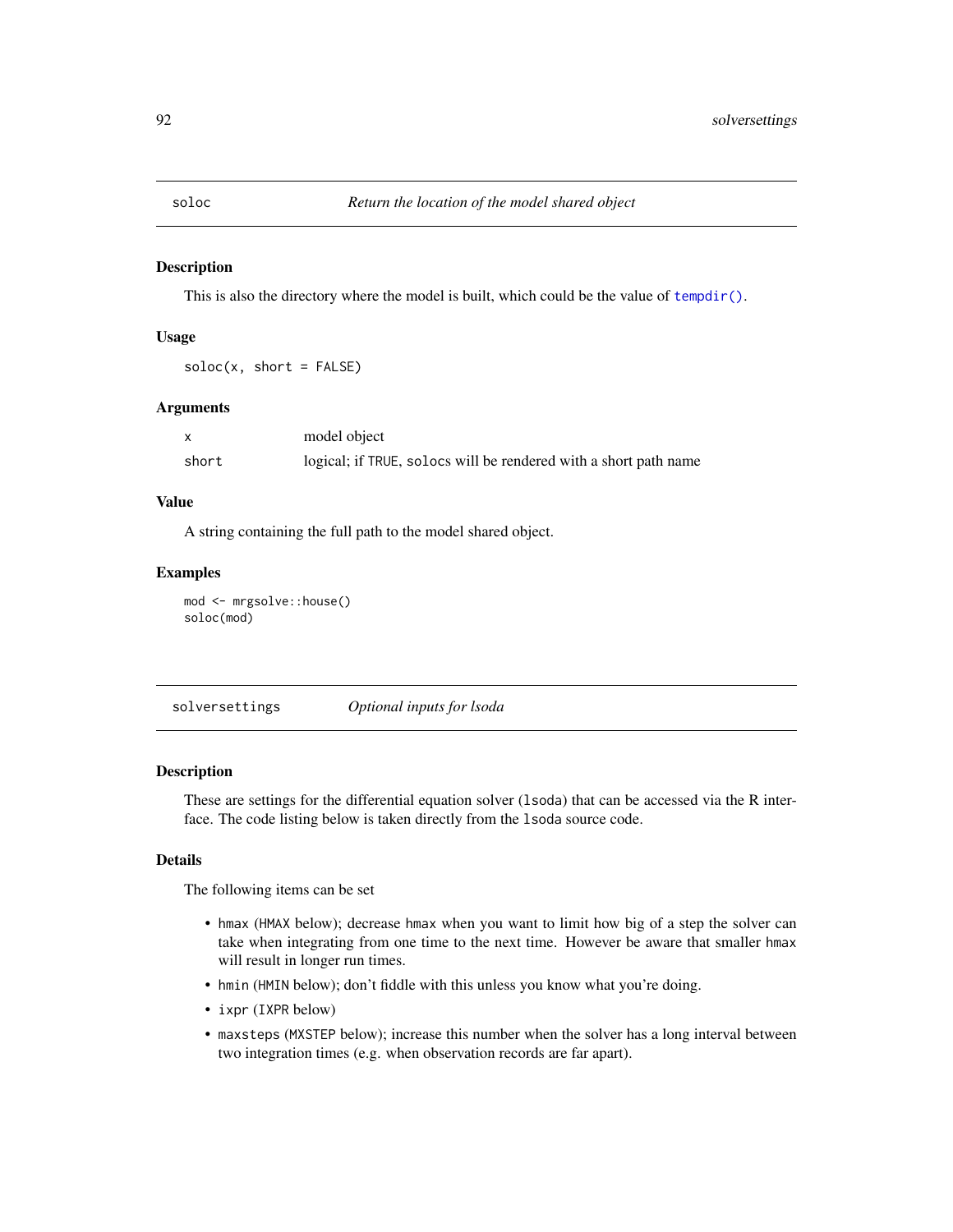- <span id="page-92-0"></span>• mxhnil (MXHNIL below); don't usually modify this one
- atol the absolute solver tolerance; decrease this number (e.g. to 1E-10 or 1E-20 or 1E-50) when the value in a compartment can get extremely small; without this extra (lower) tolerance, the value can get so low that the number can randomly become negative. However be aware that more precision here will result in longer run times.
- rtol the relative solver tolerances; decrease this number when you want a more precise solution. However be aware that more precision here will result in longer run times.

## See Also

[aboutsolver](#page-3-0), [update](#page-93-0)

summary.mrgmod *Print summary of a mrgmod object*

#### Description

Print summary of a mrgmod object

#### Usage

## S3 method for class 'mrgmod' summary(object, ...)

#### **Arguments**

| object | a mrgmod object |
|--------|-----------------|
| .      | not used        |

tscale *Re-scale time in the simulated output*

#### Description

Re-scale time in the simulated output

#### Usage

 $tscale(x, value = 1, ...)$ 

| x                       | model object                       |
|-------------------------|------------------------------------|
| value                   | value by which time will be scaled |
| $\cdot$ $\cdot$ $\cdot$ | passed along                       |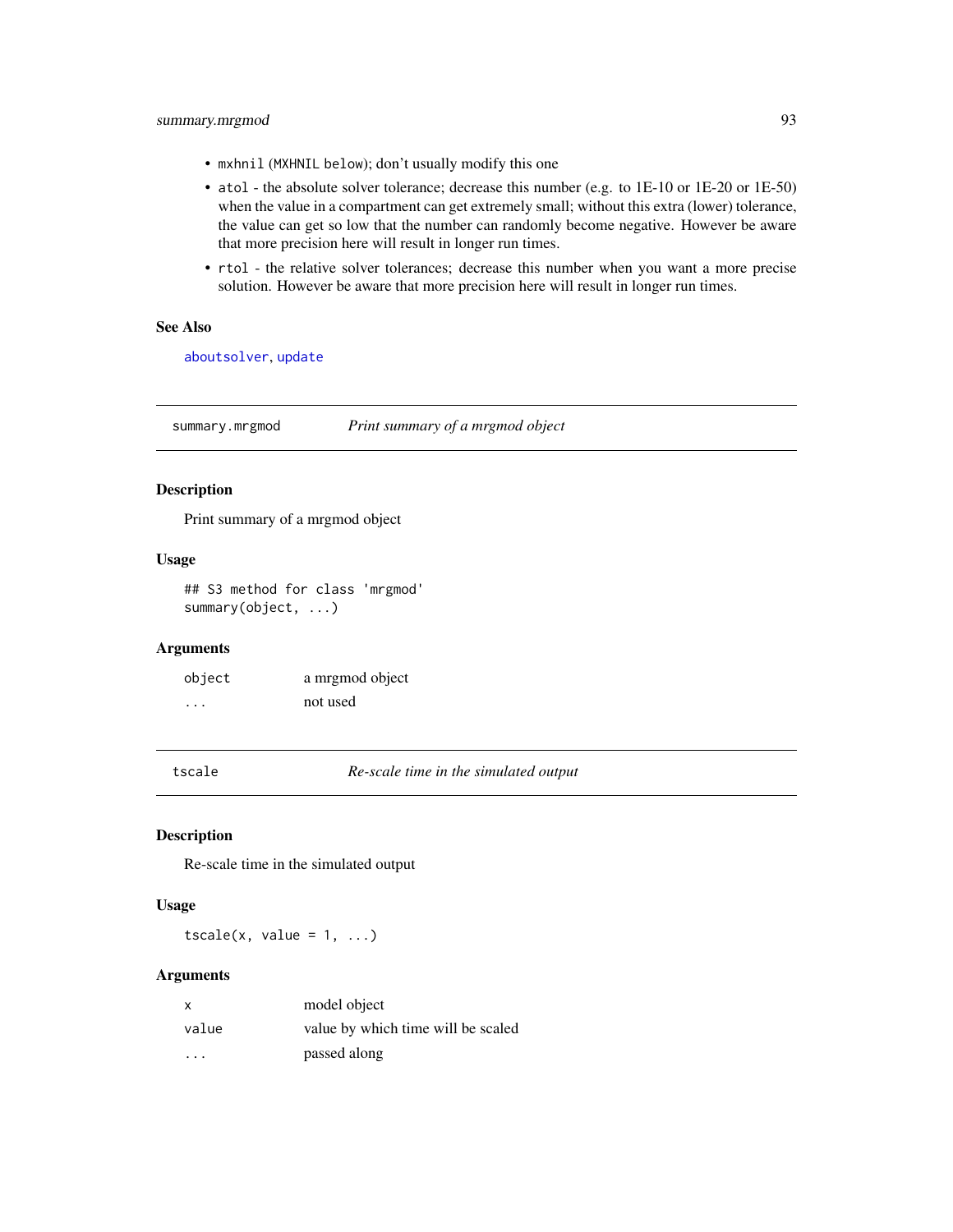#### Details

There is also a tscale argument to [mrgsim](#page-56-0) that can be set to accomplish the same thing as a call to tscale in the pipeline.

#### Examples

# The model is in hours: mod <- mrgsolve::house()

# The output is in days: mod %>% tscale(1/24) %>% mrgsim

<span id="page-93-0"></span>

update *Update the model object*

#### Description

After the model object is created, update various attributes.

#### Usage

```
## S4 method for signature 'mrgmod'
update(object, ..., merge = TRUE, open = FALSE, data = NULL, strict = TRUE)
## S4 method for signature 'omegalist'
update(object, y, ...)
## S4 method for signature 'sigmalist'
update(object, y, ...)
## S4 method for signature 'parameter_list'
update(object, .y, ...)
```

| object | a model object                                                                                                                                                                            |
|--------|-------------------------------------------------------------------------------------------------------------------------------------------------------------------------------------------|
| .      | named items to update                                                                                                                                                                     |
| merge  | logical indicating to merge (rather than replace) new and existing attributes                                                                                                             |
| open   | logical; used only when merge is TRUE and parameter list or initial conditions list<br>is being updated; if FALSE, no new items will be added; if TRUE, the parameter<br>list may expand. |
| data   | a list of items to update; this list is combined with any items passed in via $\dots$                                                                                                     |
| strict | if TRUE, then an error will be generated if there is attempt to update a non-<br>existent item                                                                                            |
| y      | another object involved in update                                                                                                                                                         |
| . у    | data to update                                                                                                                                                                            |

<span id="page-93-1"></span>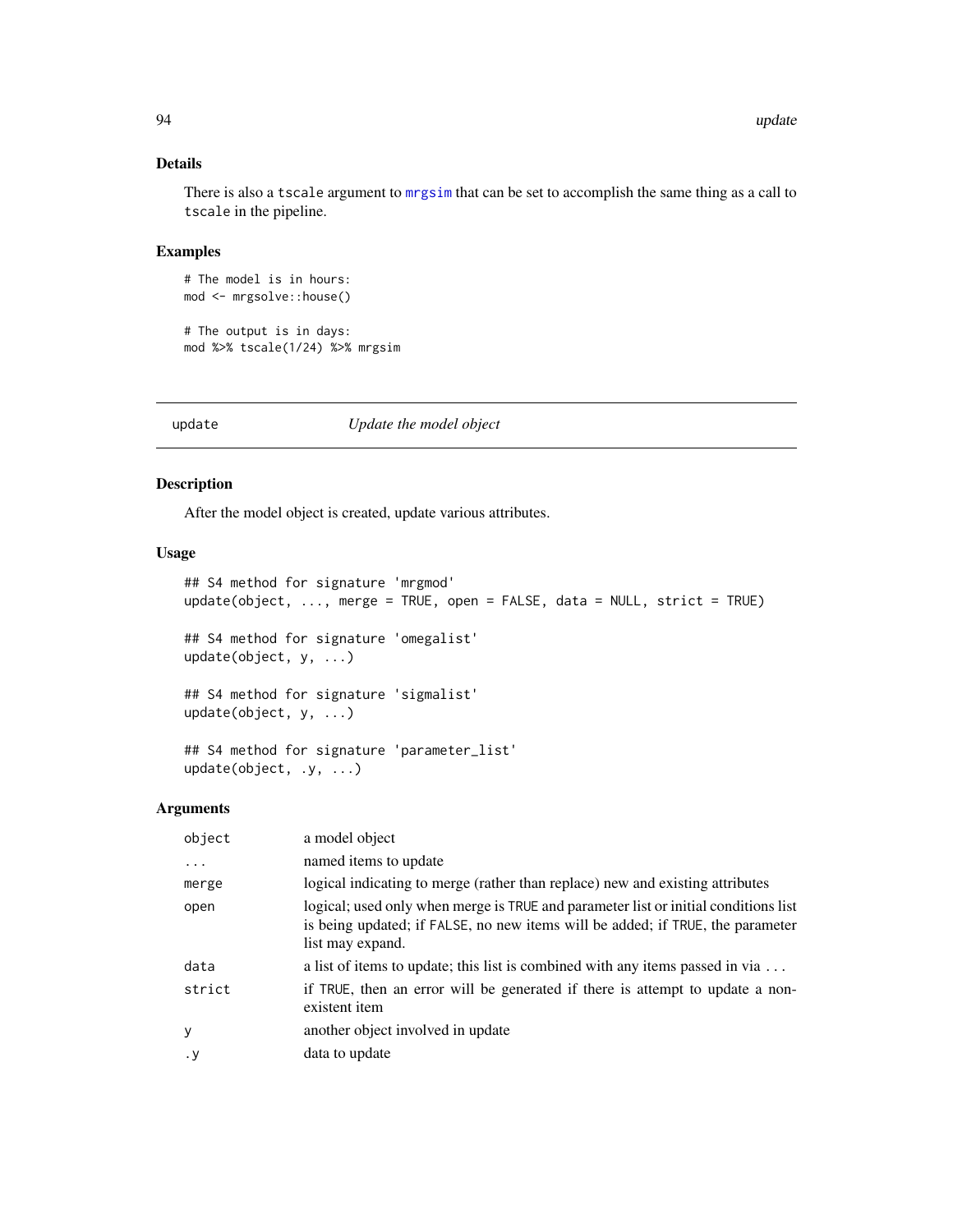#### <span id="page-94-0"></span>update and the set of the set of the set of the set of the set of the set of the set of the set of the set of the set of the set of the set of the set of the set of the set of the set of the set of the set of the set of th

## Details

Slots that can be updated:

- verbose
- debug
- preclean
- mindt
- digits
- atol absolute solver tolerance; see [solversettings](#page-91-0)
- rtol relative solver tolerance; see [solversettings](#page-91-0)
- ss\_rtol relative tolerance when finding steady state
- ss\_atol absolute tolerance when finding steady state
- ixpr see IXPR in [solversettings](#page-91-0)
- mxhnil see MXHNIL in [solversettings](#page-91-0)
- hmin see HMIN in [solversettings](#page-91-0)
- hmax see HMAX in [solversettings](#page-91-0)
- maxsteps see MXSTEP in [solversettings](#page-91-0)
- start, end, delta, add
- tscale
- request
- param
- init
- omega
- sigma
- outvars

## Value

The updated model object is returned.

## See Also

[update](#page-93-0), [mrgmod-class](#page-0-0), [within](#page-96-0)

## Examples

```
## Not run:
mod <- mrgsolve::house()
mod <- update(mod, end=120, delta=4, param=list(CL=19.1))
## End(Not run)
```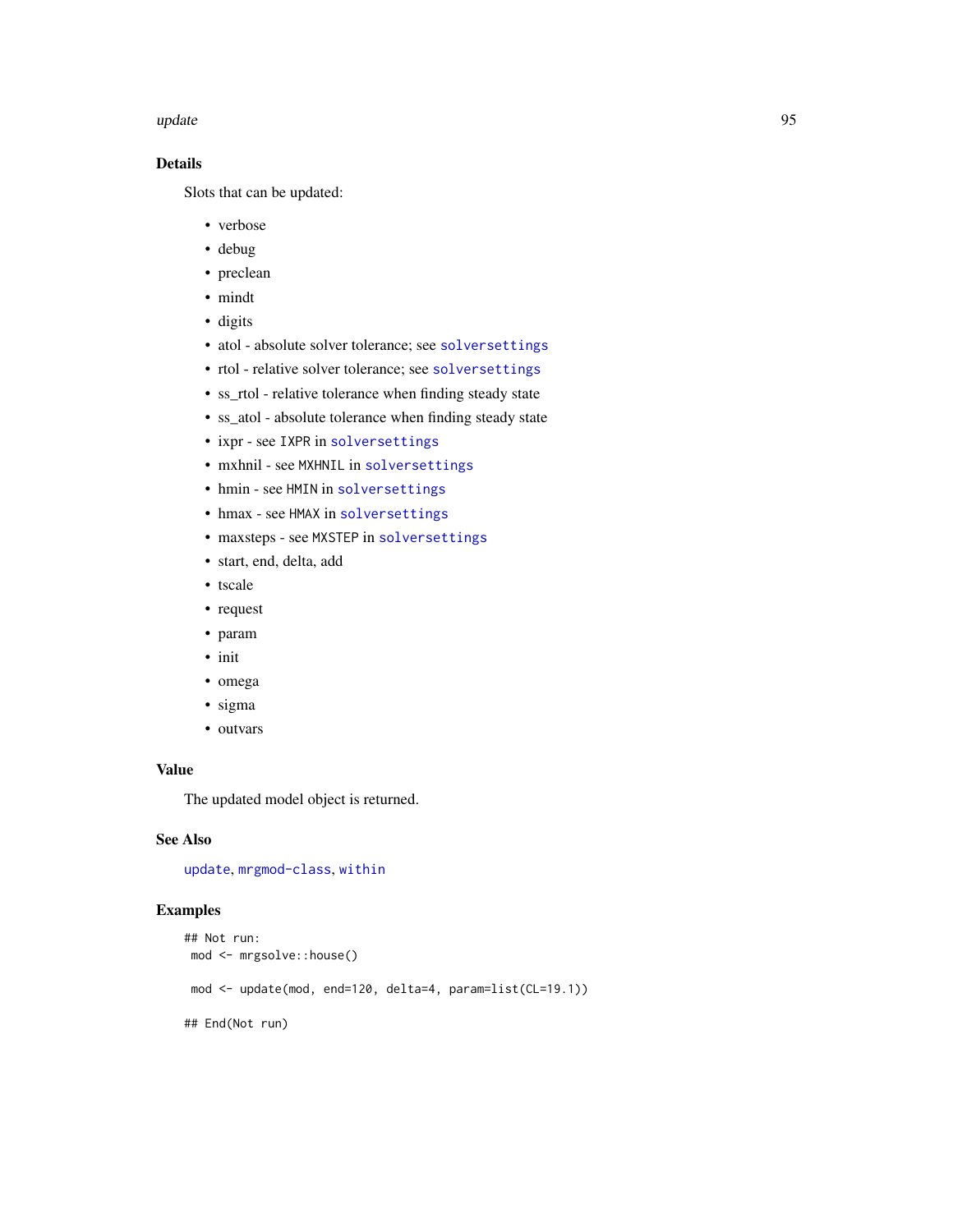<span id="page-95-1"></span><span id="page-95-0"></span>

This function is called by mrgsim. Users may also call this function to pre-validate data when the same data set is used for repeated simulation.

#### Usage

```
valid_data_set(x, m = NULL, verbose = FALSE, quiet = FALSE)
```

```
valid_data_set.matrix(x, verbose = FALSE)
```
## Arguments

| X       | data.frame or matrix                 |
|---------|--------------------------------------|
| m       | a model object                       |
| verbose | logical                              |
| quiet   | if TRUE, messages will be suppressed |

#### Value

A matrix with non-numeric columns dropped; if x is a data.frame with character cmt column comprised of valid compartment names and m is a model object, the cmt column will be converted to the corresponding compartment number.

#### See Also

[valid\\_idata\\_set](#page-96-1), [idata\\_set](#page-37-0), [data\\_set](#page-19-0)

## Examples

mod <- mrgsolve::house()

data(exTheoph)

d <- valid\_data\_set(exTheoph,mod)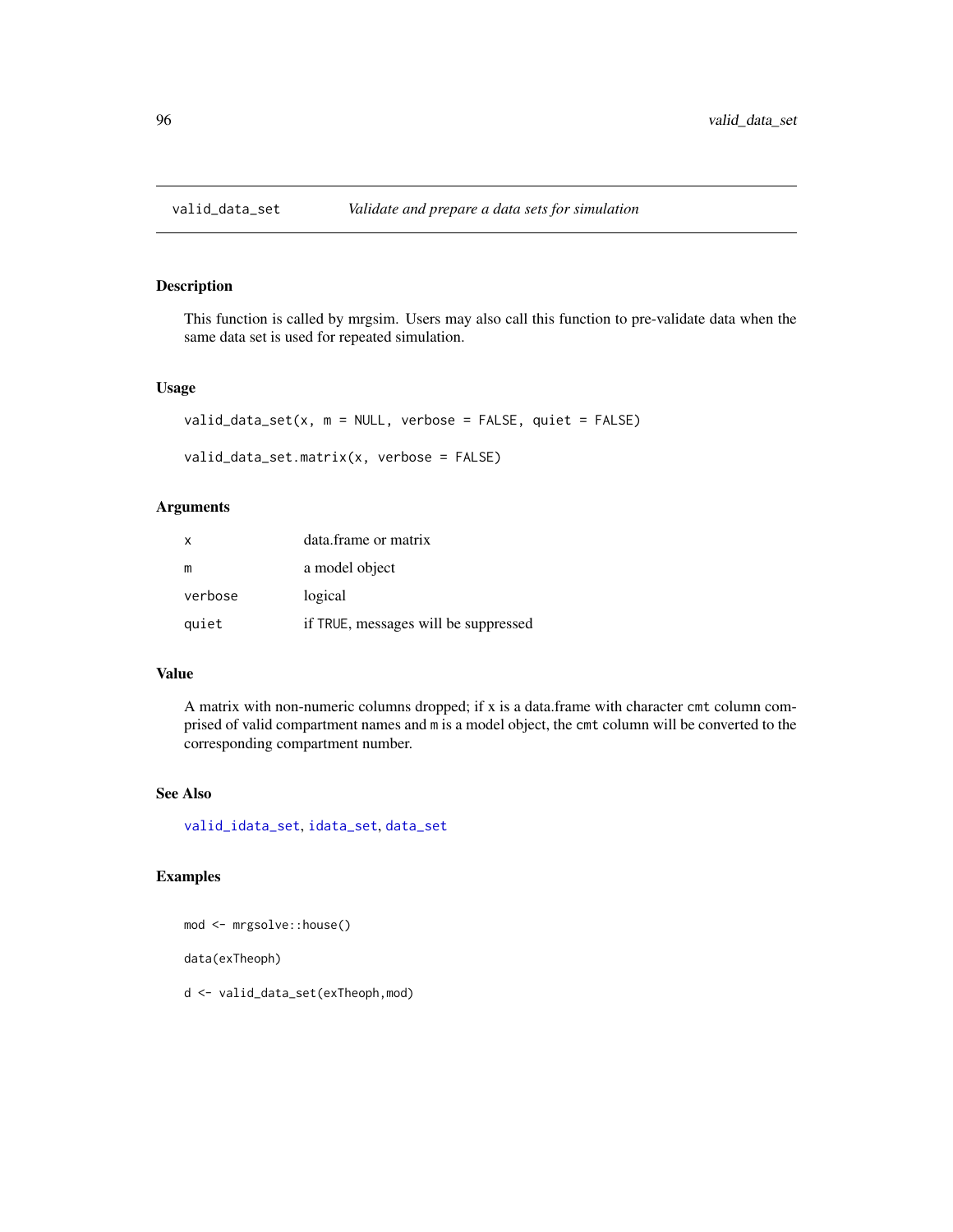<span id="page-96-2"></span><span id="page-96-1"></span>

Validate and prepare idata data sets for simulation

## Usage

valid\_idata\_set(x, m, verbose = FALSE, quiet = FALSE)

#### Arguments

| X       | data.frame or matrix                 |
|---------|--------------------------------------|
| m       | a model object                       |
| verbose | logical                              |
| quiet   | if TRUE, messages will be suppressed |

## Value

A numeric matrix with class valid\_idata\_set.

#### See Also

[valid\\_data\\_set](#page-95-0), [idata\\_set](#page-37-0), [data\\_set](#page-19-0)

<span id="page-96-0"></span>within *Update parameters, initials, and settings within a model object*

#### Description

The main use case for using [within](#page-96-0) rather than [update](#page-93-0) or [param](#page-75-0) or [init](#page-39-0) is when you want to update to a new value that is calculated from the existing value. See the example in details

## Usage

## S3 method for class 'mrgmod' within(data, expr, ...)

| data     | an object with class mrgmod                                                                                                                                 |
|----------|-------------------------------------------------------------------------------------------------------------------------------------------------------------|
| expr     | expressions evaluated in an environment containing various model object com-<br>ponents, including parameters, initial conditions, and others (see details) |
| $\cdots$ | not used                                                                                                                                                    |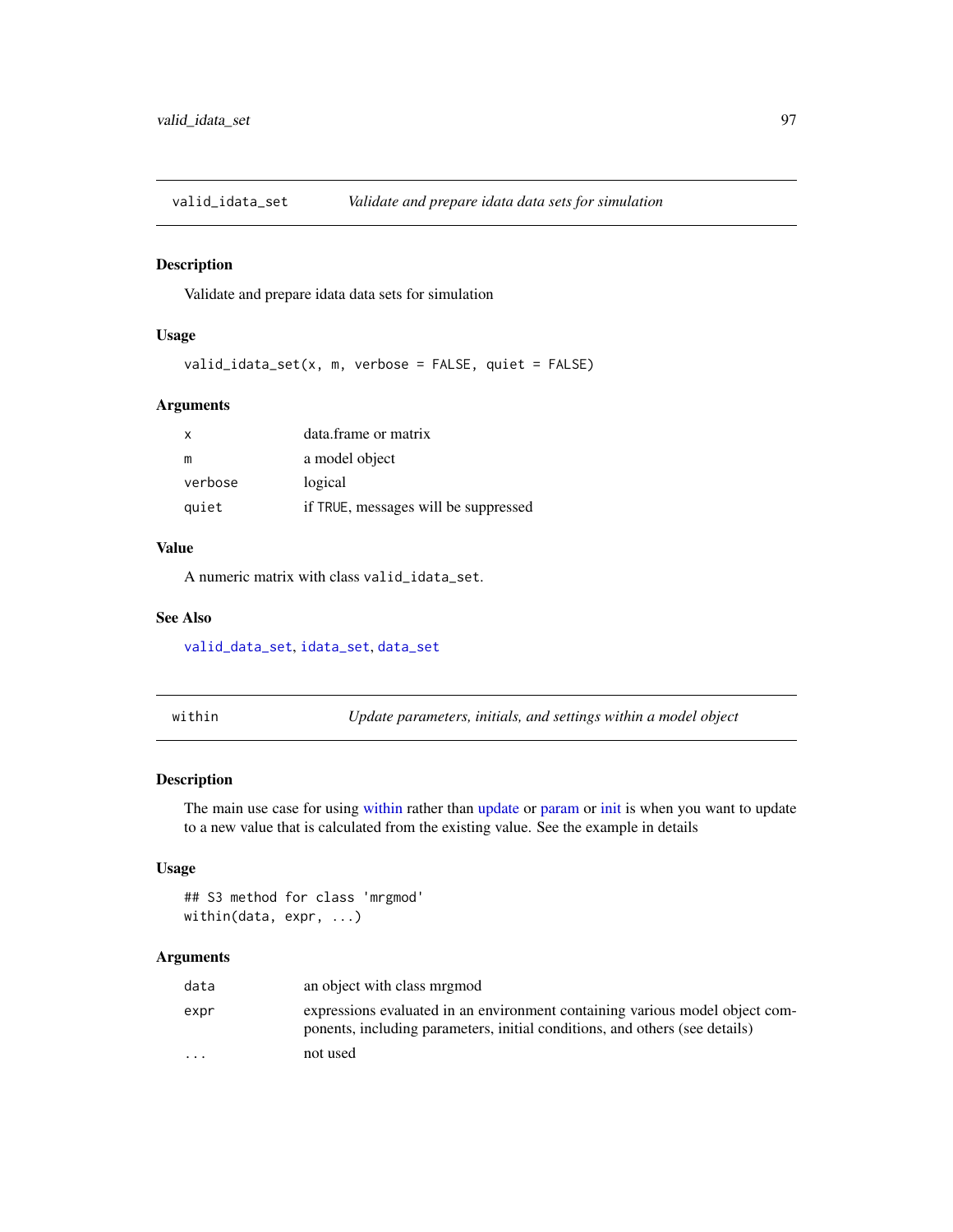## <span id="page-97-0"></span>Details

Other model object slots that can be updated: start, end, delta, add, rtol, atol, hmax, maxsteps. These are include for convenience, but we expect that most of the time these will get updated through the update method.

#### See Also

[update](#page-93-0)

## Examples

```
mod <- mrgsolve::house()
mod2 \le - within(mod, {CL \le - CL * 1.5})
mod$CL
mod2$CL
```
zero\_re *Zero out random effects in a model object*

## Description

Sets all elements of the OMEGA or SIGMA matrix to zero

## Usage

```
zero_re(.x, ...)
```
## S4 method for signature 'mrgmod' zero\_re(.x, ...)

#### Arguments

| . X                     | a model object                                                                                                                   |
|-------------------------|----------------------------------------------------------------------------------------------------------------------------------|
| $\cdot$ $\cdot$ $\cdot$ | which matrix to zero out; pass omega to just zero out omega, sigma to just zero<br>out sigma; passing nothing will zero out both |

#### Value

An updated object with elements of OMEGA and / or SIGMA set to zero..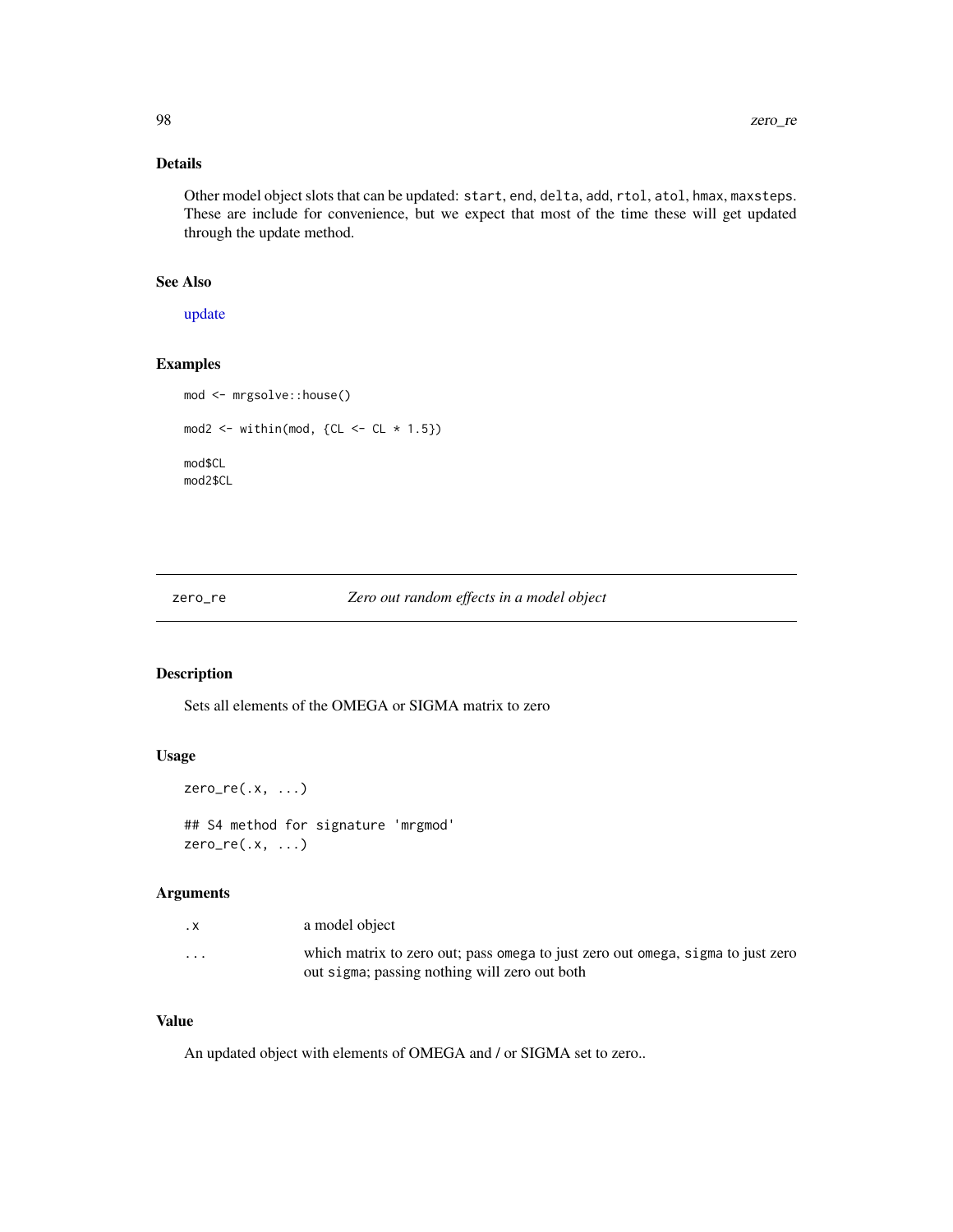#### <span id="page-98-0"></span>\$,ev-method 99

## Examples

```
mod <- house()
revar(mod)
mod <- zero_re(mod)
revar(mod)
## Not run:
mod <- modlib("popex", compile = FALSE)
mod <- zero_re(mod, omega)
revar(mod)
## End(Not run)
```
## \$,ev-method *Select columns from an ev object*

## Description

Select columns from an ev object

#### Usage

## S4 method for signature 'ev' x\$name

## S4 method for signature 'ev' x[[i, exact = TRUE]]

## Arguments

| $\mathsf{X}$ | ev object            |
|--------------|----------------------|
| name         | column to select     |
| j.           | an element to select |
| exact        | not used             |

\$,mrgmod-method *Select parameter values from a model object*

## Description

The \$ and [[ operators get the value of a single parameter in the model. The [ gets several values, returning a named list.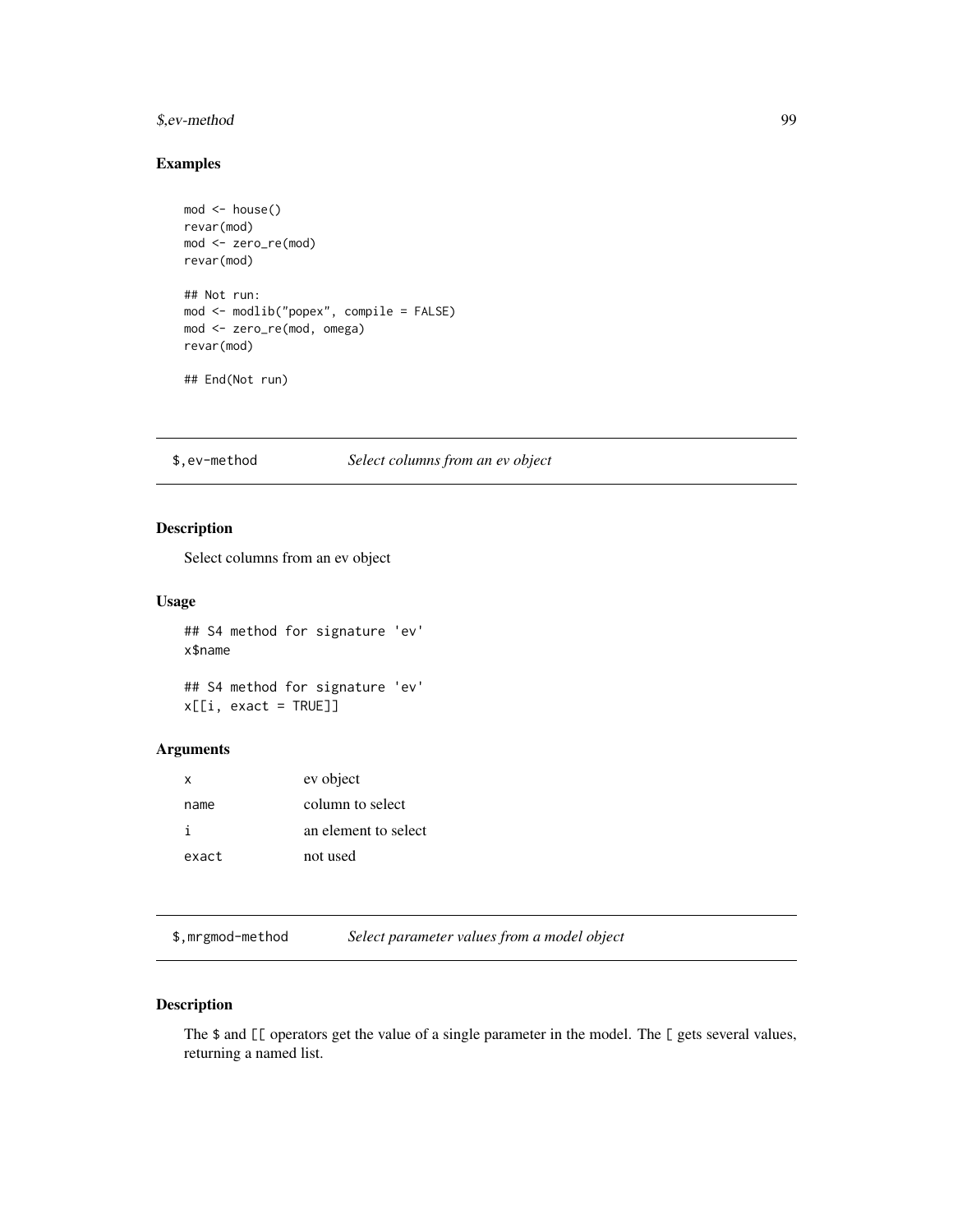## Usage

```
## S4 method for signature 'mrgmod'
x$name
## S4 method for signature 'mrgmod'
x[[i, exact = TRUE]]
## S4 method for signature 'mrgmod'
x[i]
```

| x     | mrgmod object        |
|-------|----------------------|
| name  | parameter to take    |
| i     | an element to select |
| exact | not used             |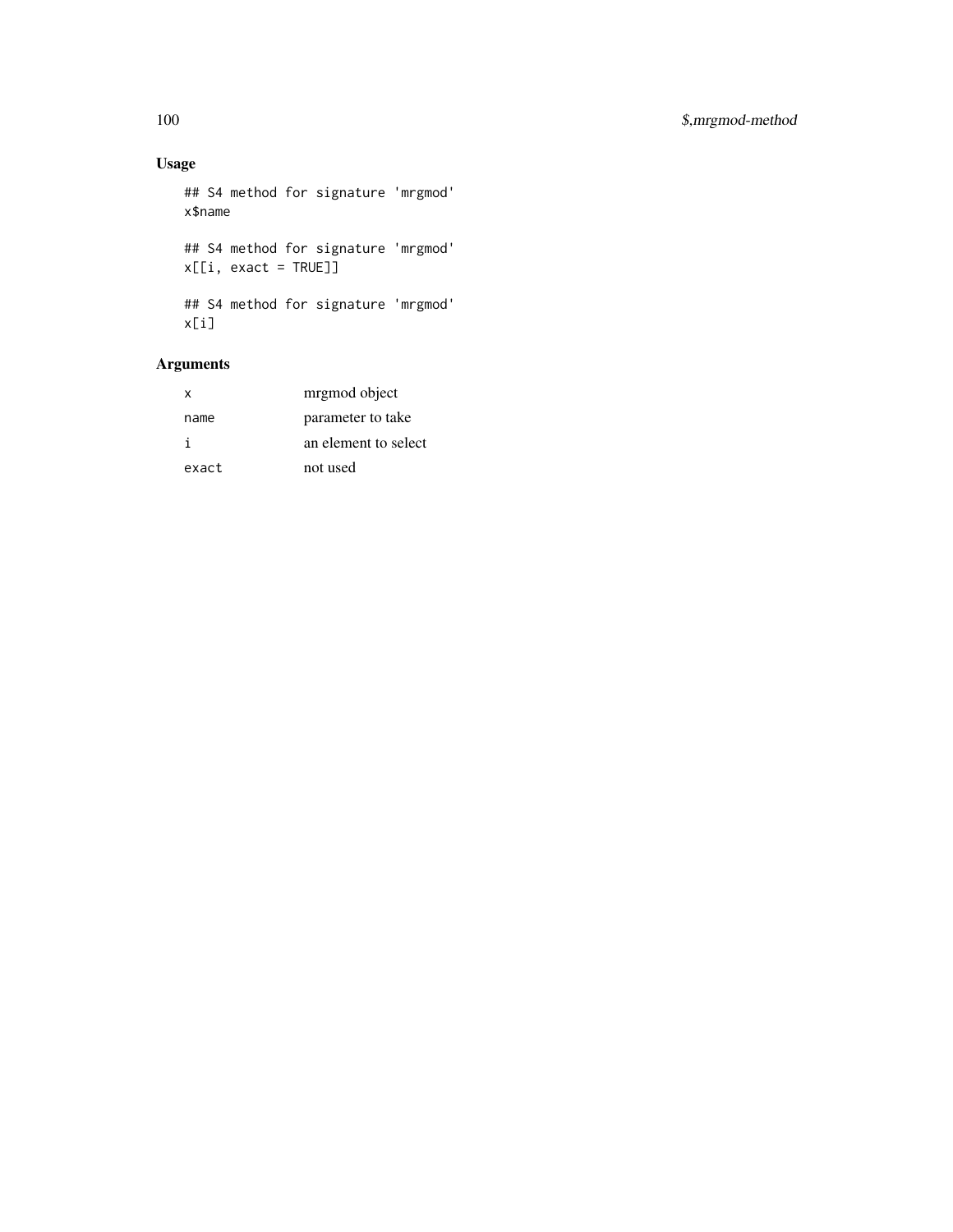# **Index**

∗ datasets exdatasets, [35](#page-34-0) ∗ param param, [76](#page-75-1) \*,tgrid,numeric-method *(*c,tgrid-method*)*, [15](#page-14-0) \*,tgrids,numeric-method *(*c,tgrid-method*)*, [15](#page-14-0) +,tgrid,numeric-method *(*c,tgrid-method*)*, [15](#page-14-0) +,tgrids,numeric-method *(*c,tgrid-method*)*, [15](#page-14-0) [,mrgmod-method *(*\$,mrgmod-method*)*, [99](#page-98-0) [[,ev-method *(*\$,ev-method*)*, [99](#page-98-0) [[,mrgmod-method *(*\$,mrgmod-method*)*, [99](#page-98-0) \$,ev-method, [99](#page-98-0) \$,mrgmod-method, [99](#page-98-0) aboutsolver, [4,](#page-3-1) *[66](#page-65-0)*, *[93](#page-92-0)* allparam *(*param*)*, [76](#page-75-1) as.data.frame.ev, *[64](#page-63-0)* as.ev, [5,](#page-4-0) *[27](#page-26-0)* as.ev,data.frame-method *(*as.ev*)*, [5](#page-4-0) as.ev,ev-method *(*as.ev*)*, [5](#page-4-0) as.evd *(*evd*)*, [28](#page-27-0) as.integer, *[72](#page-71-0)* as.list,mrgmod-method, [6](#page-5-0) as.list,mrgsims-method, [8](#page-7-0) as.tbl.mrgsims *(*mrgsims\_dplyr*)*, [60](#page-59-0) as\_bmat, [8,](#page-7-0) *[46](#page-45-0)* as\_bmat,ANY-method *(*as\_bmat*)*, [8](#page-7-0) as\_bmat,data.frame-method *(*as\_bmat*)*, [8](#page-7-0) as\_bmat,list-method *(*as\_bmat*)*, [8](#page-7-0) as\_bmat,numeric-method *(*as\_bmat*)*, [8](#page-7-0) as\_cmat *(*as\_bmat*)*, [8](#page-7-0) as\_data\_frame.mrgsims *(*mrgsims\_dplyr*)*, [60](#page-59-0) as\_data\_set, [10](#page-9-0) as\_data\_set,data.frame-method *(*as\_data\_set*)*, [10](#page-9-0)

as\_data\_set,ev-method *(*as\_data\_set*)*, [10](#page-9-0) as\_deslist, [11](#page-10-0) as\_dmat, *[46](#page-45-0)* as\_dmat *(*as\_bmat*)*, [8](#page-7-0) as\_dmat,ANY-method *(*as\_bmat*)*, [8](#page-7-0) as\_dmat,data.frame-method *(*as\_bmat*)*, [8](#page-7-0) as\_dmat,list-method *(*as\_bmat*)*, [8](#page-7-0) as\_dmat,numeric-method *(*as\_bmat*)*, [8](#page-7-0) as\_tibble.mrgsims *(*mrgsims\_dplyr*)*, [60](#page-59-0) assign\_ev *(*ev\_assign*)*, [29](#page-28-0) BLOCK\_PARSE, [13,](#page-12-2) *[79](#page-78-0)* blocks, [12](#page-11-0) blocks,character-method *(*blocks*)*, [12](#page-11-0) blocks,mrgmod-method *(*blocks*)*, [12](#page-11-0) bmat, *[9](#page-8-0)* bmat *(*matrix\_helpers*)*, [46](#page-45-0) c,matlist-method, [15](#page-14-0) c,tgrid-method, [15](#page-14-0) c,tgrids-method *(*c,tgrid-method*)*, [15](#page-14-0) CAPTURE, *[87](#page-86-0)* CAPTURE *(*BLOCK\_PARSE*)*, [13](#page-12-2) carry.out *(*carry\_out*)*, [16](#page-15-0) carry\_out, [16](#page-15-0) cmat, *[9](#page-8-0)* cmat *(*matrix\_helpers*)*, [46](#page-45-0) CMT *(*BLOCK\_PARSE*)*, [13](#page-12-2) cmtn, [17](#page-16-0) cmtn,mrgmod-method *(*cmtn*)*, [17](#page-16-0) code, [17](#page-16-0) collapse\_matrix, [18](#page-17-0) collapse\_matrix(), *[19](#page-18-0)* collapse\_omega, [19](#page-18-0) collapse\_omega(), *[18](#page-17-0)* collapse\_sigma *(*collapse\_omega*)*, [19](#page-18-0) collapse\_sigma(), *[18](#page-17-0)* data.table::fread(), *[84](#page-83-0)*

data\_set, *[16](#page-15-0)*, [20,](#page-19-1) *[26,](#page-25-0) [27](#page-26-0)*, *[39](#page-38-0)*, *[41](#page-40-0)*, *[96,](#page-95-1) [97](#page-96-2)*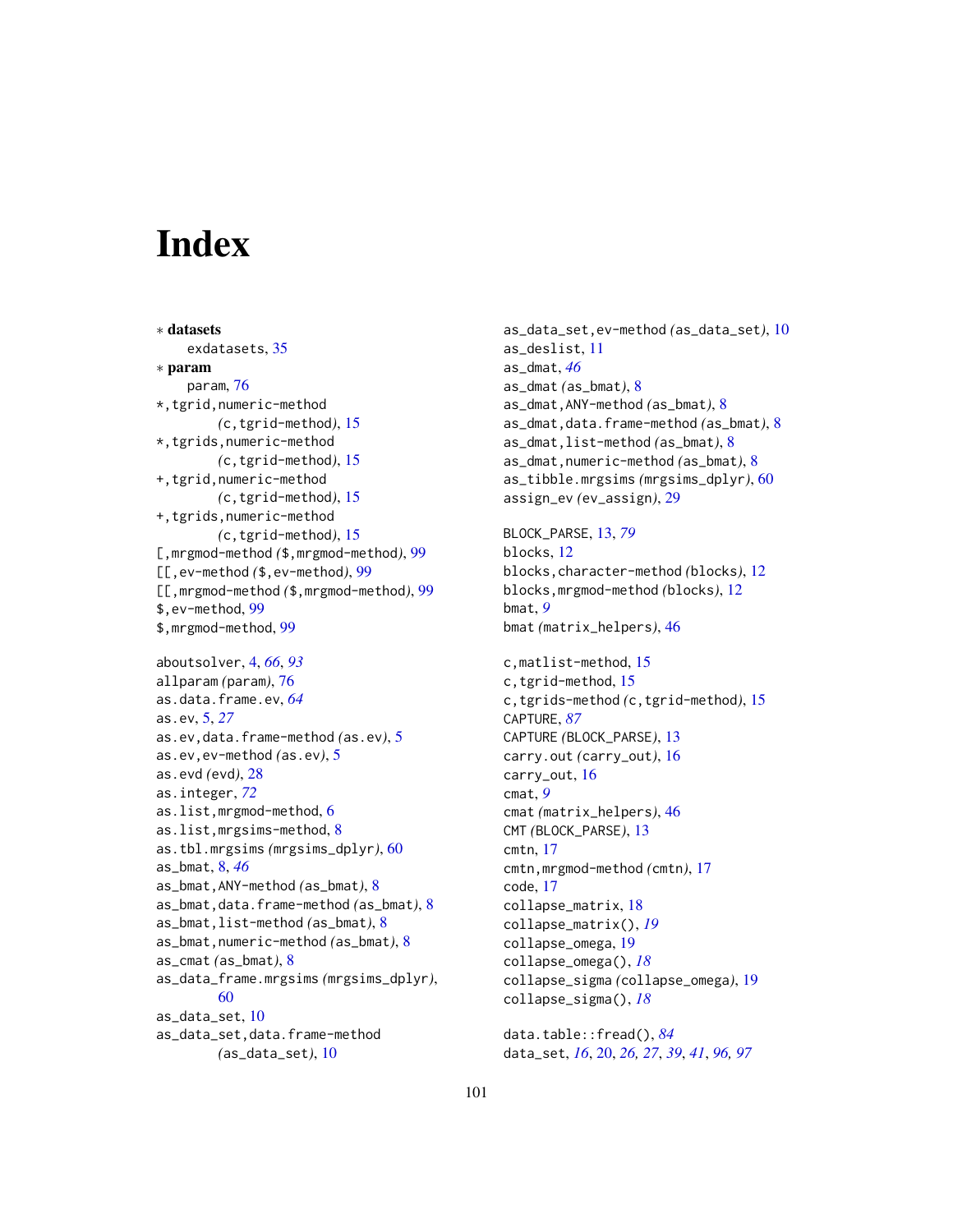#### 102 INDEX

data\_set(), *[10](#page-9-0)*, *[58](#page-57-0)*, *[65](#page-64-1)* data\_set,mrgmod,ANY-method *(*data\_set*)*, [20](#page-19-1) data\_set,mrgmod,data.frame-method *(*data\_set*)*, [20](#page-19-1) data\_set,mrgmod,ev-method *(*data\_set*)*, [20](#page-19-1) data\_set,mrgmod,missing-method *(*data\_set*)*, [20](#page-19-1) design, [22](#page-21-0) details, [23](#page-22-0) distinct.mrgsims *(*mrgsims\_dplyr*)*, [60](#page-59-0) dmat, *[9](#page-8-0)* dmat *(*matrix\_helpers*)*, [46](#page-45-0) do.mrgsims *(*mrgsims\_dplyr*)*, [60](#page-59-0) do\_mrgsim *(*mrgsim*)*, [57](#page-56-1) do\_mrgsim(), *[58](#page-57-0)*, *[65](#page-64-1)* dorender *(*render*)*, [86](#page-85-0) dplyr::as.tbl, *[62](#page-61-0)* dplyr::distinct, *[61](#page-60-0)* dplyr::group\_by, *[61](#page-60-0)* dplyr::group\_by(), *[86](#page-85-0)* dplyr::summarise\_each, *[61](#page-60-0)* env\_eval, [24](#page-23-0) env\_get, *[24](#page-23-0)*, [24](#page-23-0) env\_get\_env *(*env\_get*)*, [24](#page-23-0) env\_ls, *[24](#page-23-0)*, [25](#page-24-0) env\_update, [25](#page-24-0) ev, *[21](#page-20-0)*, [26,](#page-25-0) *[33](#page-32-0)*, *[39](#page-38-0)* ev(), *[10](#page-9-0)*, *[28](#page-27-0)* ev,ev-method *(*ev*)*, [26](#page-25-0) ev,missing-method *(*ev*)*, [26](#page-25-0) ev,mrgmod-method *(*ev*)*, [26](#page-25-0) ev\_assign, *[27](#page-26-0)*, [29](#page-28-0) ev\_days, *[27](#page-26-0)*, [30](#page-29-0) ev\_expand *(*expand.idata*)*, [36](#page-35-0) ev\_methods, *[27](#page-26-0)* ev\_rep, *[27](#page-26-0)*, [31](#page-30-0) ev\_repeat, *[27](#page-26-0)*, *[31](#page-30-0)*, [32](#page-31-0)  $ev_{rr}$ x,  $32$ ev\_rx,character,missing-method *(*ev\_rx*)*, [32](#page-31-0) ev\_rx,mrgmod,character-method *(*ev\_rx*)*, [32](#page-31-0) ev\_seq, *[27](#page-26-0)*, [34](#page-33-0) ev\_seq(), *[34](#page-33-0)* evd, *[27](#page-26-0)*, [28](#page-27-0) evd(), *[28](#page-27-0)* evd,ev-method *(*evd*)*, [28](#page-27-0)

evd,missing-method *(*evd*)*, [28](#page-27-0) evd,mrgmod-method *(*evd*)*, [28](#page-27-0) evd\_expand *(*expand.idata*)*, [36](#page-35-0) evd\_expand(), *[37](#page-36-0)* exBoot *(*exdatasets*)*, [35](#page-34-0) exdatasets, *[21](#page-20-0)*, [35](#page-34-0) exidata *(*exdatasets*)*, [35](#page-34-0) expand.ev *(*expand.idata*)*, [36](#page-35-0) expand.ev(), *[10](#page-9-0)* expand.evd *(*expand.idata*)*, [36](#page-35-0) expand.evd(), *[37](#page-36-0)* expand.grid(), *[37](#page-36-0)* expand.idata, [36](#page-35-0) expand\_observations, [37](#page-36-0) exTheoph *(*exdatasets*)*, [35](#page-34-0) extran1 *(*exdatasets*)*, [35](#page-34-0) extran2 *(*exdatasets*)*, [35](#page-34-0) extran3 *(*exdatasets*)*, [35](#page-34-0) filter.ev *(*mutate.ev*)*, [68](#page-67-0) filter.mrgsims *(*mrgsims\_dplyr*)*, [60](#page-59-0) filter\_sims *(*mrgsims\_modify*)*, [62](#page-61-0) FIXED *(*BLOCK\_PARSE*)*, [13](#page-12-2) group\_by.mrgsims *(*mrgsims\_dplyr*)*, [60](#page-59-0) HANDLEMATRIX *(*BLOCK\_PARSE*)*, [13](#page-12-2) idata\_set, *[16](#page-15-0)*, *[21](#page-20-0)*, [38,](#page-37-1) *[39](#page-38-0)*, *[41](#page-40-0)*, *[96,](#page-95-1) [97](#page-96-2)* idata\_set(), *[58](#page-57-0)*, *[65](#page-64-1)*, *[83](#page-82-0)* idata\_set,mrgmod,ANY-method *(*idata\_set*)*, [38](#page-37-1) idata\_set,mrgmod,data.frame-method *(*idata\_set*)*, [38](#page-37-1) idata\_set,mrgmod,missing-method *(*idata\_set*)*, [38](#page-37-1) INIT *(*BLOCK\_PARSE*)*, [13](#page-12-2) init, *[21](#page-20-0)*, [40,](#page-39-1) *[97](#page-96-2)* init,ANY-method *(*init*)*, [40](#page-39-1) init,list-method *(*init*)*, [40](#page-39-1) init,missing-method *(*init*)*, [40](#page-39-1) init,mrgmod-method *(*init*)*, [40](#page-39-1) init,mrgsims-method *(*init*)*, [40](#page-39-1) inventory, *[20](#page-19-1)*, *[39](#page-38-0)*, [41](#page-40-0) is.mrgmod, [42](#page-41-0) is.mrgsims, [43](#page-42-0) lctran, [43](#page-42-0)

lctran(), *[28](#page-27-0)*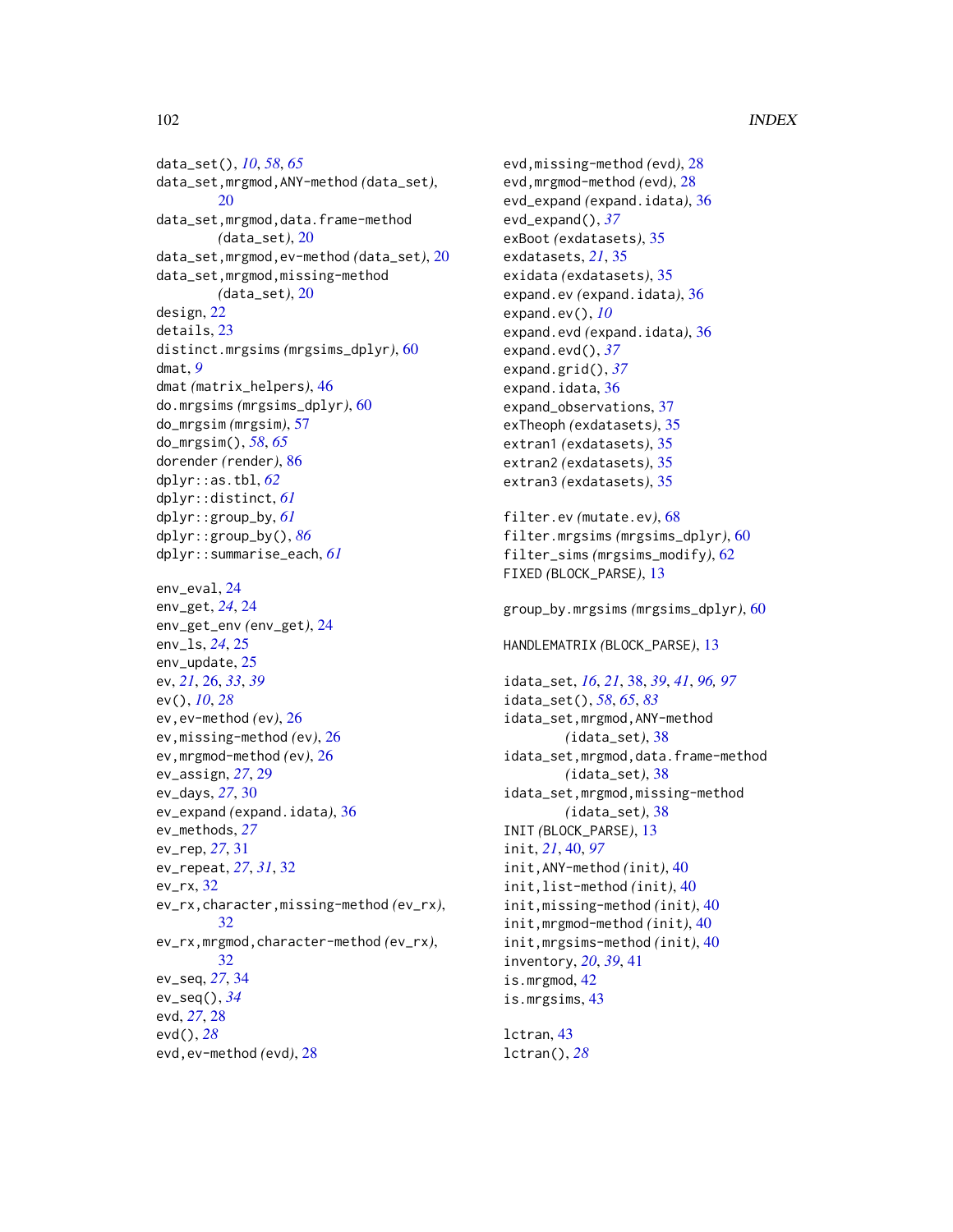#### INDEX  $103$

loadso, [45](#page-44-0) ls, *[25](#page-24-0)* matrix\_helpers, [46](#page-45-0) mcode, [47,](#page-46-0) *[56](#page-55-0)* mcode\_cache, *[56](#page-55-0)* mcode\_cache *(*mcode*)*, [47](#page-46-0) mcRNG, [48](#page-47-0) merge.list, *[74](#page-73-0)*, *[90](#page-89-0)* modlib, [48,](#page-47-0) *[55,](#page-54-0) [56](#page-55-0)* modlib\_details, *[48](#page-47-0)*, [49,](#page-48-0) *[50,](#page-49-0) [51](#page-50-0)*, *[56](#page-55-0)* modlib\_pk, *[48](#page-47-0)*, [50,](#page-49-0) *[56](#page-55-0)* modlib\_pkpd, *[48](#page-47-0)*, [51,](#page-50-0) *[56](#page-55-0)* modlib\_tmdd, *[48](#page-47-0)*, [52,](#page-51-0) *[56](#page-55-0)* modlib\_viral, *[48](#page-47-0)*, [53,](#page-52-0) *[56](#page-55-0)* modMATRIX, *[74](#page-73-0)*, *[90](#page-89-0)* mread, *[47](#page-46-0)*, [54,](#page-53-0) *[55](#page-54-0)* mread(), *[66](#page-65-0)* mread\_cache, *[47,](#page-46-0) [48](#page-47-0)*, *[55](#page-54-0)* mread\_cache *(*mread*)*, [54](#page-53-0) mread\_file, *[55](#page-54-0)* mread\_file *(*mread*)*, [54](#page-53-0) mrgsim, *[17](#page-16-0)*, [57,](#page-56-1) *[63,](#page-62-1) [64](#page-63-0)*, *[73](#page-72-0)*, *[88](#page-87-0)*, *[94](#page-93-1)* mrgsim(), *[65,](#page-64-1) [66](#page-65-0)*, *[82,](#page-81-0) [83](#page-82-0)*, *[91](#page-90-0)* mrgsim\_0 *(*mrgsim\_variants*)*, [65](#page-64-1) mrgsim\_d, *[63](#page-62-1)* mrgsim\_d *(*mrgsim\_variants*)*, [65](#page-64-1) mrgsim\_df *(*mrgsim*)*, [57](#page-56-1) mrgsim\_df(), *[59](#page-58-0)* mrgsim\_di *(*mrgsim\_variants*)*, [65](#page-64-1) mrgsim\_e *(*mrgsim\_variants*)*, [65](#page-64-1) mrgsim\_ei, *[64](#page-63-0)* mrgsim\_ei *(*mrgsim\_variants*)*, [65](#page-64-1) mrgsim\_i, *[64](#page-63-0)* mrgsim\_i *(*mrgsim\_variants*)*, [65](#page-64-1) mrgsim\_q, *[63](#page-62-1)*, [63](#page-62-1) mrgsim\_q(), *[57](#page-56-1)*, *[59](#page-58-0)*, *[65,](#page-64-1) [66](#page-65-0)*, *[83](#page-82-0)* mrgsim\_variants, *[57](#page-56-1)*, *[59](#page-58-0)*, *[64](#page-63-0)*, [65,](#page-64-1) *[83](#page-82-0)* mrgsims, *[59](#page-58-0)* mrgsims\_dplyr, [60,](#page-59-0) *[62](#page-61-0)* mrgsims\_modify, *[60](#page-59-0)*, *[62](#page-61-0)*, [62](#page-61-0) mrgsolve, [66](#page-65-0) mutate.ev, *[27](#page-26-0)*, [68](#page-67-0) mutate.mrgsims *(*mrgsims\_dplyr*)*, [60](#page-59-0) mutate\_sims *(*mrgsims\_modify*)*, [62](#page-61-0)

names, mrgmod-method, [68](#page-67-0) nmext, [69](#page-68-1) nmext(), *[84](#page-83-0)*

NMXML *(*nmxml*)*, [70](#page-69-0) nmxml, [70](#page-69-0) nmxml(), *[70](#page-69-0)* numericlist, *[40,](#page-39-1) [41](#page-40-0)*, *[76,](#page-75-1) [77](#page-76-0)* numerics\_only, *[21](#page-20-0)*, [72](#page-71-0) obsaug, [73](#page-72-0) obsonly, [73](#page-72-0) omat *(*omega*)*, [74](#page-73-0) omat(), *[18](#page-17-0)* omat,list-method *(*omega*)*, [74](#page-73-0) omat,matrix-method *(*omega*)*, [74](#page-73-0) omat,missing-method *(*omega*)*, [74](#page-73-0) omat,mrgmod-method *(*omega*)*, [74](#page-73-0) omat,mrgsims-method *(*omega*)*, [74](#page-73-0) omat,NULL-method *(*omega*)*, [74](#page-73-0) omat,omegalist-method *(*omega*)*, [74](#page-73-0) OMEGA *(*omega*)*, [74](#page-73-0) omega, [74](#page-73-0) outvars, [75](#page-74-0) PARAM *(*BLOCK\_PARSE*)*, [13](#page-12-2) param, *[39](#page-38-0)*, [76,](#page-75-1) *[97](#page-96-2)* param,ANY-method *(*param*)*, [76](#page-75-1) param,list-method *(*param*)*, [76](#page-75-1) param,missing-method *(*param*)*, [76](#page-75-1) param,mrgmod-method *(*param*)*, [76](#page-75-1) param,mrgsims-method *(*param*)*, [76](#page-75-1) parse\_rx, *[32](#page-31-0)* parse\_rx *(*ev\_rx*)*, [32](#page-31-0) PKMODEL, [78](#page-77-0) PKMODEL(), *[13](#page-12-2)*, *[15](#page-14-0)* plot,batch\_mrgsims,formula-method *(*plot,batch\_mrgsims,missing-method*)*, [79](#page-78-0) plot,batch\_mrgsims,missing-method, [79](#page-78-0) plot,mrgsims,character-method *(*plot\_mrgsims*)*, [80](#page-79-0) plot,mrgsims,formula-method *(*plot\_mrgsims*)*, [80](#page-79-0) plot,mrgsims,missing-method *(*plot\_mrgsims*)*, [80](#page-79-0) plot\_mrgsims, [80](#page-79-0) plot\_sims, [81](#page-80-0) pull.mrgsims *(*mrgsims\_dplyr*)*, [60](#page-59-0) qsim, *[64](#page-63-0)*, [82](#page-81-0) qsim(), *[66](#page-65-0)*

read\_nmext, [84](#page-83-0)